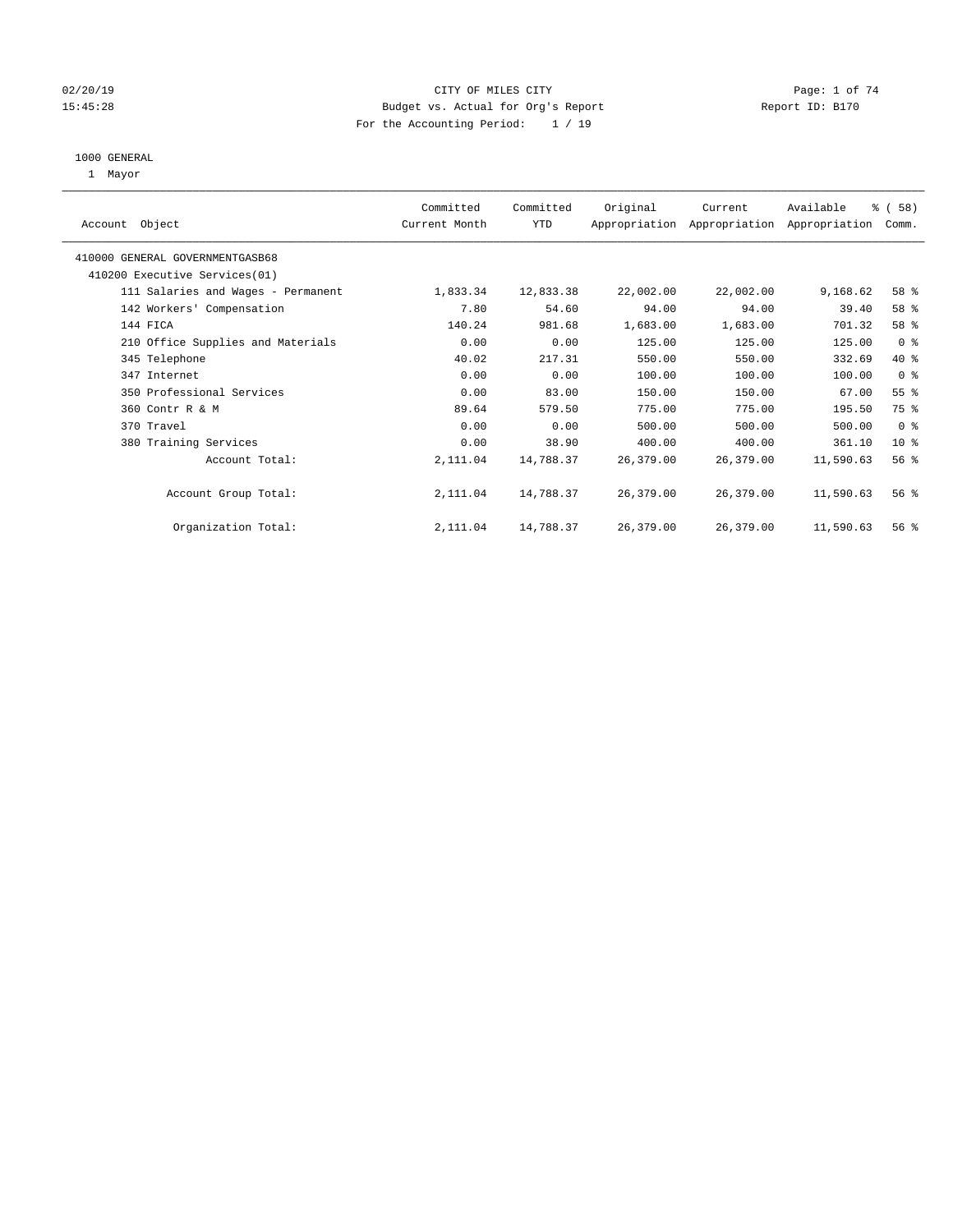#### 02/20/19 CITY OF MILES CITY Page: 2 of 74 15:45:28 Budget vs. Actual for Org's Report Report ID: B170 For the Accounting Period: 1 / 19

#### 1000 GENERAL

2 City Council

|                                          | Committed     | Committed  | Original  | Current                                   | Available  | % (58)         |
|------------------------------------------|---------------|------------|-----------|-------------------------------------------|------------|----------------|
| Account Object                           | Current Month | <b>YTD</b> |           | Appropriation Appropriation Appropriation |            | Comm.          |
|                                          |               |            |           |                                           |            |                |
| 410000 GENERAL GOVERNMENTGASB68          |               |            |           |                                           |            |                |
| 410100 Legislative Services(02)          |               |            |           |                                           |            |                |
| 111 Salaries and Wages - Permanent       | 2,666.72      | 18,667.04  | 31,968.00 | 31,968.00                                 | 13,300.96  | 58 %           |
| 142 Workers' Compensation                | 11.36         | 79.52      | 137.00    | 137.00                                    | 57.48      | 58 %           |
| 144 FICA                                 | 204.00        | 1,428.00   | 2,445.00  | 2,445.00                                  | 1,017.00   | 58 %           |
| 145 PERS                                 | 28.56         | 199.92     | 339.00    | 339.00                                    | 139.08     | 59 %           |
| 220 Operating Expenses                   | 0.00          | 0.00       | 200.00    | 200.00                                    | 200.00     | 0 <sup>8</sup> |
| 370 Travel                               | 0.00          | 87.20      | 100.00    | 100.00                                    | 12.80      | 87 %           |
| 380 Training Services                    | 0.00          | 0.00       | 500.00    | 500.00                                    | 500.00     | 0 <sup>8</sup> |
| Account Total:                           | 2,910.64      | 20,461.68  | 35,689.00 | 35,689.00                                 | 15,227.32  | 57%            |
| 410105 Safety Culture-Supplies           |               |            |           |                                           |            |                |
| 230 Repair and Maintenance Supplies      | 0.00          | 0.00       | 250.00    | 250.00                                    | 250.00     | 0 <sup>8</sup> |
| Account Total:                           | 0.00          | 0.00       | 250.00    | 250.00                                    | 250.00     | 0 <sup>8</sup> |
| Account Group Total:                     | 2,910.64      | 20,461.68  | 35,939.00 | 35,939.00                                 | 15, 477.32 | 57%            |
| 470000 Housing and Community Development |               |            |           |                                           |            |                |
| 470300 Ecomonic Development              |               |            |           |                                           |            |                |
| 350 Professional Services                | 0.00          | 15,604.00  | 15,604.00 | 15,604.00                                 | 0.00       | $100*$         |
| Account Total:                           | 0.00          | 15,604.00  | 15,604.00 | 15,604.00                                 | 0.00       | $100*$         |
| Account Group Total:                     | 0.00          | 15,604.00  | 15,604.00 | 15,604.00                                 | 0.00       | 100 %          |
| Organization Total:                      | 2,910.64      | 36,065.68  | 51,543.00 | 51,543.00                                 | 15, 477.32 | 70 %           |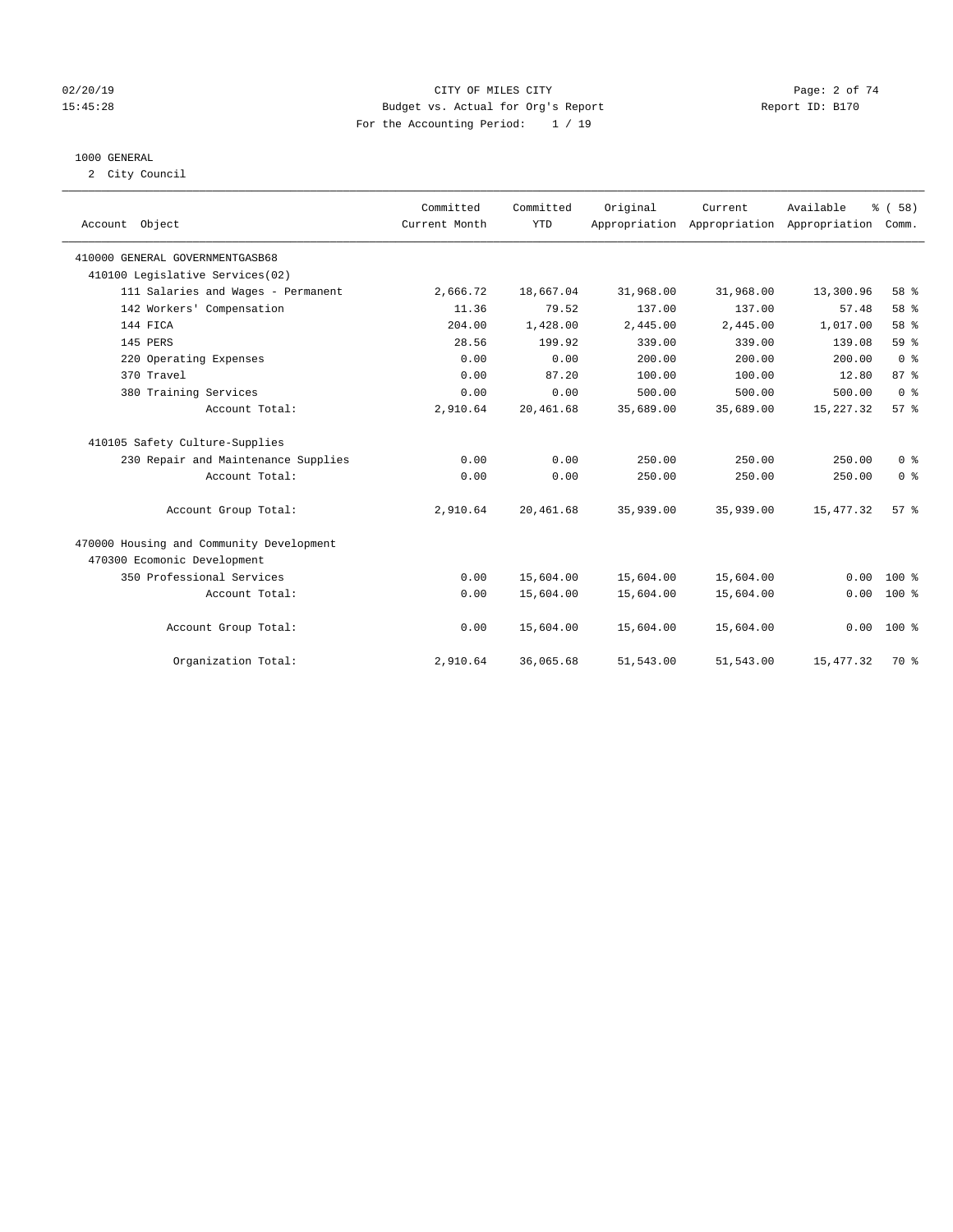#### 02/20/19 CITY OF MILES CITY Page: 3 of 74 15:45:28 Budget vs. Actual for Org's Report Report ID: B170 For the Accounting Period: 1 / 19

### 1000 GENERAL

3 City Clerk

|                                            | Committed     | Committed   | Original   | Current    | Available                                       | 8 ( 58 )        |
|--------------------------------------------|---------------|-------------|------------|------------|-------------------------------------------------|-----------------|
| Account Object                             | Current Month | <b>YTD</b>  |            |            | Appropriation Appropriation Appropriation Comm. |                 |
| 410000 GENERAL GOVERNMENTGASB68            |               |             |            |            |                                                 |                 |
| 410500 Financial Services(03)              |               |             |            |            |                                                 |                 |
| 111 Salaries and Wages - Permanent         | 6,736.54      | 63,460.42   | 126,452.00 | 126,452.00 | 62,991.58                                       | 50%             |
| 131 VACATION                               | 728.85        | 4,848.89    | 7,100.00   | 7,100.00   | 2,251.11                                        | 68 %            |
| 132 SICK LEAVE                             | 597.36        | 2,980.00    | 4,100.00   | 4,100.00   | 1,120.00                                        | 73 %            |
| 133 OTHER LEAVE PAY                        | 68.90         | 590.05      | 3,327.00   | 3,327.00   | 2,736.95                                        | 18 <sup>8</sup> |
| 141 Unemployment Insurance                 | 28.47         | 253.53      | 212.00     | 212.00     | $-41.53$                                        | $120*$          |
| 142 Workers' Compensation                  | 102.24        | 910.28      | 1,731.00   | 1,731.00   | 820.72                                          | 53%             |
| 143 Health Insurance                       | 1,478.70      | 13,471.86   | 25,742.00  | 25,742.00  | 12,270.14                                       | $52$ $%$        |
| 144 FICA                                   | 619.70        | 5,521.69    | 10,785.00  | 10,785.00  | 5,263.31                                        | $51$ %          |
| 145 PERS                                   | 696.89        | 6,160.12    | 11,941.00  | 11,941.00  | 5,780.88                                        | $52$ $%$        |
| 196 CLOTHING ALLOTMENT                     | 0.00          | 517.50      | 525.00     | 525.00     | 7.50                                            | 99 <sub>8</sub> |
| 210 Office Supplies and Materials          | 94.68         | 484.68      | 2,500.00   | 2,500.00   | 2,015.32                                        | 19 <sup>°</sup> |
| 214 Small Items of Equipment               | 0.00          | 126.33      | 3,000.00   | 3,000.00   | 2,873.67                                        | 4%              |
| 220 Operating Expenses                     | 182.96        | 1,331.72    | 2,800.00   | 2,800.00   | 1,468.28                                        | 48 %            |
| 311 Postage, Box Rent, Etc.                | 791.54        | 1,046.78    | 3,000.00   | 3,000.00   | 1,953.22                                        | 35%             |
| 320 Printing, Duplicating, Typing &        | 48.30         | 310.13      | 100.00     | 100.00     | $-210.13$                                       | $310*$          |
| 330 Publicity, Subscriptions & Dues        | 0.00          | 419.72      | 2,200.00   | 2,200.00   | 1,780.28                                        | 19 <sup>8</sup> |
| 334 Memberships, Registrations & Dues      | 0.00          | 3,426.45    | 3,200.00   | 3,200.00   | $-226.45$                                       | 107 %           |
| 345 Telephone                              | 56.44         | 352.25      | 650.00     | 650.00     | 297.75                                          | 54%             |
| 347 Internet                               | 19.52         | 136.64      | 250.00     | 250.00     | 113.36                                          | 55 <sup>8</sup> |
| 350 Professional Services                  | 21, 373. 33   | 24,018.86   | 35,000.00  | 35,000.00  | 10,981.14                                       | 69 %            |
| 360 Contr R & M                            | 307.41        | 9,830.47    | 19,100.00  | 19,100.00  | 9,269.53                                        | $51$ %          |
| 370 Travel                                 | 0.00          | 1,091.11    | 2,500.00   | 2,500.00   | 1,408.89                                        | 44 %            |
| 380 Training Services                      | 0.00          | 150.00      | 1,500.00   | 1,500.00   | 1,350.00                                        | 10 <sup>8</sup> |
| 382 Books                                  | 0.00          | 0.00        | 100.00     | 100.00     | 100.00                                          | 0 <sup>8</sup>  |
| 390 Other Purchased Services (Recorded     | 0.00          | 0.00        | 150.00     | 150.00     | 150.00                                          | 0 <sup>8</sup>  |
| 513 Liability                              | 0.00          | 81,904.09   | 81,904.00  | 81,904.00  | $-0.09$                                         | $100*$          |
| 521 Surety Bonds for Officials & Employees | 0.00          | 862.51      | 863.00     | 863.00     | 0.49                                            | $100*$          |
| 555 Bank Service Charges                   | 20.00         | 140.00      | 300.00     | 300.00     | 160.00                                          | 47.8            |
| Account Total:                             | 33,951.83     | 224,346.08  | 351,032.00 | 351,032.00 | 126,685.92                                      | 64 %            |
| 411101 Labor Negotiations                  |               |             |            |            |                                                 |                 |
| 350 Professional Services                  | 131.25        | 4,953.75    | 7,000.00   | 7,000.00   | 2,046.25                                        | 71 %            |
| Account Total:                             | 131.25        | 4,953.75    | 7,000.00   | 7,000.00   | 2,046.25                                        | 71 %            |
| Account Group Total:                       | 34,083.08     | 229, 299.83 | 358,032.00 | 358,032.00 | 128,732.17                                      | 64 %            |
| Organization Total:                        | 34,083.08     | 229, 299.83 | 358,032.00 | 358,032.00 | 128,732.17                                      | 64 %            |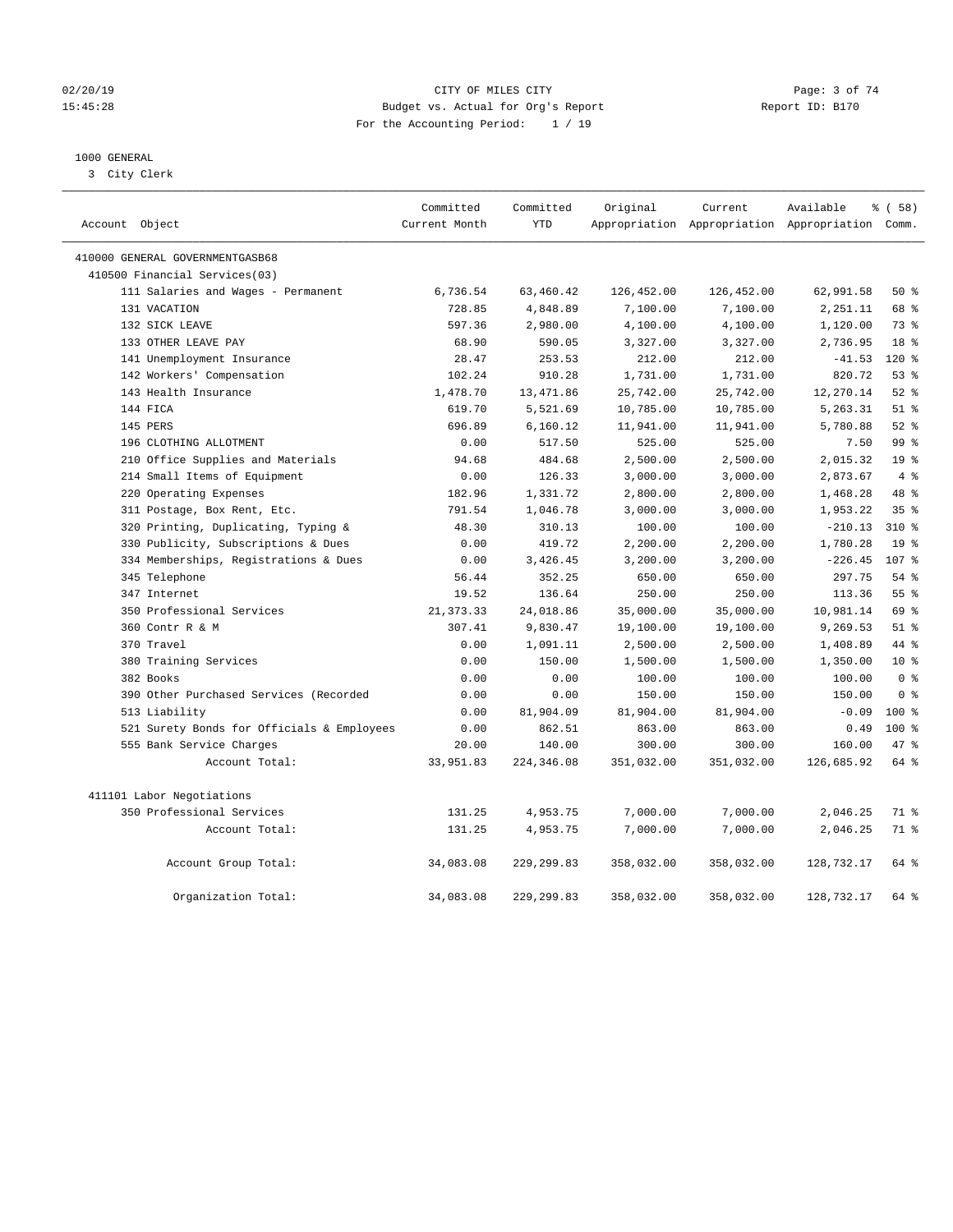#### 02/20/19 CITY OF MILES CITY Page: 4 of 74 15:45:28 Budget vs. Actual for Org's Report Report ID: B170 For the Accounting Period: 1 / 19

## 1000 GENERAL

4 Attorney

| Account Object                     | Committed<br>Current Month | Committed<br><b>YTD</b> | Original   | Current<br>Appropriation Appropriation Appropriation | Available    | % (58)<br>Comm. |  |
|------------------------------------|----------------------------|-------------------------|------------|------------------------------------------------------|--------------|-----------------|--|
| 410000 GENERAL GOVERNMENTGASB68    |                            |                         |            |                                                      |              |                 |  |
| 411100 Legal Services(04)          |                            |                         |            |                                                      |              |                 |  |
| 111 Salaries and Wages - Permanent | 7,640.92                   | 58,326.73               | 103,724.00 | 103,724.00                                           | 45,397.27    | 56%             |  |
| 131 VACATION                       | 2,043.46                   | 2,834.04                | 2,700.00   | 2,700.00                                             | $-134.04$    | $105$ %         |  |
| 132 SICK LEAVE                     | 0.00                       | 247.81                  | 1,900.00   | 1,900.00                                             | 1,652.19     | $13*$           |  |
| 141 Unemployment Insurance         | 33.90                      | 215.46                  | 163.00     | 163.00                                               | $-52.46$     | $132$ $%$       |  |
| 142 Workers' Compensation          | 61.77                      | 396.73                  | 688.00     | 688.00                                               | 291.27       | 58 %            |  |
| 143 Health Insurance               | 739.70                     | 5,177.90                | 8,876.00   | 8,876.00                                             | 3,698.10     | 58 %            |  |
| 144 FICA                           | 735.35                     | 4,670.68                | 8,287.00   | 8,287.00                                             | 3,616.32     | 56%             |  |
| 145 PERS                           | 829.95                     | 5,262.69                | 9,175.00   | 9,175.00                                             | 3,912.31     | 57%             |  |
| 196 CLOTHING ALLOTMENT             | 0.00                       | 150.00                  | 150.00     | 150.00                                               | 0.00         | $100*$          |  |
| 210 Office Supplies and Materials  | 158.98                     | 217.46                  | 1,000.00   | 1,000.00                                             | 782.54       | $22$ %          |  |
| 214 Small Items of Equipment       | 31.00                      | 186.00                  | 1,000.00   | 1,000.00                                             | 814.00       | 19 <sup>°</sup> |  |
| 220 Operating Expenses             | 32.26                      | 570.17                  | 1,500.00   | 1,500.00                                             | 929.83       | 38 %            |  |
| 311 Postage, Box Rent, Etc.        | 44.54                      | 224.81                  | 500.00     | 500.00                                               | 275.19       | 45%             |  |
| 345 Telephone                      | 8.67                       | 17.60                   | 100.00     | 100.00                                               | 82.40        | 18 <sup>°</sup> |  |
| 350 Professional Services          | 100.00                     | 13,132.00               | 5,000.00   | 5,000.00                                             | $-8, 132.00$ | $263$ $%$       |  |
| 360 Contr R & M                    | 0.00                       | 0.00                    | 207.00     | 207.00                                               | 207.00       | 0 <sup>8</sup>  |  |
| 370 Travel                         | 0.00                       | 541.56                  | 700.00     | 700.00                                               | 158.44       | 77.8            |  |
| Account Total:                     | 12,460.50                  | 92, 171.64              | 145,670.00 | 145,670.00                                           | 53, 498.36   | 63%             |  |
| Account Group Total:               | 12,460.50                  | 92, 171.64              | 145,670.00 | 145,670.00                                           | 53,498.36    | 63%             |  |
| Organization Total:                | 12,460.50                  | 92,171.64               | 145,670.00 | 145,670.00                                           | 53,498.36    | 63 %            |  |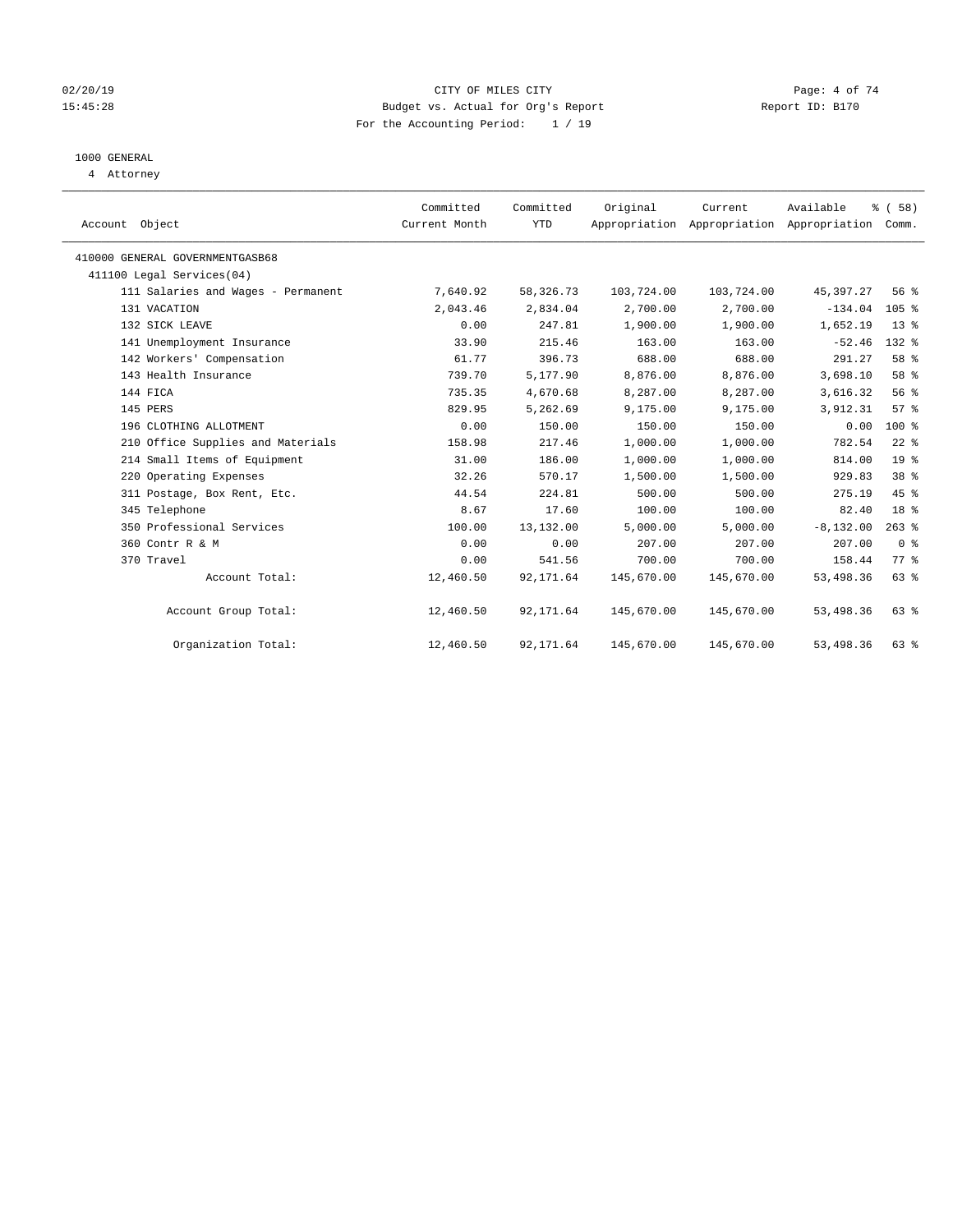#### 1000 GENERAL

5 Police

|                                             | Committed     | Committed  | Original     | Current      | Available                                       | 8 ( 58 )         |  |
|---------------------------------------------|---------------|------------|--------------|--------------|-------------------------------------------------|------------------|--|
| Account Object                              | Current Month | YTD        |              |              | Appropriation Appropriation Appropriation Comm. |                  |  |
|                                             |               |            |              |              |                                                 |                  |  |
| 420000 PUBLIC SAFETY-GASB68                 |               |            |              |              |                                                 |                  |  |
| 420140 Crime Control and Investigation (05) |               |            |              |              |                                                 |                  |  |
| 111 Salaries and Wages - Permanent          | 55,488.26     | 393,170.62 | 751,508.00   | 751,508.00   | 358, 337.38                                     | $52$ $%$         |  |
| 121 OVERTIME-PERMANENT                      | 4,979.64      | 41,272.89  | 30,000.00    | 30,000.00    | $-11, 272.89$                                   | 138 %            |  |
| 131 VACATION                                | 8,685.47      | 45,103.13  | 51,000.00    | 51,000.00    | 5,896.87                                        | 88 %             |  |
| 132 SICK LEAVE                              | 5,898.37      | 21,470.19  | 25,000.00    | 25,000.00    | 3,529.81                                        | 86 %             |  |
| 133 OTHER LEAVE PAY                         | 1,002.21      | 8,953.11   | 39,010.00    | 39,010.00    | 30,056.89                                       | 23%<br>$375$ $%$ |  |
| 134 HOLIDAY PAY                             | 11,560.36     | 37,826.02  | 10,100.00    | 10,100.00    | $-27,726.02$                                    |                  |  |
| 141 Unemployment Insurance                  | 306.64        | 1,936.86   | 1,360.00     | 1,360.00     | $-576.86$                                       | 142 %            |  |
| 142 Workers' Compensation                   | 3,934.97      | 25,722.49  | 42,967.00    | 42,967.00    | 17,244.51                                       | 60 %             |  |
| 143 Health Insurance                        | 10,354.75     | 76,948.45  | 142,022.00   | 142,022.00   | 65,073.55                                       | $54$ %           |  |
| 144 FICA                                    | 1,295.00      | 8,189.56   | 13,146.00    | 13,146.00    | 4,956.44                                        | 62 %             |  |
| 145 PERS                                    | 77.64         | 579.97     | 600.00       | 600.00       | 20.03                                           | 97%              |  |
| 146 Police Pension                          | 7,942.27      | 62,304.92  | 123,400.00   | 123,400.00   | 61,095.08                                       | 50%              |  |
| 196 CLOTHING ALLOTMENT                      | 0.00          | 5,608.20   | 11,960.00    | 11,960.00    | 6,351.80                                        | 47 %             |  |
| 210 Office Supplies and Materials           | 1,127.01      | 5,812.60   | 6,000.00     | 6,000.00     | 187.40                                          | 97 <sub>8</sub>  |  |
| 214 Small Items of Equipment                | 1,470.81      | 2,893.45   | 7,500.00     | 7,500.00     | 4,606.55                                        | 39 %             |  |
| 220 Operating Expenses                      | 4,757.55      | 17,159.83  | 15,000.00    | 15,000.00    | $-2, 159.83$                                    | 114 %            |  |
| 226 Clothing and Uniforms                   | 106.96        | 629.82     | 500.00       | 500.00       | $-129.82$                                       | $126$ %          |  |
| 227 Firearm Supplies                        | 0.00          | 181.47     | 3,800.00     | 3,800.00     | 3,618.53                                        | 5 <sup>°</sup>   |  |
| 230 Repair and Maintenance Supplies         | 1,535.31      | 4,469.17   | 10,000.00    | 10,000.00    | 5,530.83                                        | 45 %             |  |
| 231 Gas, Oil, Diesel Fuel, Grease, etc.     | 2,278.65      | 17,103.48  | 25,000.00    | 25,000.00    | 7,896.52                                        | 68 %             |  |
| 311 Postage, Box Rent, Etc.                 | 114.75        | 432.99     | 1,000.00     | 1,000.00     | 567.01                                          | $43$ %           |  |
| 320 Printing, Duplicating, Typing &         | 0.00          | 56.42      | 0.00         | 0.00         | $-56.42$                                        | $***$ $_{8}$     |  |
| 330 Publicity, Subscriptions & Dues         | 0.00          | 0.00       | 200.00       | 200.00       | 200.00                                          | 0 <sup>8</sup>   |  |
| 334 Memberships, Registrations & Dues       | 800.00        | 1,313.00   | 2,208.00     | 2,208.00     | 895.00                                          | 59 %             |  |
| 345 Telephone                               | 317.14        | 2,176.89   | 4,000.00     | 4,000.00     | 1,823.11                                        | 54 %             |  |
| 347 Internet                                | 65.60         | 459.20     | 800.00       | 800.00       | 340.80                                          | 57%              |  |
| 350 Professional Services                   | 7,144.00      | 13,636.80  | 21,260.00    | 21,260.00    | 7,623.20                                        | 64 %             |  |
| 360 Contr R & M                             | 40.50         | 745.90     | 400.00       | 400.00       | $-345.90$                                       | 186 %            |  |
| 366 R&M Vehicles - Police/Animal Control    | 0.00          | 13,420.80  | 15,500.00    | 15,500.00    | 2,079.20                                        | 87%              |  |
| 370 Travel                                  | 826.26        | 4,407.15   | 5,500.00     | 5,500.00     | 1,092.85                                        | 80 %             |  |
| 380 Training Services                       | 2,320.00      | 5,490.00   | 8,000.00     | 8,000.00     | 2,510.00                                        | 69 %             |  |
| 512 Insurance on Vehicles & Equipment       | 0.00          | 1,506.78   | 1,507.00     | 1,507.00     | 0.22                                            | $100*$           |  |
| 530 Rent                                    | 3,115.83      | 21,810.81  | 37,380.00    | 37,380.00    | 15,569.19                                       | 58 %             |  |
| 700 Grants, Contributions & Indemnities     | 0.00          | 4,000.00   | 6,650.00     | 6,650.00     | 2,650.00                                        | 60 %             |  |
| 790 K9 from contributions                   | 7,298.42      | 18, 244.85 | 11,000.00    | 11,000.00    | $-7, 244.85$                                    | $166$ %          |  |
| 791 Shop With A Cop                         | 0.00          | 0.00       | 5,000.00     | 5,000.00     | 5,000.00                                        | 0 <sup>8</sup>   |  |
| Account Total:                              | 144,844.37    | 865,037.82 | 1,430,278.00 | 1,430,278.00 | 565,240.18                                      | 60 %             |  |
| 420160 Communications-Dispatch              |               |            |              |              |                                                 |                  |  |
|                                             |               |            | 245,260.00   | 245,260.00   |                                                 | 48 %             |  |
| 111 Salaries and Wages - Permanent          | 17,669.37     | 117,407.65 |              |              | 127,852.35                                      |                  |  |
| 121 OVERTIME-PERMANENT                      | 876.69        | 5,640.28   | 24,800.00    | 24,800.00    | 19,159.72                                       | $23$ %           |  |
| 131 VACATION                                | 943.32        | 12,777.47  | 13,500.00    | 13,500.00    | 722.53                                          | 95 %             |  |
| 132 SICK LEAVE                              | 667.84        | 8,488.75   | 7,400.00     | 7,400.00     | $-1,088.75$                                     | 115 %            |  |
| 133 OTHER LEAVE PAY                         | 666.88        | 1,732.60   | 5,261.00     | 5,261.00     | 3,528.40                                        | 33%              |  |
| 134 HOLIDAY PAY                             | 3,693.35      | 11,330.23  | 3,400.00     | 3,400.00     | $-7,930.23$                                     | $333$ %          |  |
| 141 Unemployment Insurance                  | 85.81         | 553.76     | 442.00       | 442.00       | $-111.76$                                       | $125$ %          |  |
| 142 Workers' Compensation                   | 1,103.76      | 7,498.22   | 13,281.00    | 13,281.00    | 5,782.78                                        | 56 %             |  |
| 143 Health Insurance                        | 3,702.35      | 25,916.10  | 53,258.00    | 53,258.00    | 27, 341.90                                      | 49 %             |  |

### 02/20/19 CITY OF MILES CITY CHARGES CITY CONTROL Page: 5 of 74 15:45:28 Budget vs. Actual for Org's Report Report ID: B170 For the Accounting Period: 1 / 19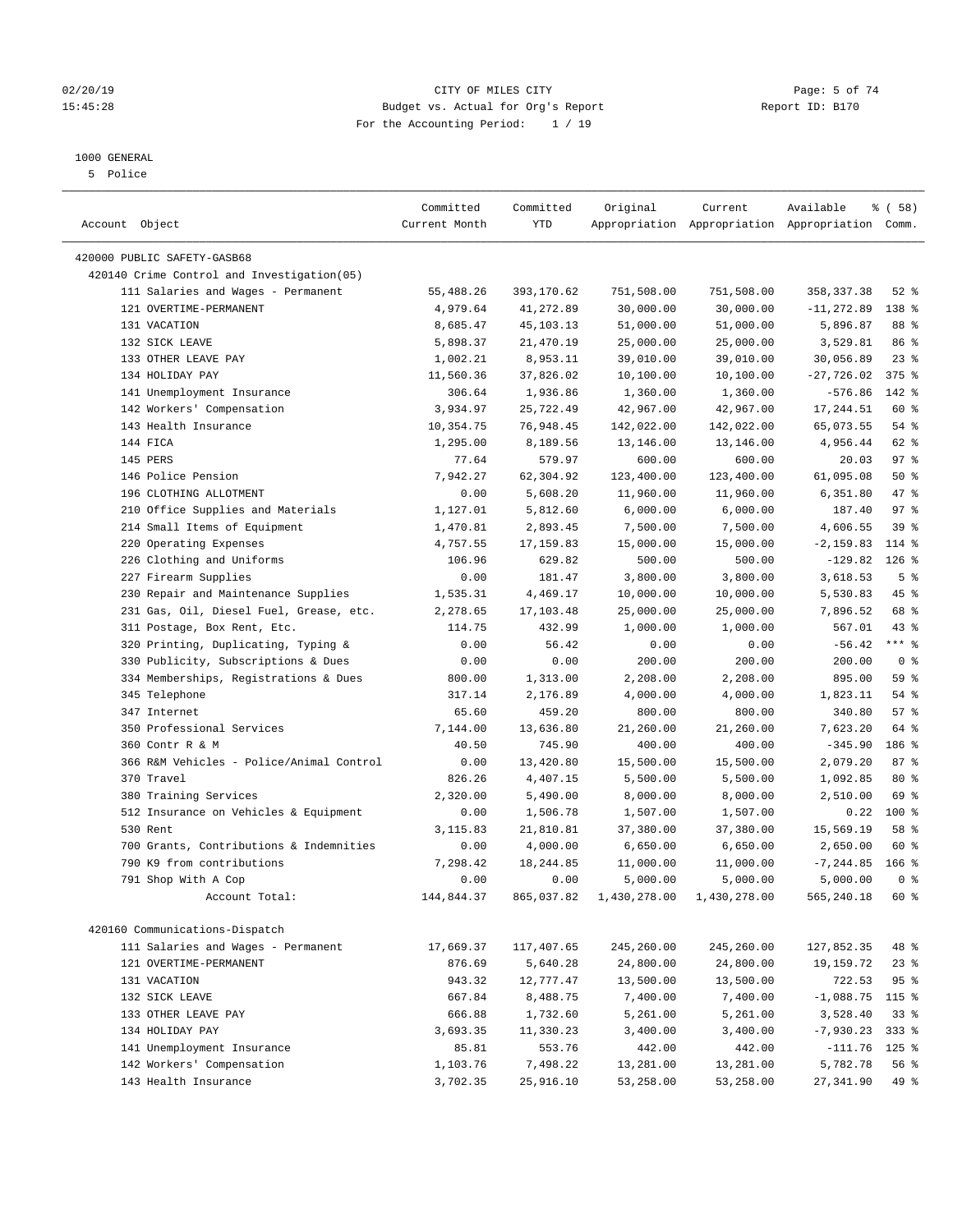#### 02/20/19 CITY OF MILES CITY Page: 6 of 74 15:45:28 Budget vs. Actual for Org's Report Report ID: B170 For the Accounting Period: 1 / 19

### 1000 GENERAL

5 Police

| Account Object |                                         | Committed<br>Current Month | Committed<br><b>YTD</b> | Original     | Current<br>Appropriation Appropriation Appropriation | Available  | % (58)<br>Comm. |
|----------------|-----------------------------------------|----------------------------|-------------------------|--------------|------------------------------------------------------|------------|-----------------|
|                | 144 FICA                                | 1,810.15                   | 11,951.38               | 22,519.00    | 22,519.00                                            | 10,567.62  | 53%             |
|                | 145 PERS                                | 2,101.15                   | 13,487.13               | 25,378.00    | 25,378.00                                            | 11,890.87  | 53%             |
|                | 196 CLOTHING ALLOTMENT                  | 0.00                       | 833.33                  | 2,000.00     | 2,000.00                                             | 1,166.67   | 42 %            |
|                | 210 Office Supplies and Materials       | 46.53                      | 783.32                  | 3,500.00     | 3,500.00                                             | 2,716.68   | $22$ %          |
|                | 214 Small Items of Equipment            | 0.00                       | 0.00                    | 4,500.00     | 4,500.00                                             | 4,500.00   | 0 <sup>8</sup>  |
|                | 220 Operating Expenses                  | 0.00                       | 0.00                    | 2,000.00     | 2,000.00                                             | 2,000.00   | 0 <sup>8</sup>  |
|                | 231 Gas, Oil, Diesel Fuel, Grease, etc. | 0.00                       | 0.00                    | 600.00       | 600.00                                               | 600.00     | 0 <sup>8</sup>  |
|                | 311 Postage, Box Rent, Etc.             | 0.00                       | 50.00                   | 75.00        | 75.00                                                | 25.00      | 67 %            |
|                | 320 Printing, Duplicating, Typing &     | 0.00                       | 0.00                    | 300.00       | 300.00                                               | 300.00     | 0 <sup>8</sup>  |
|                | 330 Publicity, Subscriptions & Dues     | 0.00                       | 25.98                   | 100.00       | 100.00                                               | 74.02      | 26%             |
|                | 334 Memberships, Registrations & Dues   | 0.00                       | 396.00                  | 500.00       | 500.00                                               | 104.00     | 79 %            |
|                | 345 Telephone                           | 315.16                     | 2,163.43                | 5,000.00     | 5,000.00                                             | 2,836.57   | 43 %            |
|                | 350 Professional Services               | 0.00                       | 774.00                  | 10,000.00    | 10,000.00                                            | 9,226.00   | 8%              |
|                | 360 Contr R & M                         | 0.00                       | 0.00                    | 100.00       | 100.00                                               | 100.00     | 0 <sup>8</sup>  |
|                | 370 Travel                              | 563.92                     | 1,525.08                | 3,000.00     | 3,000.00                                             | 1,474.92   | $51$ %          |
|                | 380 Training Services                   | 0.00                       | $-160.00$               | 3,000.00     | 3,000.00                                             | 3,160.00   | $-5$ $%$        |
|                | Account Total:                          | 34, 246. 28                | 223, 174. 71            | 449,174.00   | 449, 174, 00                                         | 225,999.29 | 50%             |
|                | Account Group Total:                    |                            | 179,090.65 1,088,212.53 | 1,879,452.00 | 1,879,452.00                                         | 791,239.47 | 58 %            |
|                | Organization Total:                     |                            | 179,090.65 1,088,212.53 | 1,879,452.00 | 1,879,452.00                                         | 791,239.47 | 58 %            |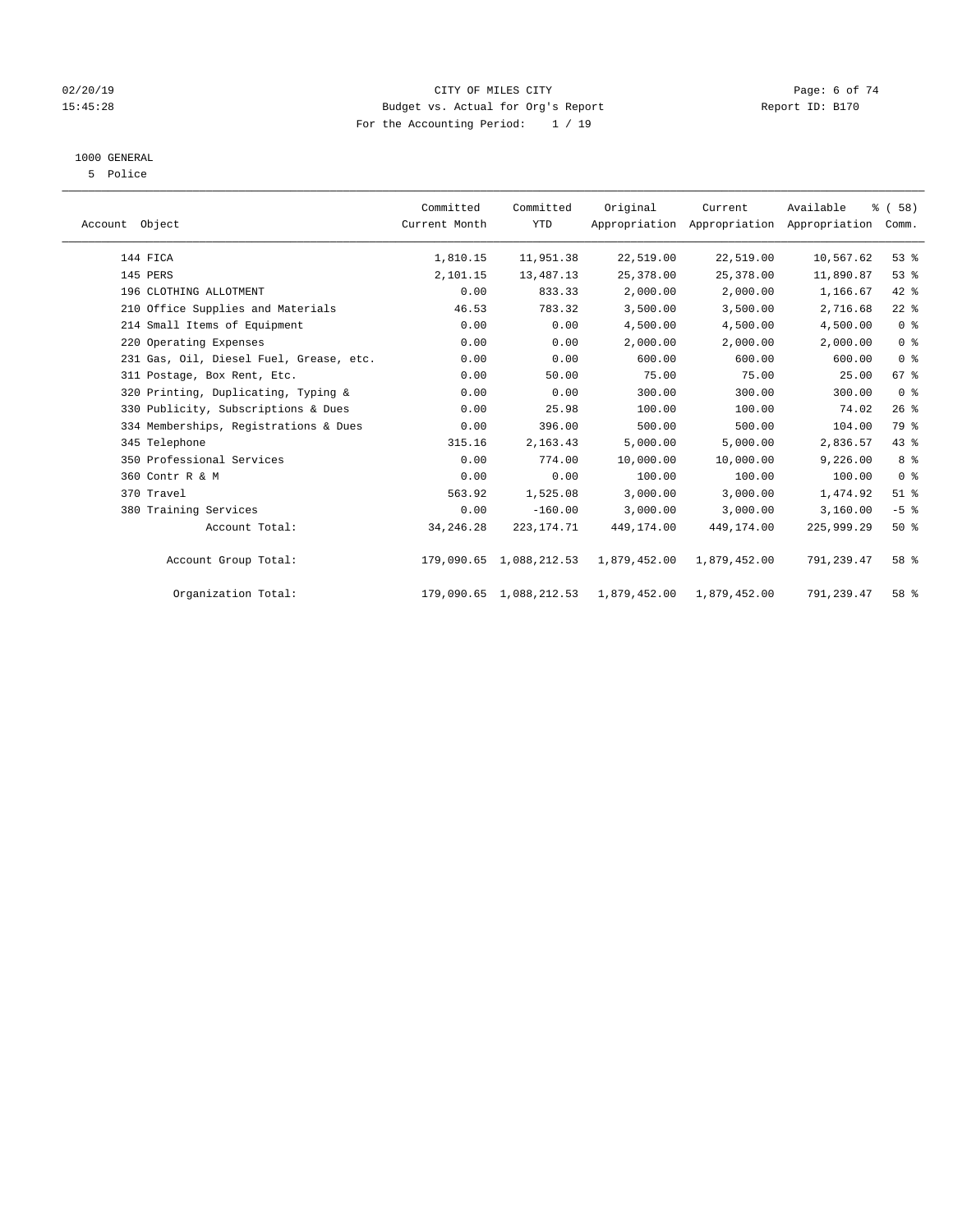#### 02/20/19 CITY OF MILES CITY Page: 7 of 74 15:45:28 Budget vs. Actual for Org's Report Report ID: B170 For the Accounting Period: 1 / 19

#### 1000 GENERAL

6 Police Judge

| Account Object                        | Committed<br>Current Month | Committed<br><b>YTD</b> | Original    | Current    | Available<br>Appropriation Appropriation Appropriation Comm. | 8 ( 58 )       |
|---------------------------------------|----------------------------|-------------------------|-------------|------------|--------------------------------------------------------------|----------------|
| 410000 GENERAL GOVERNMENTGASB68       |                            |                         |             |            |                                                              |                |
| 410300 Judicial Services(06)          |                            |                         |             |            |                                                              |                |
| 111 Salaries and Wages - Permanent    | 7,684.81                   | 50,287.96               | 69,060.00   | 69,060.00  | 18,772.04                                                    | 73 %           |
| 131 VACATION                          | 380.93                     | 2,385.97                | 4,000.00    | 4,000.00   | 1,614.03                                                     | 60 %           |
| 132 SICK LEAVE                        | 139.52                     | 2,402.08                | 3,500.00    | 3,500.00   | 1,097.92                                                     | 69 %           |
| 141 Unemployment Insurance            | 22.30                      | 168.12                  | 115.00      | 115.00     | $-53.12$                                                     | $146$ %        |
| 142 Workers' Compensation             | 87.92                      | 592.39                  | 780.00      | 780.00     | 187.61                                                       | 76 %           |
| 143 Health Insurance                  | 1,478.70                   | 10,350.90               | 8,876.00    | 8,876.00   | $-1,474.90$                                                  | 117 %          |
| 144 FICA                              | 627.68                     | 4,236.11                | 5,857.00    | 5,857.00   | 1,620.89                                                     | $72$ $%$       |
| 145 PERS                              | 703.20                     | 4,170.14                | 6,485.00    | 6,485.00   | 2,314.86                                                     | 64 %           |
| 196 CLOTHING ALLOTMENT                | 0.00                       | 300.00                  | 300.00      | 300.00     | 0.00                                                         | $100*$         |
| 210 Office Supplies and Materials     | 56.60                      | 478.19                  | 500.00      | 500.00     | 21.81                                                        | 96%            |
| 214 Small Items of Equipment          | 0.00                       | 0.00                    | 1,100.00    | 1,100.00   | 1,100.00                                                     | 0 <sup>8</sup> |
| 220 Operating Expenses                | 0.00                       | 129.88                  | 500.00      | 500.00     | 370.12                                                       | 26%            |
| 230 Repair and Maintenance Supplies   | 0.00                       | 0.00                    | 100.00      | 100.00     | 100.00                                                       | 0 <sup>8</sup> |
| 311 Postage, Box Rent, Etc.           | 48.37                      | 592.53                  | 1,100.00    | 1,100.00   | 507.47                                                       | 54 %           |
| 334 Memberships, Registrations & Dues | 0.00                       | 870.00                  | 700.00      | 700.00     | $-170.00$                                                    | $124$ %        |
| 345 Telephone                         | 115.77                     | 815.84                  | 1,500.00    | 1,500.00   | 684.16                                                       | $54$ %         |
| 347 Internet                          | 52.20                      | 380.20                  | 800.00      | 800.00     | 419.80                                                       | 48 %           |
| 350 Professional Services             | 0.00                       | 0.00                    | 750.00      | 750.00     | 750.00                                                       | 0 <sup>8</sup> |
| 360 Contr R & M                       | 0.00                       | 1,115.00                | 2,000.00    | 2,000.00   | 885.00                                                       | 56%            |
| 370 Travel                            | 0.00                       | 1,016.82                | 3,000.00    | 3,000.00   | 1,983.18                                                     | 34%            |
| 380 Training Services                 | 0.00                       | 0.00                    | 1,500.00    | 1,500.00   | 1,500.00                                                     | 0 <sup>8</sup> |
| 382 Books                             | 0.00                       | 0.00                    | 600.00      | 600.00     | 600.00                                                       | 0 <sup>8</sup> |
| 394 Jury and Witness Fees             | 0.00                       | 0.00                    | 500.00      | 500.00     | 500.00                                                       | 0 <sup>8</sup> |
| 533 Machinery and Equipment Rental    | 0.00                       | 0.00                    | 1,500.00    | 1,500.00   | 1,500.00                                                     | 0 <sup>8</sup> |
| Account Total:                        | 11,398.00                  | 80,292.13               | 115, 123.00 | 115,123.00 | 34,830.87                                                    | 70 %           |
| Account Group Total:                  | 11,398.00                  | 80,292.13               | 115,123.00  | 115,123.00 | 34,830.87                                                    | 70 %           |
| Organization Total:                   | 11,398.00                  | 80,292.13               | 115,123.00  | 115,123.00 | 34,830.87                                                    | 70 %           |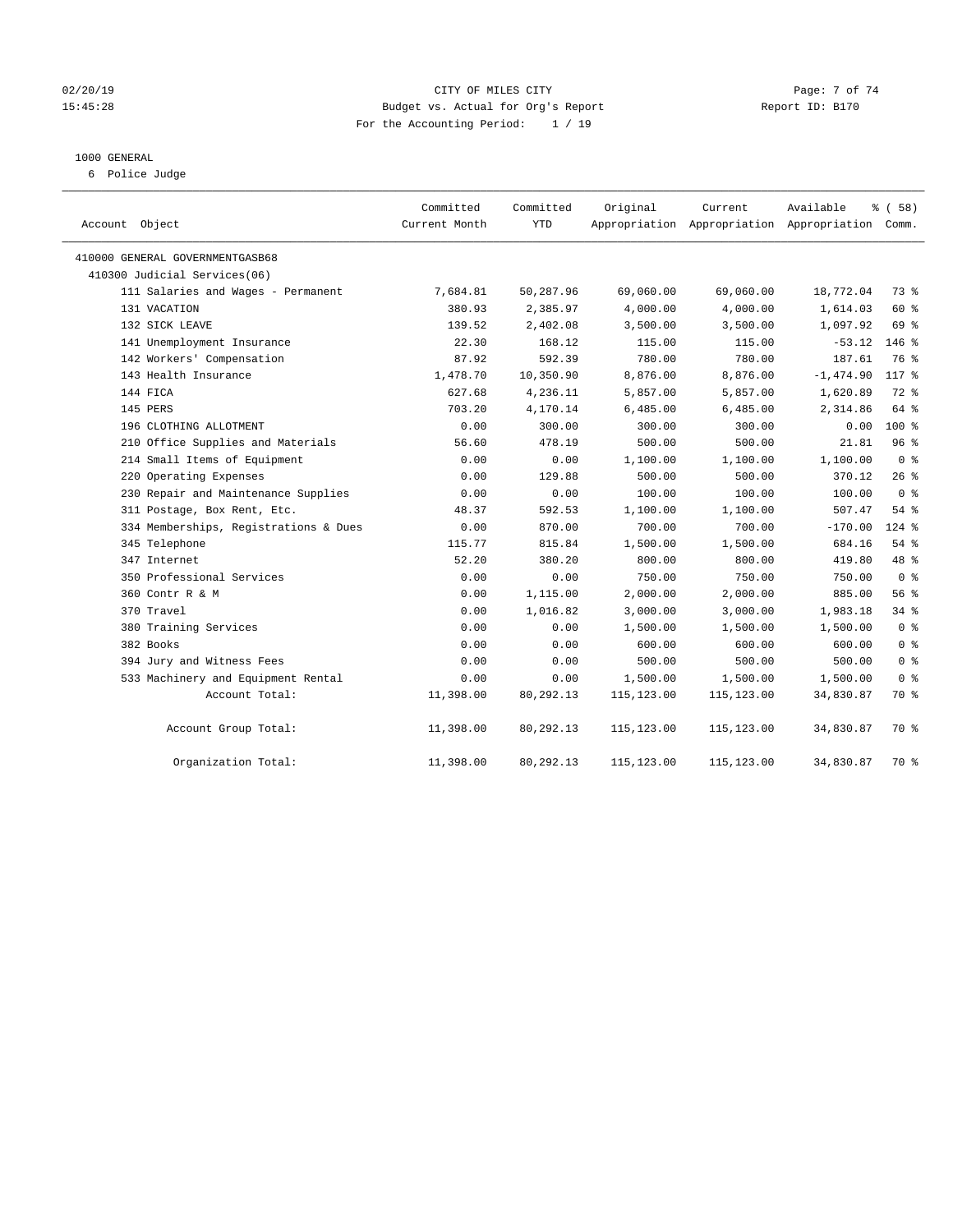#### 02/20/19 CITY OF MILES CITY Page: 8 of 74 15:45:28 Budget vs. Actual for Org's Report Report ID: B170 For the Accounting Period: 1 / 19

————————————————————————————————————————————————————————————————————————————————————————————————————————————————————————————————————

#### 1000 GENERAL

7 Fire

|                                                                    | Committed         | Committed          | Original               | Current                   | Available                                       | 8 ( 58 )               |
|--------------------------------------------------------------------|-------------------|--------------------|------------------------|---------------------------|-------------------------------------------------|------------------------|
| Account Object                                                     | Current Month     | YTD                |                        |                           | Appropriation Appropriation Appropriation Comm. |                        |
| 420000 PUBLIC SAFETY-GASB68                                        |                   |                    |                        |                           |                                                 |                        |
| 420460 Fire Suppression(07)                                        |                   |                    |                        |                           |                                                 |                        |
| 111 Salaries and Wages - Permanent                                 | 41,179.73         | 285,370.96         | 467,064.00             | 467,064.00                | 181,693.04                                      | 61 %                   |
| 112 SALARIES AND WAGES - PART PAID                                 | 78.00             | 904.00             | 6,480.00               | 6,480.00                  | 5,576.00                                        | $14*$                  |
| 121 OVERTIME-PERMANENT                                             | 5,784.24          | 26,851.70          | 51,800.00              | 51,800.00                 | 24,948.30                                       | $52$ $%$               |
| 131 VACATION                                                       | 1,500.61          | 23,073.06          | 26,600.00              | 26,600.00                 | 3,526.94                                        | 87%                    |
| 132 SICK LEAVE                                                     | 2,665.95          | 12,710.05          | 10,600.00              | 10,600.00                 | $-2,110.05$                                     | $120*$                 |
| 133 OTHER LEAVE PAY                                                | 0.00              | 403.83             | 11,735.00              | 11,735.00                 | 11,331.17                                       | 3%                     |
| 134 HOLIDAY PAY                                                    | 2,952.07          | 9,514.47           | 12,000.00              | 12,000.00                 | 2,485.53                                        | 79 %                   |
| 141 Unemployment Insurance                                         | 189.63            | 1,254.44           | 876.00                 | 876.00                    | $-378.44$                                       | 143 %                  |
| 142 Workers' Compensation                                          | 2,096.15          | 13,913.39          | 19,672.00              | 19,672.00                 | 5,758.61                                        | 71 %                   |
| 143 Health Insurance                                               | 7,432.34          | 50,125.56          | 89,204.00              | 89,204.00                 | 39,078.44                                       | 56%                    |
| 144 FICA                                                           | 788.43            | 5,226.59           | 9,024.00               | 9,024.00                  | 3,797.41                                        | 58 %                   |
| 147 Firemen's Pension                                              | 6,109.42          | 42, 314.46         | 88,364.00              | 88,364.00                 | 46,049.54                                       | 48 %                   |
| 210 Office Supplies and Materials                                  | 56.95             | 971.11             | 7,000.00               | 7,000.00                  | 6,028.89                                        | $14*$                  |
| 211 Clothing Allotment                                             | 0.00              | 3,915.00           | 9,600.00               | 9,600.00                  | 5,685.00                                        | 41 %                   |
| 214 Small Items of Equipment                                       | 0.00              | 2,426.50           | 7,000.00               | 7,000.00                  | 4,573.50                                        | 35%                    |
| 217 Small Item Equ/Inspector                                       | 0.00              | 5.76               | 500.00                 | 500.00                    | 494.24                                          | 1 <sup>°</sup>         |
| 220 Operating Expenses                                             | 279.07            | 4,245.36           | 7,000.00               | 7,000.00                  | 2,754.64                                        | 61 %                   |
| 222 Chemicals, Lab & Med Supplies                                  | 0.00              | 160.39             | 0.00                   | 0.00                      | $-160.39$                                       | $***$ $-$              |
| 223 Operating Exp/Inspector                                        | 0.00              | 0.00               | 1,000.00               | 1,000.00                  | 1,000.00                                        | 0 <sup>8</sup>         |
| 226 Clothing and Uniforms                                          | 435.00            | 1,191.92           | 15,000.00              | 15,000.00                 | 13,808.08                                       | 8%                     |
| 230 Repair and Maintenance Supplies                                | 0.00              | 165.09             | 3,500.00               | 3,500.00                  | 3,334.91                                        | 5 <sup>°</sup>         |
| 231 Gas, Oil, Diesel Fuel, Grease, etc.                            | 810.14            | 6,669.76           | 9,000.00               | 9,000.00                  | 2,330.24                                        | 74 %                   |
| 241 Consumable Tools                                               | 164.10            | 336.02             | 2,000.00               | 2,000.00                  | 1,663.98                                        | $17*$                  |
| 311 Postage, Box Rent, Etc.                                        | 47.63             | 48.31              | 75.00                  | 75.00                     | 26.69                                           | 64 %                   |
| 320 Printing, Duplicating, Typing &                                | 0.00              | 0.00               | 500.00                 | 500.00                    | 500.00                                          | 0 <sup>8</sup>         |
| 330 Publicity, Subscriptions & Dues                                | 0.00              | 48.80              | 150.00                 | 150.00                    | 101.20                                          | 33%                    |
| 334 Memberships, Registrations & Dues                              | 0.00              | 295.25             | 2,000.00               | 2,000.00                  | 1,704.75                                        | 15 <sup>8</sup>        |
| 341 Electric Utility Services                                      | 285.94            | 2,746.99           | 4,500.00               | 4,500.00                  | 1,753.01                                        | 61 %                   |
| 342 Water Utility Services                                         | 32.36             | 230.07             | 450.00                 | 450.00                    | 219.93                                          | $51$ %                 |
| 343 Sewer Utility Services                                         | 38.73             | 269.59             | 450.00                 | 450.00                    | 180.41                                          | 60 %                   |
| 344 Gas Utility Service                                            | 365.61            | 781.35             | 2,500.00               | 2,500.00                  | 1,718.65                                        | $31$ %                 |
| 345 Telephone                                                      | 165.87            | 1,410.80           | 2,750.00               | 2,750.00                  | 1,339.20                                        | $51$ %                 |
| 346 Garbage Service                                                | 0.00              | 768.02             | 1,500.00               | 1,500.00                  | 731.98                                          | $51$ %                 |
| 347 Internet                                                       | 135.60            | 1,027.29           | 1,750.00               | 1,750.00                  | 722.71                                          | 59 %                   |
| 350 Professional Services                                          | 6,189.13          | 13, 417.59         | 33,000.00              | 57,000.00                 | 43,582.41                                       | $24$ %                 |
| 360 Contr R & M                                                    | 347.00            | 8,771.04           | 16,500.00              | 16,500.00                 | 7,728.96                                        | 53%                    |
| 364 R&M Vehicles - Fire/Amb                                        | 145.59            |                    |                        |                           | 25,894.91                                       | $14*$                  |
|                                                                    |                   | 4,105.09           | 30,000.00<br>6,500.00  | 30,000.00<br>6,500.00     | 4,769.78                                        | $27$ %                 |
| 370 Travel<br>375 Travel/Inspector                                 | 0.00<br>0.00      | 1,730.22<br>0.00   |                        |                           |                                                 |                        |
|                                                                    |                   | 1,239.95           | 1,000.00               | 1,000.00                  | 1,000.00                                        | 0 <sup>8</sup>         |
| 380 Training Services                                              | 0.00              | 491.20             | 9,148.00               | 9,148.00                  | 7,908.05                                        | $14*$                  |
| 382 Books                                                          | 0.00              |                    | 1,500.00               | 1,500.00<br>7,000.00      | 1,008.80                                        | 33%                    |
| 400 BUILDING MATERIALS                                             | 0.00              | 4,682.00           | 7,000.00               |                           | 2,318.00                                        | 67%                    |
| 511 Insurance on Buildings                                         | 0.00              | 843.00<br>5,102.15 | 843.00                 | 843.00                    | 0.00                                            | 100 %                  |
| 512 Insurance on Vehicles & Equipment<br>940 Machinery & Equipment | 0.00              |                    | 5,103.00               | 5,103.00                  | 0.85                                            | 100 %                  |
| Account Total:                                                     | 0.00<br>80,275.29 | 0.00<br>539,758.13 | 5,000.00<br>987,238.00 | 85,000.00<br>1,091,238.00 | 85,000.00<br>551,479.87                         | 0 <sup>8</sup><br>49 % |
|                                                                    |                   |                    |                        |                           |                                                 |                        |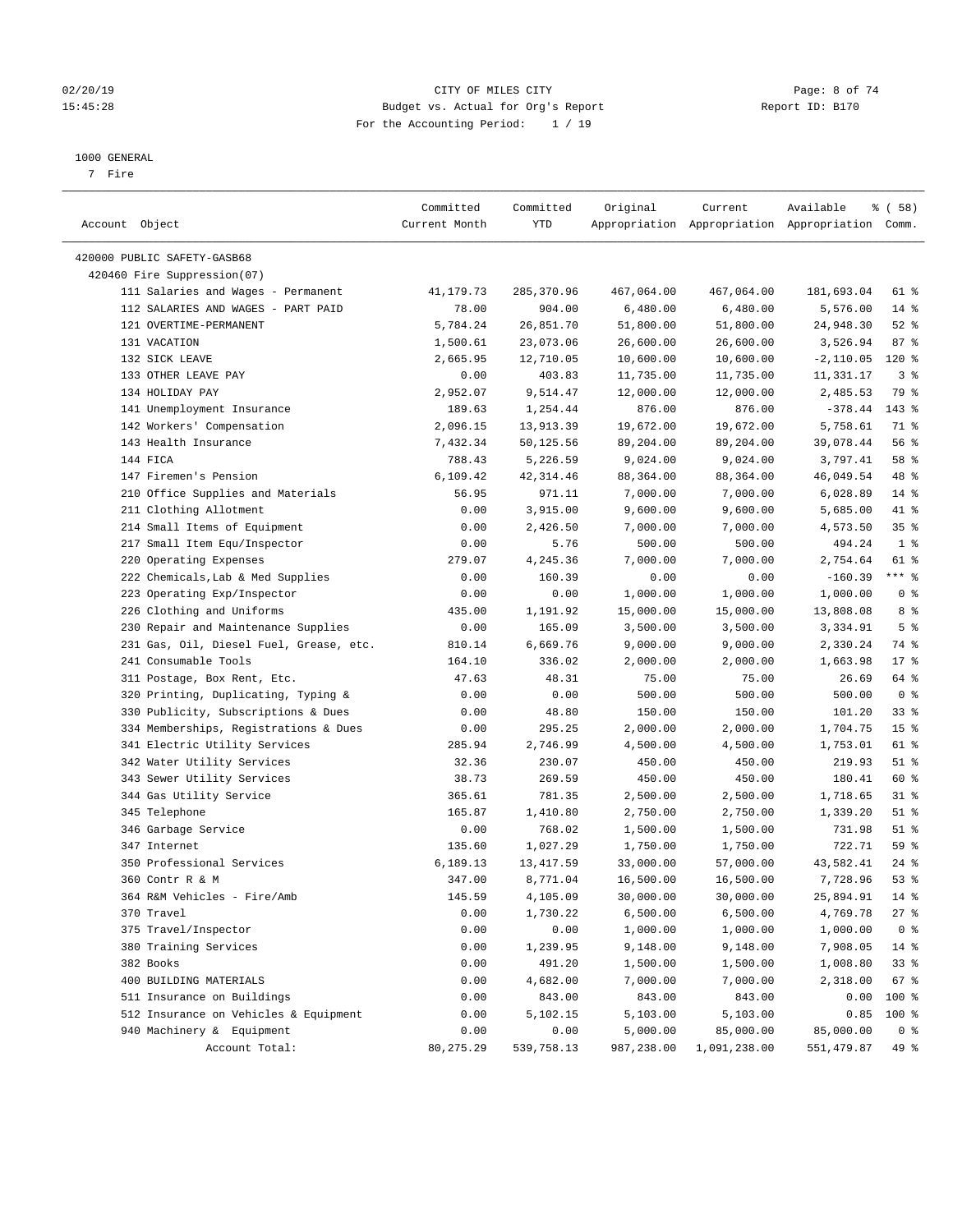#### 02/20/19 CITY OF MILES CITY Page: 9 of 74 15:45:28 Budget vs. Actual for Org's Report Report ID: B170 For the Accounting Period: 1 / 19

#### 1000 GENERAL

7 Fire

| Account Object                                            | Committed<br>Current Month | Committed<br>YTD | Original<br>Appropriation | Current<br>Appropriation | Available<br>Appropriation | % ( 58 )<br>Comm. |
|-----------------------------------------------------------|----------------------------|------------------|---------------------------|--------------------------|----------------------------|-------------------|
| Account Group Total:                                      | 80, 275. 29                | 539,758.13       | 987,238,00                | 1,091,238.00             | 551,479.87                 | $49*$             |
| 490000 DEBT SERVICE<br>490500 Other Debt Service Payments |                            |                  |                           |                          |                            |                   |
| 654 Training Center- Principal                            | 0.00                       | 0.00             | 3,395.00                  | 3,395.00                 | 3,395.00                   | 0 <sup>8</sup>    |
| 655 Training Center- Interest                             | 0.00                       | 0.00             | 8,711.00                  | 8,711.00                 | 8,711.00                   | 0 <sup>8</sup>    |
| Account Total:                                            | 0.00                       | 0.00             | 12,106.00                 | 12,106.00                | 12,106.00                  | 0 <sup>8</sup>    |
| Account Group Total:                                      | 0.00                       | 0.00             | 12,106.00                 | 12,106.00                | 12,106.00                  | 0 <sup>8</sup>    |
| Organization Total:                                       | 80, 275. 29                | 539,758.13       | 999,344.00                | 1,103,344.00             | 563,585.87                 | $49*$             |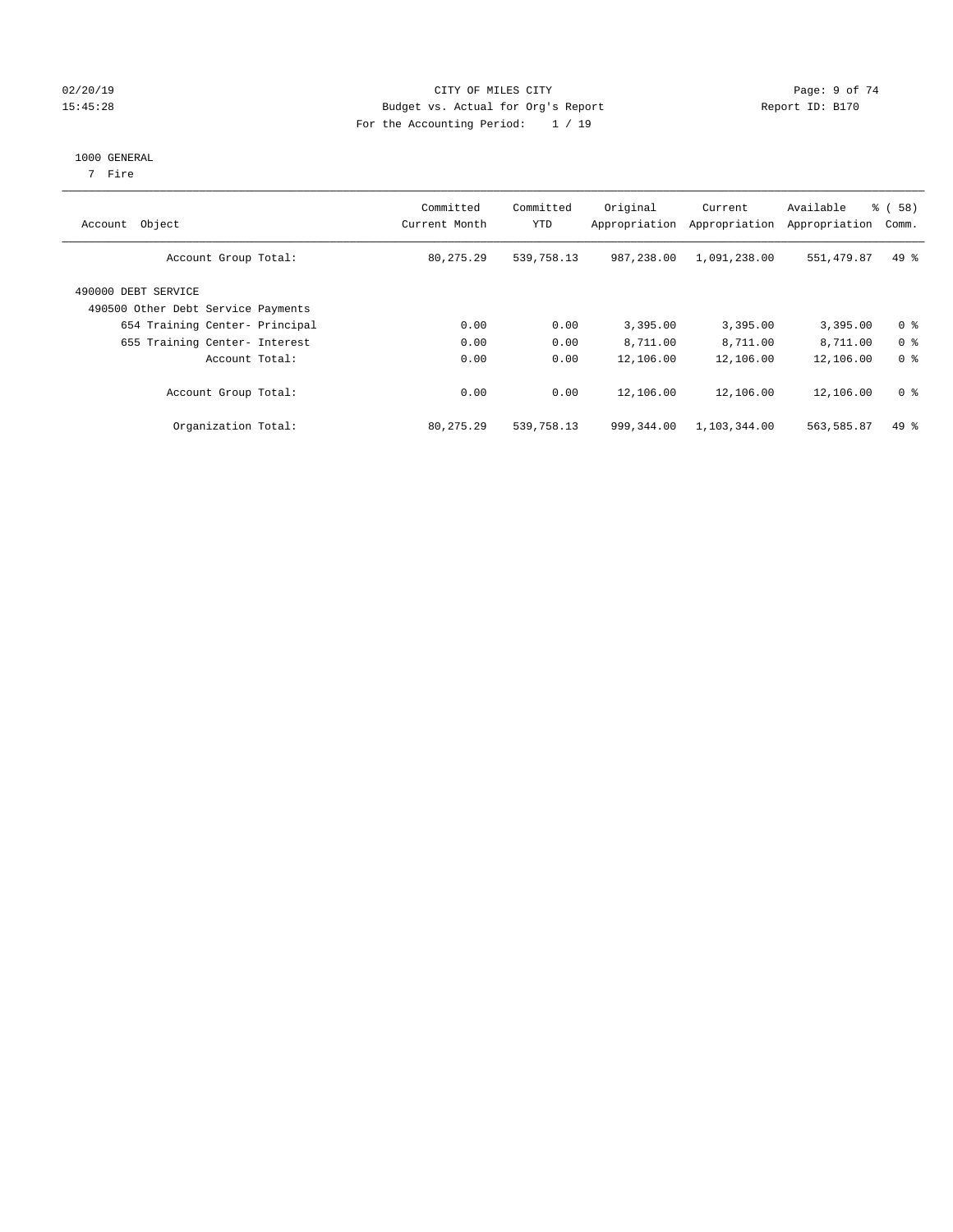#### $O(2/20/19$  Page: 10 of 74 15:45:28 Budget vs. Actual for Org's Report Report ID: B170 For the Accounting Period: 1 / 19

#### 1000 GENERAL

8 City Hall Maintenance

| Account Object                      | Committed<br>Current Month | Committed<br>YTD | Original  | Current<br>Appropriation Appropriation Appropriation | Available   | % (58)<br>Comm. |
|-------------------------------------|----------------------------|------------------|-----------|------------------------------------------------------|-------------|-----------------|
|                                     |                            |                  |           |                                                      |             |                 |
| 410000 GENERAL GOVERNMENTGASB68     |                            |                  |           |                                                      |             |                 |
| 411230 City Hall                    |                            |                  |           |                                                      |             |                 |
| 214 Small Items of Equipment        | 0.00                       | 0.00             | 400.00    | 400.00                                               | 400.00      | 0 <sup>8</sup>  |
| 220 Operating Expenses              | 187.00                     | 1,699.63         | 3,000.00  | 3,000.00                                             | 1,300.37    | 57%             |
| 230 Repair and Maintenance Supplies | 0.00                       | 303.95           | 2,000.00  | 2,000.00                                             | 1,696.05    | 15 <sup>8</sup> |
| 341 Electric Utility Services       | 776.27                     | 3,936.47         | 6,000.00  | 6,000.00                                             | 2,063.53    | 66 %            |
| 342 Water Utility Services          | 56.77                      | 395.21           | 750.00    | 750.00                                               | 354.79      | 53%             |
| 343 Sewer Utility Services          | 67.95                      | 472.99           | 370.00    | 370.00                                               | $-102.99$   | 128 %           |
| 344 Gas Utility Service             | 0.00                       | 488.94           | 3,750.00  | 3,750.00                                             | 3,261.06    | $13$ %          |
| 346 Garbage Service                 | 0.00                       | 94.82            | 250.00    | 250.00                                               | 155.18      | 38 %            |
| 360 Contr R & M                     | 1,575.53                   | 6,874.53         | 15,900.00 | 15,900.00                                            | 9,025.47    | $43$ %          |
| 511 Insurance on Buildings          | 0.00                       | 1,564.78         | 1,565.00  | 1,565.00                                             | 0.22        | $100*$          |
| Account Total:                      | 2,663.52                   | 15,831.32        | 33,985.00 | 33,985.00                                            | 18, 153.68  | 47.8            |
|                                     |                            |                  |           |                                                      |             |                 |
| Account Group Total:                | 2,663.52                   | 15,831.32        | 33,985.00 | 33,985.00                                            | 18, 153.68  | 47.8            |
|                                     |                            |                  |           |                                                      |             |                 |
| Organization Total:                 | 2,663.52                   | 15,831.32        | 33,985.00 | 33,985.00                                            | 18, 153. 68 | 47.8            |
|                                     |                            |                  |           |                                                      |             |                 |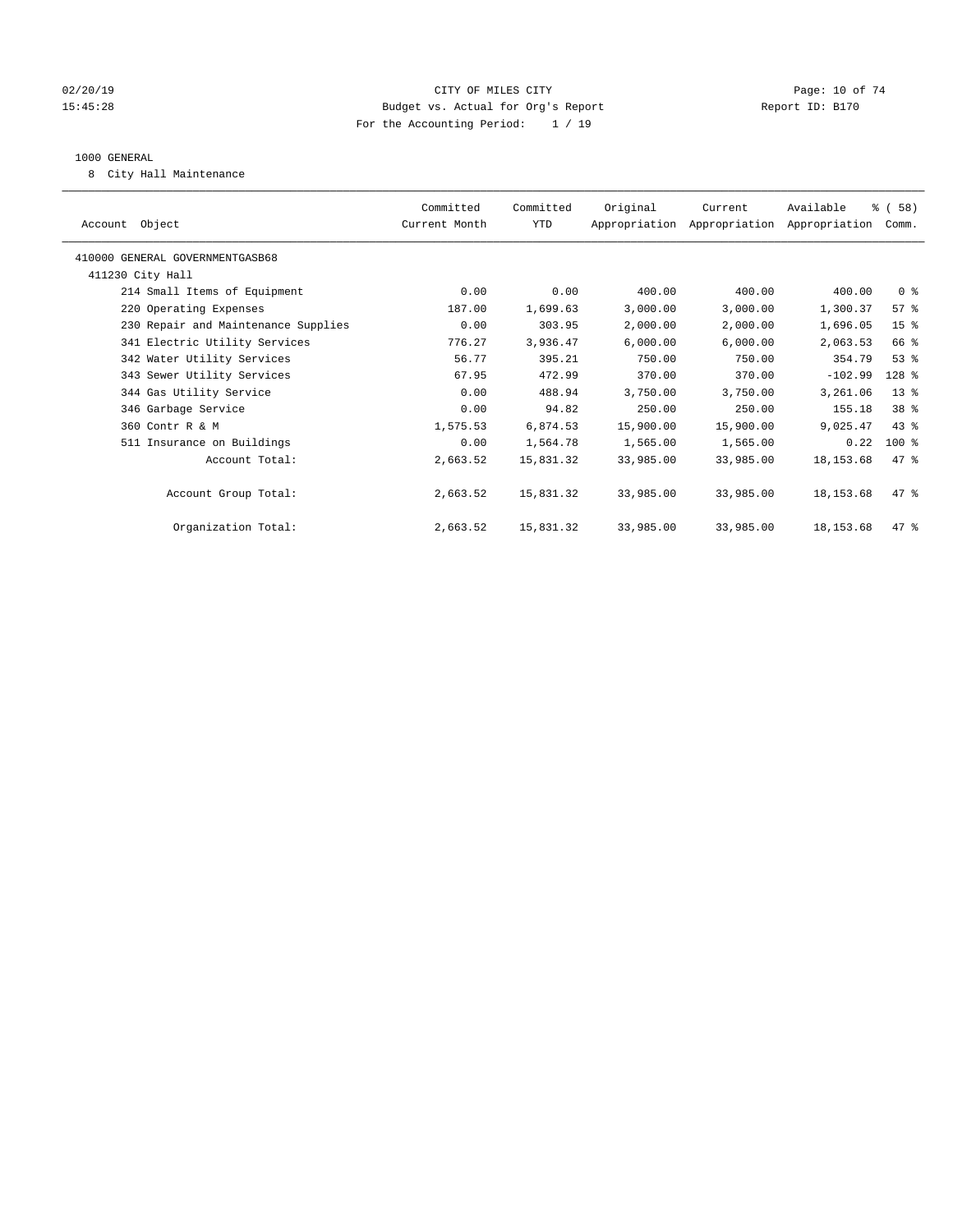#### $O(2/20/19$  Page: 11 of 74 15:45:28 Budget vs. Actual for Org's Report Report ID: B170 For the Accounting Period: 1 / 19

## 1000 GENERAL

9 Treasurer

| Account Object                                               | Committed<br>Current Month | Committed<br><b>YTD</b> | Original   | Current<br>Appropriation Appropriation | Available<br>Appropriation | % (58)<br>Comm. |
|--------------------------------------------------------------|----------------------------|-------------------------|------------|----------------------------------------|----------------------------|-----------------|
| 410000 GENERAL GOVERNMENTGASB68<br>410540 City Treasurer(09) |                            |                         |            |                                        |                            |                 |
| 111 Salaries and Wages - Permanent                           | 1,833.34                   | 12,833.38               | 22,001.00  | 22,001.00                              | 9,167.62                   | 58 %            |
| 142 Workers' Compensation                                    | 7.80                       | 54.60                   | 94.00      | 94.00                                  | 39.40                      | 58 %            |
| 144 FICA                                                     | 140.24                     | 981.68                  | 1,683.00   | 1,683.00                               | 701.32                     | 58 %            |
|                                                              |                            |                         |            |                                        |                            |                 |
| 145 PERS                                                     | 157.12                     | 1,099.84                | 1,864.00   | 1,864.00                               | 764.16                     | 59 %            |
| 345 Telephone                                                | 8.67                       | 17.60                   | 50.00      | 50.00                                  | 32.40                      | 35 <sup>8</sup> |
| 350 Professional Services                                    | 0.00                       | 83.00                   | 550.00     | 550.00                                 | 467.00                     | 15 <sup>°</sup> |
| 360 Contr R & M                                              | 89.64                      | 579.50                  | 1,000.00   | 1,000.00                               | 420.50                     | 58 %            |
| Account Total:                                               | 2,236.81                   | 15,649.60               | 27, 242.00 | 27,242.00                              | 11,592.40                  | 57%             |
| Account Group Total:                                         | 2,236.81                   | 15,649.60               | 27,242.00  | 27,242.00                              | 11,592.40                  | 57%             |
| Organization Total:                                          | 2,236.81                   | 15,649.60               | 27,242.00  | 27,242.00                              | 11,592.40                  | 57%             |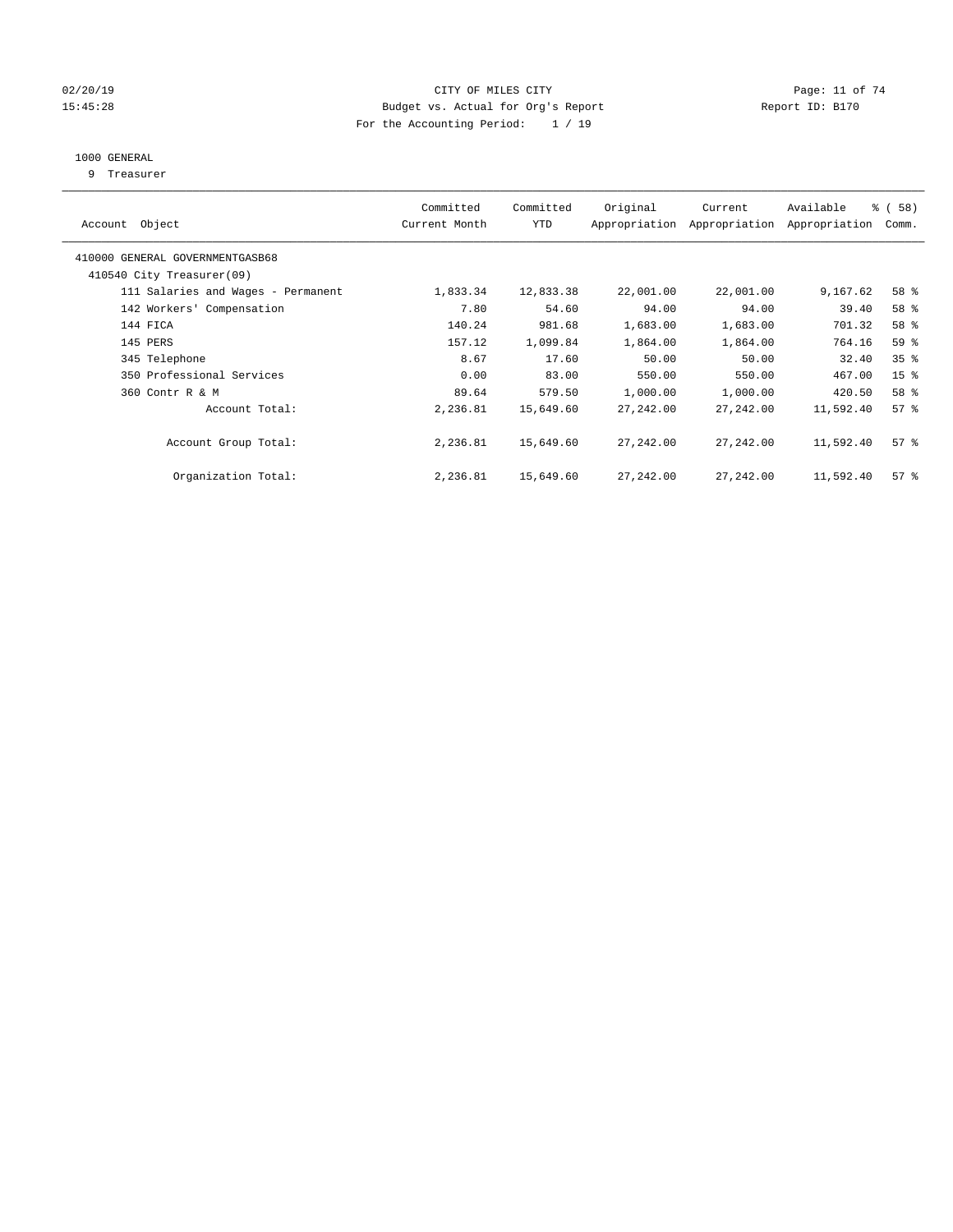#### $O(2/20/19$  Page: 12 of 74 15:45:28 Budget vs. Actual for Org's Report Report ID: B170 For the Accounting Period: 1 / 19

#### 1000 GENERAL

11 Historic Preservation

| Account Object                                                          | Committed<br>Current Month | Committed<br>YTD | Original<br>Appropriation | Current<br>Appropriation | Available<br>Appropriation | $\frac{8}{6}$ (58)<br>Comm. |
|-------------------------------------------------------------------------|----------------------------|------------------|---------------------------|--------------------------|----------------------------|-----------------------------|
| 520000 OTHER FINANCING USES<br>521000 Interfund Operating Transfers Out |                            |                  |                           |                          |                            |                             |
| 820 Transfers to Other Funds                                            | 0.00                       | 2,200.00         | 2,200.00                  | 2,200.00                 | 0.00                       | $100*$                      |
|                                                                         |                            |                  |                           |                          |                            |                             |
| Account Total:                                                          | 0.00                       | 2,200.00         | 2,200.00                  | 2,200.00                 | 0.00                       | $100*$                      |
| Account Group Total:                                                    | 0.00                       | 2,200.00         | 2,200.00                  | 2,200,00                 | 0.00                       | $100*$                      |
| Organization Total:                                                     | 0.00                       | 2,200.00         | 2,200.00                  | 2,200.00                 | 0.00                       | $100*$                      |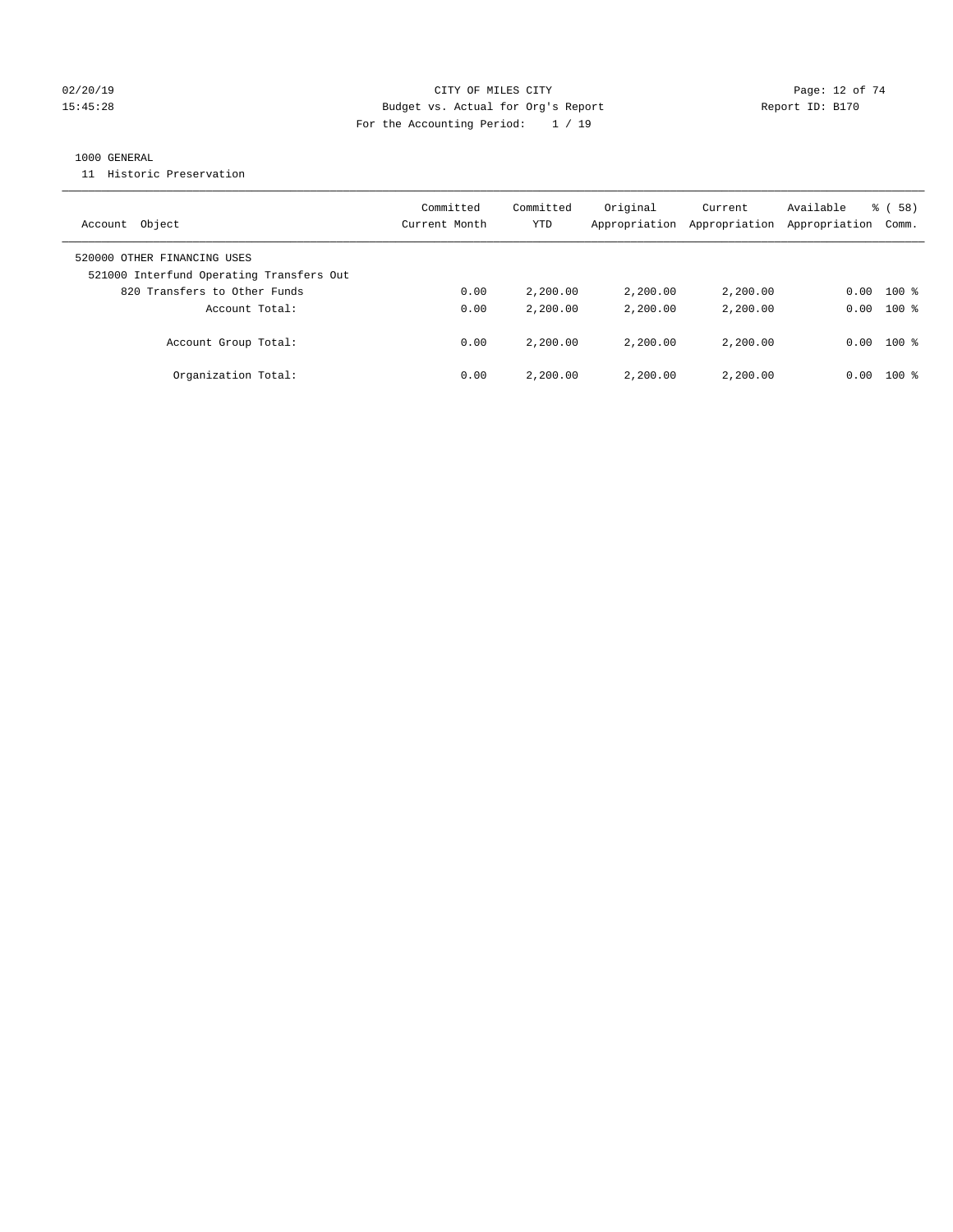#### $O(2/20/19$  Page: 13 of 74 15:45:28 Budget vs. Actual for Org's Report Report ID: B170 For the Accounting Period: 1 / 19

————————————————————————————————————————————————————————————————————————————————————————————————————————————————————————————————————

#### 1000 GENERAL

13 Park

|                                            | Committed       | Committed  | Original   | Current    | Available                                       | 8 ( 58 )        |
|--------------------------------------------|-----------------|------------|------------|------------|-------------------------------------------------|-----------------|
| Account Object                             | Current Month   | <b>YTD</b> |            |            | Appropriation Appropriation Appropriation Comm. |                 |
| 460000 CULTURE AND RECREATION-GASB68       |                 |            |            |            |                                                 |                 |
| 460432 Lion Shelter                        |                 |            |            |            |                                                 |                 |
| 230 Repair and Maintenance Supplies        | 0.00            | 0.00       | 500.00     | 500.00     | 500.00                                          | 0 <sup>8</sup>  |
| Account Total:                             | 0.00            | 0.00       | 500.00     | 500.00     | 500.00                                          | 0 <sup>8</sup>  |
| 460433 Park Operations(13)                 |                 |            |            |            |                                                 |                 |
| 111 Salaries and Wages - Permanent         | 14,829.78       | 109,241.51 | 187,644.00 | 187,644.00 | 78,402.49                                       | 58 %            |
| 121 OVERTIME-PERMANENT                     | 0.00            | 5,853.23   | 9,300.00   | 9,300.00   | 3,446.77                                        | 63%             |
| 131 VACATION                               | 2,265.34        | 9,658.47   | 12,100.00  | 12,100.00  | 2,441.53                                        | $80*$           |
| 132 SICK LEAVE                             | 376.36          | 4,096.65   | 9,400.00   | 9,400.00   | 5,303.35                                        | 44 %            |
| 133 OTHER LEAVE PAY                        | 0.00            | 0.00       | 746.00     | 746.00     | 746.00                                          | 0 <sup>8</sup>  |
| 134 HOLIDAY PAY                            | 0.00            | 3,652.48   | 5,500.00   | 5,500.00   | 1,847.52                                        | 66 %            |
| 141 Unemployment Insurance                 | 61.14           | 467.03     | 339.00     | 339.00     | $-128.03$                                       | 138 %           |
| 142 Workers' Compensation                  | 1,001.49        | 7,431.95   | 12,095.00  | 12,095.00  | 4,663.05                                        | 61 %            |
| 143 Health Insurance                       | 3,099.35        | 21,695.38  | 37,192.00  | 37,192.00  | 15,496.62                                       | 58 %            |
| 144 FICA                                   | 1,283.51        | 9,836.37   | 17,265.00  | 17,265.00  | 7,428.63                                        | 57%             |
| 145 PERS                                   | 1,497.32        | 11,074.07  | 18,629.00  | 18,629.00  | 7,554.93                                        | 59 %            |
| 196 CLOTHING ALLOTMENT                     | 0.00            | 928.50     | 800.00     | 800.00     | $-128.50$                                       | $116$ %         |
| 210 Office Supplies and Materials          | 0.00            | 38.49      | 350.00     | 350.00     | 311.51                                          | $11$ %          |
| 214 Small Items of Equipment               | 233.95          | 1,840.52   | 3,000.00   | 3,000.00   | 1,159.48                                        | 61 %            |
| 220 Operating Expenses                     | 38.50           | 1,175.95   | 2,500.00   | 2,500.00   | 1,324.05                                        | 47 %            |
| 222 Chemicals, Lab & Med Supplies          | 251.99          | 2,050.48   | 4,000.00   | 4,000.00   | 1,949.52                                        | $51$ %          |
| 226 Clothing and Uniforms                  | 407.65          | 722.62     | 500.00     | 500.00     | $-222.62$                                       | $145$ %         |
| 230 Repair and Maintenance Supplies        | 0.00            | 10,647.21  | 15,000.00  | 15,000.00  | 4,352.79                                        | 71 %            |
| 231 Gas, Oil, Diesel Fuel, Grease, etc.    | 315.25          | 4,752.74   | 7,500.00   | 7,500.00   | 2,747.26                                        | 63 %            |
| 334 Memberships, Registrations & Dues      | 0.00            | 119.00     | 500.00     | 500.00     | 381.00                                          | $24$ %          |
|                                            |                 |            |            |            |                                                 | 62 %            |
| 341 Electric Utility Services              | 874.17<br>80.33 | 6,245.58   | 10,000.00  | 10,000.00  | 3,754.42<br>6,249.48                            | 74 %            |
| 342 Water Utility Services                 |                 | 17,750.52  | 24,000.00  | 24,000.00  |                                                 |                 |
| 343 Sewer Utility Services                 | 44.59           | 1,500.79   | 1,500.00   | 1,500.00   | $-0.79$                                         | $100*$          |
| 344 Gas Utility Service                    | 214.23          | 918.43     | 3,715.00   | 3,715.00   | 2,796.57                                        | $25$ %          |
| 345 Telephone                              | 44.73           | 270.02     | 500.00     | 500.00     | 229.98                                          | $54$ %          |
| 346 Garbage Service                        | 0.00            | 474.12     | 900.00     | 900.00     | 425.88                                          | 53%             |
| 347 Internet                               | 37.60           | 263.20     | 450.00     | 450.00     | 186.80                                          | 58 %            |
| 350 Professional Services                  | 3,420.00        | 5,592.50   | 17,500.00  | 17,500.00  | 11,907.50                                       | $32$ $%$        |
| 360 Contr R & M                            | 0.00            | 5,192.50   | 10,000.00  | 10,000.00  | 4,807.50                                        | $52$ $%$        |
| 363 R&M Vehicles/Equip/Labor-PW            | 0.00            | 9,030.77   | 10,000.00  | 10,000.00  | 969.23                                          | $90*$           |
| 370 Travel                                 | 0.00            | 425.40     | 300.00     | 300.00     | $-125.40$                                       | 142 %           |
| 380 Training Services                      | 0.00            | 230.00     | 600.00     | 600.00     | 370.00                                          | 38 <sup>8</sup> |
| 511 Insurance on Buildings                 | 0.00            | 1,892.40   | 1,893.00   | 1,893.00   |                                                 | $0.60$ 100 %    |
| 512 Insurance on Vehicles & Equipment      | 0.00            | 925.82     | 1,028.00   | 1,028.00   | 102.18                                          | $90*$           |
| Account Total:                             | 30, 377.28      | 255,994.70 | 426,746.00 | 426,746.00 | 170,751.30                                      | 60 %            |
| 460436 Denton Complex Upgrades             |                 |            |            |            |                                                 |                 |
| 940 Machinery & Equipment                  | 0.00            | 1,273.55   | 0.00       | 0.00       | $-1, 273.55$ *** %                              |                 |
| Account Total:                             | 0.00            | 1,273.55   | 0.00       | 0.00       | $-1, 273.55$ *** %                              |                 |
| 460439 Riverside Park Tennis Court Project |                 |            |            |            |                                                 |                 |
| 230 Repair and Maintenance Supplies        | 0.00            | 0.00       | 200.00     | 200.00     | 200.00                                          | 0 <sup>8</sup>  |
| Account Total:                             | 0.00            | 0.00       | 200.00     | 200.00     | 200.00                                          | 0 <sup>8</sup>  |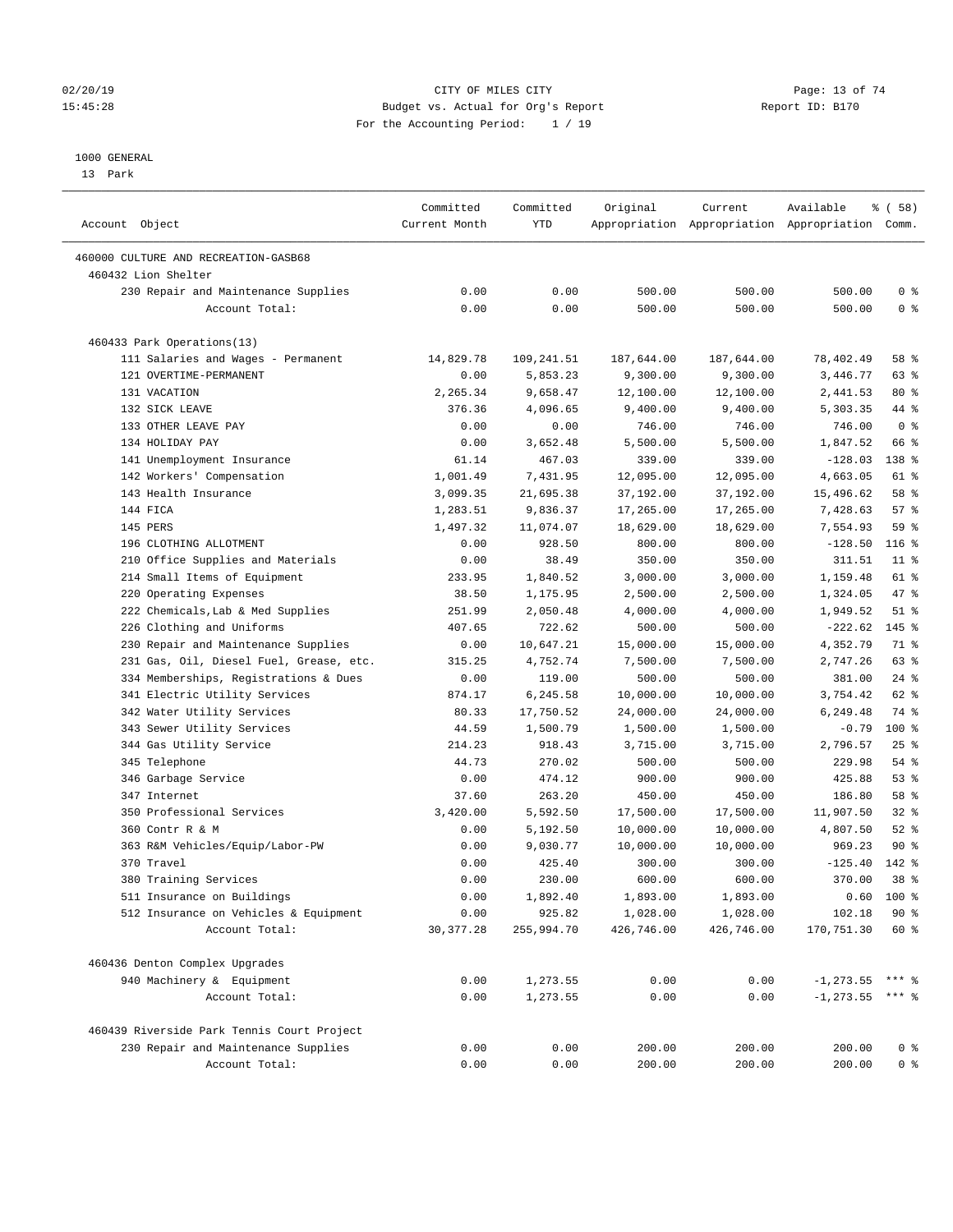#### $O(2/20/19$  Page: 14 of 74 15:45:28 Budget vs. Actual for Org's Report Report ID: B170 For the Accounting Period: 1 / 19

#### 1000 GENERAL

13 Park

| Account Object       | Committed<br>Current Month | Committed<br>YTD | Original   | Current    | Available<br>Appropriation Appropriation Appropriation Comm. | 8 ( 58 ) |
|----------------------|----------------------------|------------------|------------|------------|--------------------------------------------------------------|----------|
| Account Group Total: | 30, 377, 28                | 257,268.25       | 427,446.00 | 427,446.00 | 170.177.75                                                   | 60 %     |
| Organization Total:  | 30, 377, 28                | 257,268.25       | 427,446.00 | 427,446.00 | 170,177.75                                                   | 60 %     |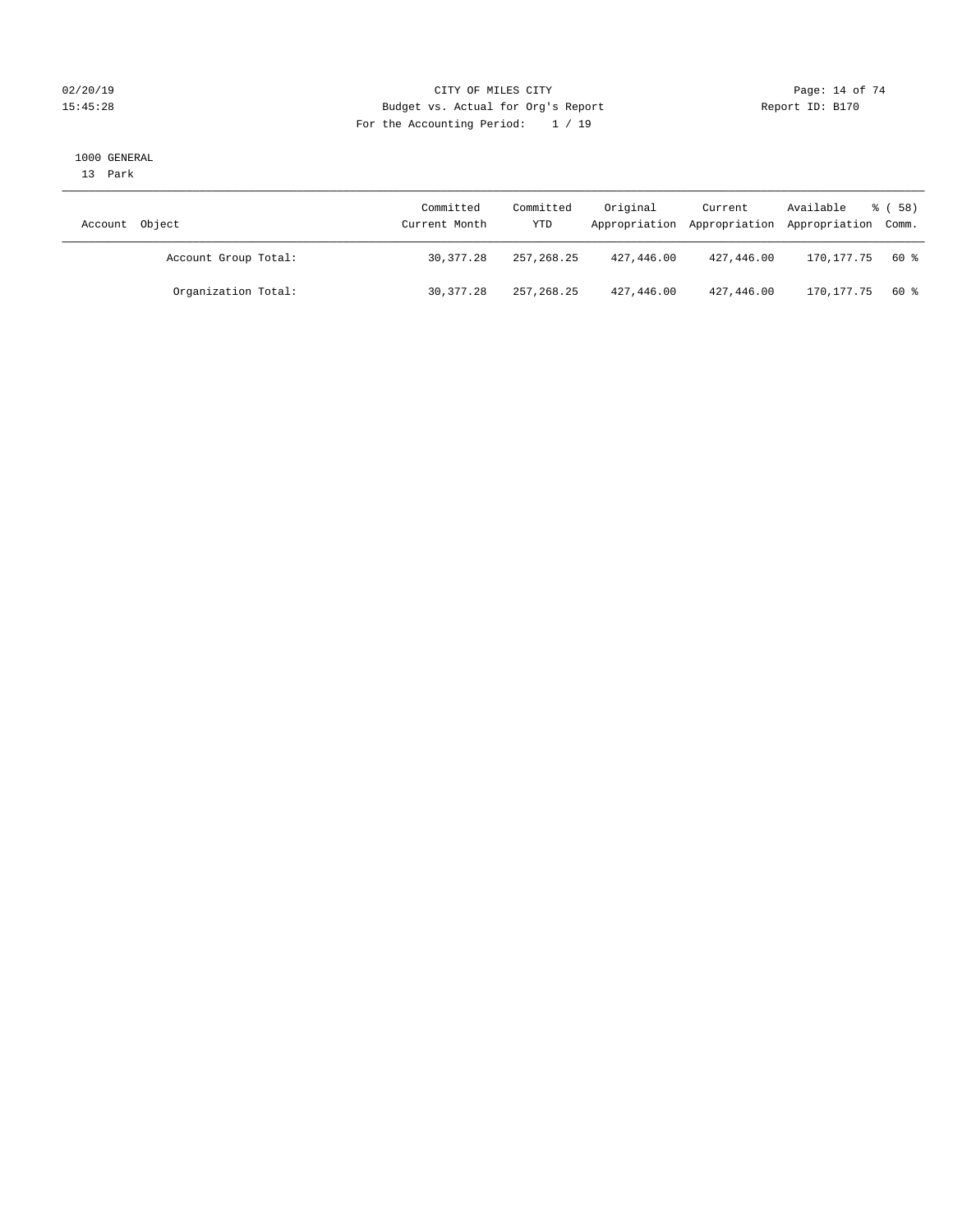#### $O(2/20/19$  Page: 15 of 74 15:45:28 Budget vs. Actual for Org's Report Report ID: B170 For the Accounting Period: 1 / 19

## 1000 GENERAL

14 Swim Pool

| Account Object                       | Committed<br>Current Month | Committed<br><b>YTD</b> | Original   | Current<br>Appropriation Appropriation Appropriation Comm. | Available  | % (58)         |
|--------------------------------------|----------------------------|-------------------------|------------|------------------------------------------------------------|------------|----------------|
| 460000 CULTURE AND RECREATION-GASB68 |                            |                         |            |                                                            |            |                |
| 460445 Swimming Pool                 |                            |                         |            |                                                            |            |                |
| 111 Salaries and Wages - Permanent   | 0.00                       | 35,527.08               | 54, 174.00 | 54, 174.00                                                 | 18,646.92  | 66 %           |
| 141 Unemployment Insurance           | 0.00                       | 124.40                  | 81.00      | 81.00                                                      | $-43.40$   | $154$ $%$      |
| 142 Workers' Compensation            | 0.00                       | 2,036.50                | 3,105.00   | 3,105.00                                                   | 1,068.50   | 66 %           |
| 144 FICA                             | 0.00                       | 2,717.91                | 4,146.00   | 4,146.00                                                   | 1,428.09   | 66 %           |
| 145 PERS                             | 0.00                       | 848.34                  | 1,055.00   | 1,055.00                                                   | 206.66     | $80*$          |
| 214 Small Items of Equipment         | 0.00                       | 197.54                  | 300.00     | 300.00                                                     | 102.46     | 66 %           |
| 220 Operating Expenses               | 0.00                       | 305.30                  | 1,000.00   | 1,000.00                                                   | 694.70     | $31$ %         |
| 222 Chemicals, Lab & Med Supplies    | 0.00                       | 1,813.78                | 3,500.00   | 3,500.00                                                   | 1,686.22   | $52$ $%$       |
| 226 Clothing and Uniforms            | 0.00                       | 474.00                  | 500.00     | 500.00                                                     | 26.00      | 95%            |
| 230 Repair and Maintenance Supplies  | 0.00                       | 11.99                   | 400.00     | 400.00                                                     | 388.01     | 3 <sup>8</sup> |
| 341 Electric Utility Services        | 85.67                      | 1,042.58                | 1,375.00   | 1,375.00                                                   | 332.42     | 76 %           |
| 342 Water Utility Services           | 0.00                       | 300.02                  | 300.00     | 300.00                                                     | $-0.02$    | $100*$         |
| 343 Sewer Utility Services           | 0.00                       | 176.62                  | 150.00     | 150.00                                                     | $-26.62$   | 118 %          |
| 345 Telephone                        | 0.00                       | 107.52                  | 200.00     | 200.00                                                     | 92.48      | 54%            |
| 350 Professional Services            | 0.00                       | 0.00                    | 250.00     | 250.00                                                     | 250.00     | 0 <sup>8</sup> |
| 360 Contr R & M                      | 0.00                       | 0.00                    | 200.00     | 200.00                                                     | 200.00     | 0 <sup>8</sup> |
| 363 R&M Vehicles/Equip/Labor-PW      | 0.00                       | 0.00                    | 700.00     | 700.00                                                     | 700.00     | 0 <sup>8</sup> |
| 380 Training Services                | 0.00                       | 36.00                   | 500.00     | 500.00                                                     | 464.00     | 7 <sup>°</sup> |
| 540 Special Assessments              | 0.00                       | 0.00                    | 700.00     | 700.00                                                     | 700.00     | 0 <sup>8</sup> |
| Account Total:                       | 85.67                      | 45,719.58               | 72,636.00  | 72,636.00                                                  | 26,916.42  | 63 %           |
| Account Group Total:                 | 85.67                      | 45,719.58               | 72,636.00  | 72,636.00                                                  | 26,916.42  | 63%            |
| Organization Total:                  | 85.67                      | 45,719.58               | 72,636.00  | 72,636.00                                                  | 26, 916.42 | $63$ $%$       |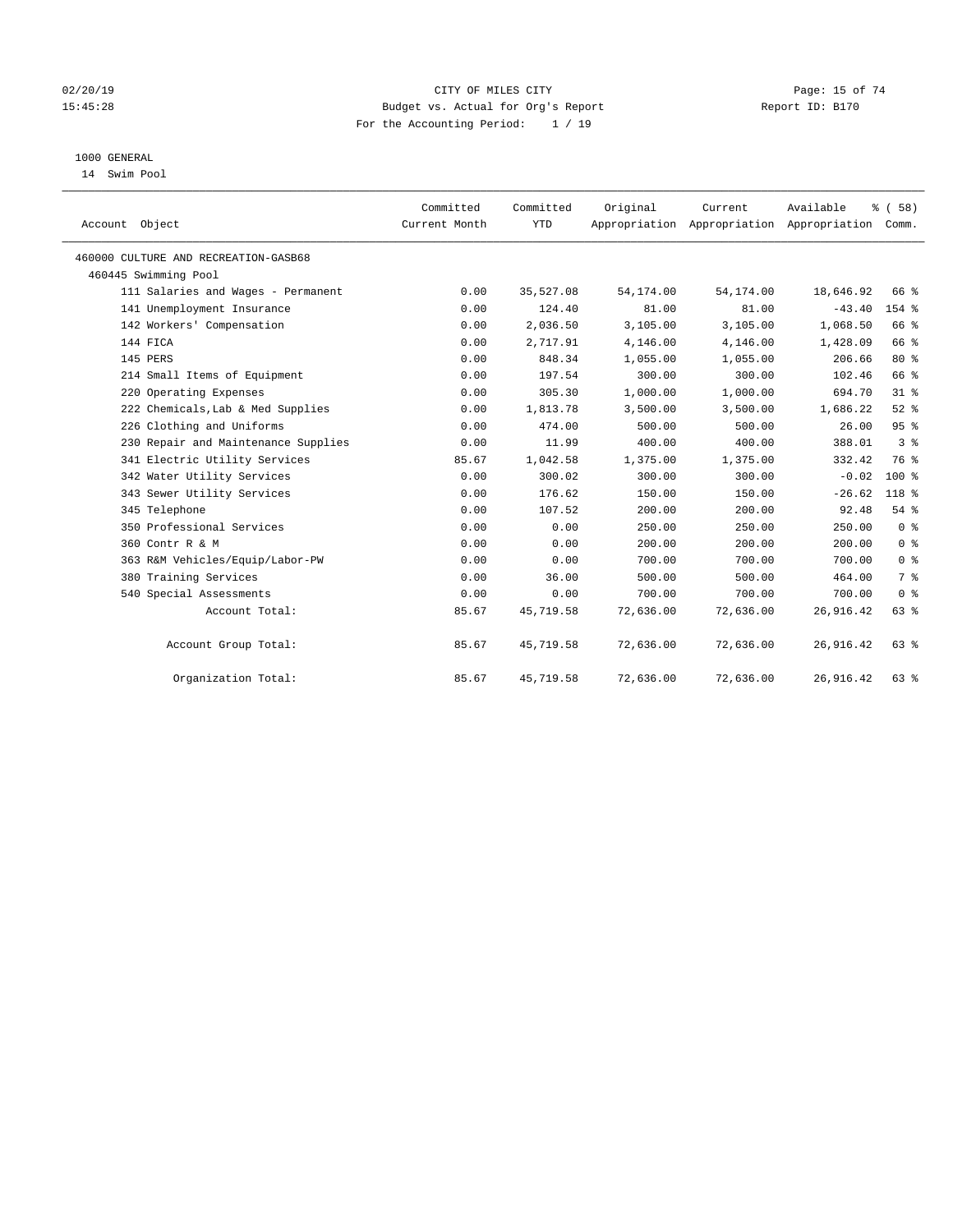#### $O(2/20/19$  Page: 16 of 74 15:45:28 Budget vs. Actual for Org's Report Report ID: B170 For the Accounting Period: 1 / 19

# 1000 GENERAL

16 Library

| Object<br>Account                                                       | Committed<br>Current Month | Committed<br>YTD | Original<br>Appropriation | Current<br>Appropriation | Available<br>Appropriation | % ( 58 )<br>Comm. |
|-------------------------------------------------------------------------|----------------------------|------------------|---------------------------|--------------------------|----------------------------|-------------------|
| 520000 OTHER FINANCING USES<br>521000 Interfund Operating Transfers Out |                            |                  |                           |                          |                            |                   |
| 820 Transfers to Other Funds                                            | 25, 116. 25                | 175,813.75       | 301,395.00                | 301,395.00               | 125,581.25                 | 58 %              |
| Account Total:                                                          | 25, 116. 25                | 175,813.75       | 301,395.00                | 301,395.00               | 125,581.25                 | 58 %              |
| Account Group Total:                                                    | 25, 116, 25                | 175,813.75       | 301,395.00                | 301,395.00               | 125,581.25                 | 58 %              |
| Organization Total:                                                     | 25, 116, 25                | 175,813.75       | 301,395.00                | 301,395.00               | 125,581.25                 | 58 %              |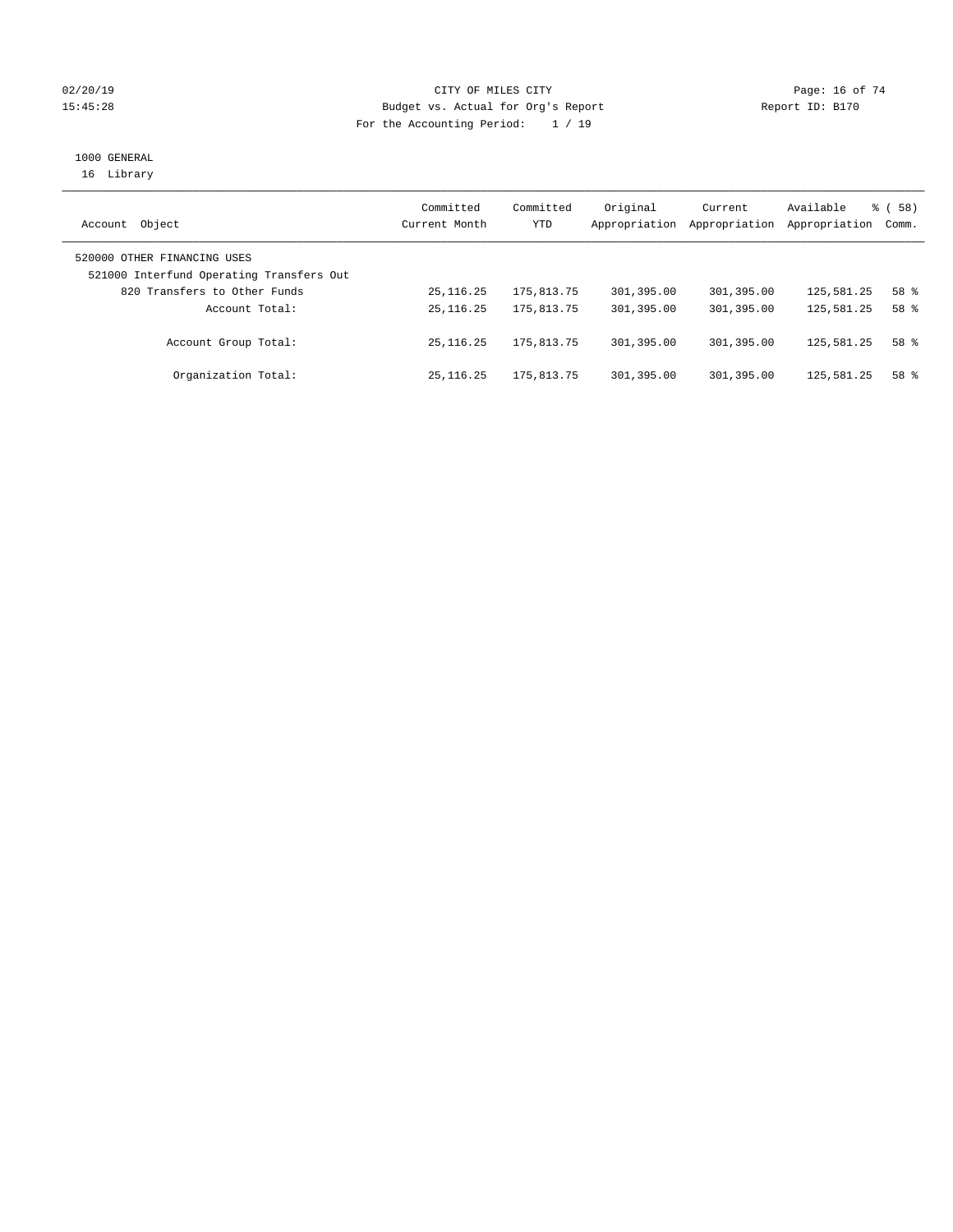#### 02/20/19 **Page: 17 of 74** CITY OF MILES CITY **CITY Page: 17 of 74** 15:45:28 Budget vs. Actual for Org's Report Report ID: B170 For the Accounting Period: 1 / 19

#### 1000 GENERAL

21 Animal Control

| Account Object                           | Committed<br>Current Month | Committed<br><b>YTD</b> | Original  | Current   | Available<br>Appropriation Appropriation Appropriation Comm. | 8 ( 58 )         |
|------------------------------------------|----------------------------|-------------------------|-----------|-----------|--------------------------------------------------------------|------------------|
| 440000 PUBLIC HEALTH-GASB68              |                            |                         |           |           |                                                              |                  |
| 440600 Animal Control Services (21)      |                            |                         |           |           |                                                              |                  |
| 111 Salaries and Wages - Permanent       | 3,799.66                   | 24, 393.38              | 42,430.00 | 42,430.00 | 18,036.62                                                    | 57%              |
| 121 OVERTIME-PERMANENT                   | 0.00                       | 241.56                  | 500.00    | 500.00    | 258.44                                                       | 48 %             |
| 131 VACATION                             | 0.00                       | 20.13                   | 1,500.00  | 1,500.00  | 1,479.87                                                     | 1 <sup>°</sup>   |
| 132 SICK LEAVE                           | 0.00                       | 0.00                    | 700.00    | 700.00    | 700.00                                                       | 0 <sup>8</sup>   |
| 133 OTHER LEAVE PAY                      | 0.00                       | 1,348.71                | 500.00    | 500.00    | $-848.71$                                                    | $270*$           |
| 134 HOLIDAY PAY                          | 249.40                     | 536.49                  | 300.00    | 300.00    | $-236.49$                                                    | 179.8            |
| 141 Unemployment Insurance               | 14.18                      | 94.16                   | 69.00     | 69.00     | $-25.16$                                                     | $136$ %          |
| 142 Workers' Compensation                | 196.01                     | 1,332.29                | 2,633.00  | 2,633.00  | 1,300.71                                                     | $51$ %           |
| 143 Health Insurance                     | 739.70                     | 5,177.90                | 8,877.00  | 8,877.00  | 3,699.10                                                     | 58 %             |
| 144 FICA                                 | 309.76                     | 2,057.88                | 3,514.00  | 3,514.00  | 1,456.12                                                     | 59 %             |
| 145 PERS                                 | 322.60                     | 2,146.06                | 3,422.00  | 3,422.00  | 1,275.94                                                     | 63%              |
| 196 CLOTHING ALLOTMENT                   | 0.00                       | 360.00                  | 720.00    | 720.00    | 360.00                                                       | 50%              |
| 210 Office Supplies and Materials        | 0.00                       | 0.00                    | 150.00    | 150.00    | 150.00                                                       | 0 <sup>8</sup>   |
| 214 Small Items of Equipment             | 0.00                       | 0.00                    | 400.00    | 400.00    | 400.00                                                       | 0 <sup>8</sup>   |
| 220 Operating Expenses                   | 329.90                     | 1,286.00                | 1,200.00  | 1,200.00  | $-86.00$                                                     | 107 <sub>8</sub> |
| 230 Repair and Maintenance Supplies      | 0.00                       | 35.51                   | 250.00    | 250.00    | 214.49                                                       | $14*$            |
| 231 Gas, Oil, Diesel Fuel, Grease, etc.  | 79.97                      | 841.30                  | 1,400.00  | 1,400.00  | 558.70                                                       | 60 %             |
| 311 Postage, Box Rent, Etc.              | 0.00                       | 32.09                   | 20.00     | 20.00     | $-12.09$                                                     | $160*$           |
| 320 Printing, Duplicating, Typing &      | 0.00                       | 0.00                    | 25.00     | 25.00     | 25.00                                                        | 0 <sup>8</sup>   |
| 330 Publicity, Subscriptions & Dues      | 0.00                       | 0.00                    | 25.00     | 25.00     | 25.00                                                        | 0 <sup>8</sup>   |
| 341 Electric Utility Services            | 109.95                     | 498.29                  | 529.00    | 529.00    | 30.71                                                        | 94%              |
| 342 Water Utility Services               | 23.02                      | 160.28                  | 350.00    | 350.00    | 189.72                                                       | 46 %             |
| 343 Sewer Utility Services               | 27.07                      | 188.43                  | 150.00    | 150.00    | $-38.43$                                                     | $126$ %          |
| 344 Gas Utility Service                  | 0.00                       | 115.91                  | 635.00    | 635.00    | 519.09                                                       | 18 <sup>8</sup>  |
| 345 Telephone                            | 40.09                      | 280.63                  | 500.00    | 500.00    | 219.37                                                       | 56%              |
| 347 Internet                             | 0.00                       | 0.00                    | 560.00    | 560.00    | 560.00                                                       | 0 <sup>8</sup>   |
| 350 Professional Services                | 178.73                     | 2,133.87                | 3,000.00  | 3,000.00  | 866.13                                                       | 71.8             |
| 366 R&M Vehicles - Police/Animal Control | 0.00                       | 0.00                    | 100.00    | 100.00    | 100.00                                                       | 0 <sup>8</sup>   |
| 370 Travel                               | 0.00                       | 0.00                    | 200.00    | 200.00    | 200.00                                                       | 0 <sup>8</sup>   |
| 380 Training Services                    | 0.00                       | 0.00                    | 100.00    | 100.00    | 100.00                                                       | 0 <sup>8</sup>   |
| 511 Insurance on Buildings               | 0.00                       | 63.61                   | 64.00     | 64.00     | 0.39                                                         | 99 <sub>8</sub>  |
| Account Total:                           | 6,420.04                   | 43, 344. 48             | 74,823.00 | 74,823.00 | 31,478.52                                                    | 58 %             |
| Account Group Total:                     | 6,420.04                   | 43, 344. 48             | 74,823.00 | 74,823.00 | 31, 478.52                                                   | 58 %             |
| Organization Total:                      | 6,420.04                   | 43, 344.48              | 74,823.00 | 74,823.00 | 31,478.52                                                    | 58 %             |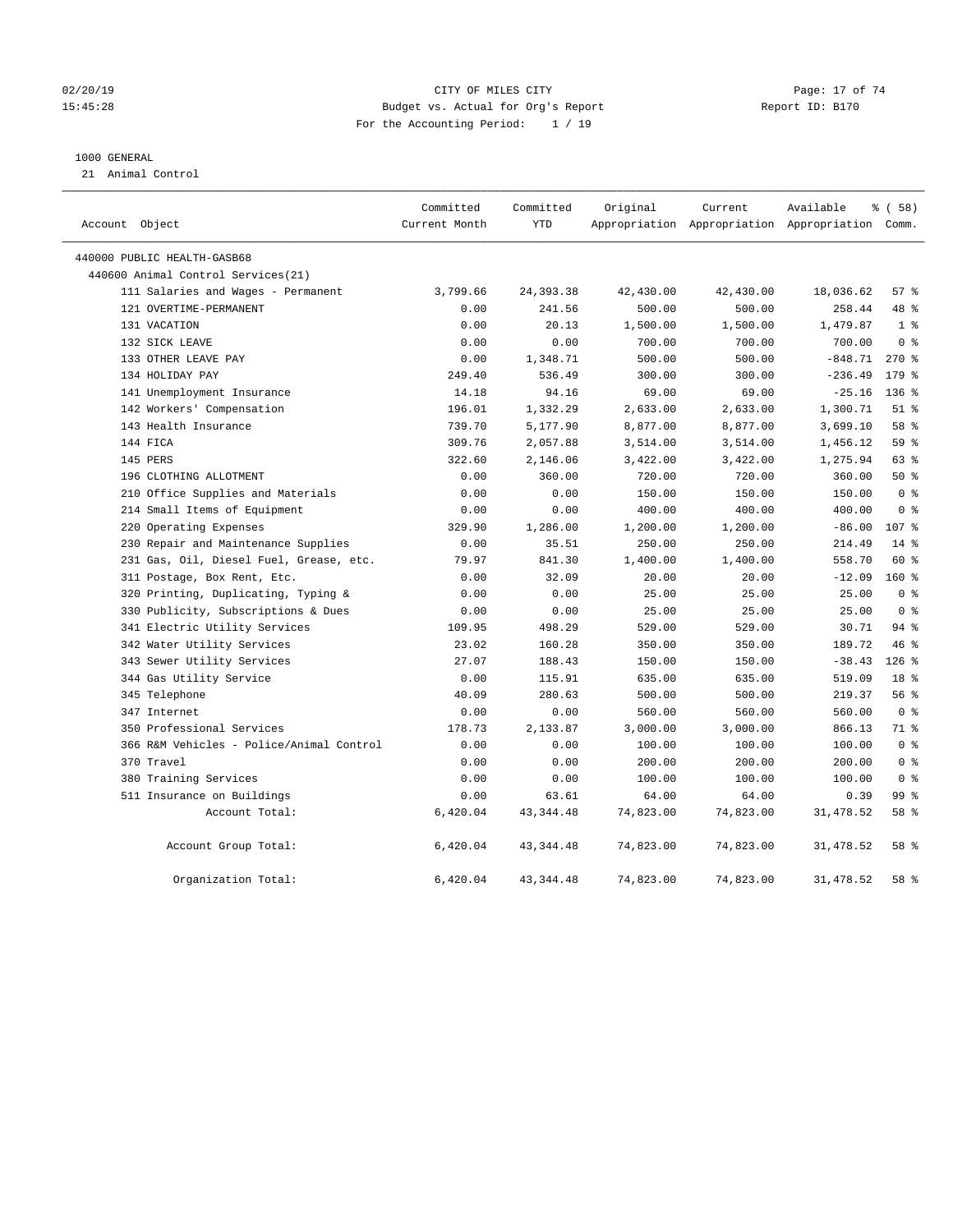#### $O(2/20/19$  Page: 18 of 74 15:45:28 Budget vs. Actual for Org's Report Report ID: B170 For the Accounting Period: 1 / 19

#### 1000 GENERAL

36 Planning & Community Services

| Account Object                            | Committed<br>Current Month | Committed<br><b>YTD</b> | Original   | Current    | Available<br>Appropriation Appropriation Appropriation Comm. | 8 ( 58 )         |
|-------------------------------------------|----------------------------|-------------------------|------------|------------|--------------------------------------------------------------|------------------|
| 410000 GENERAL GOVERNMENTGASB68           |                            |                         |            |            |                                                              |                  |
| 411020 Community Services & Planning      |                            |                         |            |            |                                                              |                  |
| 111 Salaries and Wages - Permanent        | 2,521.80                   | 17,436.41               | 40,816.00  | 40,816.00  | 23, 379.59                                                   | $43$ %           |
| 121 OVERTIME-PERMANENT                    | 5.68                       | 34.08                   | 200.00     | 200.00     | 165.92                                                       | $17*$            |
| 131 VACATION                              | 434.28                     | 2,452.04                | 2,800.00   | 2,800.00   | 347.96                                                       | 88 %             |
| 132 SICK LEAVE                            | 172.57                     | 2,561.18                | 1,300.00   | 1,300.00   | $-1, 261.18$                                                 | $197$ %          |
| 133 OTHER LEAVE PAY                       | 252.82                     | 1,754.93                | 2,363.00   | 2,363.00   | 608.07                                                       | 74 %             |
| 141 Unemployment Insurance                | 11.83                      | 85.39                   | 71.00      | 71.00      | $-14.39$                                                     | $120*$           |
| 142 Workers' Compensation                 | 42.50                      | 187.51                  | 234.00     | 234.00     | 46.49                                                        | 80 %             |
| 143 Health Insurance                      | 805.87                     | 3,833.04                | 9,675.00   | 9,675.00   | 5,841.96                                                     | 40 %             |
| 144 FICA                                  | 259.07                     | 1,866.69                | 3,632.00   | 3,632.00   | 1,765.31                                                     | $51$ %           |
| 145 PERS                                  | 290.29                     | 2,077.27                | 4,021.00   | 4,021.00   | 1,943.73                                                     | $52$ $%$         |
| 196 CLOTHING ALLOTMENT                    | 0.00                       | 163.50                  | 314.00     | 314.00     | 150.50                                                       | $52$ $%$         |
| 210 Office Supplies and Materials         | 7.97                       | 77.19                   | 800.00     | 800.00     | 722.81                                                       | 10 <sup>8</sup>  |
| 214 Small Items of Equipment              | 0.00                       | 69.99                   | 400.00     | 400.00     | 330.01                                                       | $17*$            |
| 220 Operating Expenses                    | 0.00                       | 120.65                  | 100.00     | 100.00     | $-20.65$                                                     | $121$ %          |
| 311 Postage, Box Rent, Etc.               | 1.41                       | 21.13                   | 100.00     | 100.00     | 78.87                                                        | $21$ %           |
| 320 Printing, Duplicating, Typing &       | 0.00                       | 0.00                    | 200.00     | 200.00     | 200.00                                                       | 0 <sup>8</sup>   |
| 327 Map Printing                          | 0.00                       | 20.75                   | 50.00      | 50.00      | 29.25                                                        | 42 %             |
| 330 Publicity, Subscriptions & Dues       | 0.00                       | 0.00                    | 300.00     | 300.00     | 300.00                                                       | 0 <sup>8</sup>   |
| 331 Publication of Formal & Legal Notices | 0.00                       | 269.50                  | 750.00     | 750.00     | 480.50                                                       | 36%              |
| 334 Memberships, Registrations & Dues     | 0.00                       | 100.00                  | 100.00     | 100.00     | 0.00                                                         | $100*$           |
| 345 Telephone                             | 81.60                      | 528.11                  | 900.00     | 900.00     | 371.89                                                       | 59 %             |
| 347 Internet                              | 0.00                       | 0.00                    | 150.00     | 150.00     | 150.00                                                       | 0 <sup>8</sup>   |
| 350 Professional Services                 | 5,203.50                   | 31,572.36               | 19,800.00  | 19,800.00  | $-11,772.36$                                                 | 159 <sub>8</sub> |
| 360 Contr R & M                           | 89.64                      | 4,625.25                | 12,100.00  | 12,100.00  | 7,474.75                                                     | 38 <sup>8</sup>  |
| 370 Travel                                | 0.00                       | 0.00                    | 2,000.00   | 2,000.00   | 2,000.00                                                     | 0 <sup>8</sup>   |
| 380 Training Services                     | 149.00                     | $-39.92$                | 1,000.00   | 1,000.00   | 1,039.92                                                     | $-4$ %           |
| 382 Books                                 | 0.00                       | 0.00                    | 150.00     | 150.00     | 150.00                                                       | 0 <sup>8</sup>   |
| Account Total:                            | 10,329.83                  | 69,817.05               | 104,326.00 | 104,326.00 | 34,508.95                                                    | 67 %             |
| Account Group Total:                      | 10,329.83                  | 69,817.05               | 104,326.00 | 104,326.00 | 34,508.95                                                    | $67$ %           |
| Organization Total:                       | 10,329.83                  | 69,817.05               | 104,326.00 | 104,326.00 | 34,508.95                                                    | 67 <sup>8</sup>  |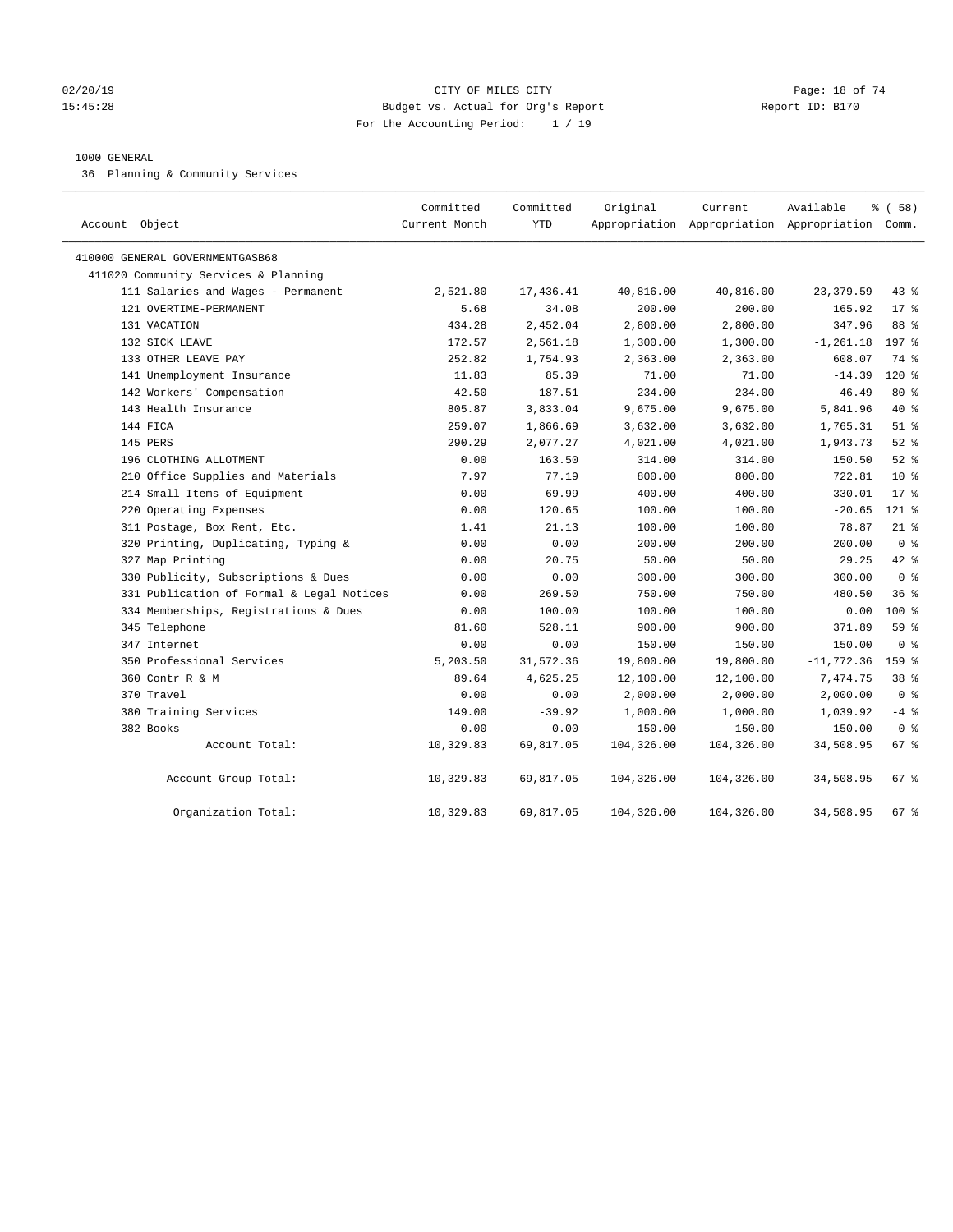#### $O(2/20/19$  Page: 19 of 74 15:45:28 Budget vs. Actual for Org's Report Report ID: B170 For the Accounting Period: 1 / 19

# 1000 GENERAL

37 CITY HEALTH

| Object<br>Account                                                       | Committed<br>Current Month | Committed<br><b>YTD</b> | Original<br>Appropriation | Current<br>Appropriation | Available<br>Appropriation | % ( 58 )<br>Comm. |
|-------------------------------------------------------------------------|----------------------------|-------------------------|---------------------------|--------------------------|----------------------------|-------------------|
| 520000 OTHER FINANCING USES<br>521000 Interfund Operating Transfers Out |                            |                         |                           |                          |                            |                   |
| 820 Transfers to Other Funds                                            | 0.00                       | 13,700.00               | 13,700.00                 | 13,700.00                | 0.00                       | $100$ %           |
| Account Total:                                                          | 0.00                       | 13,700.00               | 13,700.00                 | 13,700.00                | 0.00                       | $100*$            |
| Account Group Total:                                                    | 0.00                       | 13,700.00               | 13,700.00                 | 13,700.00                |                            | $0.00$ 100 %      |
| Organization Total:                                                     | 0.00                       | 13,700.00               | 13,700.00                 | 13,700.00                | 0.00                       | 100 %             |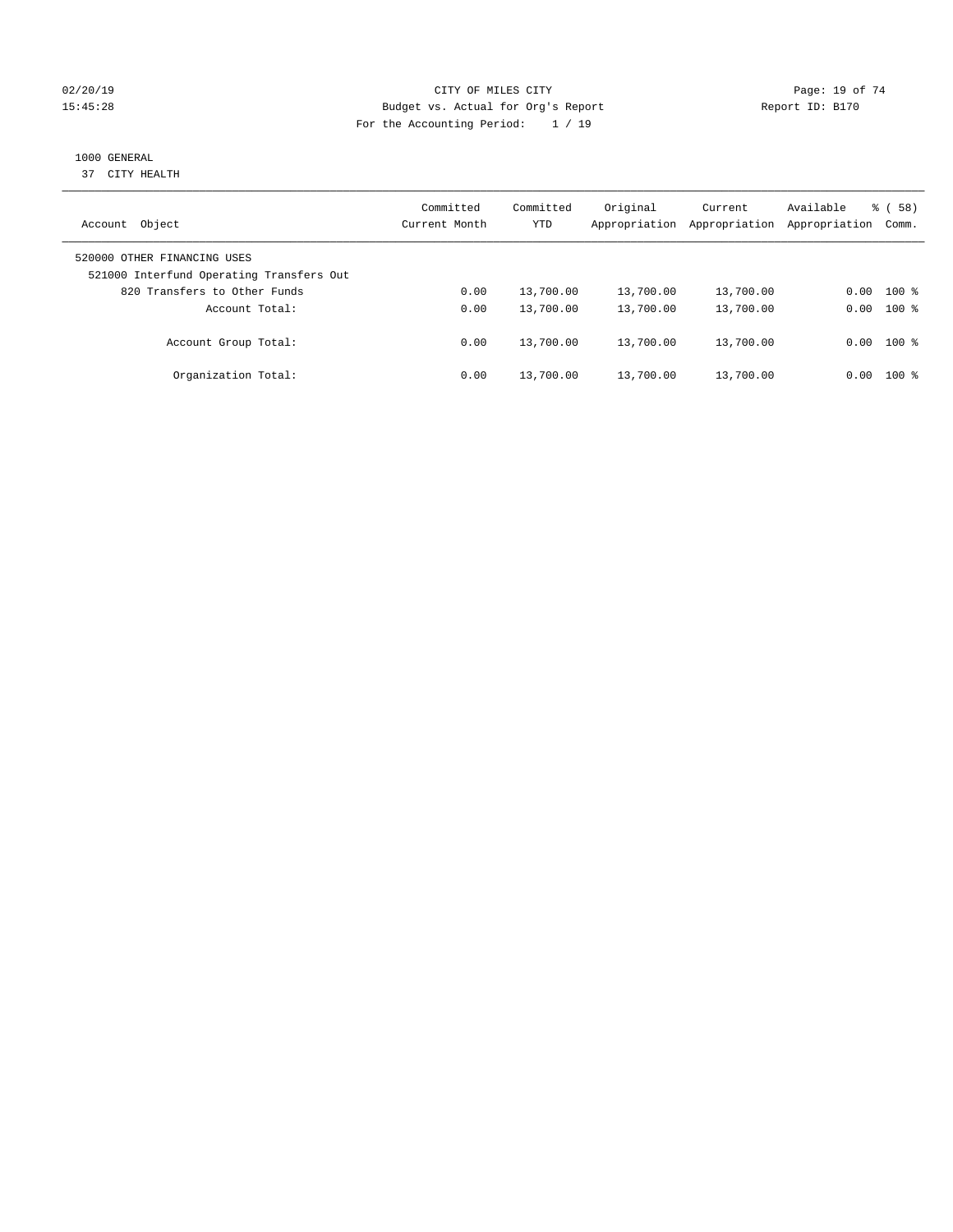#### $O(2/20/19$  Page: 20 of 74 15:45:28 Budget vs. Actual for Org's Report Report ID: B170 For the Accounting Period: 1 / 19

#### 1000 GENERAL

201 Flood Prevention

|                                           | Committed     | Committed  | Original   | Current     | Available                                       | 8 ( 58 )         |
|-------------------------------------------|---------------|------------|------------|-------------|-------------------------------------------------|------------------|
| Account Object                            | Current Month | <b>YTD</b> |            |             | Appropriation Appropriation Appropriation Comm. |                  |
| 430000 Public Works-GASB68                |               |            |            |             |                                                 |                  |
| 431200 Flood Control                      |               |            |            |             |                                                 |                  |
| 111 Salaries and Wages - Permanent        | 1,354.33      | 8,999.47   | 16,104.00  | 16,104.00   | 7,104.53                                        | 56%              |
| 131 VACATION                              | 24.95         | 616.27     | 1,000.00   | 1,000.00    | 383.73                                          | $62$ $%$         |
| 132 SICK LEAVE                            | 83.82         | 426.37     | 500.00     | 500.00      | 73.63                                           | 85%              |
| 133 OTHER LEAVE PAY                       | 0.00          | 199.50     | 1,016.00   | 1,016.00    | 816.50                                          | $20*$            |
| 141 Unemployment Insurance                | 5.13          | 36.04      | 26.00      | 26.00       | $-10.04$                                        | 139 <sub>8</sub> |
| 142 Workers' Compensation                 | 83.85         | 590.30     | 1,067.00   | 1,067.00    | 476.70                                          | 55 <sup>8</sup>  |
| 143 Health Insurance                      | 295.88        | 2,071.19   | 3,551.00   | 3,551.00    | 1,479.81                                        | 58 %             |
| 144 FICA                                  | 110.77        | 779.75     | 1,424.00   | 1,424.00    | 644.25                                          | 55%              |
| 145 PERS                                  | 125.38        | 877.65     | 1,577.00   | 1,577.00    | 699.35                                          | 56%              |
| 196 CLOTHING ALLOTMENT                    | 0.00          | 60.00      | 60.00      | 60.00       | 0.00                                            | $100*$           |
| 210 Office Supplies and Materials         | 11.58         | 134.02     | 500.00     | 500.00      | 365.98                                          | 278              |
| 214 Small Items of Equipment              | 261.93        | 261.93     | 500.00     | 500.00      | 238.07                                          | $52$ $%$         |
| 220 Operating Expenses                    | 0.00          | 0.00       | 500.00     | 500.00      | 500.00                                          | 0 <sup>8</sup>   |
| 231 Gas, Oil, Diesel Fuel, Grease, etc.   | 0.00          | 116.14     | 300.00     | 300.00      | 183.86                                          | 39 <sup>8</sup>  |
| 311 Postage, Box Rent, Etc.               | 6.11          | 1,363.79   | 3,000.00   | 3,000.00    | 1,636.21                                        | 45 %             |
| 330 Publicity, Subscriptions & Dues       | 0.00          | 0.00       | 950.00     | 950.00      | 950.00                                          | 0 <sup>8</sup>   |
| 331 Publication of Formal & Legal Notices | 91.00         | 942.50     | 2,000.00   | 2,000.00    | 1,057.50                                        | 47.8             |
| 334 Memberships, Registrations & Dues     | 0.00          | 160.00     | 0.00       | 0.00        | $-160.00$                                       | $***$ $_{8}$     |
| 345 Telephone                             | 0.00          | 0.00       | 50.00      | 50.00       | 50.00                                           | 0 <sup>8</sup>   |
| 350 Professional Services                 | 10,711.48     | 22,710.58  | 371,000.00 | 371,000.00  | 348,289.42                                      | $6\degree$       |
| 370 Travel                                | 0.00          | 401.36     | 1,000.00   | 1,000.00    | 598.64                                          | $40*$            |
| 380 Training Services                     | 0.00          | 0.00       | 200.00     | 200.00      | 200.00                                          | 0 <sup>8</sup>   |
| 532 Land Rental                           | 0.00          | 0.00       | 150.00     | 150.00      | 150.00                                          | 0 <sup>8</sup>   |
| 540 Special Assessments                   | 0.00          | 0.00       | 300.00     | 300.00      | 300.00                                          | 0 <sup>8</sup>   |
| Account Total:                            | 13,166.21     | 40,746.86  | 406,775.00 | 406,775.00  | 366,028.14                                      | $10*$            |
| Account Group Total:                      | 13,166.21     | 40,746.86  | 406,775.00 | 406,775.00  | 366,028.14                                      | $10*$            |
| 490000 DEBT SERVICE                       |               |            |            |             |                                                 |                  |
| 490500 Other Debt Service Payments        |               |            |            |             |                                                 |                  |
| 652 Principle- Flood Study Loan           | 14, 118.78    | 28,091.67  | 46,925.00  | 46,925.00   | 18,833.33                                       | 60 %             |
| 653 Interest- Flood Study Loan            | 2,112.30      | 4,408.42   | 7,792.00   | 7,792.00    | 3,383.58                                        | 57%              |
| Account Total:                            | 16,231.08     | 32,500.09  | 54,717.00  | 54,717.00   | 22, 216.91                                      | 59%              |
| Account Group Total:                      | 16,231.08     | 32,500.09  | 54,717.00  | 54,717.00   | 22, 216.91                                      | 59 %             |
| Organization Total:                       | 29,397.29     | 73, 246.95 | 461,492.00 | 461, 492.00 | 388, 245.05                                     | 16 <sup>8</sup>  |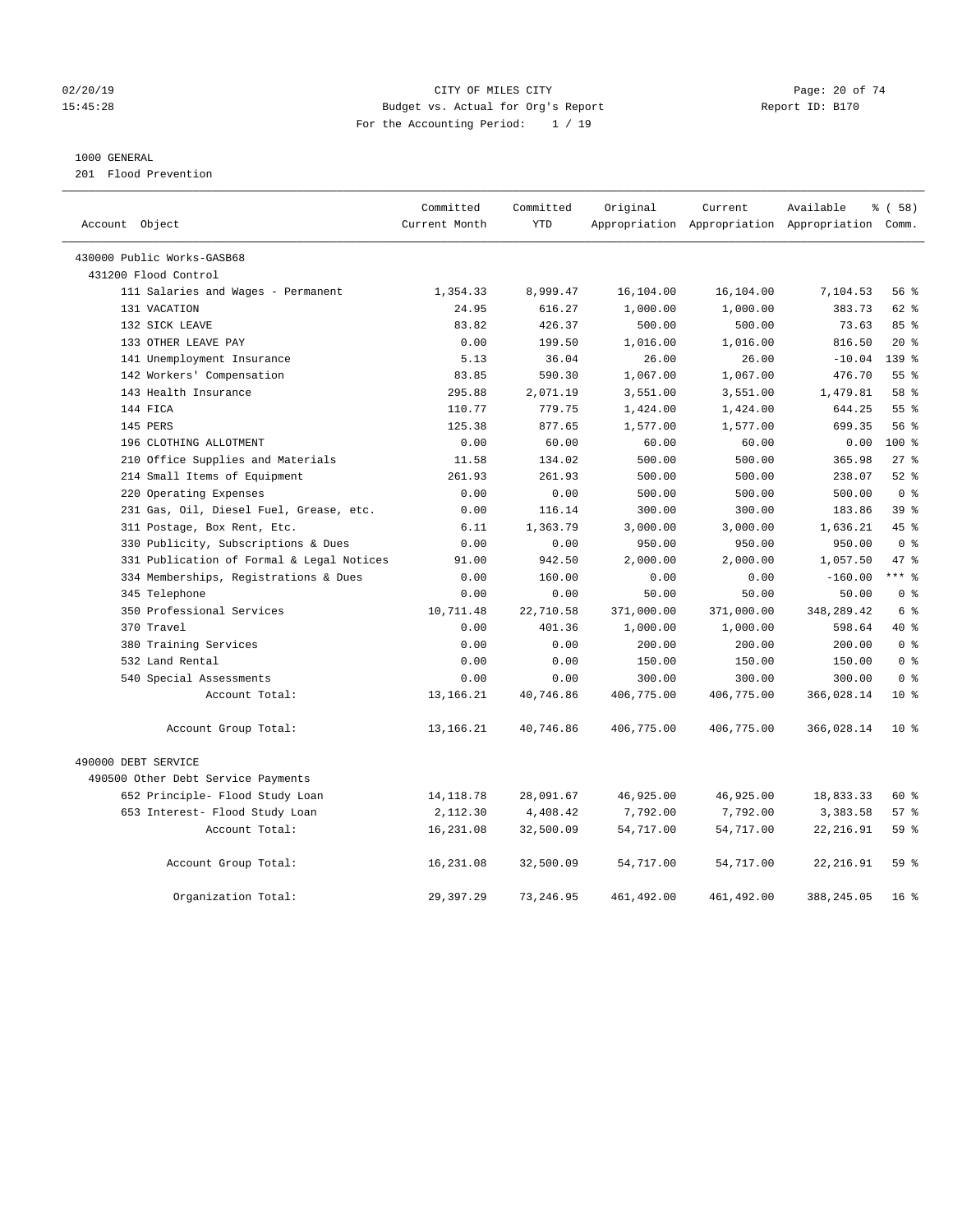#### 02/20/19 CITY OF MILES CITY Page: 21 of 74 15:45:28 Budget vs. Actual for Org's Report Report ID: B170 For the Accounting Period: 1 / 19

# 1000 GENERAL

301 Elections

| Object<br>Account                                   | Committed<br>Current Month | Committed<br><b>YTD</b> | Original<br>Appropriation | Current<br>Appropriation | Available<br>Appropriation | % ( 58 )<br>Comm. |
|-----------------------------------------------------|----------------------------|-------------------------|---------------------------|--------------------------|----------------------------|-------------------|
| 410000 GENERAL GOVERNMENTGASB68<br>410600 Elections |                            |                         |                           |                          |                            |                   |
| 300<br>PURCHASED SERVICES                           | 0.00                       | 0.00                    | 10,000.00                 | 10,000.00                | 10,000.00                  | 0 <sup>8</sup>    |
| Account Total:                                      | 0.00                       | 0.00                    | 10,000.00                 | 10,000.00                | 10,000.00                  | 0 <sup>8</sup>    |
| Account Group Total:                                | 0.00                       | 0.00                    | 10,000.00                 | 10,000.00                | 10,000.00                  | 0 <sup>8</sup>    |
| Organization Total:                                 | 0.00                       | 0.00                    | 10,000.00                 | 10,000.00                | 10,000.00                  | 0 <sup>8</sup>    |

Fund Total: 428,955.89 2,793,179.29 5,104,788.00 5,208,788.00 2,415,608.71 54 %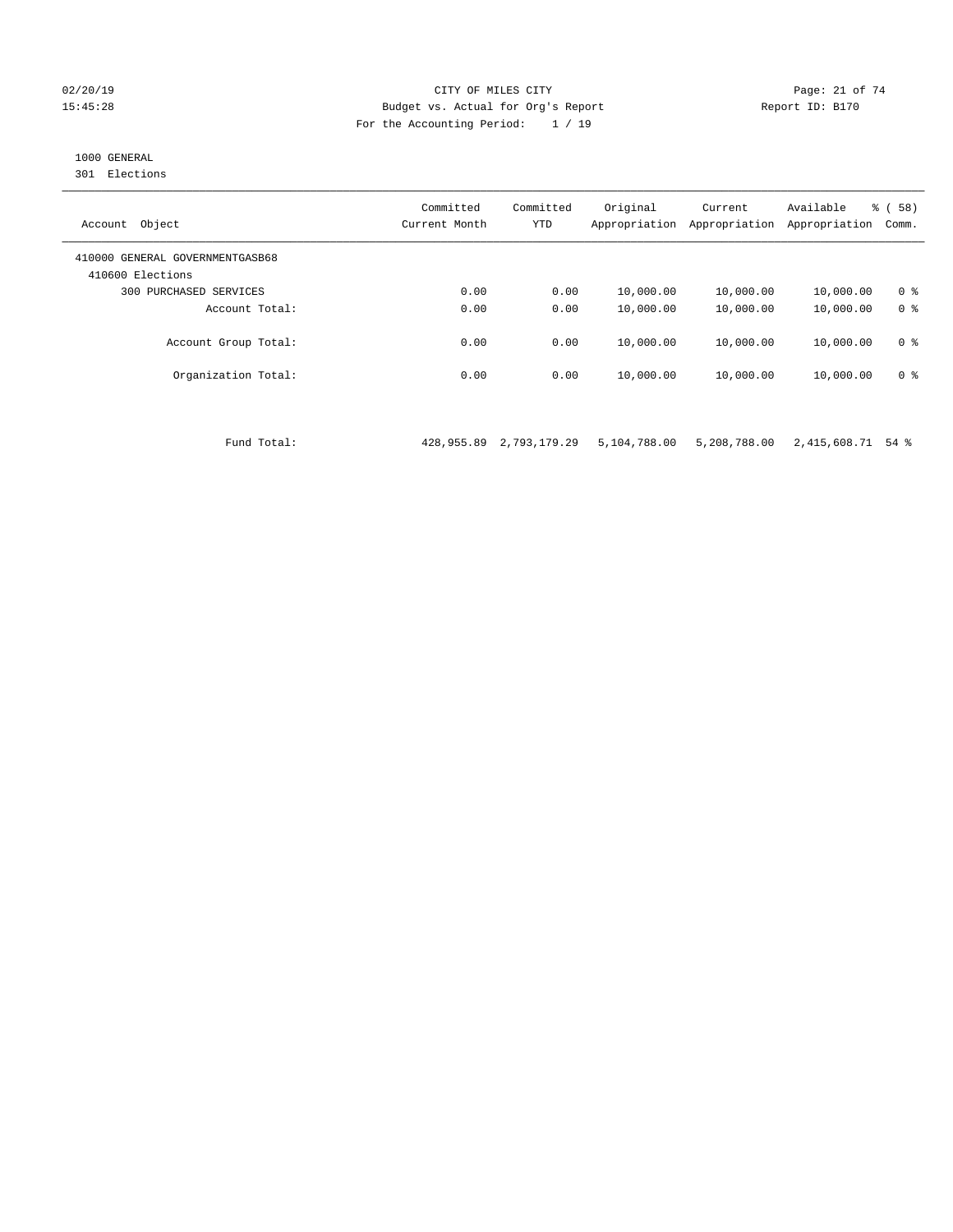#### $O(2/20/19$  Page: 22 of 74 15:45:28 Budget vs. Actual for Org's Report Report ID: B170 For the Accounting Period: 1 / 19

————————————————————————————————————————————————————————————————————————————————————————————————————————————————————————————————————

# 2220 LIBRARY

16 Library

|                                             | Committed     | Committed            | Original             | Current              | Available                                       | १ ( 58)                |  |
|---------------------------------------------|---------------|----------------------|----------------------|----------------------|-------------------------------------------------|------------------------|--|
| Account Object                              | Current Month | YTD                  |                      |                      | Appropriation Appropriation Appropriation Comm. |                        |  |
| 460000 CULTURE AND RECREATION-GASB68        |               |                      |                      |                      |                                                 |                        |  |
| 460100 Library Services(16)                 |               |                      |                      |                      |                                                 |                        |  |
| 111 Salaries and Wages - Permanent          | 14,700.98     | 97,762.11            | 180,436.00           | 180,436.00           | 82,673.89                                       | 54 %                   |  |
| 121 OVERTIME-PERMANENT                      | 0.00          | 0.00                 | 600.00               | 600.00               | 600.00                                          | 0 <sup>8</sup>         |  |
| 131 VACATION                                | 500.85        | 7,233.22             | 16,000.00            | 16,000.00            | 8,766.78                                        | 45 %                   |  |
| 132 SICK LEAVE                              | 1,102.88      | 7,953.46             | 7,300.00             | 7,300.00             | $-653.46$                                       | $109$ %                |  |
| 133 OTHER LEAVE PAY                         | 0.00          | 0.00                 | 4,063.00             | 4,063.00             | 4,063.00                                        | 0 <sup>8</sup>         |  |
| 141 Unemployment Insurance                  | 57.06         | 397.96               | 313.00               | 313.00               | $-84.96$                                        | $127$ %                |  |
| 142 Workers' Compensation                   | 69.40         | 484.02               | 887.00               | 887.00               | 402.98                                          | 55 <sup>8</sup>        |  |
| 143 Health Insurance                        | 3,697.80      | 25,884.60            | 44,382.00            | 44,382.00            | 18,497.40                                       | 58 %                   |  |
| 144 FICA                                    | 1,233.10      | 8,598.39             | 15,943.00            | 15,943.00            | 7,344.61                                        | $54$ %                 |  |
| 145 PERS                                    | 1,397.30      | 9,679.78             | 17,651.00            | 17,651.00            | 7,971.22                                        | 55%                    |  |
| 196 CLOTHING ALLOTMENT                      | 0.00          | 750.00               | 750.00               | 750.00               | 0.00                                            | 100%                   |  |
| 210 Office Supplies and Materials           | 15.39         | 15.39                | 1,000.00             | 1,000.00             | 984.61                                          | 2 <sub>8</sub>         |  |
| 214 Small Items of Equipment                | 80.00         | 80.00                | 5,000.00             | 5,000.00             | 4,920.00                                        | 2 <sup>°</sup>         |  |
| 220 Operating Expenses                      | 0.00          | 0.00                 | 1,000.00             | 1,000.00             | 1,000.00                                        | 0 <sup>8</sup>         |  |
| 224 Janitorial Supplies                     | 0.00          | 234.79               | 1,200.00             | 1,200.00             | 965.21                                          | $20*$                  |  |
| 311 Postage, Box Rent, Etc.                 | 80.46         | 820.07               | 1,500.00             | 1,500.00             | 679.93                                          | 55 <sup>8</sup>        |  |
| 320 Printing, Duplicating, Typing &         | 121.35        | 240.39               | 2,000.00             | 2,000.00             | 1,759.61                                        | $12*$                  |  |
| 330 Publicity, Subscriptions & Dues         | 74.15         | 195.31               | 0.00                 | 0.00                 | $-195.31$                                       | $***$ $%$              |  |
| 334 Memberships, Registrations & Dues       | 0.00          | 0.00                 | 250.00               | 250.00               | 250.00                                          | 0 <sup>8</sup>         |  |
| 341 Electric Utility Services               | 466.15        | 4,519.12             | 9,000.00             | 9,000.00             | 4,480.88                                        | 50%                    |  |
| 342 Water Utility Services                  | 32.93         | 302.65               | 700.00               | 700.00               | 397.35                                          | 43 %                   |  |
| 343 Sewer Utility Services                  | 37.63         | 262.35               | 800.00               | 800.00               | 537.65                                          | $33$ $%$               |  |
| 344 Gas Utility Service                     | 319.10        | 912.69               | 5,000.00             | 5,000.00             | 4,087.31                                        | 18 %                   |  |
| 345 Telephone                               | 130.99        | 851.17               | 1,500.00             | 1,500.00             | 648.83                                          | 57%                    |  |
| 346 Garbage Service                         | 0.00          | 0.00                 | 500.00               | 500.00               | 500.00                                          | 0 <sup>8</sup>         |  |
| 347 Internet                                | 190.05        | 1,442.01             | 2,500.00             | 2,500.00             | 1,057.99                                        | 58 %                   |  |
| 350 Professional Services                   | 0.00          | 3,575.92             | 9,500.00             | 9,500.00             | 5,924.08                                        | 38 <sup>8</sup>        |  |
| 360 Contr R & M                             | 325.00        | 4,787.61             | 10,000.00            | 10,000.00            | 5,212.39                                        | 48 %                   |  |
| 370 Travel                                  | 0.00          | 149.27               | 2,000.00             | 2,000.00             | 1,850.73                                        | 7 %                    |  |
| 380 Training Services<br>382 Books          | 0.00          | 150.00               | 1,000.00             | 1,000.00             | 850.00                                          | 15 <sup>°</sup><br>29% |  |
|                                             | 65.00<br>0.00 | 4,356.87             | 15,000.00            | 15,000.00            | 10,643.13<br>0.36                               | $100*$                 |  |
| 511 Insurance on Buildings<br>513 Liability | 0.00          | 2,729.64<br>2,484.04 | 2,730.00<br>2,485.00 | 2,730.00<br>2,485.00 | 0.96                                            | $100*$                 |  |
| 920 Buildings                               | 0.00          | 0.00                 | 30,000.00            | 30,000.00            | 30,000.00                                       | 0 <sup>8</sup>         |  |
| Account Total:                              | 24,697.57     | 186,852.83           | 392,990.00           | 392,990.00           | 206, 137. 17                                    | 48 %                   |  |
|                                             |               |                      |                      |                      |                                                 |                        |  |
| Account Group Total:                        | 24,697.57     | 186,852.83           | 392,990.00           | 392,990.00           | 206,137.17                                      | $48*$                  |  |
| 520000 OTHER FINANCING USES                 |               |                      |                      |                      |                                                 |                        |  |
| 521000 Interfund Operating Transfers Out    |               |                      |                      |                      |                                                 |                        |  |
| 820 Transfers to Other Funds                | 1,768.50      | 12,379.50            | 21,222.00            | 21,222.00            | 8,842.50                                        | 58 %                   |  |
| Account Total:                              | 1,768.50      | 12,379.50            | 21,222.00            | 21,222.00            | 8,842.50                                        | 58 %                   |  |
| Account Group Total:                        | 1,768.50      | 12,379.50            | 21,222.00            | 21,222.00            | 8,842.50                                        | 58 %                   |  |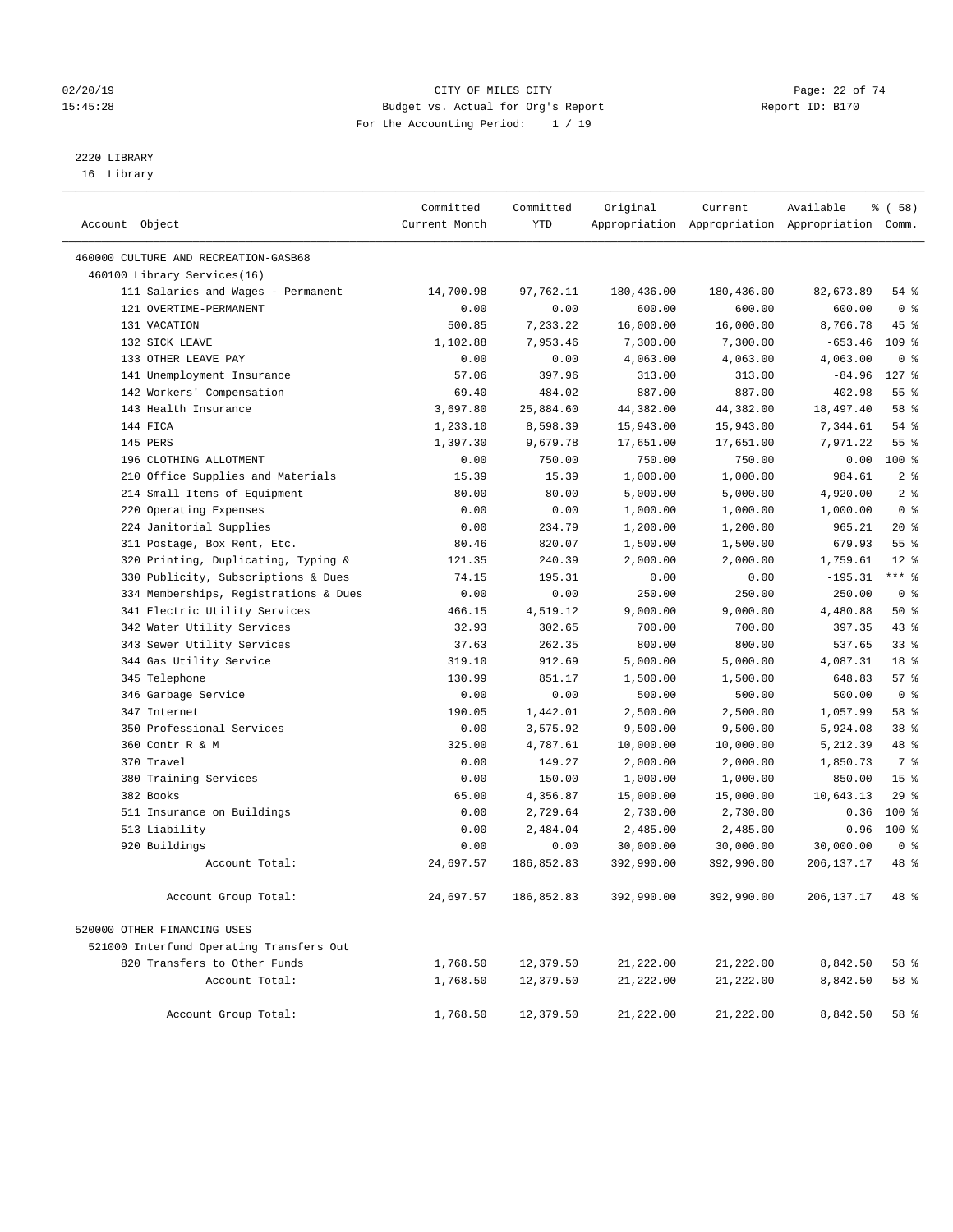#### $O(2/20/19$  Page: 23 of 74 15:45:28 Budget vs. Actual for Org's Report Report ID: B170 For the Accounting Period: 1 / 19

#### 2220 LIBRARY 16 Library

| Account Object      | Committed<br>Current Month | Committed<br>YTD | Original   | Current    | Available<br>Appropriation Appropriation Appropriation Comm. | 8 ( 58 ) |
|---------------------|----------------------------|------------------|------------|------------|--------------------------------------------------------------|----------|
| Organization Total: | 26,466.07                  | 199,232.33       | 414,212.00 | 414,212.00 | 214,979.67                                                   | 48 %     |
| Fund Total:         | 26,466.07                  | 199,232.33       | 414,212.00 | 414,212.00 | 214,979.67 48 %                                              |          |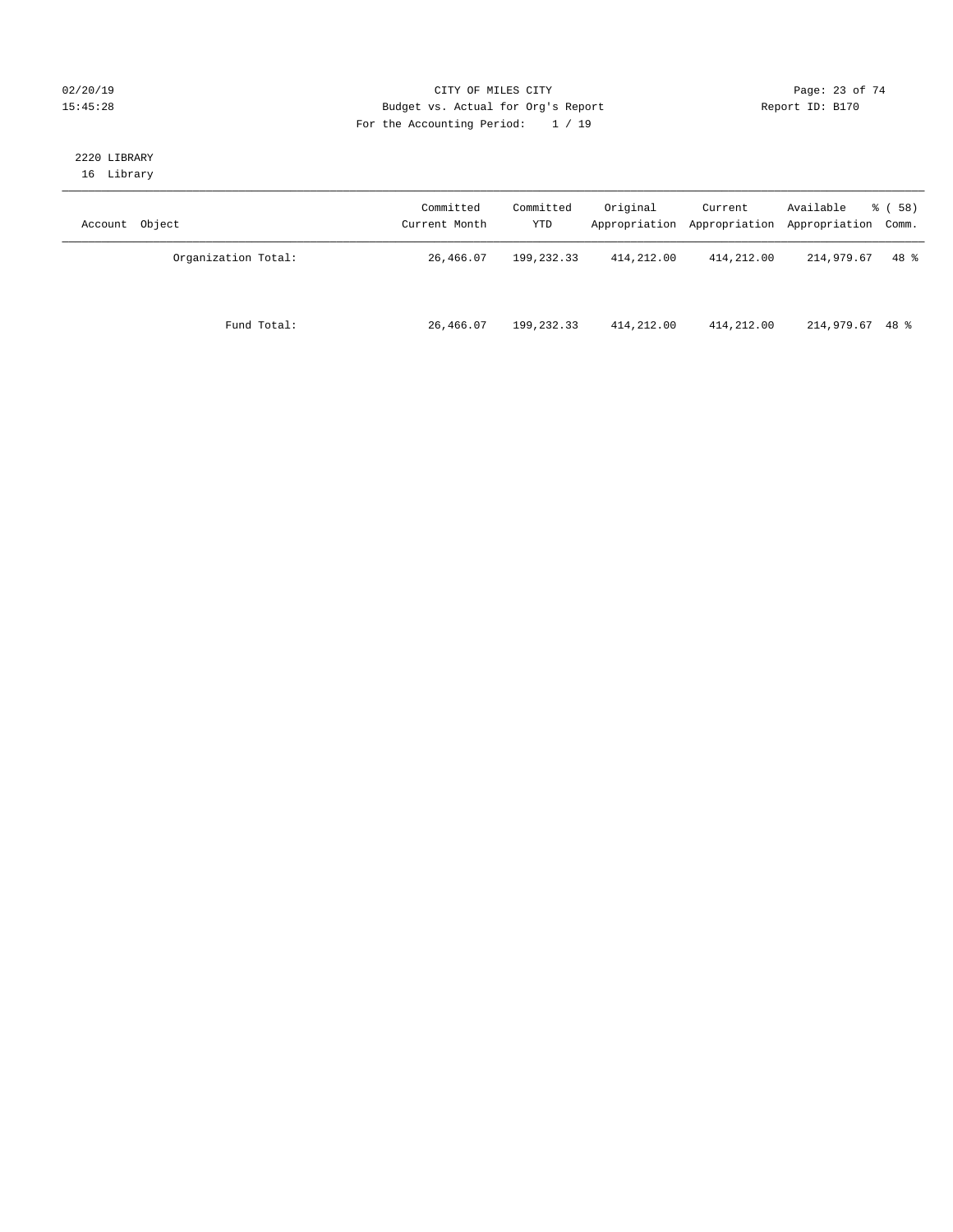#### $O(2/20/19$  Page: 24 of 74 15:45:28 Budget vs. Actual for Org's Report Report ID: B170 For the Accounting Period: 1 / 19

# 2260 EMERGENCY DISASTER

201 Flood Prevention

| Account Object                                                          | Committed<br>Current Month | Committed<br><b>YTD</b> | Original  | Current<br>Appropriation Appropriation | Available<br>Appropriation | % ( 58 )<br>Comm. |
|-------------------------------------------------------------------------|----------------------------|-------------------------|-----------|----------------------------------------|----------------------------|-------------------|
| 520000 OTHER FINANCING USES<br>521000 Interfund Operating Transfers Out |                            |                         |           |                                        |                            |                   |
| 820 Transfers to Other Funds                                            | 0.00                       | 0.00                    | 18,727.00 | 18,727.00                              | 18,727.00                  | 0 <sup>8</sup>    |
| Account Total:                                                          | 0.00                       | 0.00                    | 18,727.00 | 18,727.00                              | 18,727.00                  | 0 <sup>8</sup>    |
| Account Group Total:                                                    | 0.00                       | 0.00                    | 18,727.00 | 18,727.00                              | 18,727.00                  | 0 <sup>8</sup>    |
| Organization Total:                                                     | 0.00                       | 0.00                    | 18,727.00 | 18,727.00                              | 18,727.00                  | 0 <sup>8</sup>    |
|                                                                         |                            |                         |           |                                        |                            |                   |
| Fund Total:                                                             | 0.00                       | 0.00                    | 18,727.00 | 18,727.00                              | 18,727.00                  | 0 %               |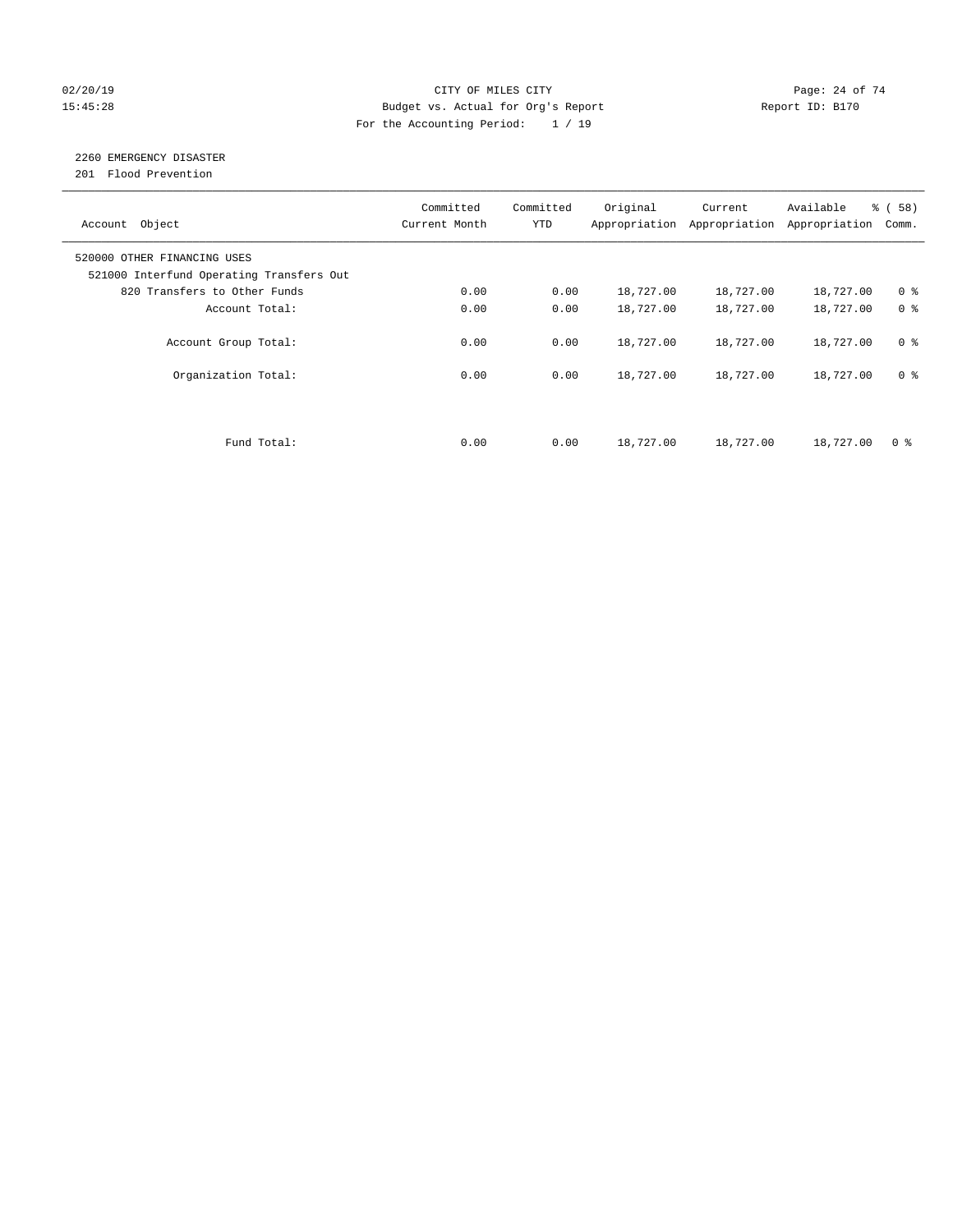#### $O(2/20/19$  Page: 25 of 74 15:45:28 Budget vs. Actual for Org's Report Report ID: B170 For the Accounting Period: 1 / 19

#### 2270 Health 37 CITY HEALTH

| Account Object                                                    | Committed<br>Current Month | Committed<br><b>YTD</b> | Original  | Current<br>Appropriation Appropriation | Available<br>Appropriation | % (58)<br>Comm. |
|-------------------------------------------------------------------|----------------------------|-------------------------|-----------|----------------------------------------|----------------------------|-----------------|
| 440000 PUBLIC HEALTH-GASB68<br>440140 Registration and Inspection |                            |                         |           |                                        |                            |                 |
| 350 Professional Services                                         | 0.00                       | 0.00                    | 15,740.00 | 15,740.00                              | 15,740.00                  | 0 <sup>8</sup>  |
| Account Total:                                                    | 0.00                       | 0.00                    | 15,740.00 | 15,740.00                              | 15,740.00                  | 0 <sup>8</sup>  |
| Account Group Total:                                              | 0.00                       | 0.00                    | 15,740.00 | 15,740.00                              | 15,740.00                  | 0 <sup>8</sup>  |
| Organization Total:                                               | 0.00                       | 0.00                    | 15,740.00 | 15,740.00                              | 15,740.00                  | 0 <sup>8</sup>  |
|                                                                   |                            |                         |           |                                        |                            |                 |
| Fund Total:                                                       | 0.00                       | 0.00                    | 15,740.00 | 15,740.00                              | 15,740.00                  | 0 <sup>8</sup>  |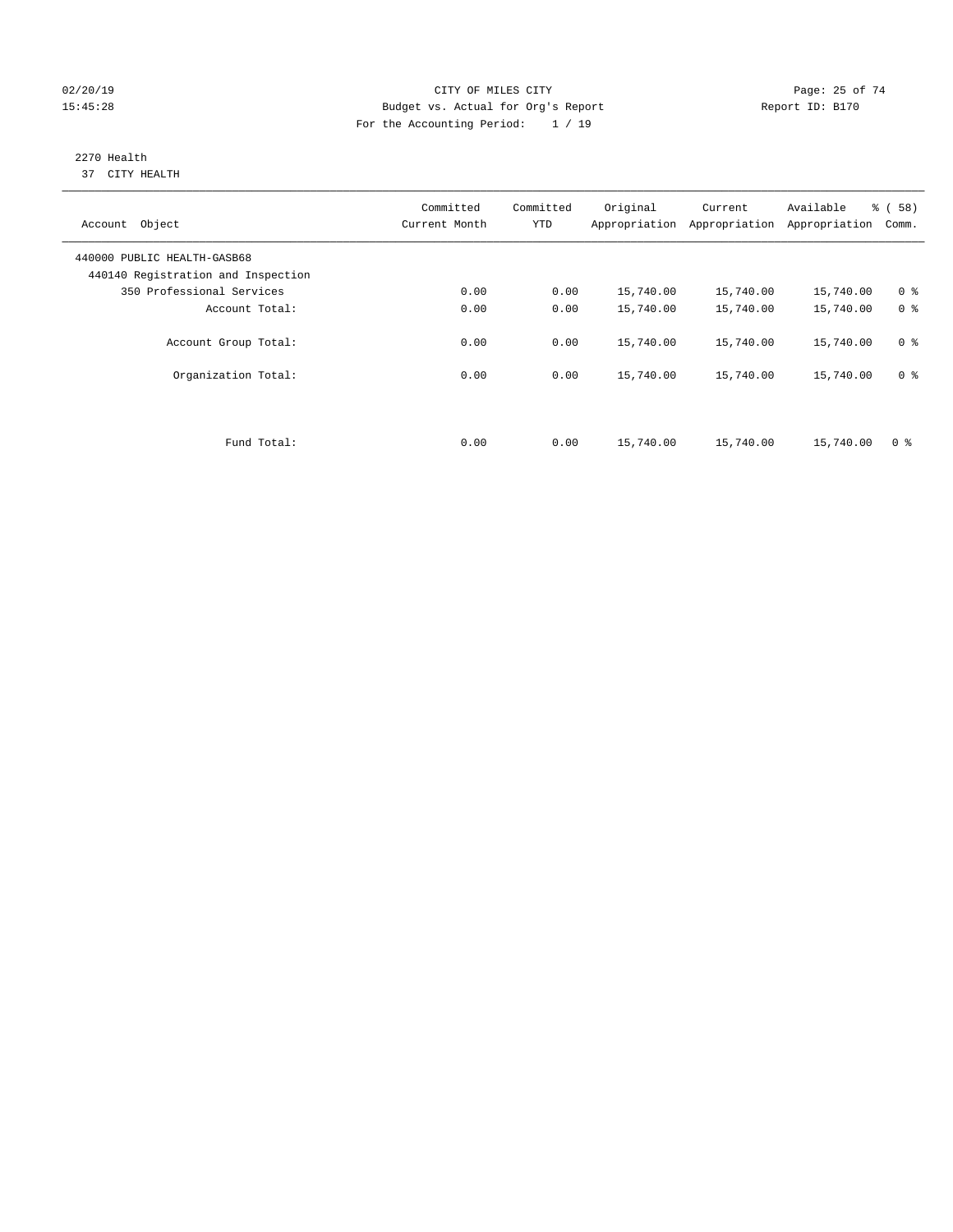#### $O(2/20/19$  Page: 26 of 74 15:45:28 Budget vs. Actual for Org's Report Report ID: B170 For the Accounting Period: 1 / 19

#### 2310 TIFD-Downtown

11 Historic Preservation

|                                           | Committed     | Committed  | Original  | Current   | Available                                       | % (58)           |
|-------------------------------------------|---------------|------------|-----------|-----------|-------------------------------------------------|------------------|
| Account Object                            | Current Month | <b>YTD</b> |           |           | Appropriation Appropriation Appropriation Comm. |                  |
| 460000 CULTURE AND RECREATION-GASB68      |               |            |           |           |                                                 |                  |
| 460462 Urban Renewal District             |               |            |           |           |                                                 |                  |
| 111 Salaries and Wages - Permanent        | 1,166.65      | 9,355.92   | 14,740.00 | 14,740.00 | 5,384.08                                        | 63 %             |
| 131 VACATION                              | 0.00          | 0.00       | 1,600.00  | 1,600.00  | 1,600.00                                        | 0 <sup>8</sup>   |
| 132 SICK LEAVE                            | 108.39        | 108.39     | 400.00    | 400.00    | 291.61                                          | $27$ %           |
| 133 OTHER LEAVE PAY                       | 0.00          | 120.42     | 0.00      | 0.00      | $-120.42$                                       | $***$ %          |
| 141 Unemployment Insurance                | 4.45          | 33.76      | 25.00     | 25.00     | $-8.76$                                         | 135 <sub>8</sub> |
| 142 Workers' Compensation                 | 16.03         | 121.36     | 210.00    | 210.00    | 88.64                                           | 58 %             |
| 144 FICA                                  | 97.54         | 738.64     | 1,281.00  | 1,281.00  | 542.36                                          | 58 %             |
| 145 PERS                                  | 89.28         | 801.41     | 1,418.00  | 1,418.00  | 616.59                                          | 57%              |
| 196 CLOTHING ALLOTMENT                    | 0.00          | 70.12      | 0.00      | 0.00      | $-70.12$                                        | $***$ $%$        |
| 210 Office Supplies and Materials         | 20.00         | 20.00      | 250.00    | 250.00    | 230.00                                          | 8 %              |
| 220 Operating Expenses                    | 0.00          | 58.17      | 1,000.00  | 1,000.00  | 941.83                                          | 6 %              |
| 311 Postage, Box Rent, Etc.               | 0.00          | 1.26       | 0.00      | 0.00      | $-1.26$                                         | $***$ $%$        |
| 320 Printing, Duplicating, Typing &       | 0.00          | 0.00       | 100.00    | 100.00    | 100.00                                          | 0 <sup>8</sup>   |
| 330 Publicity, Subscriptions & Dues       | 0.00          | 0.00       | 100.00    | 100.00    | 100.00                                          | 0 <sup>8</sup>   |
| 331 Publication of Formal & Legal Notices | 0.00          | 0.00       | 300.00    | 300.00    | 300.00                                          | 0 <sup>8</sup>   |
| 345 Telephone                             | 24.65         | 172.55     | 219.00    | 219.00    | 46.45                                           | 79 %             |
| 347 Internet                              | 18.25         | 127.75     | 785.00    | 785.00    | 657.25                                          | 16 <sup>8</sup>  |
| 350 Professional Services                 | 0.00          | 77.60      | 1,167.00  | 1,167.00  | 1,089.40                                        | 7 %              |
| 360 Contr R & M                           | 83.81         | 541.82     | 562.00    | 562.00    | 20.18                                           | 96%              |
| 370 Travel                                | 0.00          | 0.00       | 1,000.00  | 1,000.00  | 1,000.00                                        | 0 <sup>8</sup>   |
| 721 Redevelopment                         | 0.00          | 0.00       | 11,067.00 | 11,067.00 | 11,067.00                                       | 0 <sup>8</sup>   |
| Account Total:                            | 1,629.05      | 12,349.17  | 36,224.00 | 36,224.00 | 23,874.83                                       | 34%              |
| Account Group Total:                      | 1,629.05      | 12,349.17  | 36,224.00 | 36,224.00 | 23,874.83                                       | $34$ $%$         |
| 520000 OTHER FINANCING USES               |               |            |           |           |                                                 |                  |
| 521000 Interfund Operating Transfers Out  |               |            |           |           |                                                 |                  |
| 820 Transfers to Other Funds              | 0.00          | 3,777.67   | 3,778.00  | 3,778.00  | 0.33                                            | $100*$           |
| Account Total:                            | 0.00          | 3,777.67   | 3,778.00  | 3,778.00  | 0.33                                            | 100%             |
| Account Group Total:                      | 0.00          | 3,777.67   | 3,778.00  | 3,778.00  | 0.33                                            | $100*$           |
| Organization Total:                       | 1,629.05      | 16, 126.84 | 40,002.00 | 40,002.00 | 23,875.16                                       | $40*$            |
| Fund Total:                               | 1,629.05      | 16,126.84  | 40,002.00 | 40,002.00 | 23,875.16                                       | 40 %             |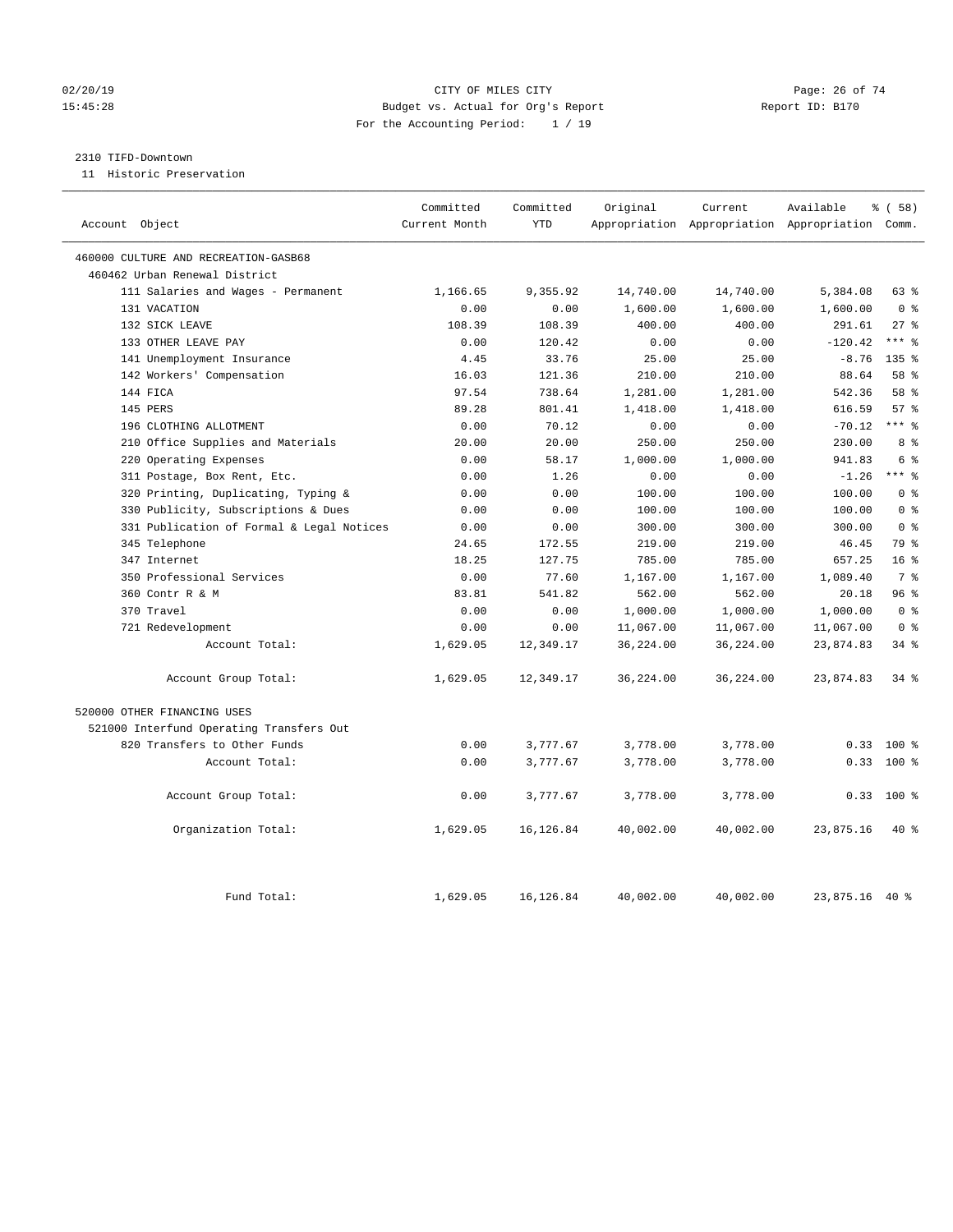#### 02/20/19 **Page: 27 of 74** CITY OF MILES CITY **CITY Page: 27 of 74** 15:45:28 Budget vs. Actual for Org's Report Report ID: B170 For the Accounting Period: 1 / 19

# 2372 Permissive Medical Levy

20 Permissive Medical Levy

| Account Object                                                          | Committed<br>Current Month | Committed<br><b>YTD</b> | Original<br>Appropriation | Current<br>Appropriation | Available<br>Appropriation | % ( 58 )<br>Comm. |
|-------------------------------------------------------------------------|----------------------------|-------------------------|---------------------------|--------------------------|----------------------------|-------------------|
| 520000 OTHER FINANCING USES<br>521000 Interfund Operating Transfers Out |                            |                         |                           |                          |                            |                   |
| 820 Transfers to Other Funds                                            | 0.00                       | 124,202.82              | 224,741.00                | 224,741.00               | 100,538.18                 | 55 <sup>8</sup>   |
| Account Total:                                                          | 0.00                       | 124,202.82              | 224,741.00                | 224,741.00               | 100,538.18                 | 55 <sup>8</sup>   |
| Account Group Total:                                                    | 0.00                       | 124,202.82              | 224,741.00                | 224,741.00               | 100,538.18                 | 55 <sup>8</sup>   |
| Organization Total:                                                     | 0.00                       | 124,202.82              | 224,741.00                | 224,741.00               | 100,538.18                 | 55 <sup>8</sup>   |
| Fund Total:                                                             | 0.00                       | 124,202.82              | 224,741.00                | 224,741.00               | 100,538.18                 | 55 %              |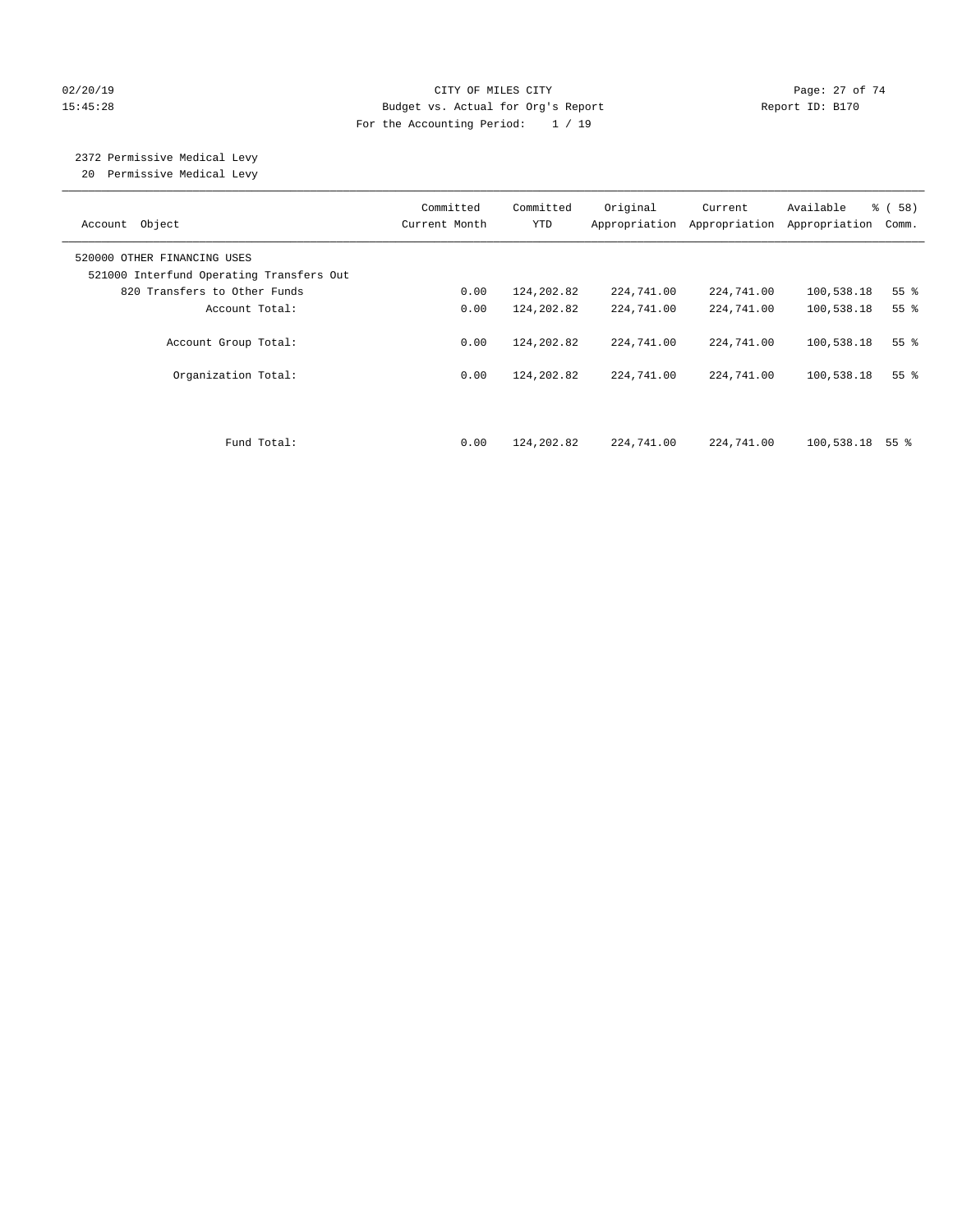#### $O(2/20/19$  Page: 28 of 74 15:45:28 Budget vs. Actual for Org's Report Report ID: B170 For the Accounting Period: 1 / 19

#### 2390 DRUG FORFEITURE

5 Police

| Account Object                    | Committed<br>Current Month | Committed<br>YTD | Original | Current<br>Appropriation Appropriation | Available<br>Appropriation | % ( 58 )<br>Comm. |
|-----------------------------------|----------------------------|------------------|----------|----------------------------------------|----------------------------|-------------------|
| 420000 PUBLIC SAFETY-GASB68       |                            |                  |          |                                        |                            |                   |
| 420100 Law Enforcement Services   |                            |                  |          |                                        |                            |                   |
| 210 Office Supplies and Materials | 0.00                       | 0.00             | 100.00   | 100.00                                 | 100.00                     | 0 <sup>8</sup>    |
| 220 Operating Expenses            | 0.00                       | 0.00             | 500.00   | 500.00                                 | 500.00                     | 0 <sup>8</sup>    |
| 380 Training Services             | 0.00                       | 0.00             | 100.00   | 100.00                                 | 100.00                     | 0 <sup>8</sup>    |
| 900 Capital Outlay                | 0.00                       | 0.00             | 1,000.00 | 1,000.00                               | 1,000.00                   | 0 <sup>8</sup>    |
| Account Total:                    | 0.00                       | 0.00             | 1,700.00 | 1,700.00                               | 1,700.00                   | 0 <sup>8</sup>    |
| Account Group Total:              | 0.00                       | 0.00             | 1,700.00 | 1,700.00                               | 1,700.00                   | 0 <sup>8</sup>    |
| Organization Total:               | 0.00                       | 0.00             | 1,700.00 | 1,700.00                               | 1,700.00                   | 0 <sup>8</sup>    |
|                                   |                            |                  |          |                                        |                            |                   |
| Fund Total:                       | 0.00                       | 0.00             | 1,700.00 | 1,700.00                               | 1,700.00                   | 0 %               |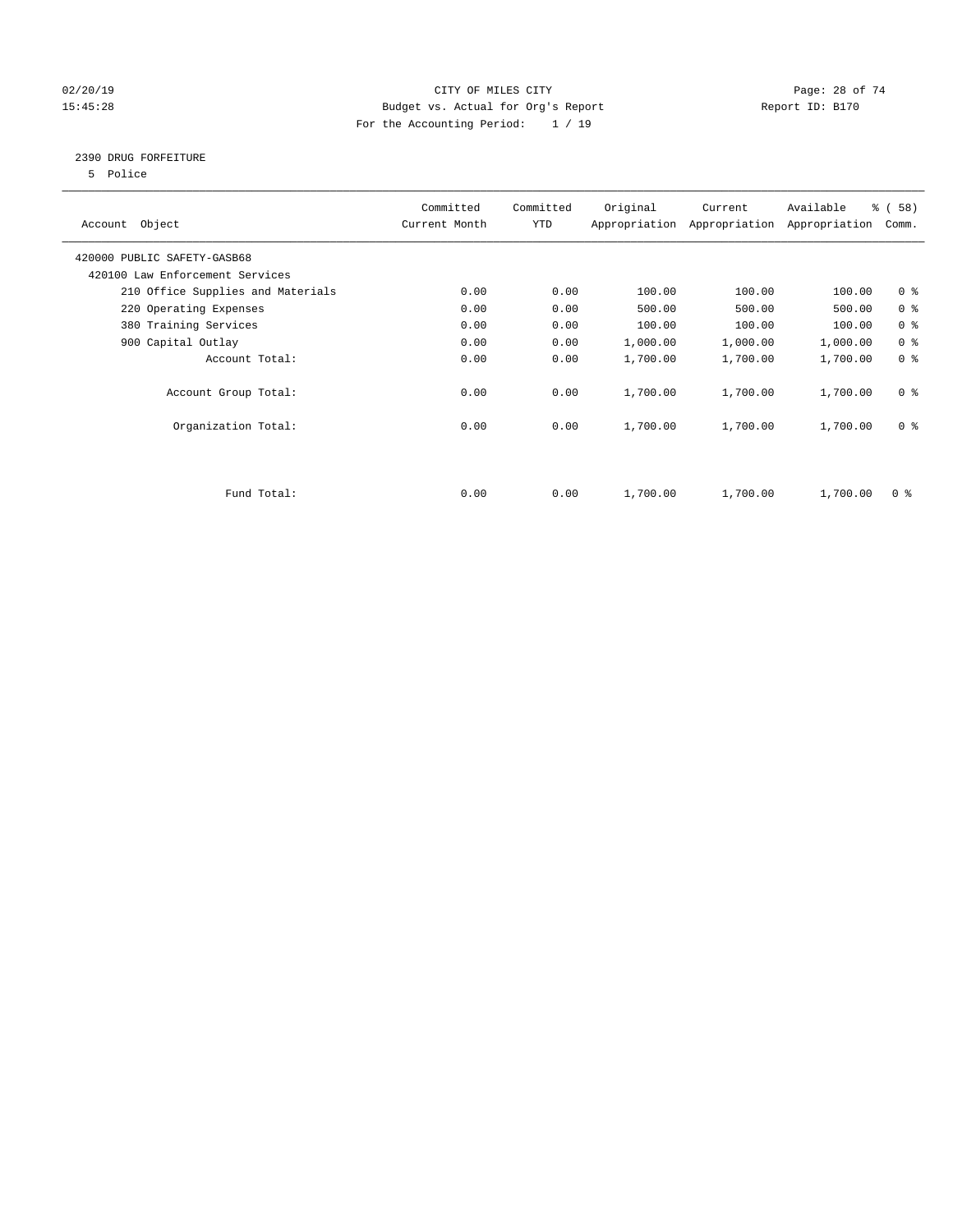#### $O(2/20/19$  Page: 29 of 74 15:45:28 Budget vs. Actual for Org's Report Report ID: B170 For the Accounting Period: 1 / 19

#### 2394 BUILDING CODE ENFORCEMENT

18 BUILDING INSPECTION

|                                           | Committed     | Committed  | Original   | Current    | Available                                       | % ( 58 )        |
|-------------------------------------------|---------------|------------|------------|------------|-------------------------------------------------|-----------------|
| Account Object                            | Current Month | <b>YTD</b> |            |            | Appropriation Appropriation Appropriation Comm. |                 |
| 420000 PUBLIC SAFETY-GASB68               |               |            |            |            |                                                 |                 |
| 420531 Building Inspection                |               |            |            |            |                                                 |                 |
| 111 Salaries and Wages - Permanent        | 985.08        | 6,748.02   | 11,588.00  | 11,588.00  | 4,839.98                                        | 58 %            |
| 121 OVERTIME-PERMANENT                    | 12.60         | 75.60      | 240.00     | 240.00     | 164.40                                          | 32%             |
| 131 VACATION                              | 90.20         | 592.73     | 1,000.00   | 1,000.00   | 407.27                                          | 59%             |
| 132 SICK LEAVE                            | 62.93         | 308.08     | 600.00     | 600.00     | 291.92                                          | $51$ %          |
| 133 OTHER LEAVE PAY                       | 0.00          | 49.88      | 254.00     | 254.00     | 204.12                                          | $20*$           |
| 141 Unemployment Insurance                | 4.04          | 27.36      | 21.00      | 21.00      | $-6.36$                                         | $130*$          |
| 142 Workers' Compensation                 | 30.80         | 213.30     | 363.00     | 363.00     | 149.70                                          | 59 %            |
| 143 Health Insurance                      | 221.93        | 1,553.35   | 2,663.00   | 2,663.00   | 1,109.65                                        | 58 %            |
| 144 FICA                                  | 87.65         | 595.57     | 1,047.00   | 1,047.00   | 451.43                                          | 57%             |
| 145 PERS                                  | 98.63         | 666.31     | 1,159.00   | 1,159.00   | 492.69                                          | 57%             |
| 196 CLOTHING ALLOTMENT                    | 0.00          | 45.00      | 45.00      | 45.00      | 0.00                                            | $100*$          |
| 210 Office Supplies and Materials         | 7.98          | 143.37     | 2,000.00   | 2,000.00   | 1,856.63                                        | 7 <sup>°</sup>  |
| 214 Small Items of Equipment              | 0.00          | 0.00       | 15,000.00  | 15,000.00  | 15,000.00                                       | 0 <sup>8</sup>  |
| 220 Operating Expenses                    | 0.00          | 0.00       | 1,000.00   | 1,000.00   | 1,000.00                                        | 0 <sup>8</sup>  |
| 311 Postage, Box Rent, Etc.               | 0.00          | 103.97     | 500.00     | 500.00     | 396.03                                          | $21$ %          |
| 320 Printing, Duplicating, Typing &       | 105.23        | 375.22     | 400.00     | 400.00     | 24.78                                           | $94$ %          |
| 330 Publicity, Subscriptions & Dues       | 0.00          | 112.56     | 500.00     | 500.00     | 387.44                                          | 23%             |
| 331 Publication of Formal & Legal Notices | 0.00          | 158.70     | 1,000.00   | 1,000.00   | 841.30                                          | 16 <sup>8</sup> |
| 334 Memberships, Registrations & Dues     | 0.00          | 230.00     | 400.00     | 400.00     | 170.00                                          | 58 %            |
| 345 Telephone                             | 26.36         | 184.52     | 400.00     | 400.00     | 215.48                                          | 46 %            |
| 347 Internet                              | 0.00          | 0.00       | 200.00     | 200.00     | 200.00                                          | 0 <sup>8</sup>  |
| 350 Professional Services                 | 2,104.95      | 48,756.43  | 115,000.00 | 115,000.00 | 66, 243.57                                      | 42 %            |
| 360 Contr R & M                           | 187.33        | 2,284.03   | 3,000.00   | 3,000.00   | 715.97                                          | 76 %            |
| 380 Training Services                     | 0.00          | 1,567.38   | 5,000.00   | 5,000.00   | 3,432.62                                        | 31.8            |
| 382 Books                                 | 0.00          | 0.00       | 8,000.00   | 8,000.00   | 8,000.00                                        | 0 <sup>8</sup>  |
| 531 Building & Office Rental              | 200.00        | 1,400.00   | 2,400.00   | 2,400.00   | 1,000.00                                        | 58 %            |
| 540 Special Assessments                   | 0.00          | 546.23     | 800.00     | 800.00     | 253.77                                          | 68 %            |
| Account Total:                            | 4,225.71      | 66,737.61  | 174,580.00 | 174,580.00 | 107,842.39                                      | 38 <sup>8</sup> |
|                                           |               |            |            |            |                                                 |                 |
| Account Group Total:                      | 4,225.71      | 66,737.61  | 174,580.00 | 174,580.00 | 107,842.39                                      | 38 <sup>8</sup> |
|                                           |               |            |            |            |                                                 |                 |
| 510000 MISCELLANEOUS                      |               |            |            |            |                                                 |                 |
| 510330 Comprehensive Liability Insurance  |               |            |            |            |                                                 |                 |
| 513 Liability                             | 0.00          | 165.52     | 166.00     | 166.00     | 0.48                                            | $100*$          |
| Account Total:                            | 0.00          | 165.52     | 166.00     | 166.00     | 0.48                                            | $100*$          |
|                                           |               |            |            |            |                                                 |                 |
| Account Group Total:                      | 0.00          | 165.52     | 166.00     | 166.00     |                                                 | $0.48$ 100 %    |
|                                           |               |            |            |            |                                                 |                 |
| 520000 OTHER FINANCING USES               |               |            |            |            |                                                 |                 |
| 521000 Interfund Operating Transfers Out  |               |            |            |            |                                                 |                 |
| 820 Transfers to Other Funds              | 570.00        | 3,990.00   | 6,840.00   | 6,840.00   | 2,850.00                                        | 58 %            |
| Account Total:                            | 570.00        | 3,990.00   | 6,840.00   | 6,840.00   | 2,850.00                                        | 58 %            |
|                                           |               |            |            |            |                                                 |                 |
| Account Group Total:                      | 570.00        | 3,990.00   | 6,840.00   | 6,840.00   | 2,850.00                                        | 58 %            |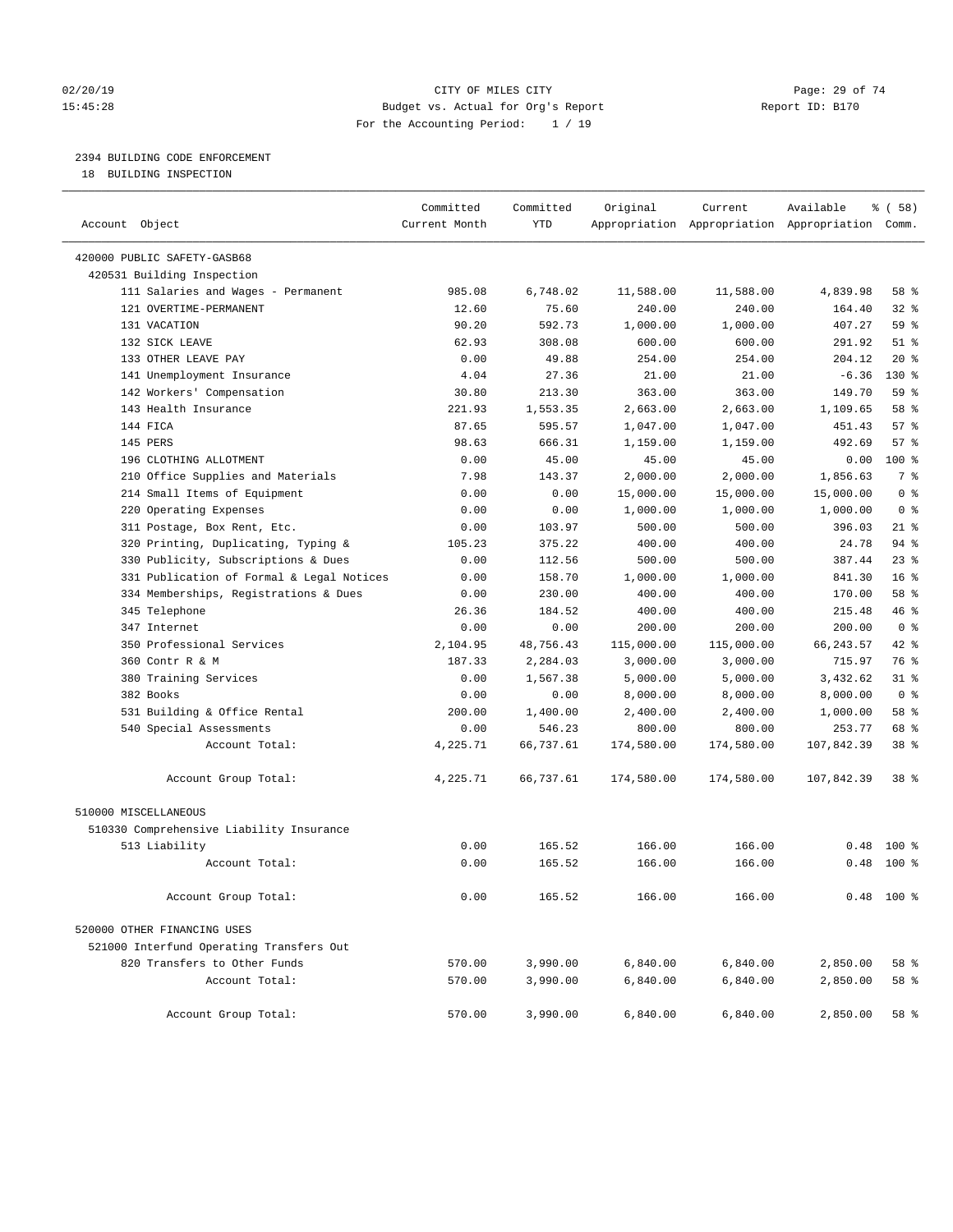#### $O(2/20/19$  Page: 30 of 74 15:45:28 Budget vs. Actual for Org's Report Report ID: B170 For the Accounting Period: 1 / 19

#### 2394 BUILDING CODE ENFORCEMENT

18 BUILDING INSPECTION

| Account Object      | Committed<br>Current Month | Committed<br>YTD | Original   | Current<br>Appropriation Appropriation | Available<br>Appropriation Comm. | 8 ( 58 ) |
|---------------------|----------------------------|------------------|------------|----------------------------------------|----------------------------------|----------|
| Organization Total: | 4,795.71                   | 70,893.13        | 181,586.00 | 181,586.00                             | 110,692.87                       | 398      |
| Fund Total:         | 4,795.71                   | 70,893.13        | 181,586.00 | 181,586.00                             | $110,692.87$ 39 %                |          |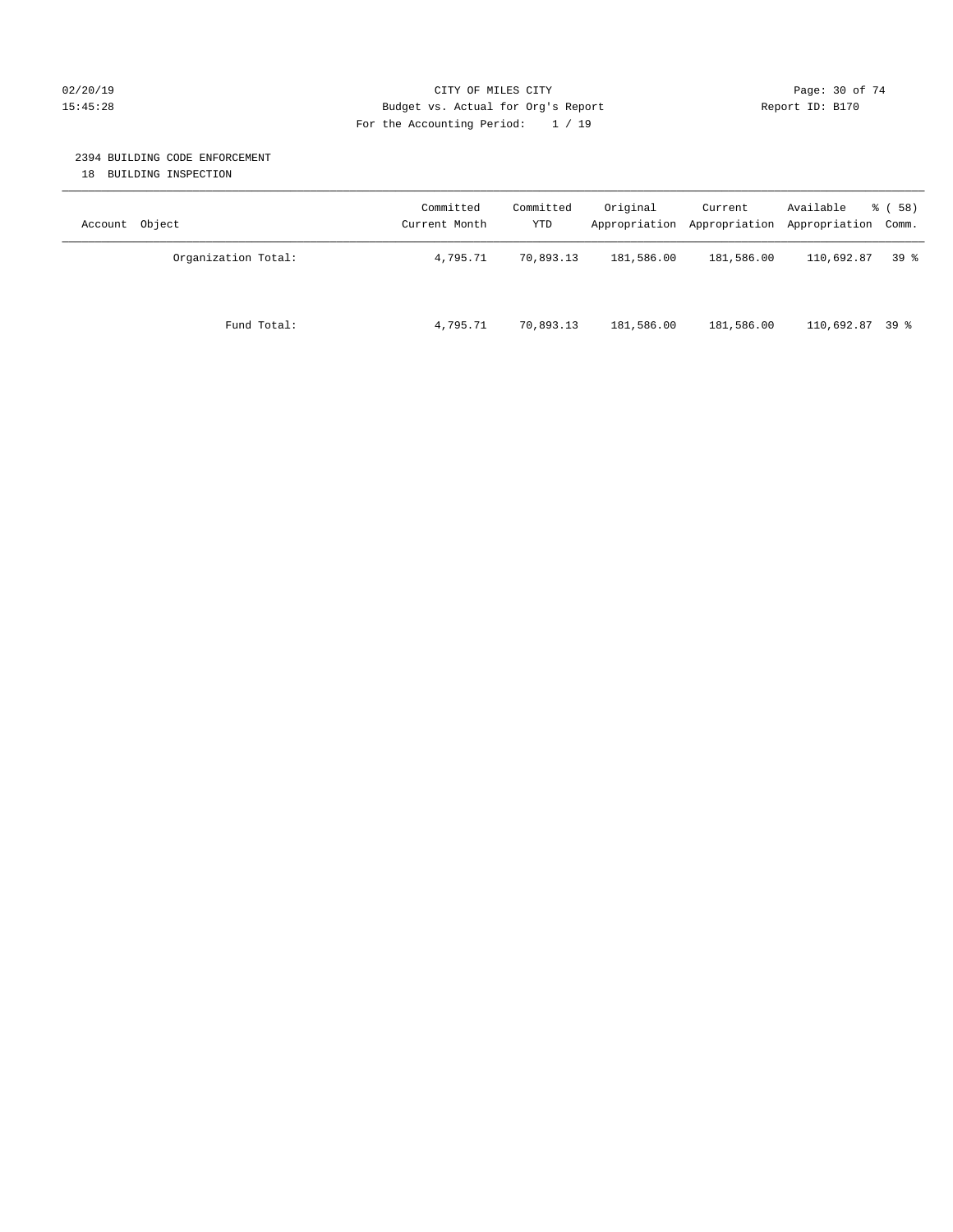#### $O(2/20/19$  Page: 31 of 74 15:45:28 Budget vs. Actual for Org's Report Report ID: B170 For the Accounting Period: 1 / 19

 2400 LTG M D#165-(Gen City) 46 SID #165

| Account Object                           | Committed<br>Current Month | Committed<br><b>YTD</b> | Original   | Current<br>Appropriation Appropriation Appropriation | Available      | % (58)<br>Comm. |  |
|------------------------------------------|----------------------------|-------------------------|------------|------------------------------------------------------|----------------|-----------------|--|
| 430000 Public Works-GASB68               |                            |                         |            |                                                      |                |                 |  |
| 430263 STREET LIGHTING                   |                            |                         |            |                                                      |                |                 |  |
| 341 Electric Utility Services            | 4,181.13                   | 25,587.48               | 114,000.00 | 114,000.00                                           | 88, 412.52     | $22$ %          |  |
| 533 Machinery and Equipment Rental       | 12,165.40                  | 85,361.80               | 81,000.00  | 81,000.00                                            | $-4, 361.80$   | 105%            |  |
| Account Total:                           | 16,346.53                  | 110,949.28              | 195,000.00 | 195,000.00                                           | 84,050.72      | 57%             |  |
| Account Group Total:                     | 16,346.53                  | 110,949.28              | 195,000.00 | 195,000.00                                           | 84,050.72      | 57 <sup>8</sup> |  |
| 520000 OTHER FINANCING USES              |                            |                         |            |                                                      |                |                 |  |
| 521000 Interfund Operating Transfers Out |                            |                         |            |                                                      |                |                 |  |
| 820 Transfers to Other Funds             | 0.00                       | 1,000.00                | 1,000.00   | 1,000.00                                             | 0.00           | 100 %           |  |
| Account Total:                           | 0.00                       | 1,000.00                | 1,000.00   | 1,000.00                                             | 0.00           | 100 %           |  |
| Account Group Total:                     | 0.00                       | 1,000.00                | 1,000.00   | 1,000.00                                             |                | $0.00 100$ %    |  |
| Organization Total:                      | 16, 346.53                 | 111,949.28              | 196,000.00 | 196,000.00                                           | 84,050.72      | 57 <sup>8</sup> |  |
|                                          |                            |                         |            |                                                      |                |                 |  |
| Fund Total:                              | 16,346.53                  | 111,949.28              | 196,000.00 | 196,000.00                                           | 84,050.72 57 % |                 |  |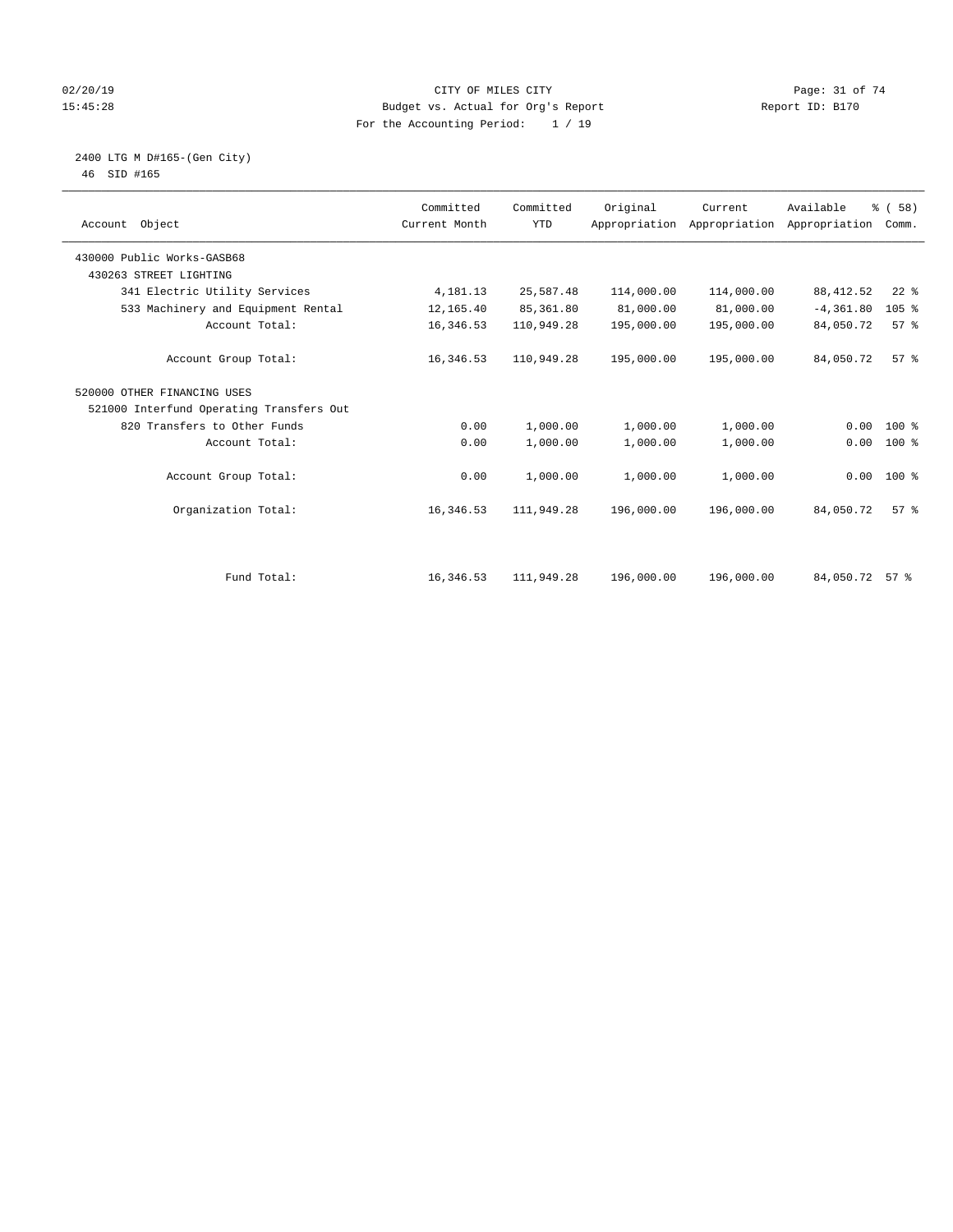#### $O(2/20/19$  Page: 32 of 74 15:45:28 Budget vs. Actual for Org's Report Report ID: B170 For the Accounting Period: 1 / 19

2420 LTG M D#167-(MilesAddn Etc)

48 SID #167

| Account Object                           | Committed<br>Current Month | Committed<br><b>YTD</b> | Original  | Current<br>Appropriation Appropriation Appropriation | Available      | % (58)<br>Comm. |  |
|------------------------------------------|----------------------------|-------------------------|-----------|------------------------------------------------------|----------------|-----------------|--|
| 430000 Public Works-GASB68               |                            |                         |           |                                                      |                |                 |  |
| 430263 STREET LIGHTING                   |                            |                         |           |                                                      |                |                 |  |
| 341 Electric Utility Services            | 590.04                     | 3,610.84                | 21,000.00 | 21,000.00                                            | 17,389.16      | $17$ %          |  |
| 533 Machinery and Equipment Rental       | 1,453.50                   | 10,174.50               | 11,000.00 | 11,000.00                                            | 825.50         | $92$ %          |  |
| Account Total:                           | 2,043.54                   | 13,785.34               | 32,000.00 | 32,000.00                                            | 18,214.66      | 43%             |  |
| Account Group Total:                     | 2,043.54                   | 13,785.34               | 32,000.00 | 32,000.00                                            | 18,214.66      | $43*$           |  |
| 520000 OTHER FINANCING USES              |                            |                         |           |                                                      |                |                 |  |
| 521000 Interfund Operating Transfers Out |                            |                         |           |                                                      |                |                 |  |
| 820 Transfers to Other Funds             | 0.00                       | 1,000.00                | 1,000.00  | 1,000.00                                             | 0.00           | $100*$          |  |
| Account Total:                           | 0.00                       | 1,000.00                | 1,000.00  | 1,000.00                                             | 0.00           | $100$ %         |  |
| Account Group Total:                     | 0.00                       | 1,000.00                | 1,000.00  | 1,000.00                                             |                | $0.00 100$ %    |  |
| Organization Total:                      | 2,043.54                   | 14,785.34               | 33,000.00 | 33,000.00                                            | 18,214.66      | $45$ $%$        |  |
|                                          |                            |                         |           |                                                      |                |                 |  |
| Fund Total:                              | 2,043.54                   | 14,785.34               | 33,000.00 | 33,000.00                                            | 18,214.66 45 % |                 |  |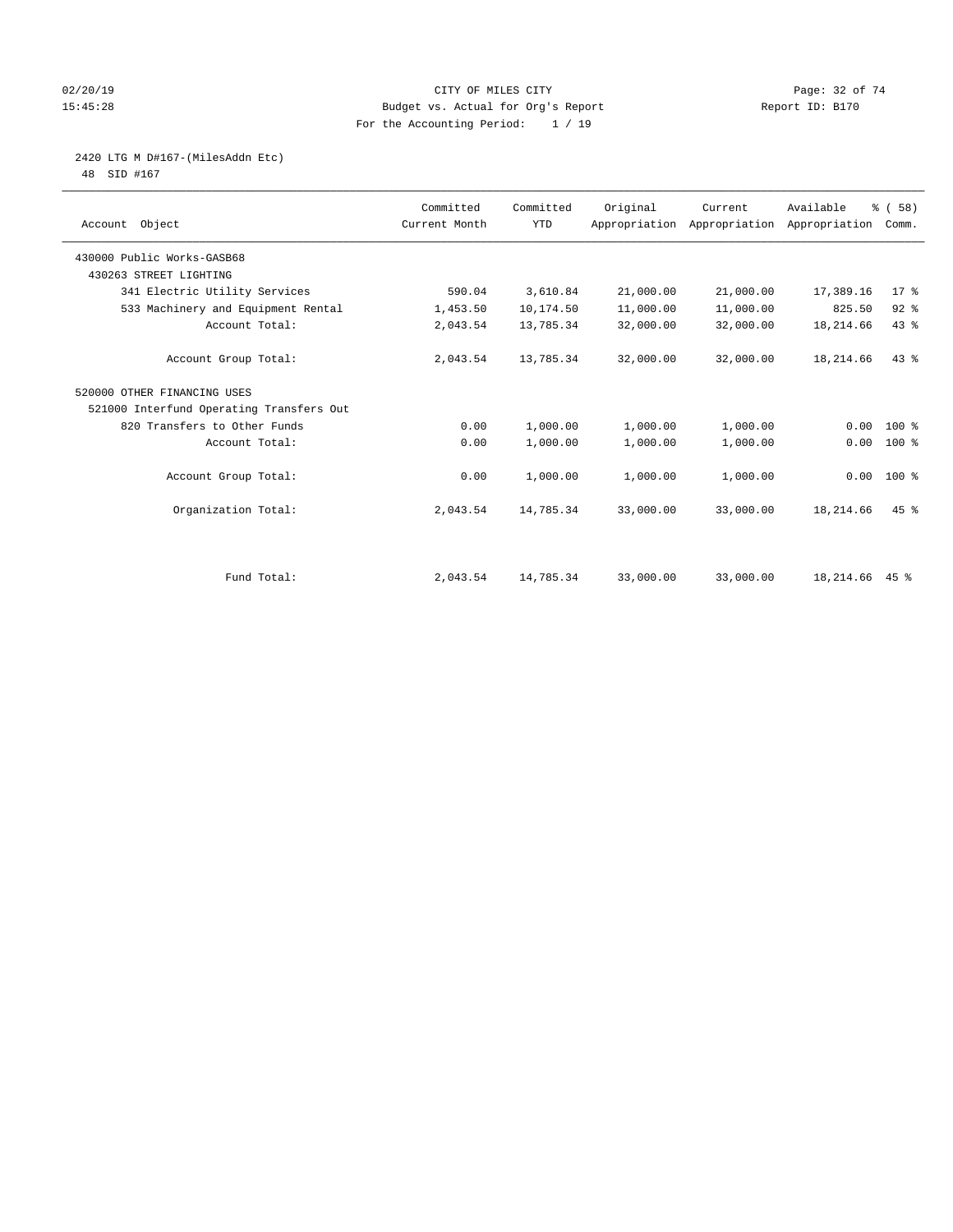#### $O(2/20/19$  Page: 33 of 74 15:45:28 Budget vs. Actual for Org's Report Report ID: B170 For the Accounting Period: 1 / 19

 2430 LTG M D#171-(Balsam Est) 49 SID #171

| Account Object                           | Committed<br>Current Month | Committed<br><b>YTD</b> | Original | Current<br>Appropriation Appropriation | Available<br>Appropriation | % (58)<br>Comm. |
|------------------------------------------|----------------------------|-------------------------|----------|----------------------------------------|----------------------------|-----------------|
| 430000 Public Works-GASB68               |                            |                         |          |                                        |                            |                 |
| 430263 STREET LIGHTING                   |                            |                         |          |                                        |                            |                 |
| 230 Repair and Maintenance Supplies      | 0.00                       | 853.22                  | 1,600.00 | 1,600.00                               | 746.78                     | 53%             |
| 341 Electric Utility Services            | 164.24                     | 1,001.81                | 1,700.00 | 1,700.00                               | 698.19                     | 59%             |
| 360 Contr R & M                          | 0.00                       | 1,187.50                | 1,200.00 | 1,200.00                               | 12.50                      | 99 <sup>°</sup> |
| Account Total:                           | 164.24                     | 3,042.53                | 4,500.00 | 4,500.00                               | 1,457.47                   | 68 %            |
| Account Group Total:                     | 164.24                     | 3,042.53                | 4,500.00 | 4,500.00                               | 1,457.47                   | 68 %            |
| 520000 OTHER FINANCING USES              |                            |                         |          |                                        |                            |                 |
| 521000 Interfund Operating Transfers Out |                            |                         |          |                                        |                            |                 |
| 820 Transfers to Other Funds             | 0.00                       | 1,000.00                | 1,000.00 | 1,000.00                               | 0.00                       | $100*$          |
| Account Total:                           | 0.00                       | 1,000.00                | 1,000.00 | 1,000.00                               | 0.00                       | $100$ %         |
| Account Group Total:                     | 0.00                       | 1,000.00                | 1,000.00 | 1,000.00                               | 0.00                       | $100*$          |
| Organization Total:                      | 164.24                     | 4,042.53                | 5,500.00 | 5,500.00                               | 1,457.47                   | 74 %            |
|                                          |                            |                         |          |                                        |                            |                 |
| Fund Total:                              | 164.24                     | 4,042.53                | 5,500.00 | 5,500.00                               | $1,457.47$ 74 %            |                 |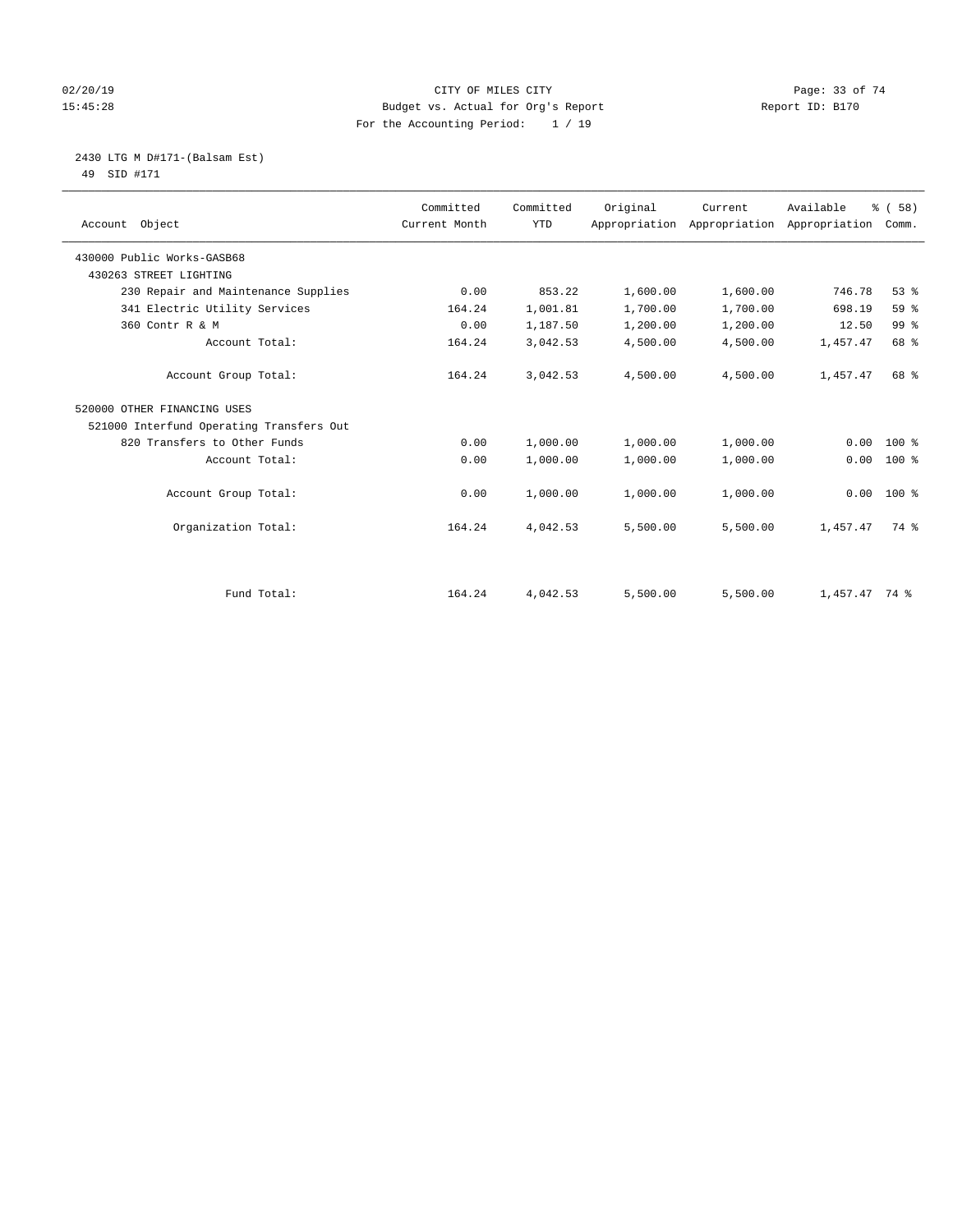#### 02/20/19 CITY OF MILES CITY Page: 34 of 74 15:45:28 Budget vs. Actual for Org's Report Report ID: B170 For the Accounting Period: 1 / 19

 2440 LTG M D#172-(Main Str) 50 SID #172

| Account Object                           | Committed<br>Current Month | Committed<br><b>YTD</b> | Original  | Current<br>Appropriation Appropriation | Available<br>Appropriation | % (58)<br>Comm. |
|------------------------------------------|----------------------------|-------------------------|-----------|----------------------------------------|----------------------------|-----------------|
|                                          |                            |                         |           |                                        |                            |                 |
| 430000 Public Works-GASB68               |                            |                         |           |                                        |                            |                 |
| 430263 STREET LIGHTING                   |                            |                         |           |                                        |                            |                 |
| 230 Repair and Maintenance Supplies      | 0.00                       | 2,884.86                | 4,000.00  | 4,000.00                               | 1,115.14                   | 72 %            |
| 341 Electric Utility Services            | 1,554.58                   | 8,215.42                | 17,000.00 | 17,000.00                              | 8,784.58                   | 48 %            |
| 360 Contr R & M                          | 0.00                       | 4, 153. 75              | 2,500.00  | 2,500.00                               | $-1,653.75$                | $166$ %         |
| Account Total:                           | 1,554.58                   | 15,254.03               | 23,500.00 | 23,500.00                              | 8,245.97                   | 65 %            |
| Account Group Total:                     | 1,554.58                   | 15,254.03               | 23,500.00 | 23,500.00                              | 8,245.97                   | 65 %            |
| 520000 OTHER FINANCING USES              |                            |                         |           |                                        |                            |                 |
| 521000 Interfund Operating Transfers Out |                            |                         |           |                                        |                            |                 |
| 820 Transfers to Other Funds             | 0.00                       | 1,000.00                | 1,000.00  | 1,000.00                               | 0.00                       | $100$ %         |
| Account Total:                           | 0.00                       | 1,000.00                | 1,000.00  | 1,000.00                               | 0.00                       | 100 %           |
| Account Group Total:                     | 0.00                       | 1,000.00                | 1,000.00  | 1,000.00                               | 0.00                       | $100*$          |
| Organization Total:                      | 1,554.58                   | 16,254.03               | 24,500.00 | 24,500.00                              | 8,245.97                   | 66 %            |
|                                          |                            |                         |           |                                        |                            |                 |
| Fund Total:                              | 1,554.58                   | 16,254.03               | 24,500.00 | 24,500.00                              | 8,245.97 66 %              |                 |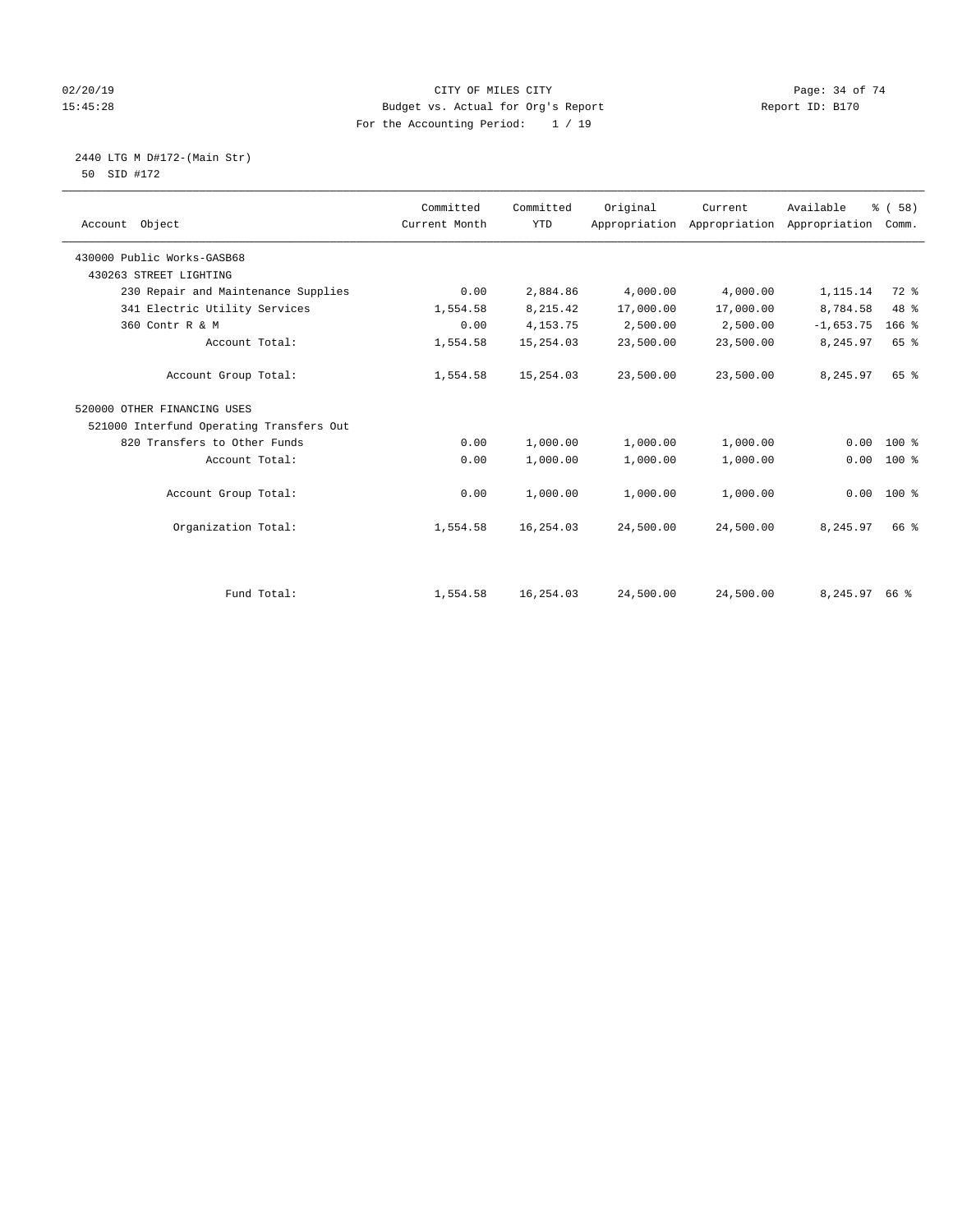#### $O(2/20/19$  Page: 35 of 74 15:45:28 Budget vs. Actual for Org's Report Report ID: B170 For the Accounting Period: 1 / 19

#### 2450 LTG M D#195-(SG-Trico) 51 SID #195

| Account Object                           | Committed<br>Current Month | Committed<br><b>YTD</b> | Original | Current<br>Appropriation Appropriation Appropriation | Available | % (58)<br>Comm. |
|------------------------------------------|----------------------------|-------------------------|----------|------------------------------------------------------|-----------|-----------------|
| 430000 Public Works-GASB68               |                            |                         |          |                                                      |           |                 |
| 430263 STREET LIGHTING                   |                            |                         |          |                                                      |           |                 |
| 341 Electric Utility Services            | 401.84                     | 2,811.34                | 5,505.00 | 5,505.00                                             | 2,693.66  | $51$ %          |
| Account Total:                           | 401.84                     | 2,811.34                | 5,505.00 | 5,505.00                                             | 2,693.66  | $51$ %          |
| Account Group Total:                     | 401.84                     | 2,811.34                | 5,505.00 | 5,505.00                                             | 2,693.66  | $51$ %          |
| 520000 OTHER FINANCING USES              |                            |                         |          |                                                      |           |                 |
| 521000 Interfund Operating Transfers Out |                            |                         |          |                                                      |           |                 |
| 820 Transfers to Other Funds             | 0.00                       | 1,000.00                | 1,000.00 | 1,000.00                                             | 0.00      | $100*$          |
| Account Total:                           | 0.00                       | 1,000.00                | 1,000.00 | 1,000.00                                             | 0.00      | $100$ %         |
| Account Group Total:                     | 0.00                       | 1,000.00                | 1,000.00 | 1,000.00                                             | 0.00      | $100*$          |
| Organization Total:                      | 401.84                     | 3,811.34                | 6,505.00 | 6,505.00                                             | 2,693.66  | 59 <sup>8</sup> |
|                                          |                            |                         |          |                                                      |           |                 |
| Fund Total:                              | 401.84                     | 3,811.34                | 6,505.00 | 6,505.00                                             | 2,693.66  | 59 %            |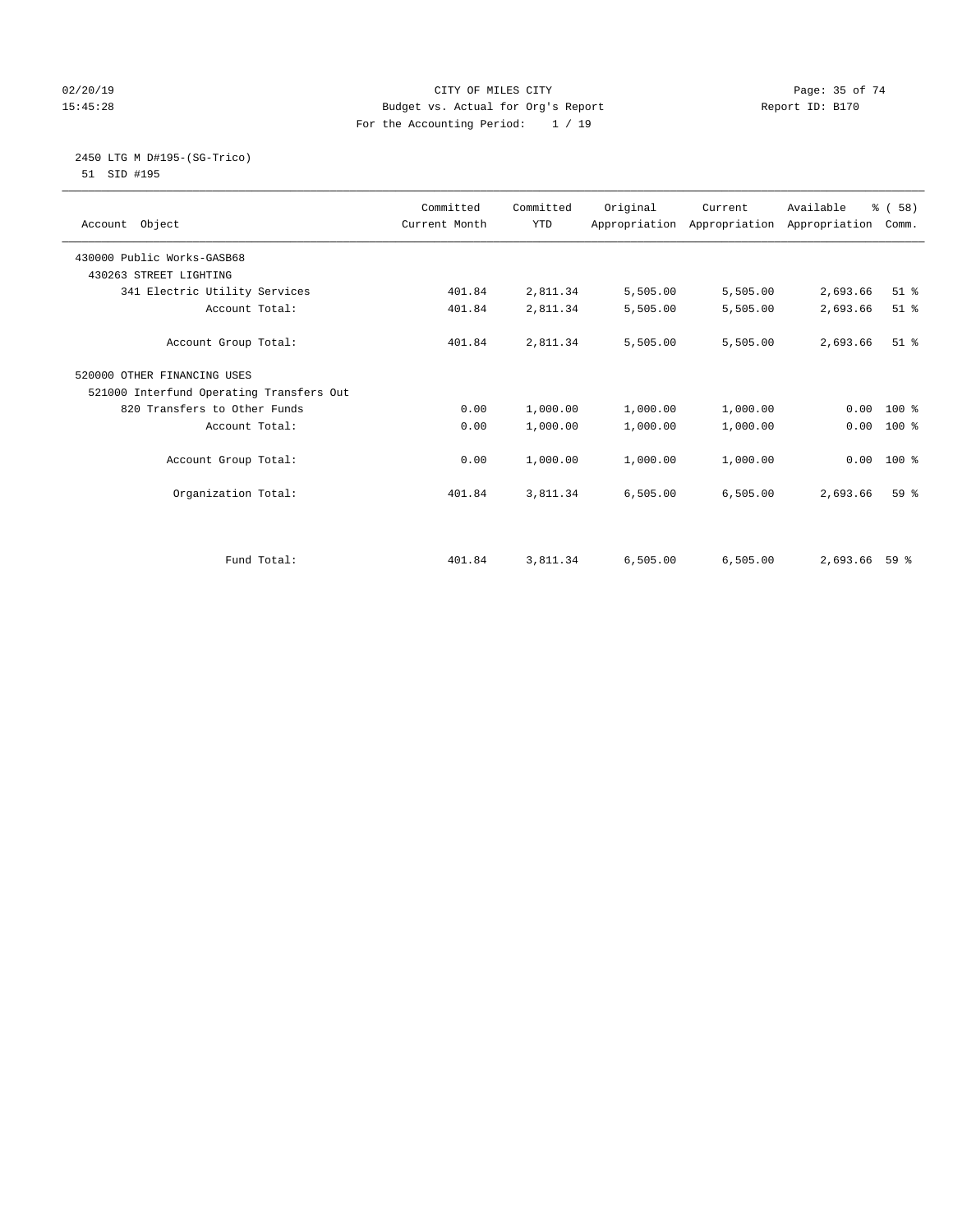#### $O(2/20/19$  Page: 36 of 74 15:45:28 Budget vs. Actual for Org's Report Report ID: B170 For the Accounting Period: 1 / 19

# 2470 LTG M D#202-(SG-MDU&NV)

72 SID #202

| Account Object                           | Committed<br>Current Month | Committed<br><b>YTD</b> | Original | Current<br>Appropriation Appropriation Appropriation | Available     | % (58)<br>Comm. |
|------------------------------------------|----------------------------|-------------------------|----------|------------------------------------------------------|---------------|-----------------|
| 430000 Public Works-GASB68               |                            |                         |          |                                                      |               |                 |
| 430263 STREET LIGHTING                   |                            |                         |          |                                                      |               |                 |
| 341 Electric Utility Services            | 579.19                     | 2,576.18                | 4,300.00 | 4,300.00                                             | 1,723.82      | $60*$           |
| 533 Machinery and Equipment Rental       | 0.00                       | 2,481.41                | 2,800.00 | 2,800.00                                             | 318.59        | 89 %            |
| Account Total:                           | 579.19                     | 5,057.59                | 7,100.00 | 7,100.00                                             | 2,042.41      | 71.8            |
| Account Group Total:                     | 579.19                     | 5,057.59                | 7,100.00 | 7,100.00                                             | 2,042.41      | 71.8            |
| 520000 OTHER FINANCING USES              |                            |                         |          |                                                      |               |                 |
| 521000 Interfund Operating Transfers Out |                            |                         |          |                                                      |               |                 |
| 820 Transfers to Other Funds             | 0.00                       | 1,000.00                | 1,000.00 | 1,000.00                                             | 0.00          | $100*$          |
| Account Total:                           | 0.00                       | 1,000.00                | 1,000.00 | 1,000.00                                             | 0.00          | $100$ %         |
| Account Group Total:                     | 0.00                       | 1,000.00                | 1,000.00 | 1,000.00                                             |               | $0.00 100$ %    |
| Organization Total:                      | 579.19                     | 6,057.59                | 8,100.00 | 8,100.00                                             | 2,042.41      | 75 %            |
|                                          |                            |                         |          |                                                      |               |                 |
| Fund Total:                              | 579.19                     | 6,057.59                | 8,100.00 | 8,100.00                                             | 2,042.41 75 % |                 |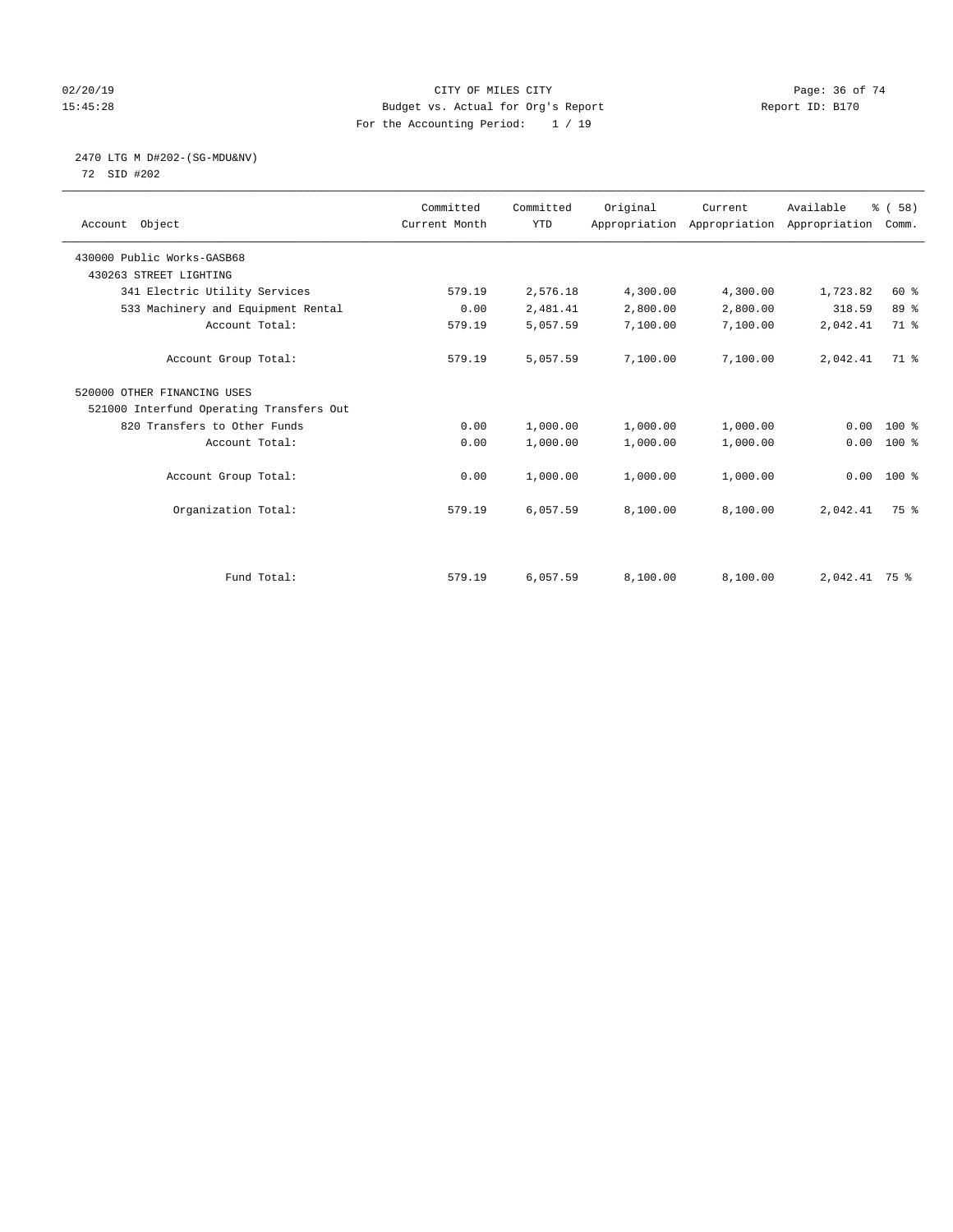#### 02/20/19 Page: 37 of 74 15:45:28 Budget vs. Actual for Org's Report Report ID: B170 For the Accounting Period: 1 / 19

#### 2480 LTG M M#173-(Milestown Estates)

47 SID #173(Ltg-Milestown)

| Account Object                           | Committed<br>Current Month | Committed<br><b>YTD</b> | Original | Current<br>Appropriation Appropriation Appropriation | Available     | % (58)<br>Comm. |
|------------------------------------------|----------------------------|-------------------------|----------|------------------------------------------------------|---------------|-----------------|
| 430000 Public Works-GASB68               |                            |                         |          |                                                      |               |                 |
| 430263 STREET LIGHTING                   |                            |                         |          |                                                      |               |                 |
| 230 Repair and Maintenance Supplies      | 0.00                       | 0.00                    | 900.00   | 900.00                                               | 900.00        | 0 <sup>8</sup>  |
| 341 Electric Utility Services            | 135.69                     | 828.86                  | 1,400.00 | 1,400.00                                             | 571.14        | 59 <sub>8</sub> |
| 360 Contr R & M                          | 0.00                       | 0.00                    | 100.00   | 100.00                                               | 100.00        | 0 <sup>8</sup>  |
| Account Total:                           | 135.69                     | 828.86                  | 2,400.00 | 2,400.00                                             | 1,571.14      | 35%             |
| Account Group Total:                     | 135.69                     | 828.86                  | 2.400.00 | 2.400.00                                             | 1,571.14      | 35 <sup>8</sup> |
| 520000 OTHER FINANCING USES              |                            |                         |          |                                                      |               |                 |
| 521000 Interfund Operating Transfers Out |                            |                         |          |                                                      |               |                 |
| 820 Transfers to Other Funds             | 0.00                       | 250.00                  | 250.00   | 250.00                                               | 0.00          | $100*$          |
| Account Total:                           | 0.00                       | 250.00                  | 250.00   | 250.00                                               | 0.00          | $100*$          |
| Account Group Total:                     | 0.00                       | 250.00                  | 250.00   | 250.00                                               | 0.00          | $100*$          |
| Organization Total:                      | 135.69                     | 1,078.86                | 2,650.00 | 2,650.00                                             | 1,571.14      | $41*$           |
|                                          |                            |                         |          |                                                      |               |                 |
| Fund Total:                              | 135.69                     | 1,078.86                | 2,650.00 | 2,650.00                                             | 1,571.14 41 % |                 |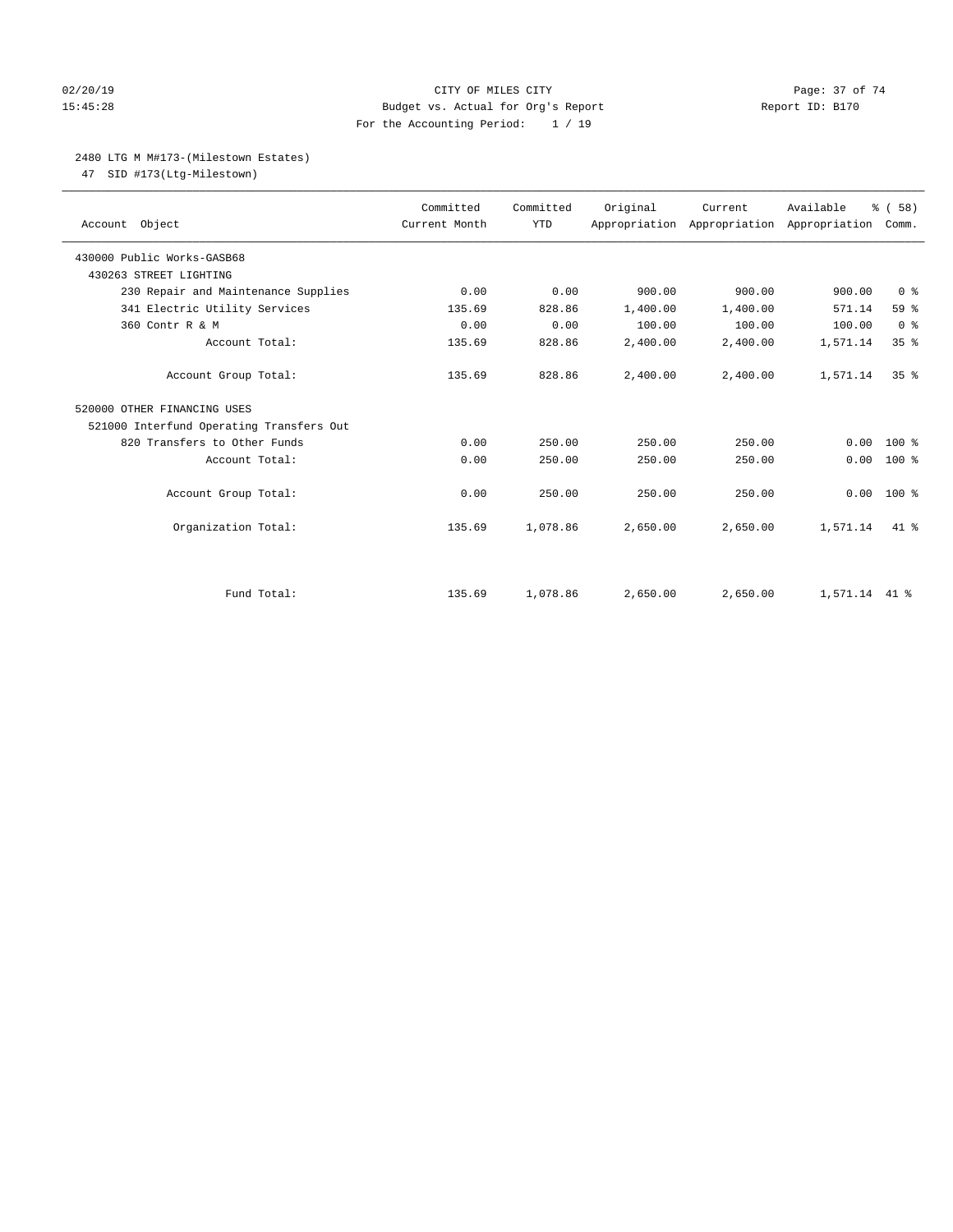#### 02/20/19 CITY OF MILES CITY Page: 38 of 74 15:45:28 Budget vs. Actual for Org's Report Report ID: B170 For the Accounting Period: 1 / 19

————————————————————————————————————————————————————————————————————————————————————————————————————————————————————————————————————

# 2510 STR MAINT DIST #204

107 Paved St. Maint. Dist.#204

|                                           | Committed     | Committed    | Original   | Current    | Available                                       | 8 ( 58 )        |
|-------------------------------------------|---------------|--------------|------------|------------|-------------------------------------------------|-----------------|
| Account Object                            | Current Month | YTD          |            |            | Appropriation Appropriation Appropriation Comm. |                 |
| 430000 Public Works-GASB68                |               |              |            |            |                                                 |                 |
| 430220 Operations                         |               |              |            |            |                                                 |                 |
| 111 Salaries and Wages - Permanent        | 21,054.05     | 140,772.80   | 290,860.00 | 290,860.00 | 150,087.20                                      | 48 %            |
| 121 OVERTIME-PERMANENT                    | 749.48        | 2,890.43     | 9,100.00   | 9,100.00   | 6,209.57                                        | $32$ $%$        |
| 131 VACATION                              | 2,073.57      | 17,376.80    | 19,600.00  | 19,600.00  | 2,223.20                                        | 89 %            |
| 132 SICK LEAVE                            | 1,082.06      | 5,756.45     | 13,000.00  | 13,000.00  | 7,243.55                                        | 44 %            |
| 133 OTHER LEAVE PAY                       | 0.00          | 119.71       | 4,727.00   | 4,727.00   | 4,607.29                                        | 3 <sup>8</sup>  |
| 134 HOLIDAY PAY                           | 340.69        | 471.32       | 3,000.00   | 3,000.00   | 2,528.68                                        | 16 <sup>8</sup> |
| 141 Unemployment Insurance                | 88.57         | 589.33       | 511.00     | 511.00     | $-78.33$                                        | $115$ %         |
| 142 Workers' Compensation                 | 1,521.13      | 10,211.10    | 17,277.00  | 17,277.00  | 7,065.90                                        | 59 %            |
| 143 Health Insurance                      | 4,041.02      | 29,592.37    | 61,691.00  | 61,691.00  | 32,098.63                                       | 48 %            |
| 144 FICA                                  | 1,807.87      | 12,319.18    | 26,032.00  | 26,032.00  | 13,712.82                                       | 47 %            |
| 145 PERS                                  | 2,168.16      | 14,345.29    | 28,822.00  | 28,822.00  | 14,476.71                                       | 50%             |
| 196 CLOTHING ALLOTMENT                    | 0.00          | 951.00       | 900.00     | 900.00     | $-51.00$                                        | $106$ %         |
| 210 Office Supplies and Materials         | 49.51         | 164.74       | 3,000.00   | 3,000.00   | 2,835.26                                        | 5 <sup>8</sup>  |
| 214 Small Items of Equipment              | 0.00          | 651.99       | 15,000.00  | 15,000.00  | 14,348.01                                       | 4%              |
| 220 Operating Expenses                    | 163.48        | 7,836.71     | 18,000.00  | 18,000.00  | 10,163.29                                       | 44 %            |
| 222 Chemicals, Lab & Med Supplies         | 0.00          | 400.00       | 1,000.00   | 1,000.00   | 600.00                                          | 40 %            |
| 226 Clothing and Uniforms                 | 43.14         | 453.13       | 700.00     | 700.00     | 246.87                                          | 65 %            |
| 230 Repair and Maintenance Supplies       | 656.25        | 3,103.54     | 16,000.00  | 16,000.00  | 12,896.46                                       | 19 <sup>°</sup> |
| 231 Gas, Oil, Diesel Fuel, Grease, etc.   | 3,644.76      | 21,937.80    | 40,000.00  | 40,000.00  | 18,062.20                                       | $55$ $%$        |
| 241 Consumable Tools                      | 0.00          | 0.00         | 2,000.00   | 2,000.00   | 2,000.00                                        | 0 <sup>8</sup>  |
| 242 Sign Parts and Supplies               | 50.10         | 3,208.56     | 8,000.00   | 8,000.00   | 4,791.44                                        | 40 %            |
| 311 Postage, Box Rent, Etc.               | 0.58          | 181.86       | 75.00      | 75.00      | $-106.86$                                       | $242$ %         |
| 320 Printing, Duplicating, Typing &       | 0.00          | 0.00         | 100.00     | 100.00     | 100.00                                          | 0 <sup>8</sup>  |
| 330 Publicity, Subscriptions & Dues       | 0.00          | 0.00         | 500.00     | 500.00     | 500.00                                          | 0 <sup>8</sup>  |
| 331 Publication of Formal & Legal Notices | 196.00        | 491.60       | 500.00     | 500.00     | 8.40                                            | 98 %            |
| 334 Memberships, Registrations & Dues     | 0.00          | 164.80       | 350.00     | 350.00     | 185.20                                          | 47 %            |
| 341 Electric Utility Services             | 89.19         | 625.40       | 1,060.00   | 1,060.00   | 434.60                                          | 59 %            |
| 344 Gas Utility Service                   | 0.00          | 0.00         | 1,050.00   | 1,050.00   | 1,050.00                                        | 0 <sup>8</sup>  |
| 345 Telephone                             | 71.51         | 747.88       | 2,000.00   | 2,000.00   | 1,252.12                                        | 37%             |
| 346 Garbage Service                       | 0.00          | 0.00         | 175.00     | 175.00     | 175.00                                          | 0 <sup>8</sup>  |
| 347 Internet                              | 0.00          | 0.00         | 200.00     | 200.00     | 200.00                                          | 0 <sup>°</sup>  |
| 350 Professional Services                 | 0.00          | 1,269.58     | 50,000.00  | 50,000.00  | 48,730.42                                       | 3%              |
| 360 Contr R & M                           | 127.27        | 907.40       | 10,000.00  | 10,000.00  | 9,092.60                                        | 9%              |
| 363 R&M Vehicles/Equip/Labor-PW           | 2,666.06      | 51,263.98    | 100,000.00 | 100,000.00 | 48,736.02                                       | $51$ %          |
| 370 Travel                                | 56.00         | 56.00        | 1,000.00   | 1,000.00   | 944.00                                          | 6 %             |
| 380 Training Services                     | 0.00          | 148.00       | 1,000.00   | 1,000.00   | 852.00                                          | 15 <sup>8</sup> |
| 382 Books                                 | 0.00          | 0.00         | 200.00     | 200.00     | 200.00                                          | 0 ៖             |
| 511 Insurance on Buildings                | 0.00          | 645.45       | 646.00     | 646.00     |                                                 | $0.55$ 100 %    |
| 512 Insurance on Vehicles & Equipment     | 0.00          | 3,491.78     | 3,492.00   | 3,492.00   |                                                 | $0.22$ 100 %    |
| 513 Liability                             | 0.00          | 9,500.58     | 8,952.00   | 8,952.00   | $-548.58$                                       | $106$ %         |
| 531 Building & Office Rental              | 350.00        | 2,450.00     | 4,200.00   | 4,200.00   | 1,750.00                                        | 58 %            |
| 532 Land Rental                           | 0.00          | 5,286.72     | 8,100.00   | 8,100.00   | 2,813.28                                        | 65 %            |
| Account Total:                            | 43,090.45     | 350, 383. 28 | 772,820.00 | 772,820.00 | 422, 436.72                                     | 45 %            |
| 430233 Roadway/Re-surfacing               |               |              |            |            |                                                 |                 |
| 230 Repair and Maintenance Supplies       | 47.93         | 47.93        | 100,000.00 | 100,000.00 | 99,952.07                                       | 0 <sup>8</sup>  |
| 350 Professional Services                 | 0.00          | 0.00         | 25,000.00  | 25,000.00  | 25,000.00                                       | 0 <sup>8</sup>  |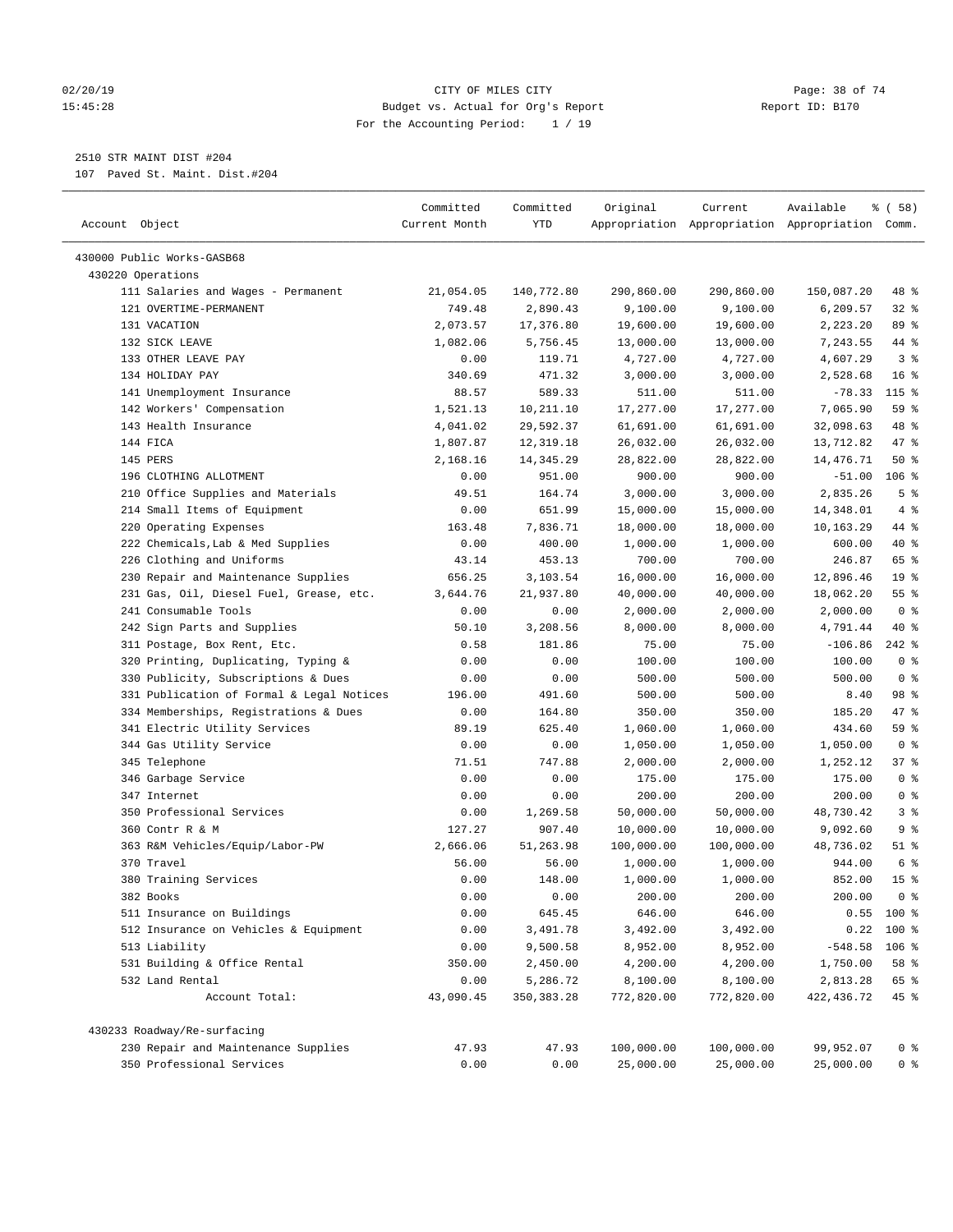#### 02/20/19 CITY OF MILES CITY Page: 39 of 74 15:45:28 Budget vs. Actual for Org's Report Report ID: B170 For the Accounting Period: 1 / 19

# 2510 STR MAINT DIST #204

107 Paved St. Maint. Dist.#204

| Object<br>Account                        | Committed<br>Current Month | Committed<br><b>YTD</b>    | Original     | Current<br>Appropriation Appropriation Appropriation Comm. | Available    | % (58)          |
|------------------------------------------|----------------------------|----------------------------|--------------|------------------------------------------------------------|--------------|-----------------|
|                                          |                            |                            |              |                                                            |              |                 |
| Account Total:                           | 47.93                      | 47.93                      | 125,000.00   | 125,000.00                                                 | 124,952.07   | 0 <sup>8</sup>  |
| 430234 CURB AND GUTTER                   |                            |                            |              |                                                            |              |                 |
| 350 Professional Services                | 4,743.00                   | 36,106.57                  | 75,000.00    | 75,000.00                                                  | 38,893.43    | 48 %            |
| Account Total:                           | 4,743.00                   | 36,106.57                  | 75,000.00    | 75,000.00                                                  | 38,893.43    | 48 %            |
| 430235 Storm Drain & Culvert Maintenance |                            |                            |              |                                                            |              |                 |
| 230 Repair and Maintenance Supplies      | 2,993.07                   | 4,836.91                   | 50,000.00    | 50,000.00                                                  | 45, 163.09   | $10*$           |
| 350 Professional Services                | 0.00                       | 10,096.64                  | 20,000.00    | 20,000.00                                                  | 9,903.36     | 50%             |
| Account Total:                           | 2,993.07                   | 14,933.55                  | 70,000.00    | 70,000.00                                                  | 55,066.45    | $21$ %          |
| 430236 Darling Addition Project          |                            |                            |              |                                                            |              |                 |
| 220 Operating Expenses                   | 0.00                       | 100,000.00                 | 100,000.00   | 100,000.00                                                 | 0.00         | $100$ %         |
| 230 Repair and Maintenance Supplies      | 4,066.71                   | 224,843.80                 | 450,000.00   | 450,000.00                                                 | 225, 156.20  | 50%             |
| 350 Professional Services                | 8,315.88                   | 246, 111.19                | 350,000.00   | 350,000.00                                                 | 103,888.81   | 70 %            |
| Account Total:                           | 12,382.59                  | 570,954.99                 | 900,000.00   | 900,000.00                                                 | 329,045.01   | 63 %            |
| Account Group Total:                     | 63,257.04                  | 972,426.32                 | 1,942,820.00 | 1,942,820.00                                               | 970, 393.68  | $50*$           |
| 520000 OTHER FINANCING USES              |                            |                            |              |                                                            |              |                 |
| 521000 Interfund Operating Transfers Out |                            |                            |              |                                                            |              |                 |
| 820 Transfers to Other Funds             | 226, 255.00                | 273,551.00                 | 319,439.00   | 319,439.00                                                 | 45,888.00    | 86 %            |
| Account Total:                           | 226, 255.00                | 273,551.00                 | 319,439.00   | 319,439.00                                                 | 45,888.00    | 86 %            |
| Account Group Total:                     | 226,255.00                 | 273,551.00                 | 319,439.00   | 319,439.00                                                 | 45,888.00    | 86 %            |
| Organization Total:                      |                            | 289, 512.04 1, 245, 977.32 | 2,262,259.00 | 2,262,259.00                                               | 1,016,281.68 | 55%             |
|                                          |                            |                            |              |                                                            |              |                 |
| Fund Total:                              |                            | 289, 512.04 1, 245, 977.32 | 2,262,259.00 | 2,262,259.00                                               | 1,016,281.68 | 55 <sup>8</sup> |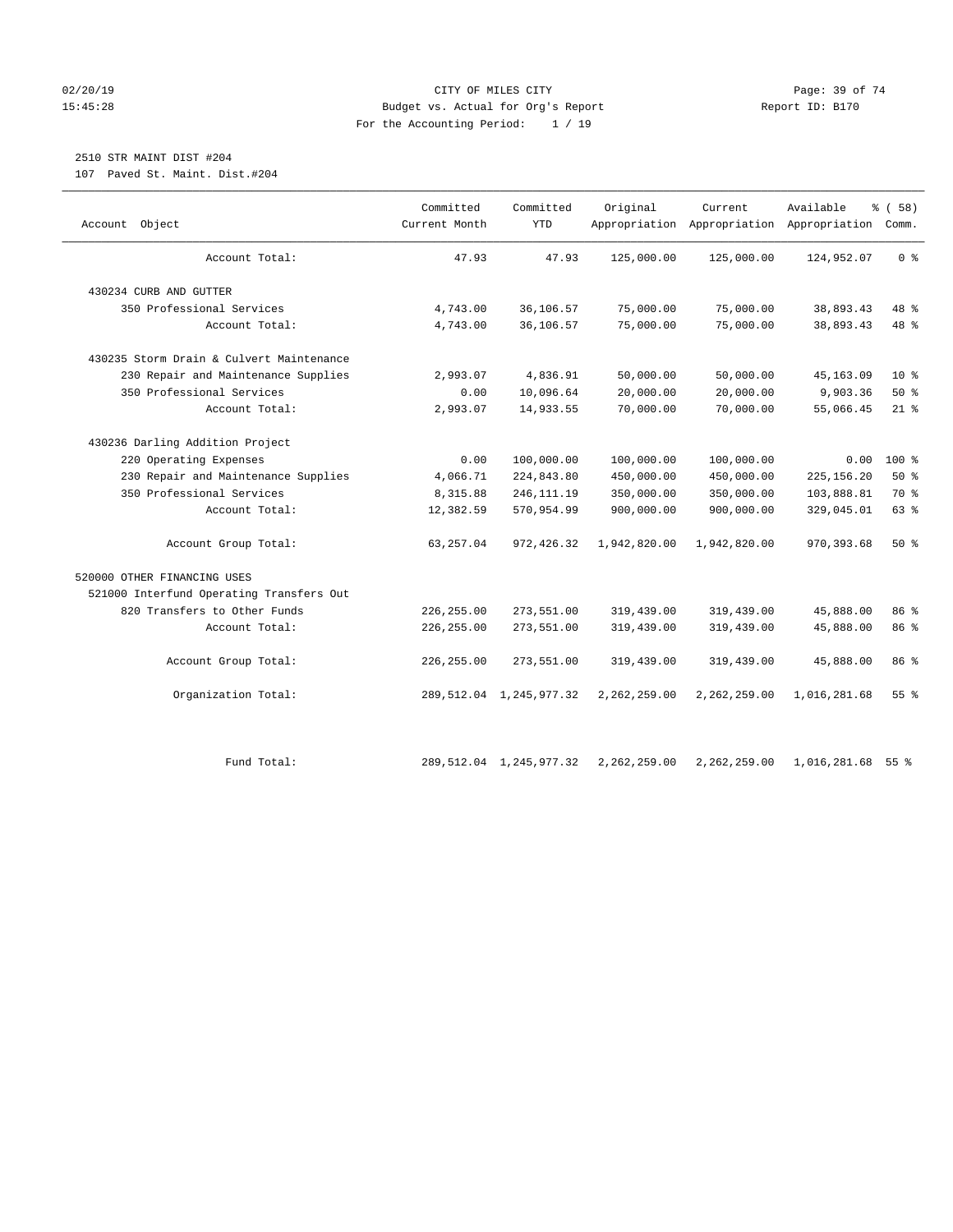#### 02/20/19 CITY OF MILES CITY Page: 40 of 74 15:45:28 Budget vs. Actual for Org's Report Report ID: B170 For the Accounting Period: 1 / 19

————————————————————————————————————————————————————————————————————————————————————————————————————————————————————————————————————

## 2520 STR MAINT DIST #205

108 Street Maintenance (North Side)

| Account Object<br>Current Month<br>YTD<br>Appropriation Appropriation Appropriation Comm.<br>430000 Public Works-GASB68<br>430220 Operations<br>77,380.00<br>$52$ $%$<br>111 Salaries and Wages - Permanent<br>6,135.24<br>40,512.99<br>77,380.00<br>36,867.01<br>776.02<br>121 OVERTIME-PERMANENT<br>197.58<br>2,500.00<br>2,500.00<br>1,723.98<br>31 %<br>131 VACATION<br>554.61<br>4,994.06<br>6,000.00<br>6,000.00<br>1,005.94<br>83 %<br>132 SICK LEAVE<br>45 %<br>304.83<br>1,726.81<br>3,800.00<br>3,800.00<br>2,073.19<br>133 OTHER LEAVE PAY<br>0.00<br>29.93<br>1,146.07<br>3 <sup>8</sup><br>1,176.00<br>1,176.00<br>134 HOLIDAY PAY<br>86.54<br>119.62<br>680.38<br>15 <sup>°</sup><br>800.00<br>800.00<br>141 Unemployment Insurance<br>25.47<br>169.43<br>$-32.43$<br>$124$ %<br>137.00<br>137.00<br>142 Workers' Compensation<br>413.32<br>2,772.23<br>4,740.00<br>4,740.00<br>1,967.77<br>58 %<br>143 Health Insurance<br>1,268.80<br>8,835.96<br>16,333.00<br>16,333.00<br>7,497.04<br>$54$ %<br>144 FICA<br>$51$ %<br>524.07<br>3,560.55<br>7,038.00<br>7,038.00<br>3,477.45<br>145 PERS<br>53%<br>623.81<br>4,127.23<br>7,763.00<br>7,763.00<br>3,635.77<br>$90*$<br>196 CLOTHING ALLOTMENT<br>0.00<br>268.50<br>300.00<br>300.00<br>31.50<br>$4\degree$<br>210 Office Supplies and Materials<br>37.23<br>1,000.00<br>962.77<br>12.38<br>1,000.00<br>214 Small Items of Equipment<br>0.00<br>163.00<br>8 %<br>2,000.00<br>2,000.00<br>1,837.00<br>220 Operating Expenses<br>1,957.08<br>$43$ %<br>40.87<br>4,500.00<br>4,500.00<br>2,542.92<br>0 <sup>8</sup><br>222 Chemicals, Lab & Med Supplies<br>500.00<br>0.00<br>0.00<br>500.00<br>500.00<br>226 Clothing and Uniforms<br>100.79<br>200.00<br>50%<br>10.79<br>200.00<br>99.21<br>$23$ %<br>230 Repair and Maintenance Supplies<br>5,000.00<br>5,000.00<br>3,847.24<br>164.06<br>1,152.76<br>231 Gas, Oil, Diesel Fuel, Grease, etc.<br>5,484.47<br>10,000.00<br>10,000.00<br>$55$ $\frac{6}{3}$<br>911.19<br>4,515.53<br>242 Sign Parts and Supplies<br>1,698.36<br>$32$ $%$<br>12.53<br>801.64<br>2,500.00<br>2,500.00<br>$129$ %<br>311 Postage, Box Rent, Etc.<br>0.57<br>51.44<br>40.00<br>40.00<br>$-11.44$<br>330 Publicity, Subscriptions & Dues<br>150.00<br>0 <sup>8</sup><br>0.00<br>0.00<br>150.00<br>150.00<br>$***$ $_{8}$<br>331 Publication of Formal & Legal Notices<br>49.00<br>$-122.90$<br>122.90<br>0.00<br>0.00<br>334 Memberships, Registrations & Dues<br>41.20<br>50.00<br>50.00<br>82%<br>0.00<br>8.80<br>0 <sup>8</sup><br>341 Electric Utility Services<br>0.00<br>150.00<br>150.00<br>0.00<br>150.00<br>0 <sup>8</sup><br>344 Gas Utility Service<br>200.00<br>0.00<br>0.00<br>200.00<br>200.00<br>345 Telephone<br>36.83<br>287.32<br>750.00<br>750.00<br>462.68<br>38 <sup>8</sup><br>350 Professional Services<br>0.00<br>105.20<br>10,000.00<br>10,000.00<br>9,894.80<br>1 <sup>8</sup><br>360 Contr R & M<br>68.12<br>461.50<br>780.50<br>37%<br>1,242.00<br>1,242.00<br>21,027.49<br>35,000.00<br>13,972.51<br>60 %<br>363 R&M Vehicles/Equip/Labor-PW<br>666.53<br>35,000.00<br>6 <sup>°</sup><br>370 Travel<br>14.00<br>14.00<br>250.00<br>250.00<br>236.00<br>380 Training Services<br>19 <sup>°</sup><br>0.00<br>37.00<br>200.00<br>200.00<br>163.00<br>382 Books<br>0.00<br>100.00<br>0 <sup>8</sup><br>0.00<br>100.00<br>100.00<br>511 Insurance on Buildings<br>0.00<br>161.36<br>$100$ %<br>162.00<br>162.00<br>0.64<br>512 Insurance on Vehicles & Equipment<br>873.06<br>873.00<br>873.00<br>$-0.06$<br>$100*$<br>0.00<br>$-137.15$ 106 %<br>513 Liability<br>0.00<br>2,375.15<br>2,238.00<br>2,238.00<br>833.38<br>166.66<br>1,166.62<br>2,000.00<br>2,000.00<br>58 %<br>531 Building & Office Rental<br>0.00<br>0.00<br>1,500.00<br>1,500.00<br>1,500.00<br>0 <sup>8</sup><br>532 Land Rental<br>Account Total:<br>12,287.80<br>104, 314.54<br>208,572.00<br>208,572.00<br>104,257.46<br>50%<br>430233 Roadway/Re-surfacing<br>350 Professional Services<br>0.00<br>0.00<br>125,000.00<br>125,000.00<br>125,000.00<br>0 <sup>8</sup><br>Account Total:<br>0.00<br>0.00<br>125,000.00<br>125,000.00<br>125,000.00<br>0 <sup>8</sup><br>430235 Storm Drain & Culvert Maintenance<br>230 Repair and Maintenance Supplies<br>500.00<br>0.00<br>0.00<br>500.00<br>500.00<br>0 <sup>8</sup><br>350 Professional Services<br>0.00<br>0.00<br>10,000.00<br>10,000.00<br>0 <sup>8</sup><br>10,000.00 | Committed | Committed | Original | Current | Available | 8 ( 58 ) |
|---------------------------------------------------------------------------------------------------------------------------------------------------------------------------------------------------------------------------------------------------------------------------------------------------------------------------------------------------------------------------------------------------------------------------------------------------------------------------------------------------------------------------------------------------------------------------------------------------------------------------------------------------------------------------------------------------------------------------------------------------------------------------------------------------------------------------------------------------------------------------------------------------------------------------------------------------------------------------------------------------------------------------------------------------------------------------------------------------------------------------------------------------------------------------------------------------------------------------------------------------------------------------------------------------------------------------------------------------------------------------------------------------------------------------------------------------------------------------------------------------------------------------------------------------------------------------------------------------------------------------------------------------------------------------------------------------------------------------------------------------------------------------------------------------------------------------------------------------------------------------------------------------------------------------------------------------------------------------------------------------------------------------------------------------------------------------------------------------------------------------------------------------------------------------------------------------------------------------------------------------------------------------------------------------------------------------------------------------------------------------------------------------------------------------------------------------------------------------------------------------------------------------------------------------------------------------------------------------------------------------------------------------------------------------------------------------------------------------------------------------------------------------------------------------------------------------------------------------------------------------------------------------------------------------------------------------------------------------------------------------------------------------------------------------------------------------------------------------------------------------------------------------------------------------------------------------------------------------------------------------------------------------------------------------------------------------------------------------------------------------------------------------------------------------------------------------------------------------------------------------------------------------------------------------------------------------------------------------------------------------------------------------------------------------------------------------------------------------------------------------------------------------------------------------------------------------------------------------------------------------------------------------------------------------------------------------------------------------------------------------------------------------------------------------------------------------------------------------------------------------------------------------------------------------------------------------------------------------------------------------------------------------------------------------------------------------------------------------------------------------------------------------------------------|-----------|-----------|----------|---------|-----------|----------|
|                                                                                                                                                                                                                                                                                                                                                                                                                                                                                                                                                                                                                                                                                                                                                                                                                                                                                                                                                                                                                                                                                                                                                                                                                                                                                                                                                                                                                                                                                                                                                                                                                                                                                                                                                                                                                                                                                                                                                                                                                                                                                                                                                                                                                                                                                                                                                                                                                                                                                                                                                                                                                                                                                                                                                                                                                                                                                                                                                                                                                                                                                                                                                                                                                                                                                                                                                                                                                                                                                                                                                                                                                                                                                                                                                                                                                                                                                                                                                                                                                                                                                                                                                                                                                                                                                                                                                                                                                     |           |           |          |         |           |          |
|                                                                                                                                                                                                                                                                                                                                                                                                                                                                                                                                                                                                                                                                                                                                                                                                                                                                                                                                                                                                                                                                                                                                                                                                                                                                                                                                                                                                                                                                                                                                                                                                                                                                                                                                                                                                                                                                                                                                                                                                                                                                                                                                                                                                                                                                                                                                                                                                                                                                                                                                                                                                                                                                                                                                                                                                                                                                                                                                                                                                                                                                                                                                                                                                                                                                                                                                                                                                                                                                                                                                                                                                                                                                                                                                                                                                                                                                                                                                                                                                                                                                                                                                                                                                                                                                                                                                                                                                                     |           |           |          |         |           |          |
|                                                                                                                                                                                                                                                                                                                                                                                                                                                                                                                                                                                                                                                                                                                                                                                                                                                                                                                                                                                                                                                                                                                                                                                                                                                                                                                                                                                                                                                                                                                                                                                                                                                                                                                                                                                                                                                                                                                                                                                                                                                                                                                                                                                                                                                                                                                                                                                                                                                                                                                                                                                                                                                                                                                                                                                                                                                                                                                                                                                                                                                                                                                                                                                                                                                                                                                                                                                                                                                                                                                                                                                                                                                                                                                                                                                                                                                                                                                                                                                                                                                                                                                                                                                                                                                                                                                                                                                                                     |           |           |          |         |           |          |
|                                                                                                                                                                                                                                                                                                                                                                                                                                                                                                                                                                                                                                                                                                                                                                                                                                                                                                                                                                                                                                                                                                                                                                                                                                                                                                                                                                                                                                                                                                                                                                                                                                                                                                                                                                                                                                                                                                                                                                                                                                                                                                                                                                                                                                                                                                                                                                                                                                                                                                                                                                                                                                                                                                                                                                                                                                                                                                                                                                                                                                                                                                                                                                                                                                                                                                                                                                                                                                                                                                                                                                                                                                                                                                                                                                                                                                                                                                                                                                                                                                                                                                                                                                                                                                                                                                                                                                                                                     |           |           |          |         |           |          |
|                                                                                                                                                                                                                                                                                                                                                                                                                                                                                                                                                                                                                                                                                                                                                                                                                                                                                                                                                                                                                                                                                                                                                                                                                                                                                                                                                                                                                                                                                                                                                                                                                                                                                                                                                                                                                                                                                                                                                                                                                                                                                                                                                                                                                                                                                                                                                                                                                                                                                                                                                                                                                                                                                                                                                                                                                                                                                                                                                                                                                                                                                                                                                                                                                                                                                                                                                                                                                                                                                                                                                                                                                                                                                                                                                                                                                                                                                                                                                                                                                                                                                                                                                                                                                                                                                                                                                                                                                     |           |           |          |         |           |          |
|                                                                                                                                                                                                                                                                                                                                                                                                                                                                                                                                                                                                                                                                                                                                                                                                                                                                                                                                                                                                                                                                                                                                                                                                                                                                                                                                                                                                                                                                                                                                                                                                                                                                                                                                                                                                                                                                                                                                                                                                                                                                                                                                                                                                                                                                                                                                                                                                                                                                                                                                                                                                                                                                                                                                                                                                                                                                                                                                                                                                                                                                                                                                                                                                                                                                                                                                                                                                                                                                                                                                                                                                                                                                                                                                                                                                                                                                                                                                                                                                                                                                                                                                                                                                                                                                                                                                                                                                                     |           |           |          |         |           |          |
|                                                                                                                                                                                                                                                                                                                                                                                                                                                                                                                                                                                                                                                                                                                                                                                                                                                                                                                                                                                                                                                                                                                                                                                                                                                                                                                                                                                                                                                                                                                                                                                                                                                                                                                                                                                                                                                                                                                                                                                                                                                                                                                                                                                                                                                                                                                                                                                                                                                                                                                                                                                                                                                                                                                                                                                                                                                                                                                                                                                                                                                                                                                                                                                                                                                                                                                                                                                                                                                                                                                                                                                                                                                                                                                                                                                                                                                                                                                                                                                                                                                                                                                                                                                                                                                                                                                                                                                                                     |           |           |          |         |           |          |
|                                                                                                                                                                                                                                                                                                                                                                                                                                                                                                                                                                                                                                                                                                                                                                                                                                                                                                                                                                                                                                                                                                                                                                                                                                                                                                                                                                                                                                                                                                                                                                                                                                                                                                                                                                                                                                                                                                                                                                                                                                                                                                                                                                                                                                                                                                                                                                                                                                                                                                                                                                                                                                                                                                                                                                                                                                                                                                                                                                                                                                                                                                                                                                                                                                                                                                                                                                                                                                                                                                                                                                                                                                                                                                                                                                                                                                                                                                                                                                                                                                                                                                                                                                                                                                                                                                                                                                                                                     |           |           |          |         |           |          |
|                                                                                                                                                                                                                                                                                                                                                                                                                                                                                                                                                                                                                                                                                                                                                                                                                                                                                                                                                                                                                                                                                                                                                                                                                                                                                                                                                                                                                                                                                                                                                                                                                                                                                                                                                                                                                                                                                                                                                                                                                                                                                                                                                                                                                                                                                                                                                                                                                                                                                                                                                                                                                                                                                                                                                                                                                                                                                                                                                                                                                                                                                                                                                                                                                                                                                                                                                                                                                                                                                                                                                                                                                                                                                                                                                                                                                                                                                                                                                                                                                                                                                                                                                                                                                                                                                                                                                                                                                     |           |           |          |         |           |          |
|                                                                                                                                                                                                                                                                                                                                                                                                                                                                                                                                                                                                                                                                                                                                                                                                                                                                                                                                                                                                                                                                                                                                                                                                                                                                                                                                                                                                                                                                                                                                                                                                                                                                                                                                                                                                                                                                                                                                                                                                                                                                                                                                                                                                                                                                                                                                                                                                                                                                                                                                                                                                                                                                                                                                                                                                                                                                                                                                                                                                                                                                                                                                                                                                                                                                                                                                                                                                                                                                                                                                                                                                                                                                                                                                                                                                                                                                                                                                                                                                                                                                                                                                                                                                                                                                                                                                                                                                                     |           |           |          |         |           |          |
|                                                                                                                                                                                                                                                                                                                                                                                                                                                                                                                                                                                                                                                                                                                                                                                                                                                                                                                                                                                                                                                                                                                                                                                                                                                                                                                                                                                                                                                                                                                                                                                                                                                                                                                                                                                                                                                                                                                                                                                                                                                                                                                                                                                                                                                                                                                                                                                                                                                                                                                                                                                                                                                                                                                                                                                                                                                                                                                                                                                                                                                                                                                                                                                                                                                                                                                                                                                                                                                                                                                                                                                                                                                                                                                                                                                                                                                                                                                                                                                                                                                                                                                                                                                                                                                                                                                                                                                                                     |           |           |          |         |           |          |
|                                                                                                                                                                                                                                                                                                                                                                                                                                                                                                                                                                                                                                                                                                                                                                                                                                                                                                                                                                                                                                                                                                                                                                                                                                                                                                                                                                                                                                                                                                                                                                                                                                                                                                                                                                                                                                                                                                                                                                                                                                                                                                                                                                                                                                                                                                                                                                                                                                                                                                                                                                                                                                                                                                                                                                                                                                                                                                                                                                                                                                                                                                                                                                                                                                                                                                                                                                                                                                                                                                                                                                                                                                                                                                                                                                                                                                                                                                                                                                                                                                                                                                                                                                                                                                                                                                                                                                                                                     |           |           |          |         |           |          |
|                                                                                                                                                                                                                                                                                                                                                                                                                                                                                                                                                                                                                                                                                                                                                                                                                                                                                                                                                                                                                                                                                                                                                                                                                                                                                                                                                                                                                                                                                                                                                                                                                                                                                                                                                                                                                                                                                                                                                                                                                                                                                                                                                                                                                                                                                                                                                                                                                                                                                                                                                                                                                                                                                                                                                                                                                                                                                                                                                                                                                                                                                                                                                                                                                                                                                                                                                                                                                                                                                                                                                                                                                                                                                                                                                                                                                                                                                                                                                                                                                                                                                                                                                                                                                                                                                                                                                                                                                     |           |           |          |         |           |          |
|                                                                                                                                                                                                                                                                                                                                                                                                                                                                                                                                                                                                                                                                                                                                                                                                                                                                                                                                                                                                                                                                                                                                                                                                                                                                                                                                                                                                                                                                                                                                                                                                                                                                                                                                                                                                                                                                                                                                                                                                                                                                                                                                                                                                                                                                                                                                                                                                                                                                                                                                                                                                                                                                                                                                                                                                                                                                                                                                                                                                                                                                                                                                                                                                                                                                                                                                                                                                                                                                                                                                                                                                                                                                                                                                                                                                                                                                                                                                                                                                                                                                                                                                                                                                                                                                                                                                                                                                                     |           |           |          |         |           |          |
|                                                                                                                                                                                                                                                                                                                                                                                                                                                                                                                                                                                                                                                                                                                                                                                                                                                                                                                                                                                                                                                                                                                                                                                                                                                                                                                                                                                                                                                                                                                                                                                                                                                                                                                                                                                                                                                                                                                                                                                                                                                                                                                                                                                                                                                                                                                                                                                                                                                                                                                                                                                                                                                                                                                                                                                                                                                                                                                                                                                                                                                                                                                                                                                                                                                                                                                                                                                                                                                                                                                                                                                                                                                                                                                                                                                                                                                                                                                                                                                                                                                                                                                                                                                                                                                                                                                                                                                                                     |           |           |          |         |           |          |
|                                                                                                                                                                                                                                                                                                                                                                                                                                                                                                                                                                                                                                                                                                                                                                                                                                                                                                                                                                                                                                                                                                                                                                                                                                                                                                                                                                                                                                                                                                                                                                                                                                                                                                                                                                                                                                                                                                                                                                                                                                                                                                                                                                                                                                                                                                                                                                                                                                                                                                                                                                                                                                                                                                                                                                                                                                                                                                                                                                                                                                                                                                                                                                                                                                                                                                                                                                                                                                                                                                                                                                                                                                                                                                                                                                                                                                                                                                                                                                                                                                                                                                                                                                                                                                                                                                                                                                                                                     |           |           |          |         |           |          |
|                                                                                                                                                                                                                                                                                                                                                                                                                                                                                                                                                                                                                                                                                                                                                                                                                                                                                                                                                                                                                                                                                                                                                                                                                                                                                                                                                                                                                                                                                                                                                                                                                                                                                                                                                                                                                                                                                                                                                                                                                                                                                                                                                                                                                                                                                                                                                                                                                                                                                                                                                                                                                                                                                                                                                                                                                                                                                                                                                                                                                                                                                                                                                                                                                                                                                                                                                                                                                                                                                                                                                                                                                                                                                                                                                                                                                                                                                                                                                                                                                                                                                                                                                                                                                                                                                                                                                                                                                     |           |           |          |         |           |          |
|                                                                                                                                                                                                                                                                                                                                                                                                                                                                                                                                                                                                                                                                                                                                                                                                                                                                                                                                                                                                                                                                                                                                                                                                                                                                                                                                                                                                                                                                                                                                                                                                                                                                                                                                                                                                                                                                                                                                                                                                                                                                                                                                                                                                                                                                                                                                                                                                                                                                                                                                                                                                                                                                                                                                                                                                                                                                                                                                                                                                                                                                                                                                                                                                                                                                                                                                                                                                                                                                                                                                                                                                                                                                                                                                                                                                                                                                                                                                                                                                                                                                                                                                                                                                                                                                                                                                                                                                                     |           |           |          |         |           |          |
|                                                                                                                                                                                                                                                                                                                                                                                                                                                                                                                                                                                                                                                                                                                                                                                                                                                                                                                                                                                                                                                                                                                                                                                                                                                                                                                                                                                                                                                                                                                                                                                                                                                                                                                                                                                                                                                                                                                                                                                                                                                                                                                                                                                                                                                                                                                                                                                                                                                                                                                                                                                                                                                                                                                                                                                                                                                                                                                                                                                                                                                                                                                                                                                                                                                                                                                                                                                                                                                                                                                                                                                                                                                                                                                                                                                                                                                                                                                                                                                                                                                                                                                                                                                                                                                                                                                                                                                                                     |           |           |          |         |           |          |
|                                                                                                                                                                                                                                                                                                                                                                                                                                                                                                                                                                                                                                                                                                                                                                                                                                                                                                                                                                                                                                                                                                                                                                                                                                                                                                                                                                                                                                                                                                                                                                                                                                                                                                                                                                                                                                                                                                                                                                                                                                                                                                                                                                                                                                                                                                                                                                                                                                                                                                                                                                                                                                                                                                                                                                                                                                                                                                                                                                                                                                                                                                                                                                                                                                                                                                                                                                                                                                                                                                                                                                                                                                                                                                                                                                                                                                                                                                                                                                                                                                                                                                                                                                                                                                                                                                                                                                                                                     |           |           |          |         |           |          |
|                                                                                                                                                                                                                                                                                                                                                                                                                                                                                                                                                                                                                                                                                                                                                                                                                                                                                                                                                                                                                                                                                                                                                                                                                                                                                                                                                                                                                                                                                                                                                                                                                                                                                                                                                                                                                                                                                                                                                                                                                                                                                                                                                                                                                                                                                                                                                                                                                                                                                                                                                                                                                                                                                                                                                                                                                                                                                                                                                                                                                                                                                                                                                                                                                                                                                                                                                                                                                                                                                                                                                                                                                                                                                                                                                                                                                                                                                                                                                                                                                                                                                                                                                                                                                                                                                                                                                                                                                     |           |           |          |         |           |          |
|                                                                                                                                                                                                                                                                                                                                                                                                                                                                                                                                                                                                                                                                                                                                                                                                                                                                                                                                                                                                                                                                                                                                                                                                                                                                                                                                                                                                                                                                                                                                                                                                                                                                                                                                                                                                                                                                                                                                                                                                                                                                                                                                                                                                                                                                                                                                                                                                                                                                                                                                                                                                                                                                                                                                                                                                                                                                                                                                                                                                                                                                                                                                                                                                                                                                                                                                                                                                                                                                                                                                                                                                                                                                                                                                                                                                                                                                                                                                                                                                                                                                                                                                                                                                                                                                                                                                                                                                                     |           |           |          |         |           |          |
|                                                                                                                                                                                                                                                                                                                                                                                                                                                                                                                                                                                                                                                                                                                                                                                                                                                                                                                                                                                                                                                                                                                                                                                                                                                                                                                                                                                                                                                                                                                                                                                                                                                                                                                                                                                                                                                                                                                                                                                                                                                                                                                                                                                                                                                                                                                                                                                                                                                                                                                                                                                                                                                                                                                                                                                                                                                                                                                                                                                                                                                                                                                                                                                                                                                                                                                                                                                                                                                                                                                                                                                                                                                                                                                                                                                                                                                                                                                                                                                                                                                                                                                                                                                                                                                                                                                                                                                                                     |           |           |          |         |           |          |
|                                                                                                                                                                                                                                                                                                                                                                                                                                                                                                                                                                                                                                                                                                                                                                                                                                                                                                                                                                                                                                                                                                                                                                                                                                                                                                                                                                                                                                                                                                                                                                                                                                                                                                                                                                                                                                                                                                                                                                                                                                                                                                                                                                                                                                                                                                                                                                                                                                                                                                                                                                                                                                                                                                                                                                                                                                                                                                                                                                                                                                                                                                                                                                                                                                                                                                                                                                                                                                                                                                                                                                                                                                                                                                                                                                                                                                                                                                                                                                                                                                                                                                                                                                                                                                                                                                                                                                                                                     |           |           |          |         |           |          |
|                                                                                                                                                                                                                                                                                                                                                                                                                                                                                                                                                                                                                                                                                                                                                                                                                                                                                                                                                                                                                                                                                                                                                                                                                                                                                                                                                                                                                                                                                                                                                                                                                                                                                                                                                                                                                                                                                                                                                                                                                                                                                                                                                                                                                                                                                                                                                                                                                                                                                                                                                                                                                                                                                                                                                                                                                                                                                                                                                                                                                                                                                                                                                                                                                                                                                                                                                                                                                                                                                                                                                                                                                                                                                                                                                                                                                                                                                                                                                                                                                                                                                                                                                                                                                                                                                                                                                                                                                     |           |           |          |         |           |          |
|                                                                                                                                                                                                                                                                                                                                                                                                                                                                                                                                                                                                                                                                                                                                                                                                                                                                                                                                                                                                                                                                                                                                                                                                                                                                                                                                                                                                                                                                                                                                                                                                                                                                                                                                                                                                                                                                                                                                                                                                                                                                                                                                                                                                                                                                                                                                                                                                                                                                                                                                                                                                                                                                                                                                                                                                                                                                                                                                                                                                                                                                                                                                                                                                                                                                                                                                                                                                                                                                                                                                                                                                                                                                                                                                                                                                                                                                                                                                                                                                                                                                                                                                                                                                                                                                                                                                                                                                                     |           |           |          |         |           |          |
|                                                                                                                                                                                                                                                                                                                                                                                                                                                                                                                                                                                                                                                                                                                                                                                                                                                                                                                                                                                                                                                                                                                                                                                                                                                                                                                                                                                                                                                                                                                                                                                                                                                                                                                                                                                                                                                                                                                                                                                                                                                                                                                                                                                                                                                                                                                                                                                                                                                                                                                                                                                                                                                                                                                                                                                                                                                                                                                                                                                                                                                                                                                                                                                                                                                                                                                                                                                                                                                                                                                                                                                                                                                                                                                                                                                                                                                                                                                                                                                                                                                                                                                                                                                                                                                                                                                                                                                                                     |           |           |          |         |           |          |
|                                                                                                                                                                                                                                                                                                                                                                                                                                                                                                                                                                                                                                                                                                                                                                                                                                                                                                                                                                                                                                                                                                                                                                                                                                                                                                                                                                                                                                                                                                                                                                                                                                                                                                                                                                                                                                                                                                                                                                                                                                                                                                                                                                                                                                                                                                                                                                                                                                                                                                                                                                                                                                                                                                                                                                                                                                                                                                                                                                                                                                                                                                                                                                                                                                                                                                                                                                                                                                                                                                                                                                                                                                                                                                                                                                                                                                                                                                                                                                                                                                                                                                                                                                                                                                                                                                                                                                                                                     |           |           |          |         |           |          |
|                                                                                                                                                                                                                                                                                                                                                                                                                                                                                                                                                                                                                                                                                                                                                                                                                                                                                                                                                                                                                                                                                                                                                                                                                                                                                                                                                                                                                                                                                                                                                                                                                                                                                                                                                                                                                                                                                                                                                                                                                                                                                                                                                                                                                                                                                                                                                                                                                                                                                                                                                                                                                                                                                                                                                                                                                                                                                                                                                                                                                                                                                                                                                                                                                                                                                                                                                                                                                                                                                                                                                                                                                                                                                                                                                                                                                                                                                                                                                                                                                                                                                                                                                                                                                                                                                                                                                                                                                     |           |           |          |         |           |          |
|                                                                                                                                                                                                                                                                                                                                                                                                                                                                                                                                                                                                                                                                                                                                                                                                                                                                                                                                                                                                                                                                                                                                                                                                                                                                                                                                                                                                                                                                                                                                                                                                                                                                                                                                                                                                                                                                                                                                                                                                                                                                                                                                                                                                                                                                                                                                                                                                                                                                                                                                                                                                                                                                                                                                                                                                                                                                                                                                                                                                                                                                                                                                                                                                                                                                                                                                                                                                                                                                                                                                                                                                                                                                                                                                                                                                                                                                                                                                                                                                                                                                                                                                                                                                                                                                                                                                                                                                                     |           |           |          |         |           |          |
|                                                                                                                                                                                                                                                                                                                                                                                                                                                                                                                                                                                                                                                                                                                                                                                                                                                                                                                                                                                                                                                                                                                                                                                                                                                                                                                                                                                                                                                                                                                                                                                                                                                                                                                                                                                                                                                                                                                                                                                                                                                                                                                                                                                                                                                                                                                                                                                                                                                                                                                                                                                                                                                                                                                                                                                                                                                                                                                                                                                                                                                                                                                                                                                                                                                                                                                                                                                                                                                                                                                                                                                                                                                                                                                                                                                                                                                                                                                                                                                                                                                                                                                                                                                                                                                                                                                                                                                                                     |           |           |          |         |           |          |
|                                                                                                                                                                                                                                                                                                                                                                                                                                                                                                                                                                                                                                                                                                                                                                                                                                                                                                                                                                                                                                                                                                                                                                                                                                                                                                                                                                                                                                                                                                                                                                                                                                                                                                                                                                                                                                                                                                                                                                                                                                                                                                                                                                                                                                                                                                                                                                                                                                                                                                                                                                                                                                                                                                                                                                                                                                                                                                                                                                                                                                                                                                                                                                                                                                                                                                                                                                                                                                                                                                                                                                                                                                                                                                                                                                                                                                                                                                                                                                                                                                                                                                                                                                                                                                                                                                                                                                                                                     |           |           |          |         |           |          |
|                                                                                                                                                                                                                                                                                                                                                                                                                                                                                                                                                                                                                                                                                                                                                                                                                                                                                                                                                                                                                                                                                                                                                                                                                                                                                                                                                                                                                                                                                                                                                                                                                                                                                                                                                                                                                                                                                                                                                                                                                                                                                                                                                                                                                                                                                                                                                                                                                                                                                                                                                                                                                                                                                                                                                                                                                                                                                                                                                                                                                                                                                                                                                                                                                                                                                                                                                                                                                                                                                                                                                                                                                                                                                                                                                                                                                                                                                                                                                                                                                                                                                                                                                                                                                                                                                                                                                                                                                     |           |           |          |         |           |          |
|                                                                                                                                                                                                                                                                                                                                                                                                                                                                                                                                                                                                                                                                                                                                                                                                                                                                                                                                                                                                                                                                                                                                                                                                                                                                                                                                                                                                                                                                                                                                                                                                                                                                                                                                                                                                                                                                                                                                                                                                                                                                                                                                                                                                                                                                                                                                                                                                                                                                                                                                                                                                                                                                                                                                                                                                                                                                                                                                                                                                                                                                                                                                                                                                                                                                                                                                                                                                                                                                                                                                                                                                                                                                                                                                                                                                                                                                                                                                                                                                                                                                                                                                                                                                                                                                                                                                                                                                                     |           |           |          |         |           |          |
|                                                                                                                                                                                                                                                                                                                                                                                                                                                                                                                                                                                                                                                                                                                                                                                                                                                                                                                                                                                                                                                                                                                                                                                                                                                                                                                                                                                                                                                                                                                                                                                                                                                                                                                                                                                                                                                                                                                                                                                                                                                                                                                                                                                                                                                                                                                                                                                                                                                                                                                                                                                                                                                                                                                                                                                                                                                                                                                                                                                                                                                                                                                                                                                                                                                                                                                                                                                                                                                                                                                                                                                                                                                                                                                                                                                                                                                                                                                                                                                                                                                                                                                                                                                                                                                                                                                                                                                                                     |           |           |          |         |           |          |
|                                                                                                                                                                                                                                                                                                                                                                                                                                                                                                                                                                                                                                                                                                                                                                                                                                                                                                                                                                                                                                                                                                                                                                                                                                                                                                                                                                                                                                                                                                                                                                                                                                                                                                                                                                                                                                                                                                                                                                                                                                                                                                                                                                                                                                                                                                                                                                                                                                                                                                                                                                                                                                                                                                                                                                                                                                                                                                                                                                                                                                                                                                                                                                                                                                                                                                                                                                                                                                                                                                                                                                                                                                                                                                                                                                                                                                                                                                                                                                                                                                                                                                                                                                                                                                                                                                                                                                                                                     |           |           |          |         |           |          |
|                                                                                                                                                                                                                                                                                                                                                                                                                                                                                                                                                                                                                                                                                                                                                                                                                                                                                                                                                                                                                                                                                                                                                                                                                                                                                                                                                                                                                                                                                                                                                                                                                                                                                                                                                                                                                                                                                                                                                                                                                                                                                                                                                                                                                                                                                                                                                                                                                                                                                                                                                                                                                                                                                                                                                                                                                                                                                                                                                                                                                                                                                                                                                                                                                                                                                                                                                                                                                                                                                                                                                                                                                                                                                                                                                                                                                                                                                                                                                                                                                                                                                                                                                                                                                                                                                                                                                                                                                     |           |           |          |         |           |          |
|                                                                                                                                                                                                                                                                                                                                                                                                                                                                                                                                                                                                                                                                                                                                                                                                                                                                                                                                                                                                                                                                                                                                                                                                                                                                                                                                                                                                                                                                                                                                                                                                                                                                                                                                                                                                                                                                                                                                                                                                                                                                                                                                                                                                                                                                                                                                                                                                                                                                                                                                                                                                                                                                                                                                                                                                                                                                                                                                                                                                                                                                                                                                                                                                                                                                                                                                                                                                                                                                                                                                                                                                                                                                                                                                                                                                                                                                                                                                                                                                                                                                                                                                                                                                                                                                                                                                                                                                                     |           |           |          |         |           |          |
|                                                                                                                                                                                                                                                                                                                                                                                                                                                                                                                                                                                                                                                                                                                                                                                                                                                                                                                                                                                                                                                                                                                                                                                                                                                                                                                                                                                                                                                                                                                                                                                                                                                                                                                                                                                                                                                                                                                                                                                                                                                                                                                                                                                                                                                                                                                                                                                                                                                                                                                                                                                                                                                                                                                                                                                                                                                                                                                                                                                                                                                                                                                                                                                                                                                                                                                                                                                                                                                                                                                                                                                                                                                                                                                                                                                                                                                                                                                                                                                                                                                                                                                                                                                                                                                                                                                                                                                                                     |           |           |          |         |           |          |
|                                                                                                                                                                                                                                                                                                                                                                                                                                                                                                                                                                                                                                                                                                                                                                                                                                                                                                                                                                                                                                                                                                                                                                                                                                                                                                                                                                                                                                                                                                                                                                                                                                                                                                                                                                                                                                                                                                                                                                                                                                                                                                                                                                                                                                                                                                                                                                                                                                                                                                                                                                                                                                                                                                                                                                                                                                                                                                                                                                                                                                                                                                                                                                                                                                                                                                                                                                                                                                                                                                                                                                                                                                                                                                                                                                                                                                                                                                                                                                                                                                                                                                                                                                                                                                                                                                                                                                                                                     |           |           |          |         |           |          |
|                                                                                                                                                                                                                                                                                                                                                                                                                                                                                                                                                                                                                                                                                                                                                                                                                                                                                                                                                                                                                                                                                                                                                                                                                                                                                                                                                                                                                                                                                                                                                                                                                                                                                                                                                                                                                                                                                                                                                                                                                                                                                                                                                                                                                                                                                                                                                                                                                                                                                                                                                                                                                                                                                                                                                                                                                                                                                                                                                                                                                                                                                                                                                                                                                                                                                                                                                                                                                                                                                                                                                                                                                                                                                                                                                                                                                                                                                                                                                                                                                                                                                                                                                                                                                                                                                                                                                                                                                     |           |           |          |         |           |          |
|                                                                                                                                                                                                                                                                                                                                                                                                                                                                                                                                                                                                                                                                                                                                                                                                                                                                                                                                                                                                                                                                                                                                                                                                                                                                                                                                                                                                                                                                                                                                                                                                                                                                                                                                                                                                                                                                                                                                                                                                                                                                                                                                                                                                                                                                                                                                                                                                                                                                                                                                                                                                                                                                                                                                                                                                                                                                                                                                                                                                                                                                                                                                                                                                                                                                                                                                                                                                                                                                                                                                                                                                                                                                                                                                                                                                                                                                                                                                                                                                                                                                                                                                                                                                                                                                                                                                                                                                                     |           |           |          |         |           |          |
|                                                                                                                                                                                                                                                                                                                                                                                                                                                                                                                                                                                                                                                                                                                                                                                                                                                                                                                                                                                                                                                                                                                                                                                                                                                                                                                                                                                                                                                                                                                                                                                                                                                                                                                                                                                                                                                                                                                                                                                                                                                                                                                                                                                                                                                                                                                                                                                                                                                                                                                                                                                                                                                                                                                                                                                                                                                                                                                                                                                                                                                                                                                                                                                                                                                                                                                                                                                                                                                                                                                                                                                                                                                                                                                                                                                                                                                                                                                                                                                                                                                                                                                                                                                                                                                                                                                                                                                                                     |           |           |          |         |           |          |
|                                                                                                                                                                                                                                                                                                                                                                                                                                                                                                                                                                                                                                                                                                                                                                                                                                                                                                                                                                                                                                                                                                                                                                                                                                                                                                                                                                                                                                                                                                                                                                                                                                                                                                                                                                                                                                                                                                                                                                                                                                                                                                                                                                                                                                                                                                                                                                                                                                                                                                                                                                                                                                                                                                                                                                                                                                                                                                                                                                                                                                                                                                                                                                                                                                                                                                                                                                                                                                                                                                                                                                                                                                                                                                                                                                                                                                                                                                                                                                                                                                                                                                                                                                                                                                                                                                                                                                                                                     |           |           |          |         |           |          |
|                                                                                                                                                                                                                                                                                                                                                                                                                                                                                                                                                                                                                                                                                                                                                                                                                                                                                                                                                                                                                                                                                                                                                                                                                                                                                                                                                                                                                                                                                                                                                                                                                                                                                                                                                                                                                                                                                                                                                                                                                                                                                                                                                                                                                                                                                                                                                                                                                                                                                                                                                                                                                                                                                                                                                                                                                                                                                                                                                                                                                                                                                                                                                                                                                                                                                                                                                                                                                                                                                                                                                                                                                                                                                                                                                                                                                                                                                                                                                                                                                                                                                                                                                                                                                                                                                                                                                                                                                     |           |           |          |         |           |          |
|                                                                                                                                                                                                                                                                                                                                                                                                                                                                                                                                                                                                                                                                                                                                                                                                                                                                                                                                                                                                                                                                                                                                                                                                                                                                                                                                                                                                                                                                                                                                                                                                                                                                                                                                                                                                                                                                                                                                                                                                                                                                                                                                                                                                                                                                                                                                                                                                                                                                                                                                                                                                                                                                                                                                                                                                                                                                                                                                                                                                                                                                                                                                                                                                                                                                                                                                                                                                                                                                                                                                                                                                                                                                                                                                                                                                                                                                                                                                                                                                                                                                                                                                                                                                                                                                                                                                                                                                                     |           |           |          |         |           |          |
|                                                                                                                                                                                                                                                                                                                                                                                                                                                                                                                                                                                                                                                                                                                                                                                                                                                                                                                                                                                                                                                                                                                                                                                                                                                                                                                                                                                                                                                                                                                                                                                                                                                                                                                                                                                                                                                                                                                                                                                                                                                                                                                                                                                                                                                                                                                                                                                                                                                                                                                                                                                                                                                                                                                                                                                                                                                                                                                                                                                                                                                                                                                                                                                                                                                                                                                                                                                                                                                                                                                                                                                                                                                                                                                                                                                                                                                                                                                                                                                                                                                                                                                                                                                                                                                                                                                                                                                                                     |           |           |          |         |           |          |
|                                                                                                                                                                                                                                                                                                                                                                                                                                                                                                                                                                                                                                                                                                                                                                                                                                                                                                                                                                                                                                                                                                                                                                                                                                                                                                                                                                                                                                                                                                                                                                                                                                                                                                                                                                                                                                                                                                                                                                                                                                                                                                                                                                                                                                                                                                                                                                                                                                                                                                                                                                                                                                                                                                                                                                                                                                                                                                                                                                                                                                                                                                                                                                                                                                                                                                                                                                                                                                                                                                                                                                                                                                                                                                                                                                                                                                                                                                                                                                                                                                                                                                                                                                                                                                                                                                                                                                                                                     |           |           |          |         |           |          |
|                                                                                                                                                                                                                                                                                                                                                                                                                                                                                                                                                                                                                                                                                                                                                                                                                                                                                                                                                                                                                                                                                                                                                                                                                                                                                                                                                                                                                                                                                                                                                                                                                                                                                                                                                                                                                                                                                                                                                                                                                                                                                                                                                                                                                                                                                                                                                                                                                                                                                                                                                                                                                                                                                                                                                                                                                                                                                                                                                                                                                                                                                                                                                                                                                                                                                                                                                                                                                                                                                                                                                                                                                                                                                                                                                                                                                                                                                                                                                                                                                                                                                                                                                                                                                                                                                                                                                                                                                     |           |           |          |         |           |          |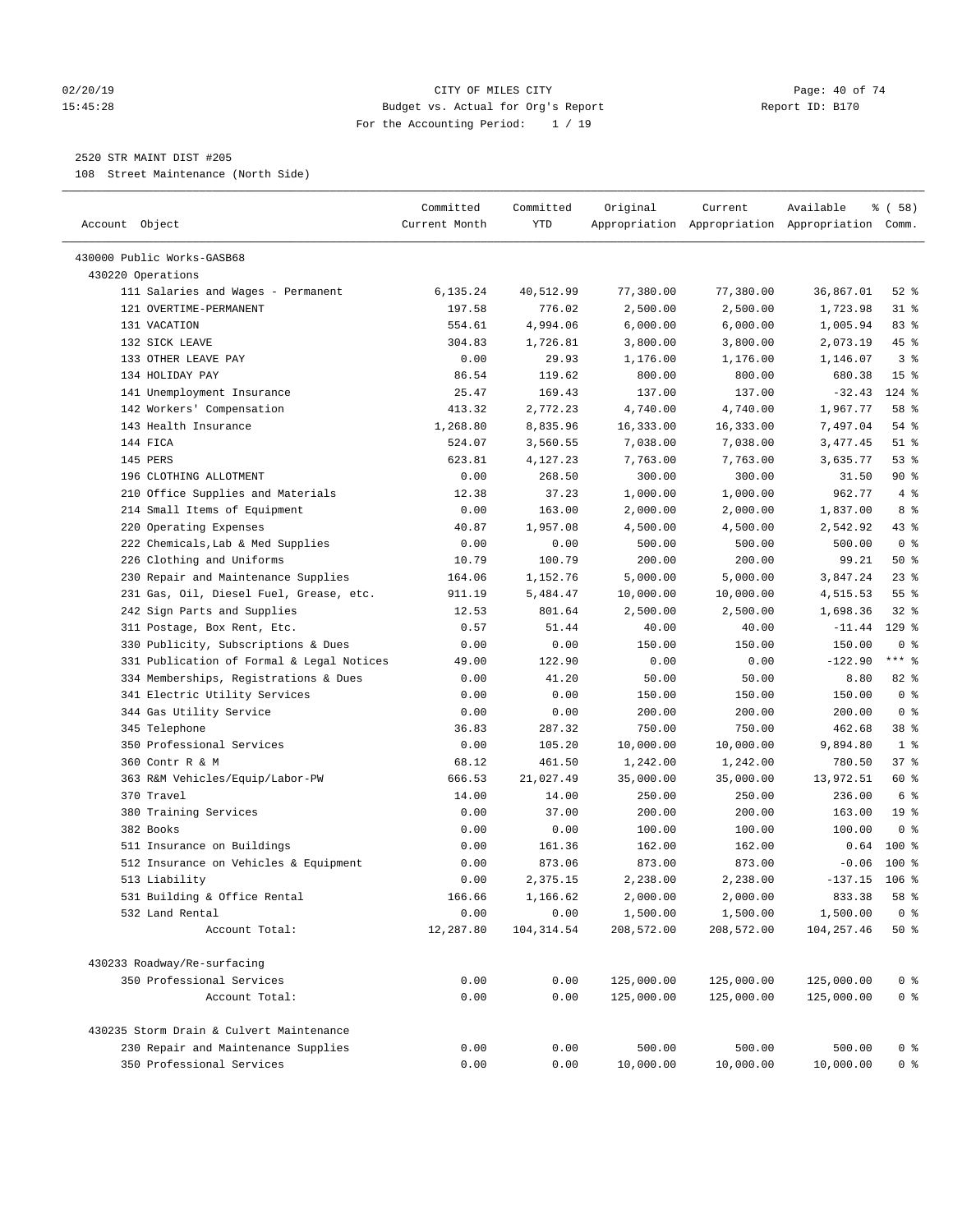#### $O(2/20/19$  Page: 41 of 74 15:45:28 Budget vs. Actual for Org's Report Report ID: B170 For the Accounting Period: 1 / 19

# 2520 STR MAINT DIST #205

108 Street Maintenance (North Side)

| Object<br>Account                                                                                                                                 | Committed<br>Current Month          | Committed<br><b>YTD</b>             | Original                            | Current<br>Appropriation Appropriation | Available<br>Appropriation             | % ( 58 )<br>Comm. |
|---------------------------------------------------------------------------------------------------------------------------------------------------|-------------------------------------|-------------------------------------|-------------------------------------|----------------------------------------|----------------------------------------|-------------------|
| Account Total:                                                                                                                                    | 0.00                                | 0.00                                | 10,500.00                           | 10,500.00                              | 10,500.00                              | 0 <sup>8</sup>    |
| Account Group Total:                                                                                                                              | 12,287.80                           | 104,314.54                          | 344,072.00                          | 344,072.00                             | 239,757.46                             | $30*$             |
| 520000 OTHER FINANCING USES<br>521000 Interfund Operating Transfers Out<br>820 Transfers to Other Funds<br>Account Total:<br>Account Group Total: | 57,146.92<br>57,146.92<br>57,146.92 | 72,470.44<br>72,470.44<br>72,470.44 | 85,646.00<br>85,646.00<br>85,646.00 | 85,646.00<br>85,646.00<br>85,646.00    | 13, 175.56<br>13, 175.56<br>13, 175.56 | 85%<br>85%<br>85% |
| Organization Total:                                                                                                                               | 69,434.72                           | 176,784.98                          | 429,718.00                          | 429,718.00                             | 252,933.02                             | 41 %              |
| Fund Total:                                                                                                                                       | 69,434.72                           | 176,784.98                          | 429,718.00                          | 429,718.00                             | 252,933.02                             | 41 %              |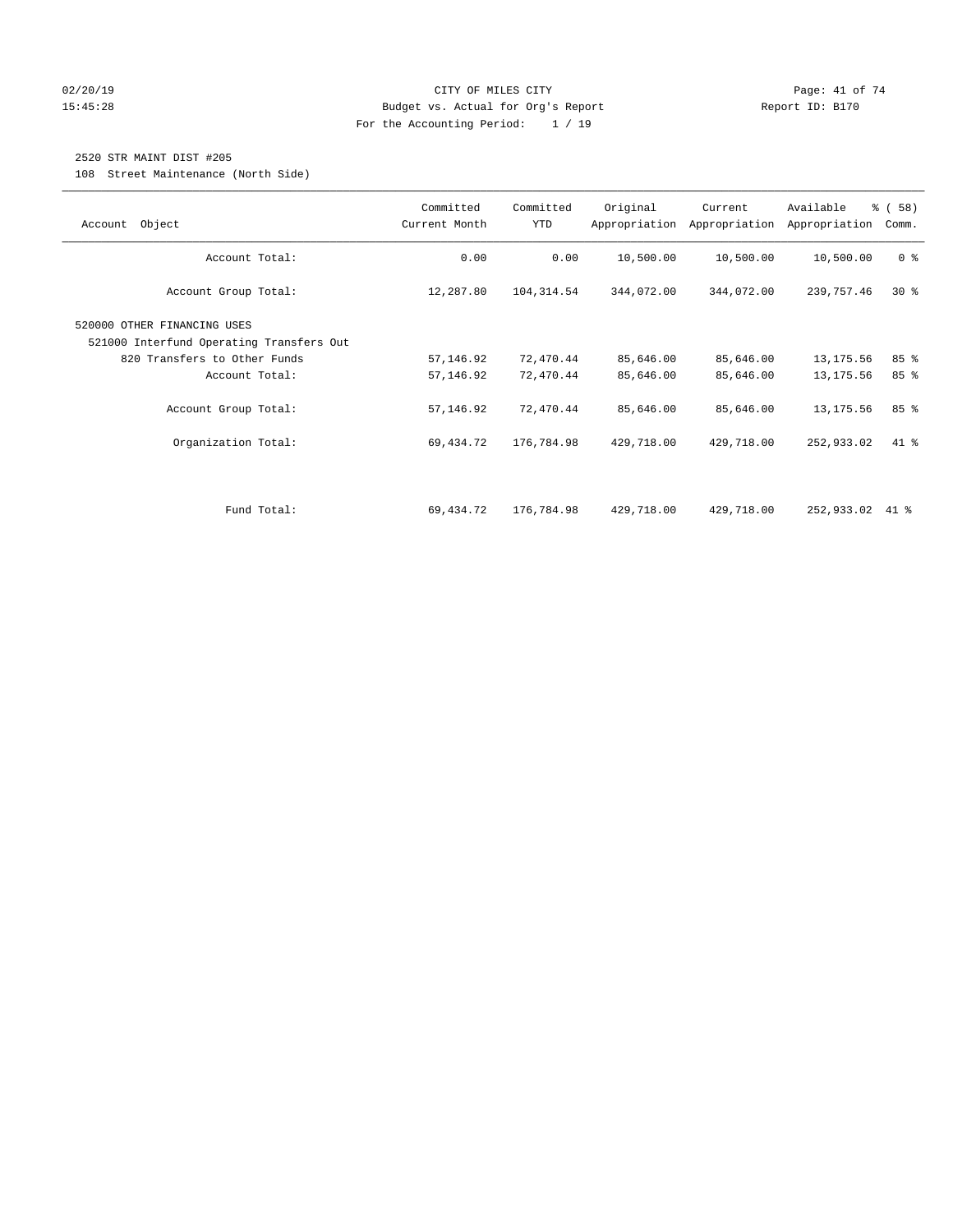#### 02/20/19 CITY OF MILES CITY Page: 42 of 74 15:45:28 Budget vs. Actual for Org's Report Report ID: B170 For the Accounting Period: 1 / 19

#### 2540 STR MAINT DIST#207-(MILESTOWN ESTATES)

109 Milestown Estates Maintenance Dist.

|                                          | Committed     | Committed  | Original | Current                                         | Available     | % (58)         |
|------------------------------------------|---------------|------------|----------|-------------------------------------------------|---------------|----------------|
| Account Object                           | Current Month | <b>YTD</b> |          | Appropriation Appropriation Appropriation Comm. |               |                |
| 430000 Public Works-GASB68               |               |            |          |                                                 |               |                |
| 430220 Operations                        |               |            |          |                                                 |               |                |
| 111 Salaries and Wages - Permanent       | 306.20        | 2,028.20   | 3,772.00 | 3,772.00                                        | 1,743.80      | 54 %           |
| 121 OVERTIME-PERMANENT                   | 9.94          | 39.50      | 100.00   | 100.00                                          | 60.50         | $40*$          |
| 131 VACATION                             | 29.26         | 253.97     | 300.00   | 300.00                                          | 46.03         | 85%            |
| 132 SICK LEAVE                           | 14.97         | 83.99      | 200.00   | 200.00                                          | 116.01        | 42 %           |
| 133 OTHER LEAVE PAY                      | 0.00          | 0.00       | 39.00    | 39.00                                           | 39.00         | 0 <sup>8</sup> |
| 134 HOLIDAY PAY                          | 5.03          | 6.68       | 40.00    | 40.00                                           | 33.32         | $17*$          |
| 141 Unemployment Insurance               | 1.28          | 8.53       | 7.00     | 7.00                                            | $-1.53$       | 122 %          |
| 142 Workers' Compensation                | 20.51         | 137.24     | 228.00   | 228.00                                          | 90.76         | 60 %           |
| 143 Health Insurance                     | 63.54         | 443.54     | 710.00   | 710.00                                          | 266.46        | $62$ $%$       |
| 144 FICA                                 | 26.19         | 178.21     | 340.00   | 340.00                                          | 161.79        | $52$ $%$       |
| 145 PERS                                 | 31.30         | 206.54     | 383.00   | 383.00                                          | 176.46        | 54%            |
| 196 CLOTHING ALLOTMENT                   | 0.00          | 13.50      | 20.00    | 20.00                                           | 6.50          | 68 %           |
| 350 Professional Services                | 0.00          | 1.32       | 1,000.00 | 1,000.00                                        | 998.68        | 0 <sup>8</sup> |
| Account Total:                           | 508.22        | 3,401.22   | 7,139.00 | 7,139.00                                        | 3,737.78      | 48 %           |
| Account Group Total:                     | 508.22        | 3,401.22   | 7,139.00 | 7,139.00                                        | 3,737.78      | 48 %           |
| 510000 MISCELLANEOUS                     |               |            |          |                                                 |               |                |
| 510330 Comprehensive Liability Insurance |               |            |          |                                                 |               |                |
| 513 Liability                            | 0.00          | 57.00      | 57.00    | 57.00                                           | 0.00          | $100*$         |
| Account Total:                           | 0.00          | 57.00      | 57.00    | 57.00                                           | 0.00          | $100*$         |
| Account Group Total:                     | 0.00          | 57.00      | 57.00    | 57.00                                           | 0.00          | $100*$         |
| Organization Total:                      | 508.22        | 3,458.22   | 7,196.00 | 7,196.00                                        | 3,737.78      | 48 %           |
|                                          |               |            |          |                                                 |               |                |
| Fund Total:                              | 508.22        | 3,458.22   | 7,196.00 | 7,196.00                                        | 3,737.78 48 % |                |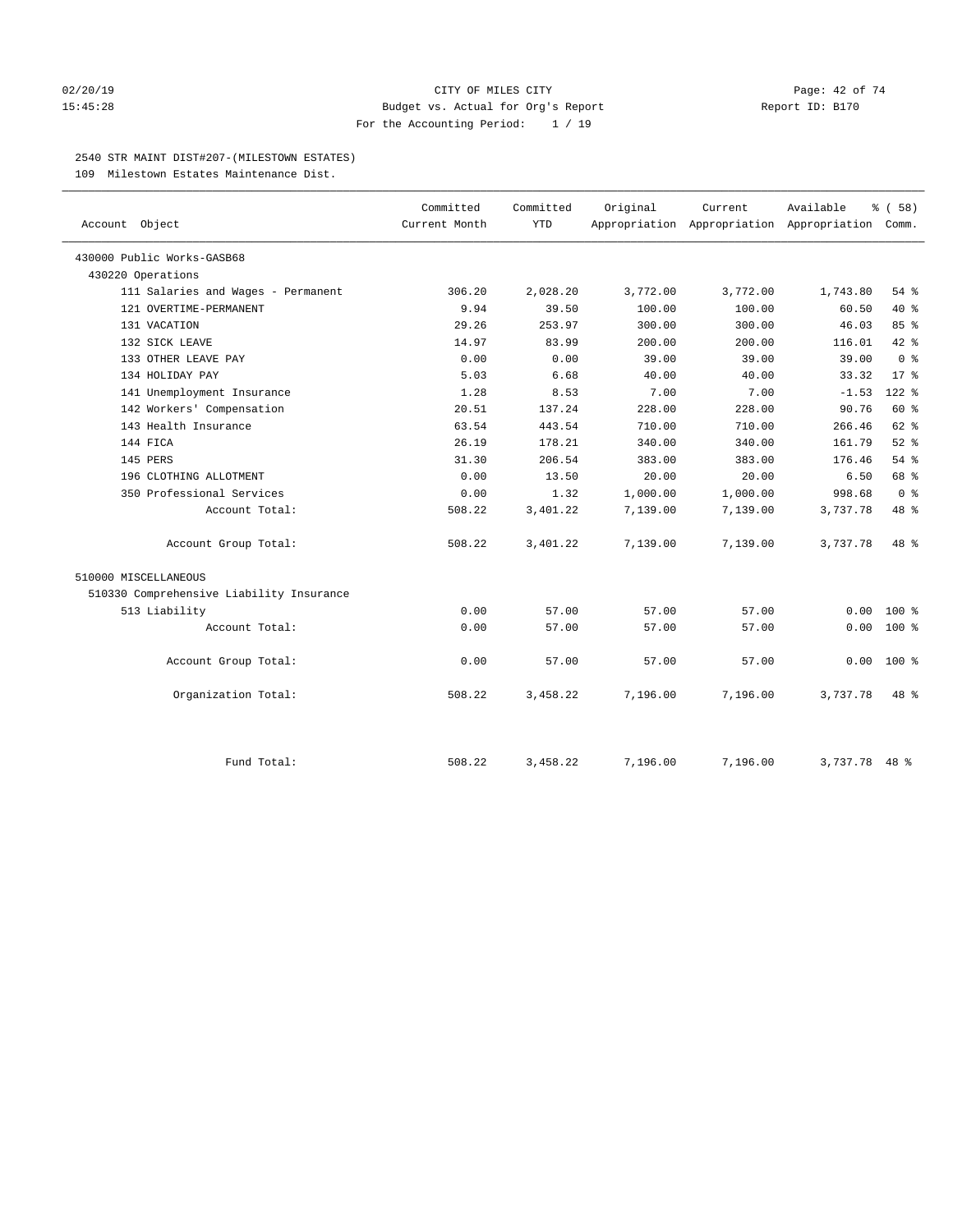## $O2/20/19$  Page: 43 of 74 15:45:28 Budget vs. Actual for Org's Report Report ID: B170 For the Accounting Period: 1 / 19

# 2701 Fire Grants

7 Fire

| Object<br>Account                                                            | Committed<br>Current Month | Committed<br><b>YTD</b> | Original   | Current<br>Appropriation Appropriation | Available<br>Appropriation | % (58)<br>Comm. |
|------------------------------------------------------------------------------|----------------------------|-------------------------|------------|----------------------------------------|----------------------------|-----------------|
| 420000 PUBLIC SAFETY-GASB68<br>420464 Fire-Turnouts/Accountability Sys Grant |                            |                         |            |                                        |                            |                 |
| 226 Clothing and Uniforms                                                    | 0.00                       | 0.00                    | 359,573.00 | 359,573.00                             | 359,573.00                 | 0 <sup>8</sup>  |
| Account Total:                                                               | 0.00                       | 0.00                    | 359,573.00 | 359,573.00                             | 359,573.00                 | 0 <sup>8</sup>  |
| Account Group Total:                                                         | 0.00                       | 0.00                    | 359,573.00 | 359,573.00                             | 359,573.00                 | 0 <sup>8</sup>  |
| Organization Total:                                                          | 0.00                       | 0.00                    | 359,573.00 | 359,573.00                             | 359,573.00                 | 0 <sup>8</sup>  |
|                                                                              |                            |                         |            |                                        |                            |                 |
| Fund Total:                                                                  | 0.00                       | 0.00                    | 359,573.00 | 359,573.00                             | 359,573.00                 | 0 <sup>8</sup>  |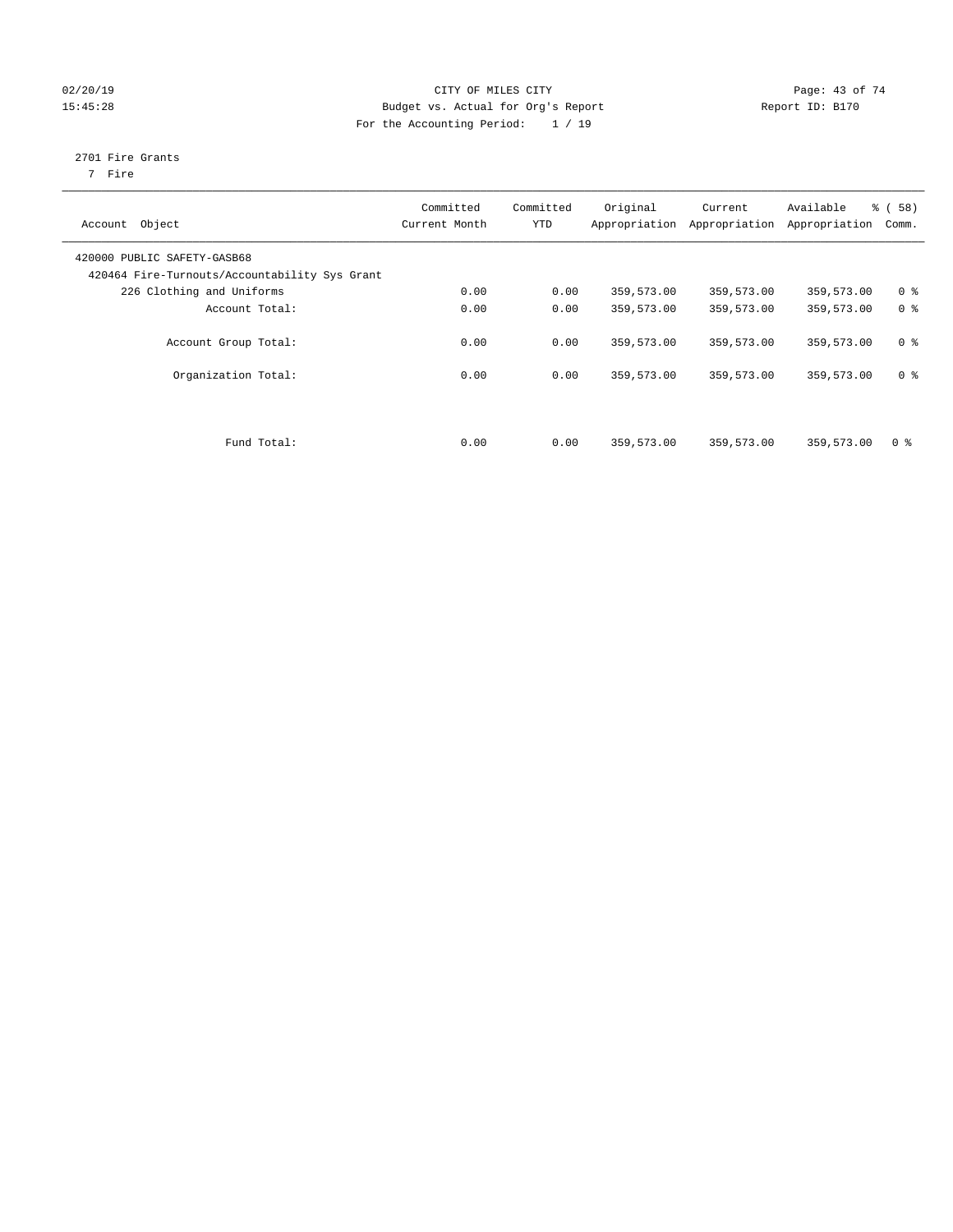#### $O(2/20/19$  Page: 44 of 74 15:45:28 Budget vs. Actual for Org's Report Report ID: B170 For the Accounting Period: 1 / 19

#### 2820 GAS TAX 34 Gas Tax

| Account Object                           | Committed<br>Current Month | Committed<br><b>YTD</b> | Original   | Current<br>Appropriation Appropriation Appropriation | Available | % (58)<br>Comm. |  |
|------------------------------------------|----------------------------|-------------------------|------------|------------------------------------------------------|-----------|-----------------|--|
| 520000 OTHER FINANCING USES              |                            |                         |            |                                                      |           |                 |  |
| 521000 Interfund Operating Transfers Out |                            |                         |            |                                                      |           |                 |  |
| 820 Transfers to Other Funds             | 320.83                     | 2,245.81                | 3,850.00   | 3,850.00                                             | 1,604.19  | 58 %            |  |
| Account Total:                           | 320.83                     | 2,245.81                | 3,850.00   | 3,850.00                                             | 1,604.19  | 58 %            |  |
| 521204 TRANSFER:<br>SID 204              |                            |                         |            |                                                      |           |                 |  |
| 820 Transfers to Other Funds             | 0.00                       | 42,696.30               | 87, 318.00 | 87,318.00                                            | 44,621.70 | 49 %            |  |
| Account Total:                           | 0.00                       | 42,696.30               | 87, 318.00 | 87,318.00                                            | 44,621.70 | 49 %            |  |
| SID 205<br>521205 TRANSFER:              |                            |                         |            |                                                      |           |                 |  |
| 820 Transfers to Other Funds             | 0.00                       | 42,696.30               | 87,317.00  | 87,317.00                                            | 44,620.70 | 49 %            |  |
| Account Total:                           | 0.00                       | 42,696.30               | 87, 317.00 | 87, 317.00                                           | 44,620.70 | 49 %            |  |
| Account Group Total:                     | 320.83                     | 87,638.41               | 178,485.00 | 178,485.00                                           | 90,846.59 | 49 %            |  |
| Organization Total:                      | 320.83                     | 87,638.41               | 178,485.00 | 178,485.00                                           | 90,846.59 | 49 %            |  |
|                                          |                            |                         |            |                                                      |           |                 |  |
| Fund Total:                              | 320.83                     | 87,638.41               | 178,485.00 | 178,485.00                                           | 90,846.59 | $49*$           |  |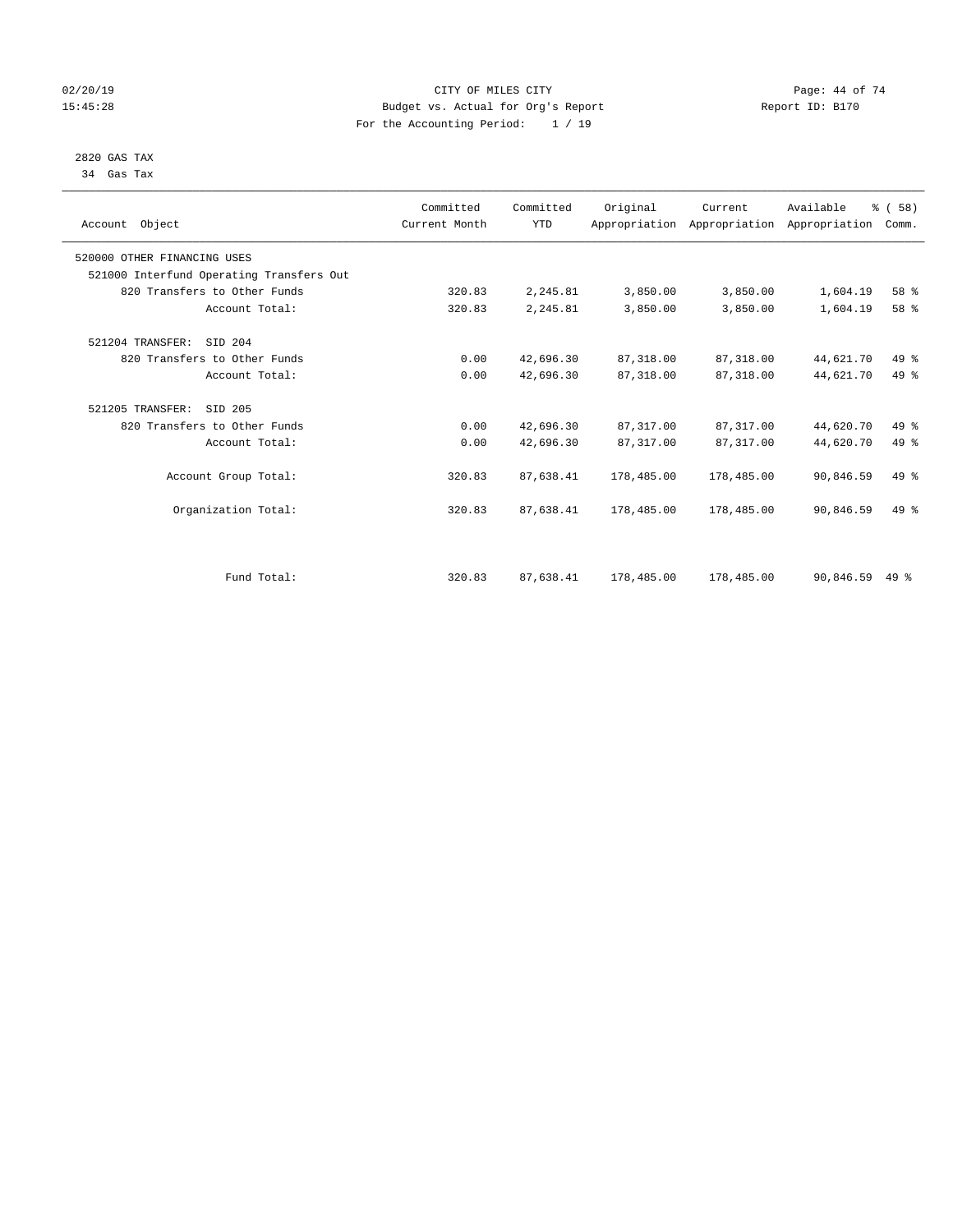### $O(2/20/19$  Page: 45 of 74 15:45:28 Budget vs. Actual for Org's Report Report ID: B170 For the Accounting Period: 1 / 19

#### 2821 HB473- Fuel Tax 95 HB473

| Object<br>Account                                         | Committed<br>Current Month | Committed<br><b>YTD</b> | Original<br>Appropriation | Current<br>Appropriation | Available<br>Appropriation | % (58)<br>Comm. |
|-----------------------------------------------------------|----------------------------|-------------------------|---------------------------|--------------------------|----------------------------|-----------------|
| 430000 Public Works-GASB68<br>430233 Roadway/Re-surfacing |                            |                         |                           |                          |                            |                 |
| 935 HB473 Tax Match Program                               | 0.00                       | 0.00                    | 101,785.00                | 101,785.00               | 101,785.00                 | 0 <sup>8</sup>  |
| Account Total:                                            | 0.00                       | 0.00                    | 101,785.00                | 101,785.00               | 101,785.00                 | 0 <sup>8</sup>  |
| Account Group Total:                                      | 0.00                       | 0.00                    | 101,785.00                | 101,785.00               | 101,785.00                 | 0 <sup>8</sup>  |
| Organization Total:                                       | 0.00                       | 0.00                    | 101,785.00                | 101,785.00               | 101,785.00                 | 0 <sup>8</sup>  |
|                                                           |                            |                         |                           |                          |                            |                 |
| Fund Total:                                               | 0.00                       | 0.00                    | 101,785.00                | 101,785.00               | 101,785.00                 | 0 <sup>8</sup>  |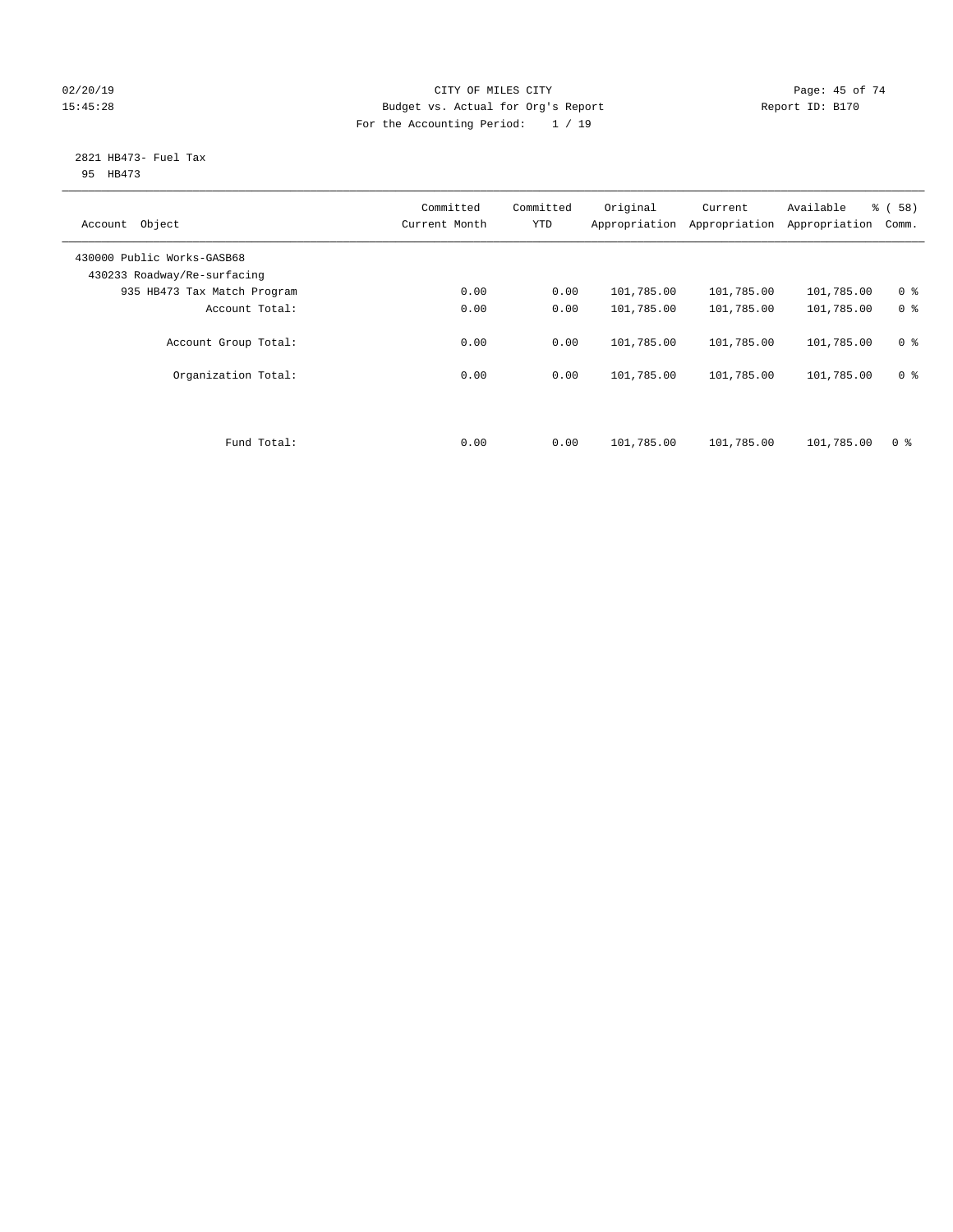#### $O(2/20/19$  Page: 46 of 74 15:45:28 Budget vs. Actual for Org's Report Report ID: B170 For the Accounting Period: 1 / 19

2850 911 EMERGENCY

105 Enhanced 911

| Account Object                              | Committed<br>Current Month | Committed<br><b>YTD</b> | Original   | Current    | Available<br>Appropriation Appropriation Appropriation Comm. | % (58)          |
|---------------------------------------------|----------------------------|-------------------------|------------|------------|--------------------------------------------------------------|-----------------|
| 420000 PUBLIC SAFETY-GASB68                 |                            |                         |            |            |                                                              |                 |
| 420140 Crime Control and Investigation (05) |                            |                         |            |            |                                                              |                 |
| 210 Office Supplies and Materials           | 0.00                       | 0.00                    | 1,000.00   | 1,000.00   | 1,000.00                                                     | 0 <sup>8</sup>  |
| 214 Small Items of Equipment                | 0.00                       | 0.00                    | 2,000.00   | 2,000.00   | 2,000.00                                                     | 0 <sup>8</sup>  |
| 220 Operating Expenses                      | 0.00                       | 72.04                   | 2,000.00   | 2,000.00   | 1,927.96                                                     | 4%              |
| 311 Postage, Box Rent, Etc.                 | 0.00                       | 0.00                    | 100.00     | 100.00     | 100.00                                                       | 0 <sup>8</sup>  |
| 320 Printing, Duplicating, Typing &         | 0.00                       | 0.00                    | 100.00     | 100.00     | 100.00                                                       | 0 <sup>°</sup>  |
| 334 Memberships, Registrations & Dues       | 0.00                       | 0.00                    | 400.00     | 400.00     | 400.00                                                       | 0 <sup>8</sup>  |
| 341 Electric Utility Services               | 50.46                      | 348.43                  | 600.00     | 600.00     | 251.57                                                       | 58 %            |
| 345 Telephone                               | 2,249.15                   | 15,826.81               | 28,000.00  | 28,000.00  | 12, 173. 19                                                  | 57%             |
| 350 Professional Services                   | 0.00                       | 46,236.06               | 60,000.00  | 60,000.00  | 13,763.94                                                    | 77.8            |
| 370 Travel                                  | 0.00                       | 0.00                    | 1,000.00   | 1,000.00   | 1,000.00                                                     | $0 \approx$     |
| 380 Training Services                       | 0.00                       | 0.00                    | 3,000.00   | 3,000.00   | 3,000.00                                                     | 0 <sup>8</sup>  |
| 512 Insurance on Vehicles & Equipment       | 0.00                       | 126.20                  | 127.00     | 127.00     | 0.80                                                         | 99 <sub>8</sub> |
| 940 Machinery & Equipment                   | 0.00                       | 1,901.52                | 20,000.00  | 20,000.00  | 18,098.48                                                    | 10 <sup>8</sup> |
| 941 911 Eq & Software (2/01)                | 0.00                       | 0.00                    | 25,000.00  | 25,000.00  | 25,000.00                                                    | 0 <sup>8</sup>  |
| Account Total:                              | 2,299.61                   | 64,511.06               | 143,327.00 | 143,327.00 | 78,815.94                                                    | 45%             |
| Account Group Total:                        | 2,299.61                   | 64,511.06               | 143,327.00 | 143,327.00 | 78,815.94                                                    | $45$ %          |
| 520000 OTHER FINANCING USES                 |                            |                         |            |            |                                                              |                 |
| 521000 Interfund Operating Transfers Out    |                            |                         |            |            |                                                              |                 |
| 820 Transfers to Other Funds                | 0.00                       | 29,846.00               | 59,693.00  | 59,693.00  | 29,847.00                                                    | 50%             |
| Account Total:                              | 0.00                       | 29,846.00               | 59,693.00  | 59,693.00  | 29,847.00                                                    | 50%             |
| Account Group Total:                        | 0.00                       | 29,846.00               | 59,693.00  | 59,693.00  | 29,847.00                                                    | 50%             |
| Organization Total:                         | 2,299.61                   | 94,357.06               | 203,020.00 | 203,020.00 | 108,662.94                                                   | 46%             |
|                                             |                            |                         |            |            |                                                              |                 |
| Fund Total:                                 | 2,299.61                   | 94, 357.06              | 203,020.00 | 203,020.00 | 108,662.94 46 %                                              |                 |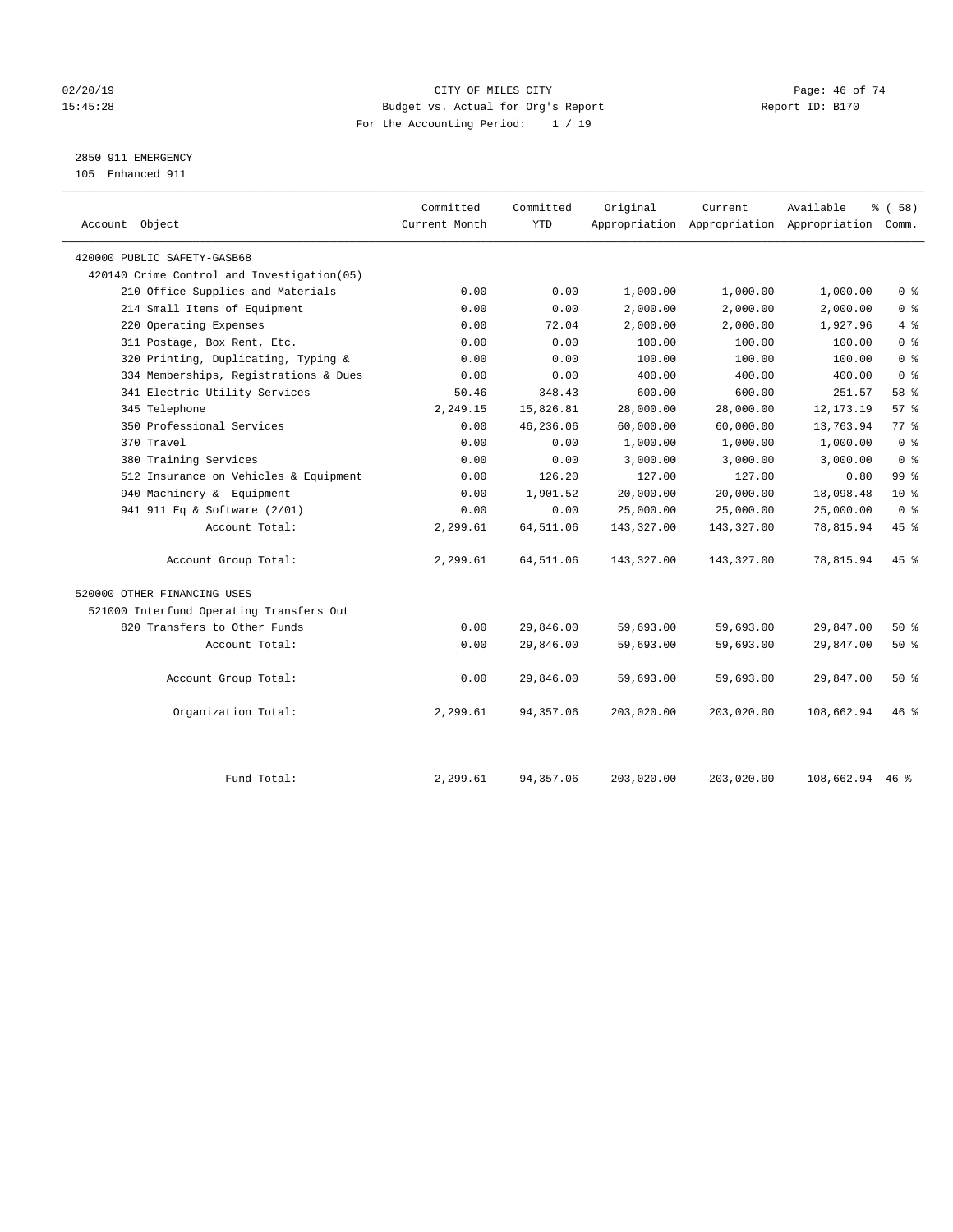#### $O(2/20/19$  Page: 47 of 74 15:45:28 Budget vs. Actual for Org's Report Report ID: B170 For the Accounting Period: 1 / 19

# 2880 LIBRARY GRANTS

39 Partners Program

| Object<br>Account                                                   | Committed<br>Current Month | Committed<br><b>YTD</b> | Original<br>Appropriation | Current<br>Appropriation | Available<br>Appropriation | % ( 58 )<br>Comm.  |
|---------------------------------------------------------------------|----------------------------|-------------------------|---------------------------|--------------------------|----------------------------|--------------------|
| 460000 CULTURE AND RECREATION-GASB68<br>460100 Library Services(16) |                            |                         |                           |                          |                            |                    |
| 311 Postage, Box Rent, Etc.                                         | 225.00                     | 1,459.50                | 4,900.00                  | 4,900.00                 | 3,440.50                   | $30*$              |
| 382 Books                                                           | 0.00                       | 0.00                    | 100.00                    | 100.00                   | 100.00                     | 0 <sup>8</sup>     |
| Account Total:                                                      | 225.00                     | 1,459.50                | 5,000.00                  | 5,000.00                 | 3,540.50                   | $29*$              |
| Account Group Total:                                                | 225.00                     | 1,459.50                | 5,000.00                  | 5,000.00                 | 3,540.50                   | 298                |
| Organization Total:                                                 | 225.00                     | 1,459.50                | 5,000.00                  | 5,000.00                 | 3,540.50                   | $29$ $\frac{6}{3}$ |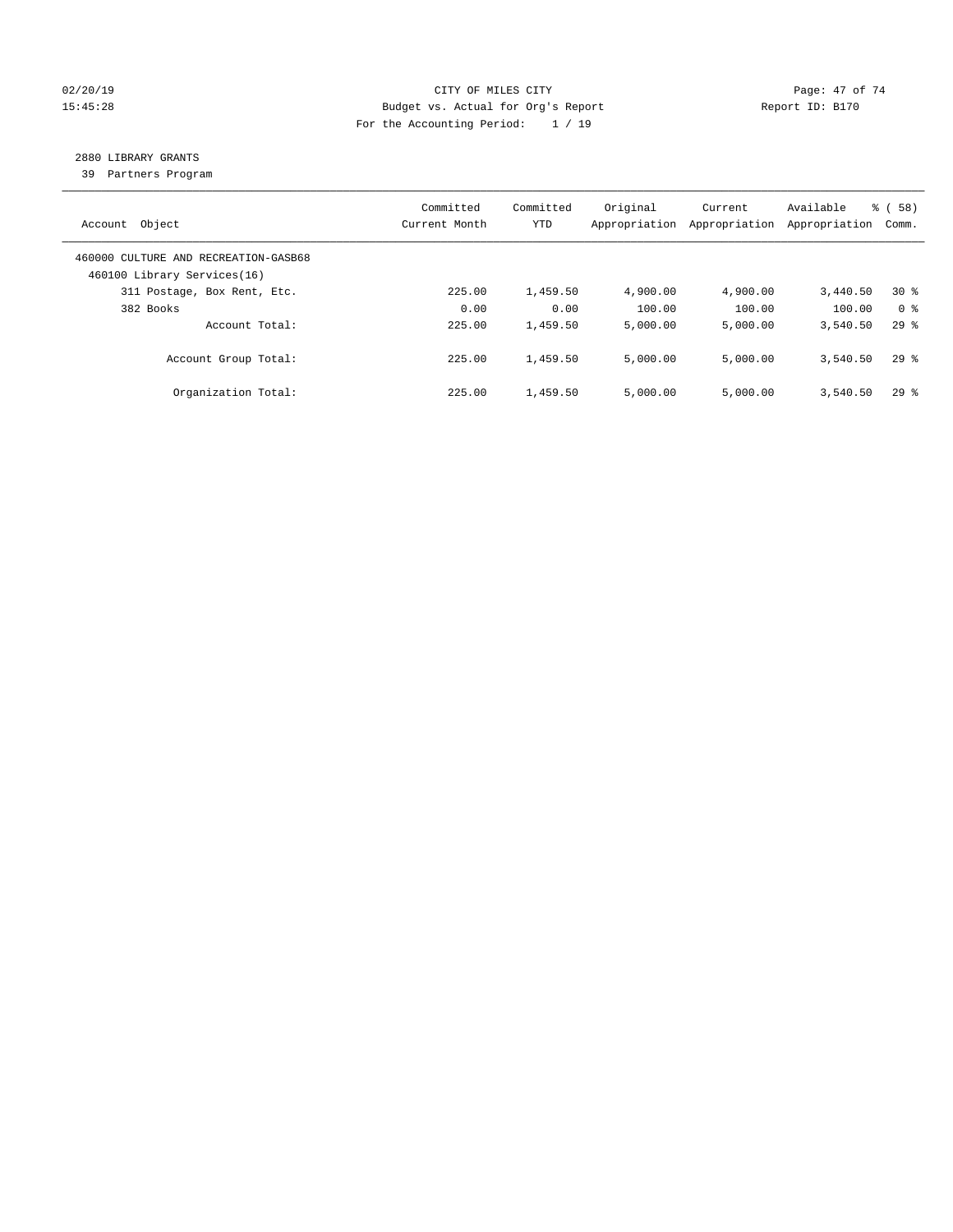#### $O(2/20/19$  Page: 48 of 74 15:45:28 Budget vs. Actual for Org's Report Report ID: B170 For the Accounting Period: 1 / 19

#### 2880 LIBRARY GRANTS

41 Sagebrush Fed/Coal Sev Tax

| Account Object                       | Committed<br>Current Month | Committed<br>YTD | Original | Current<br>Appropriation Appropriation | Available<br>Appropriation | % (58)<br>Comm. |
|--------------------------------------|----------------------------|------------------|----------|----------------------------------------|----------------------------|-----------------|
| 460000 CULTURE AND RECREATION-GASB68 |                            |                  |          |                                        |                            |                 |
| 460100 Library Services(16)          |                            |                  |          |                                        |                            |                 |
| 210 Office Supplies and Materials    | 0.00                       | 85.24            | 351.00   | 351.00                                 | 265.76                     | $24$ %          |
| 350 Professional Services            | 0.00                       | 1,483.00         | 3,209.00 | 3,209.00                               | 1,726.00                   | 46%             |
| 370 Travel                           | 0.00                       | 0.00             | 550.00   | 550.00                                 | 550.00                     | 0 <sup>8</sup>  |
| 380 Training Services                | 0.00                       | 0.00             | 500.00   | 500.00                                 | 500.00                     | 0 <sup>8</sup>  |
| Account Total:                       | 0.00                       | 1,568.24         | 4,610.00 | 4,610.00                               | 3,041.76                   | $34$ $%$        |
| Account Group Total:                 | 0.00                       | 1,568.24         | 4,610.00 | 4,610.00                               | 3,041.76                   | 34%             |
| Organization Total:                  | 0.00                       | 1,568.24         | 4,610.00 | 4,610.00                               | 3,041.76                   | 34%             |
|                                      |                            |                  |          |                                        |                            |                 |
| Fund Total:                          | 225.00                     | 3,027.74         | 9,610.00 | 9,610.00                               | $6,582.26$ 32 %            |                 |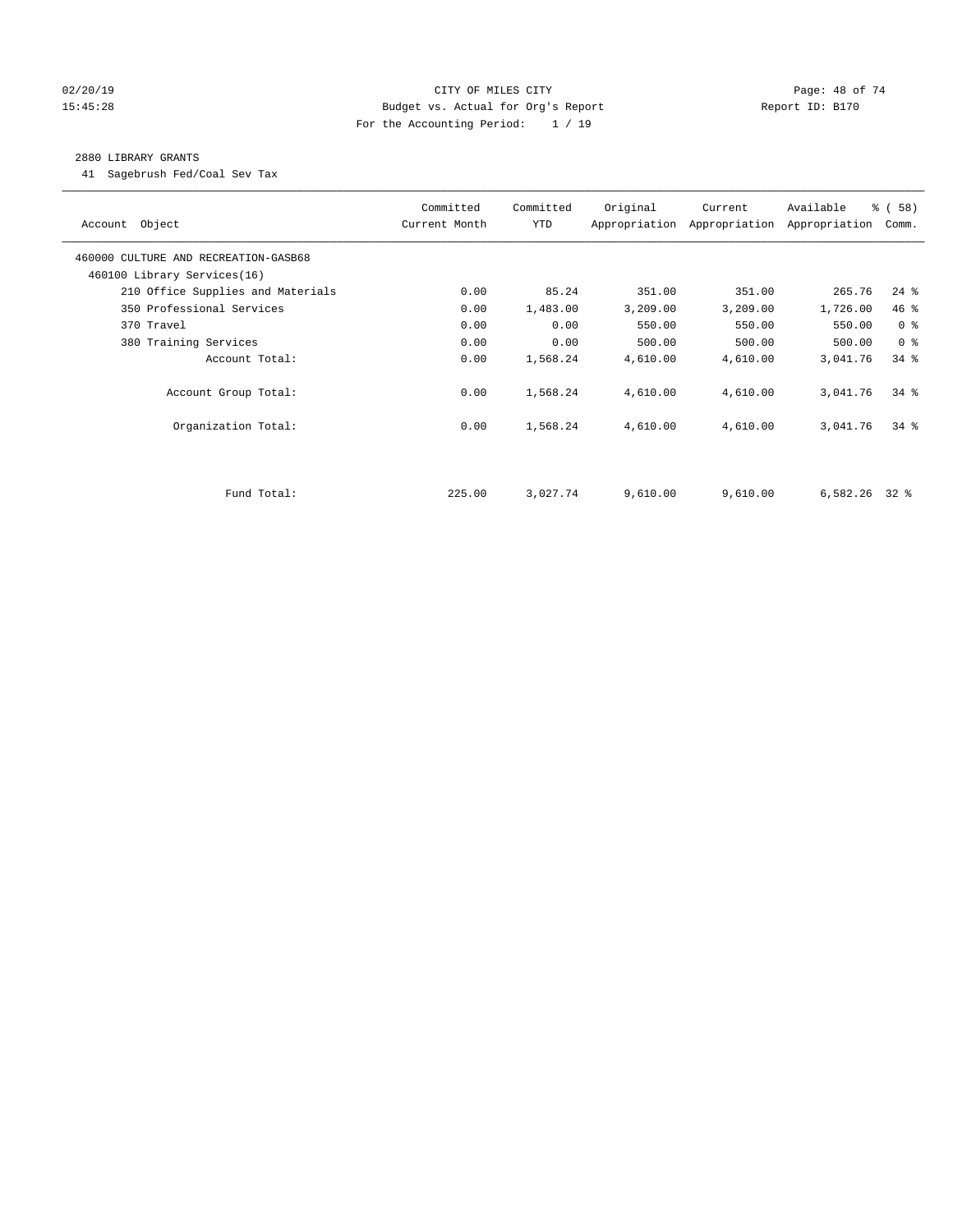### $O(2/20/19$  Page: 49 of 74 15:45:28 Budget vs. Actual for Org's Report Report ID: B170 For the Accounting Period: 1 / 19

2935 Historic Preservation

11 Historic Preservation

|                                             | Committed     | Committed  | Original  | Current   | Available                                       | 8 ( 58 )        |
|---------------------------------------------|---------------|------------|-----------|-----------|-------------------------------------------------|-----------------|
| Account Object                              | Current Month | <b>YTD</b> |           |           | Appropriation Appropriation Appropriation Comm. |                 |
| 460000 CULTURE AND RECREATION-GASB68        |               |            |           |           |                                                 |                 |
| 460461 Historic Preservation-Administration |               |            |           |           |                                                 |                 |
| 111 Salaries and Wages - Permanent          | 81.10         | 650.23     | 1,968.00  | 1,968.00  | 1,317.77                                        | $33$ $%$        |
| 131 VACATION                                | 0.00          | 0.00       | 60.00     | 60.00     | 60.00                                           | 0 <sup>8</sup>  |
| 132 SICK LEAVE                              | 7.53          | 7.53       | 60.00     | 60.00     | 52.47                                           | 13 <sup>8</sup> |
| 133 OTHER LEAVE PAY                         | 0.00          | 8.38       | 100.00    | 100.00    | 91.62                                           | 8 %             |
| 141 Unemployment Insurance                  | 0.32          | 2.36       | 3.00      | 3.00      | 0.64                                            | 79 %            |
| 142 Workers' Compensation                   | 1.12          | 8.46       | 28.00     | 28.00     | 19.54                                           | $30*$           |
| 144 FICA                                    | 6.79          | 51.31      | 167.00    | 167.00    | 115.69                                          | $31$ %          |
| 145 PERS                                    | 6.20          | 55.72      | 185.00    | 185.00    | 129.28                                          | $30*$           |
| 196 CLOTHING ALLOTMENT                      | 0.00          | 4.88       | 87.00     | 87.00     | 82.12                                           | 6 <sup>°</sup>  |
| 210 Office Supplies and Materials           | 10.50         | 25.50      | 1,700.00  | 1,700.00  | 1,674.50                                        | 2 <sup>°</sup>  |
| 220 Operating Expenses                      | 0.00          | 17.60      | 2,333.00  | 2,333.00  | 2,315.40                                        | 1 <sup>8</sup>  |
| 311 Postage, Box Rent, Etc.                 | 0.00          | 2.66       | 100.00    | 100.00    | 97.34                                           | 3 <sup>8</sup>  |
| 320 Printing, Duplicating, Typing &         | 0.00          | 0.00       | 300.00    | 300.00    | 300.00                                          | 0 <sup>8</sup>  |
| 330 Publicity, Subscriptions & Dues         | 0.00          | 0.00       | 200.00    | 200.00    | 200.00                                          | 0 <sup>8</sup>  |
| 331 Publication of Formal & Legal Notices   | 0.00          | 0.00       | 150.00    | 150.00    | 150.00                                          | 0 <sup>8</sup>  |
| 345 Telephone                               | 1.71          | 11.97      | 15.00     | 15.00     | 3.03                                            | 80 %            |
| 347 Internet                                | 1.27          | 8.89       | 55.00     | 55.00     | 46.11                                           | 16 <sup>8</sup> |
| 350 Professional Services                   | 0.00          | 5.40       | 1,800.00  | 1,800.00  | 1,794.60                                        | 0 <sup>8</sup>  |
| 360 Contr R & M                             | 5.82          | 37.62      | 39.00     | 39.00     | 1.38                                            | 96%             |
| 370 Travel                                  | 0.00          | 206.00     | 500.00    | 500.00    | 294.00                                          | 41 %            |
| 380 Training Services                       | 0.00          | 0.00       | 300.00    | 300.00    | 300.00                                          | 0 <sup>8</sup>  |
| Account Total:                              | 122.36        | 1,104.51   | 10,150.00 | 10,150.00 | 9,045.49                                        | $11*$           |
| Account Group Total:                        | 122.36        | 1,104.51   | 10,150.00 | 10,150.00 | 9,045.49                                        | 11 <sup>8</sup> |
| Organization Total:                         | 122.36        | 1,104.51   | 10,150.00 | 10,150.00 | 9,045.49                                        | $11$ %          |
| Fund Total:                                 | 122.36        | 1,104.51   | 10,150.00 | 10,150.00 | 9,045.49                                        | 11 <sup>8</sup> |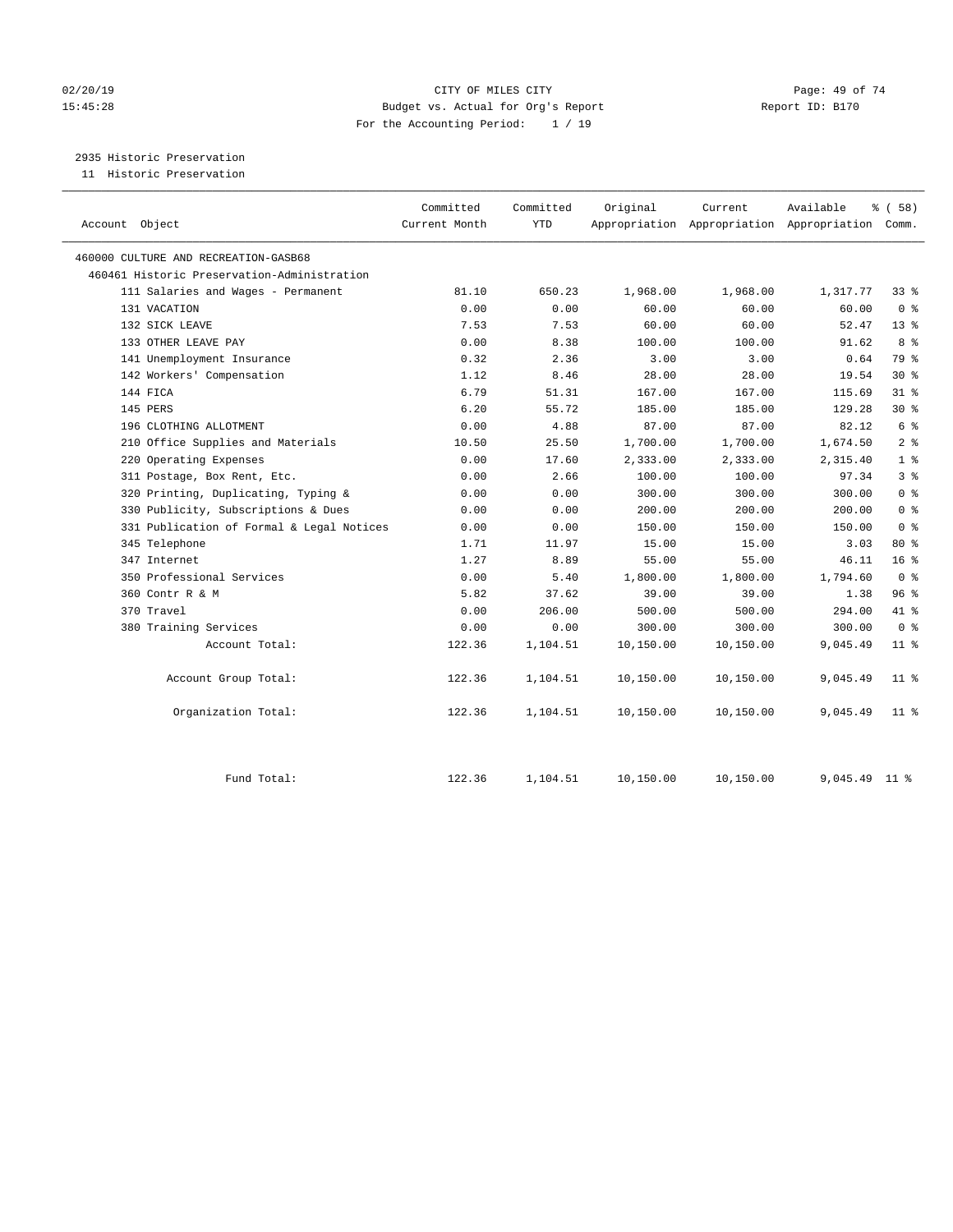#### 02/20/19 CITY OF MILES CITY Page: 50 of 74 15:45:28 Budget vs. Actual for Org's Report Report ID: B170 For the Accounting Period: 1 / 19

————————————————————————————————————————————————————————————————————————————————————————————————————————————————————————————————————

#### 2985 RETIRED SENIOR VOLUNTEER PROG (RSVP)

15 Retired Senior Volunteer Program

|                                            | Committed     | Committed  | Original  | Current   | Available                                       | 8 ( 58 )        |
|--------------------------------------------|---------------|------------|-----------|-----------|-------------------------------------------------|-----------------|
| Account Object                             | Current Month | YTD        |           |           | Appropriation Appropriation Appropriation Comm. |                 |
| 450000 Social and Economic Services-GASB68 |               |            |           |           |                                                 |                 |
| 450330 RSVP Non-Federal                    |               |            |           |           |                                                 |                 |
| 111 Salaries and Wages - Permanent         | 73.79         | 490.94     | 2,000.00  | 2,000.00  | 1,509.06                                        | $25$ %          |
| 131 VACATION                               | 6.94          | 44.97      | 0.00      | 0.00      | $-44.97$                                        | $***$ $%$       |
| 132 SICK LEAVE                             | 2.61          | 26.56      | 0.00      | 0.00      | $-26.56$                                        | $***$ $%$       |
| 133 OTHER LEAVE PAY                        | 0.00          | 20.90      | 0.00      | 0.00      | $-20.90$                                        | $***$ 8         |
| 141 Unemployment Insurance                 | 0.29          | 2.02       | 9.00      | 9.00      | 6.98                                            | $22$ %          |
| 142 Workers' Compensation                  | 1.04          | 7.28       | 25.00     | 25.00     | 17.72                                           | 29%             |
| 143 Health Insurance                       | 14.79         | 59.15      | 372.00    | 372.00    | 312.85                                          | 16 <sup>°</sup> |
| 144 FICA                                   | 6.37          | 44.63      | 153.00    | 153.00    | 108.37                                          | 29%             |
| 145 PERS                                   | 7.14          | 49.98      | 138.00    | 138.00    | 88.02                                           | 36%             |
| 210 Office Supplies and Materials          | 0.00          | 0.00       | 2,681.00  | 2,681.00  | 2,681.00                                        | 0 <sup>8</sup>  |
| 220 Operating Expenses                     | 0.00          | 999.41     | 5,045.00  | 5,045.00  | 4,045.59                                        | $20*$           |
| 311 Postage, Box Rent, Etc.                | 129.74        | 531.10     | 1,000.00  | 1,000.00  | 468.90                                          | 53%             |
| 330 Publicity, Subscriptions & Dues        | 0.00          | 159.60     | 160.00    | 160.00    | 0.40                                            | 100 %           |
| 345 Telephone                              | 118.78        | 827.73     | 1,440.00  | 1,440.00  | 612.27                                          | 57%             |
| 370 Travel                                 | 0.00          | 496.69     | 1,150.00  | 1,150.00  | 653.31                                          | 43 %            |
| 379 Other Travel                           | 8.00          | 8.00       | 100.00    | 100.00    | 92.00                                           | 8%              |
| 512 Insurance on Vehicles & Equipment      | 0.00          | 0.00       | 600.00    | 600.00    | 600.00                                          | 0 <sup>8</sup>  |
| 513 Liability                              | 0.00          | 0.00       | 593.00    | 593.00    | 593.00                                          | 0 <sup>8</sup>  |
| Account Total:                             | 369.49        | 3,768.96   | 15,466.00 | 15,466.00 | 11,697.04                                       | $24$ %          |
|                                            |               |            |           |           |                                                 |                 |
| 450340 RSVP FEDERAL GRANT- FALLON/CUSTER   |               |            |           |           |                                                 |                 |
| 111 Salaries and Wages - Permanent         | 3,615.44      | 23, 474.49 | 41,500.00 | 41,500.00 | 18,025.51                                       | 57%             |
| 131 VACATION                               | 340.28        | 2,203.29   | 4,000.00  | 4,000.00  | 1,796.71                                        | 55 <sup>8</sup> |
| 132 SICK LEAVE                             | 127.60        | 1,301.38   | 2,500.00  | 2,500.00  | 1,198.62                                        | $52$ $%$        |
| 133 OTHER LEAVE PAY                        | 0.00          | 1,023.92   | 0.00      | 0.00      | $-1,023.92$                                     | $***$ $%$       |
| 141 Unemployment Insurance                 | 14.29         | 97.83      | 216.00    | 216.00    | 118.17                                          | 45 %            |
| 142 Workers' Compensation                  | 51.34         | 351.43     | 596.00    | 596.00    | 244.57                                          | 59 %            |
| 143 Health Insurance                       | 724.56        | 5,003.99   | 8,496.00  | 8,496.00  | 3,492.01                                        | 59 %            |
| 144 FICA                                   | 312.39        | 2,138.26   | 3,672.00  | 3,672.00  | 1,533.74                                        | 58 %            |
| 145 PERS                                   | 349.94        | 2,395.35   | 3,312.00  | 3,312.00  | 916.65                                          | 72 %            |
| 210 Office Supplies and Materials          | 0.00          | 271.57     | 3,187.00  | 3,187.00  | 2,915.43                                        | 9 <sup>8</sup>  |
| 220 Operating Expenses                     | 0.00          | 176.81     | 0.00      | 0.00      | $-176.81$                                       | $***$ $%$       |
| 311 Postage, Box Rent, Etc.                | 0.00          | 2.26       | 0.00      | 0.00      | $-2.26$                                         | $***$ $%$       |
| 334 Memberships, Registrations & Dues      | 0.00          | 75.00      | 275.00    | 275.00    | 200.00                                          | $27$ %          |
| 370 Travel                                 | 850.60        | 3,617.96   | 6,148.00  | 6,148.00  | 2,530.04                                        | 59 %            |
| 530 Rent                                   | 417.50        | 2,922.50   | 5,010.00  | 5,010.00  | 2,087.50                                        | 58 %            |
| Account Total:                             | 6,803.94      | 45,056.04  | 78,912.00 | 78,912.00 | 33,855.96                                       | 57%             |
| 450351 RSVP-Excess                         |               |            |           |           |                                                 |                 |
| 111 Salaries and Wages - Permanent         | 0.00          | 580.17     | 2,000.00  | 2,000.00  | 1,419.83                                        | 29%             |
| 141 Unemployment Insurance                 | 0.00          | 2.22       | 9.00      | 9.00      | 6.78                                            | 25%             |
| 142 Workers' Compensation                  | 0.00          | 7.96       | 25.00     | 25.00     | 17.04                                           | $32$ $%$        |
| 143 Health Insurance                       | 0.00          | 112.31     | 0.00      | 0.00      | $-112.31$                                       | *** %           |
| 144 FICA                                   | 0.00          | 48.42      | 151.00    | 151.00    | 102.58                                          | $32$ $%$        |
| 145 PERS                                   | 0.00          | 54.24      | 138.00    | 138.00    | 83.76                                           | 39 %            |
| 220 Operating Expenses                     | 0.00          | 1,370.12   | 2,200.00  | 2,200.00  | 829.88                                          | 62 %            |
| Account Total:                             | 0.00          | 2,175.44   | 4,523.00  | 4,523.00  | 2,347.56                                        | 48 %            |
|                                            |               |            |           |           |                                                 |                 |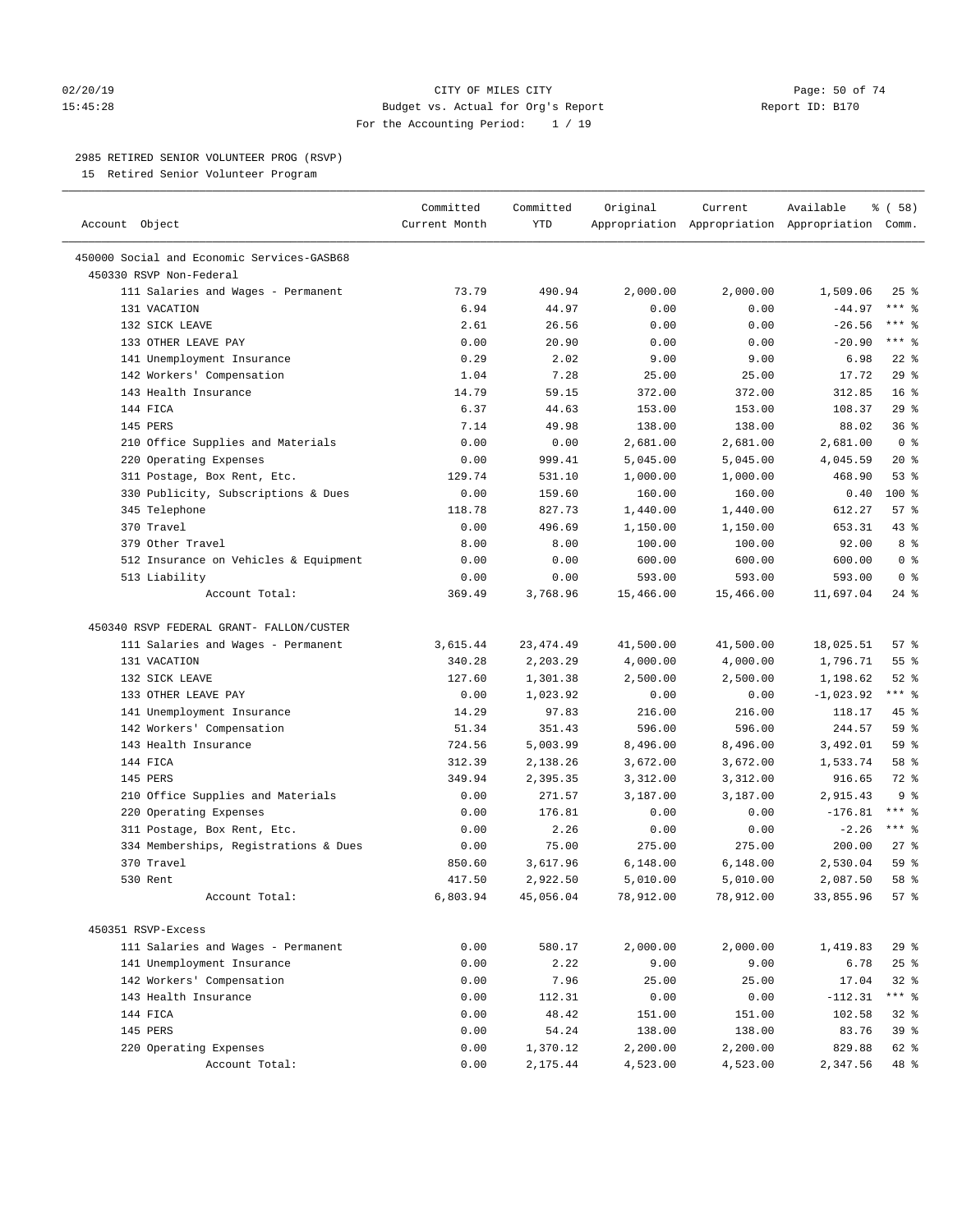## 02/20/19 CITY OF MILES CITY Page: 51 of 74 15:45:28 Budget vs. Actual for Org's Report Report ID: B170 For the Accounting Period: 1 / 19

#### 2985 RETIRED SENIOR VOLUNTEER PROG (RSVP)

15 Retired Senior Volunteer Program

| Object<br>Account    | Committed<br>Current Month | Committed<br>YTD | Original<br>Appropriation | Current<br>Appropriation | Available<br>Appropriation | % ( 58 )<br>Comm. |
|----------------------|----------------------------|------------------|---------------------------|--------------------------|----------------------------|-------------------|
| Account Group Total: | 7,173.43                   | 51,000.44        | 98,901.00                 | 98,901.00                | 47,900.56                  | $52$ $%$          |
| Organization Total:  | 7.173.43                   | 51,000.44        | 98,901.00                 | 98,901.00                | 47,900.56                  | $52$ $%$          |
| Fund Total:          | 7,173.43                   | 51,000.44        | 98,901.00                 | 98,901.00                | 47,900.56 52 %             |                   |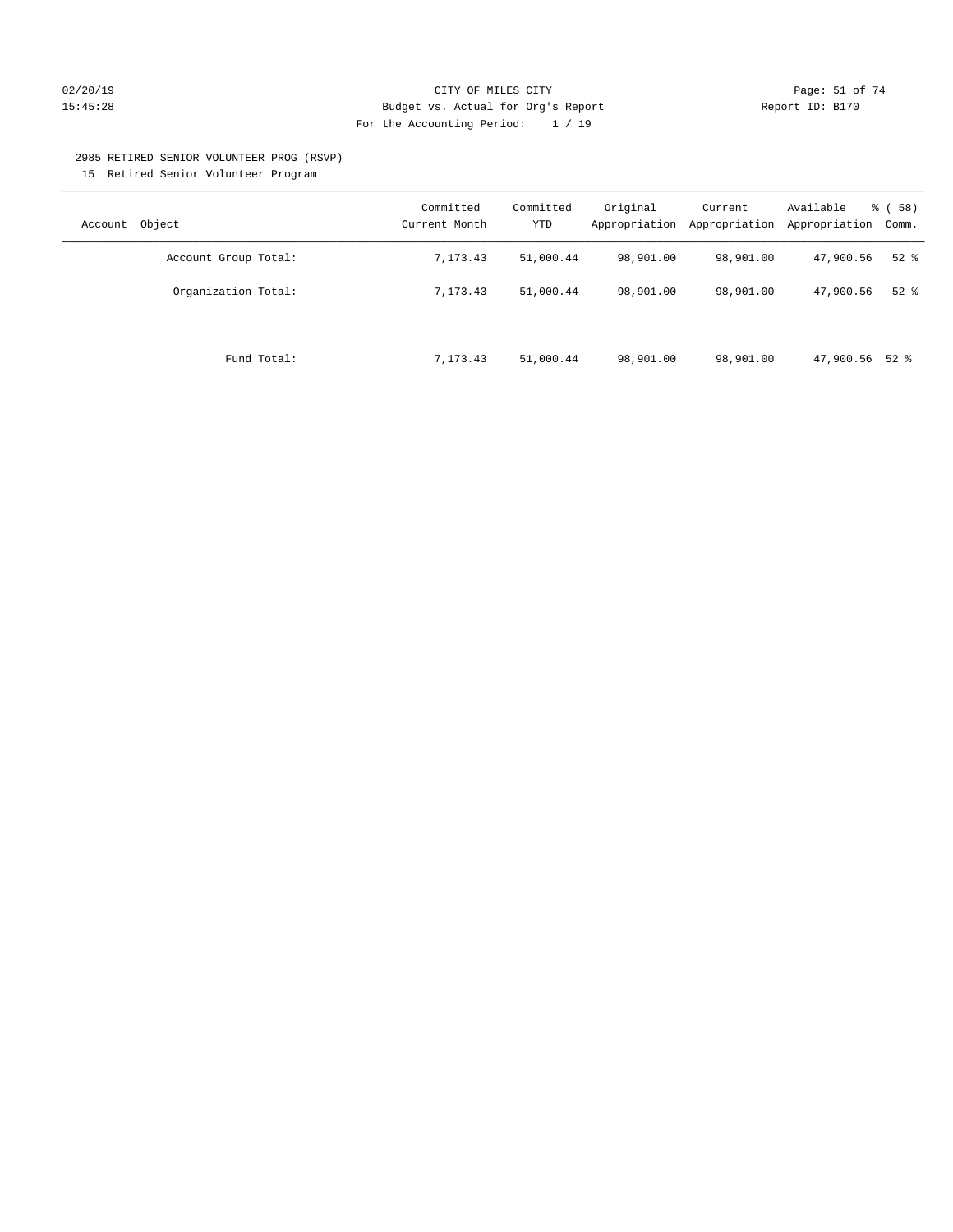### $O(2/20/19$  Page: 52 of 74 15:45:28 Budget vs. Actual for Org's Report Report ID: B170 For the Accounting Period: 1 / 19

#### 3670 SID 211 110 SID # 211

| Account Object                     | Committed<br>Current Month | Committed<br><b>YTD</b> | Original | Current<br>Appropriation Appropriation | Available<br>% (58)<br>Appropriation<br>Comm. |  |
|------------------------------------|----------------------------|-------------------------|----------|----------------------------------------|-----------------------------------------------|--|
| 490000 DEBT SERVICE                |                            |                         |          |                                        |                                               |  |
| 490500 Other Debt Service Payments |                            |                         |          |                                        |                                               |  |
| 643 Principal- SID 211             | 1,882.66                   | 3,758.68                | 3,759.00 | 3,759.00                               | $0.32$ 100 %                                  |  |
| 644 Interest- SID 211              | 771.21                     | 1,559.15                | 1,560.00 | 1,560.00                               | 0.85<br>$100*$                                |  |
| Account Total:                     | 2,653.87                   | 5,317.83                | 5,319.00 | 5,319.00                               | 1.17<br>$100*$                                |  |
| Account Group Total:               | 2,653.87                   | 5,317.83                | 5,319.00 | 5,319.00                               | $100*$<br>1.17                                |  |
| Organization Total:                | 2,653.87                   | 5,317.83                | 5,319.00 | 5,319.00                               | $1.17$ 100 %                                  |  |
|                                    |                            |                         |          |                                        |                                               |  |
| Fund Total:                        | 2,653.87                   | 5,317.83                | 5,319.00 | 5,319.00                               | $1.17$ 100 %                                  |  |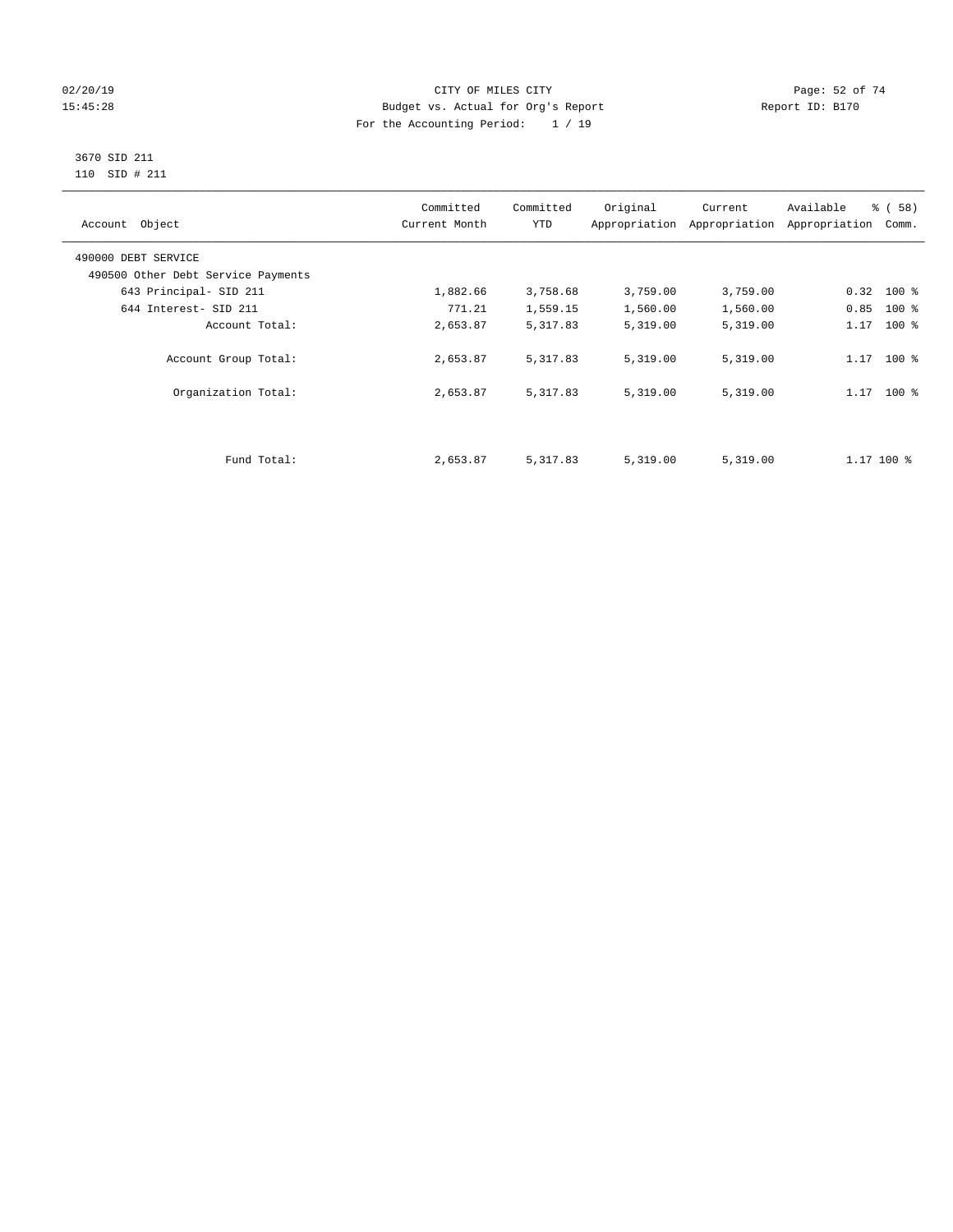#### 02/20/19 CITY OF MILES CITY Page: 53 of 74 15:45:28 Budget vs. Actual for Org's Report Report ID: B170 For the Accounting Period: 1 / 19

#### 4000 General Fund Capitol Improvement Fund

501 Capital Purchases

| Account Object                                                     | Committed<br>Current Month | Committed<br><b>YTD</b> | Original  | Current<br>Appropriation Appropriation | Available<br>Appropriation | % ( 58 )<br>Comm. |
|--------------------------------------------------------------------|----------------------------|-------------------------|-----------|----------------------------------------|----------------------------|-------------------|
| 410000 GENERAL GOVERNMENTGASB68<br>410100 Legislative Services(02) |                            |                         |           |                                        |                            |                   |
| 940 Machinery & Equipment                                          | 19,099.00                  | 25,799.00               | 93,000.00 | 93,000.00                              | 67,201.00                  | $28$ %            |
| Account Total:                                                     | 19,099.00                  | 25,799.00               | 93,000.00 | 93,000.00                              | 67,201.00                  | $28$ %            |
| Account Group Total:                                               | 19,099.00                  | 25,799.00               | 93,000.00 | 93,000.00                              | 67,201.00                  | $28$ %            |
| Organization Total:                                                | 19,099.00                  | 25,799.00               | 93,000.00 | 93,000.00                              | 67,201.00                  | $28$ %            |
|                                                                    |                            |                         |           |                                        |                            |                   |
| Fund Total:                                                        | 19,099.00                  | 25,799.00               | 93,000.00 | 93,000.00                              | 67,201.00                  | 28 %              |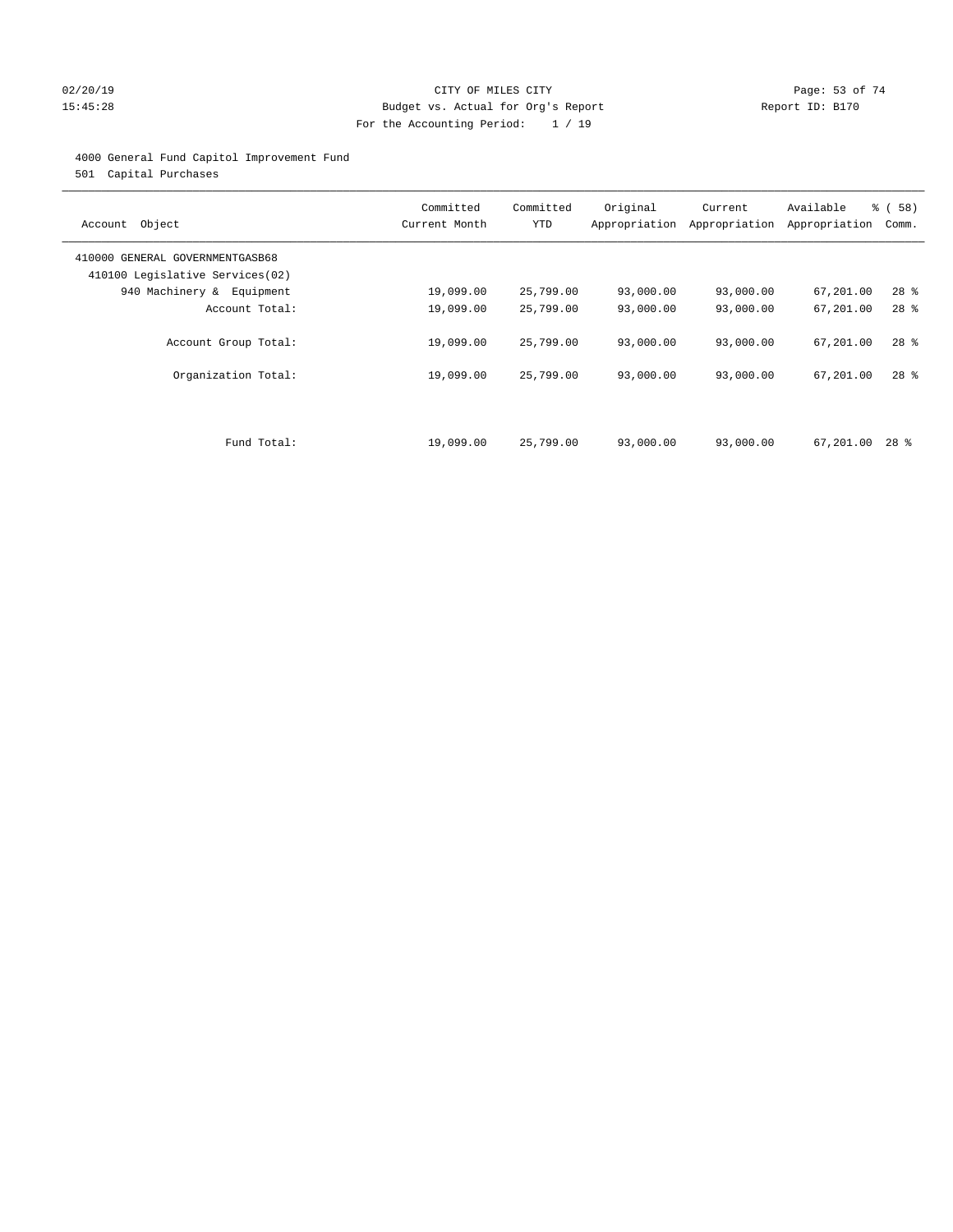#### $O2/20/19$  Page: 54 of 74 15:45:28 Budget vs. Actual for Org's Report Report ID: B170 For the Accounting Period: 1 / 19

#### 4050 Ambulance Capital Improvement Fund

10 Ambulance

| Account Object                                                             | Committed<br>Current Month | Committed<br><b>YTD</b> | Original  | Current<br>Appropriation Appropriation | Available<br>Appropriation | % ( 58 )<br>Comm. |
|----------------------------------------------------------------------------|----------------------------|-------------------------|-----------|----------------------------------------|----------------------------|-------------------|
| 420000 PUBLIC SAFETY-GASB68<br>420730 Emergency Medical Services-Ambulance |                            |                         |           |                                        |                            |                   |
| 940 Machinery & Equipment                                                  | 0.00                       | 0.00                    | 13,779.00 | 13,779.00                              | 13,779.00                  | 0 <sup>8</sup>    |
| Account Total:                                                             | 0.00                       | 0.00                    | 13,779.00 | 13,779.00                              | 13,779.00                  | 0 <sup>8</sup>    |
| Account Group Total:                                                       | 0.00                       | 0.00                    | 13,779.00 | 13,779.00                              | 13,779.00                  | 0 <sup>8</sup>    |
| Organization Total:                                                        | 0.00                       | 0.00                    | 13,779.00 | 13,779.00                              | 13,779.00                  | 0 <sup>8</sup>    |
|                                                                            |                            |                         |           |                                        |                            |                   |
| Fund Total:                                                                | 0.00                       | 0.00                    | 13,779.00 | 13,779.00                              | 13,779.00                  | 0 %               |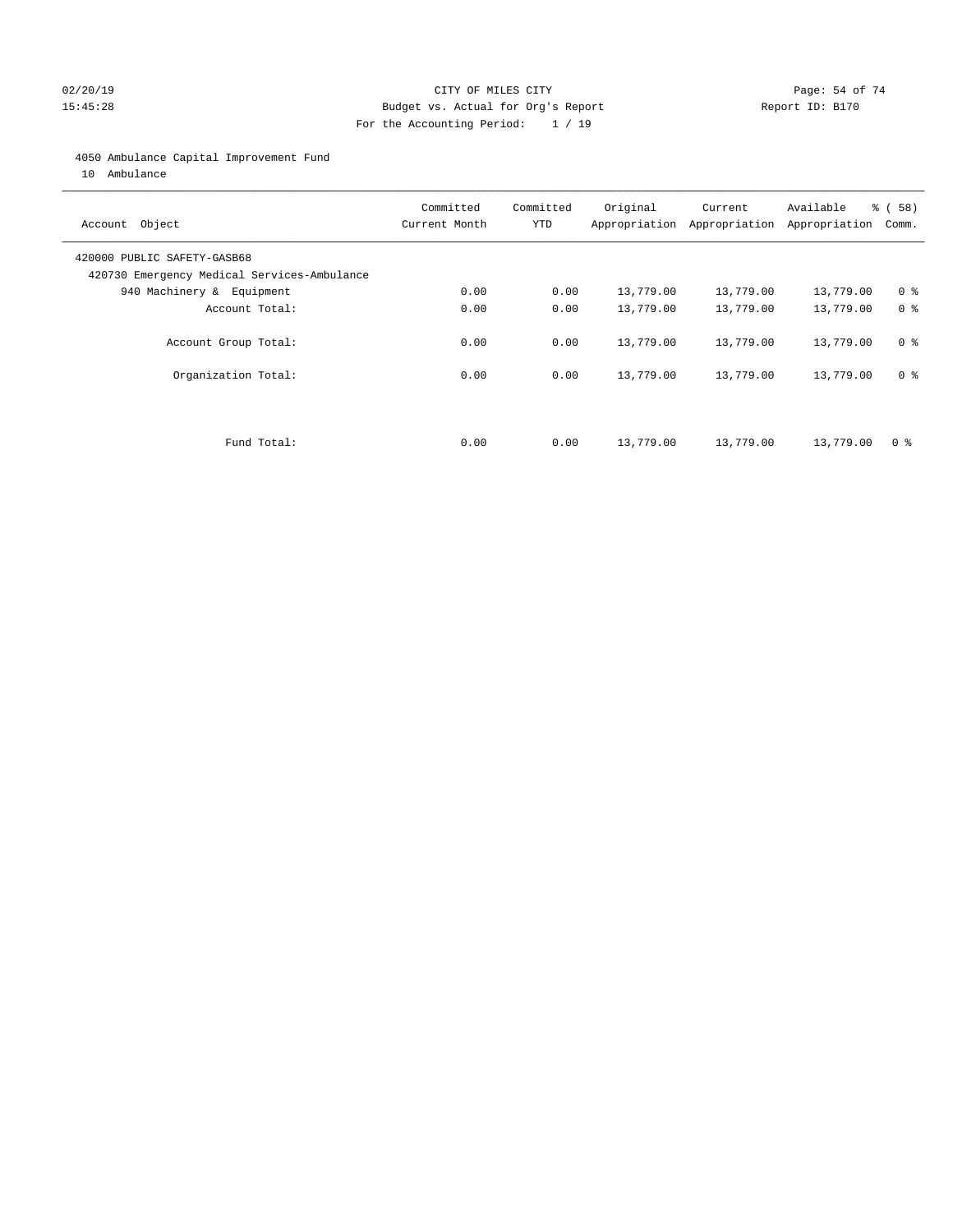#### $O(2/20/19$  Page: 55 of 74 15:45:28 Budget vs. Actual for Org's Report Report ID: B170 For the Accounting Period: 1 / 19

#### 4060 CAPITAL IMPROV-PUBLIC WORKS

911 Public Works Operations

| Object<br>Account                                         | Committed<br>Current Month | Committed<br><b>YTD</b> | Original<br>Appropriation | Current<br>Appropriation | Available<br>Appropriation | % (58)<br>Comm. |
|-----------------------------------------------------------|----------------------------|-------------------------|---------------------------|--------------------------|----------------------------|-----------------|
| 430000 Public Works-GASB68<br>430233 Roadway/Re-surfacing |                            |                         |                           |                          |                            |                 |
| 940 Machinery & Equipment                                 | 0.00                       | 21,000.00               | 275,000.00                | 275,000.00               | 254,000.00                 | 8 %             |
| Account Total:                                            | 0.00                       | 21,000.00               | 275,000.00                | 275,000.00               | 254,000.00                 | 8 %             |
| Account Group Total:                                      | 0.00                       | 21,000.00               | 275,000.00                | 275,000.00               | 254,000.00                 | 8 %             |
| Organization Total:                                       | 0.00                       | 21,000.00               | 275,000.00                | 275,000.00               | 254,000.00                 | 8 %             |
| Fund Total:                                               | 0.00                       | 21,000.00               | 275,000.00                | 275,000.00               | 254,000.00                 | 8 %             |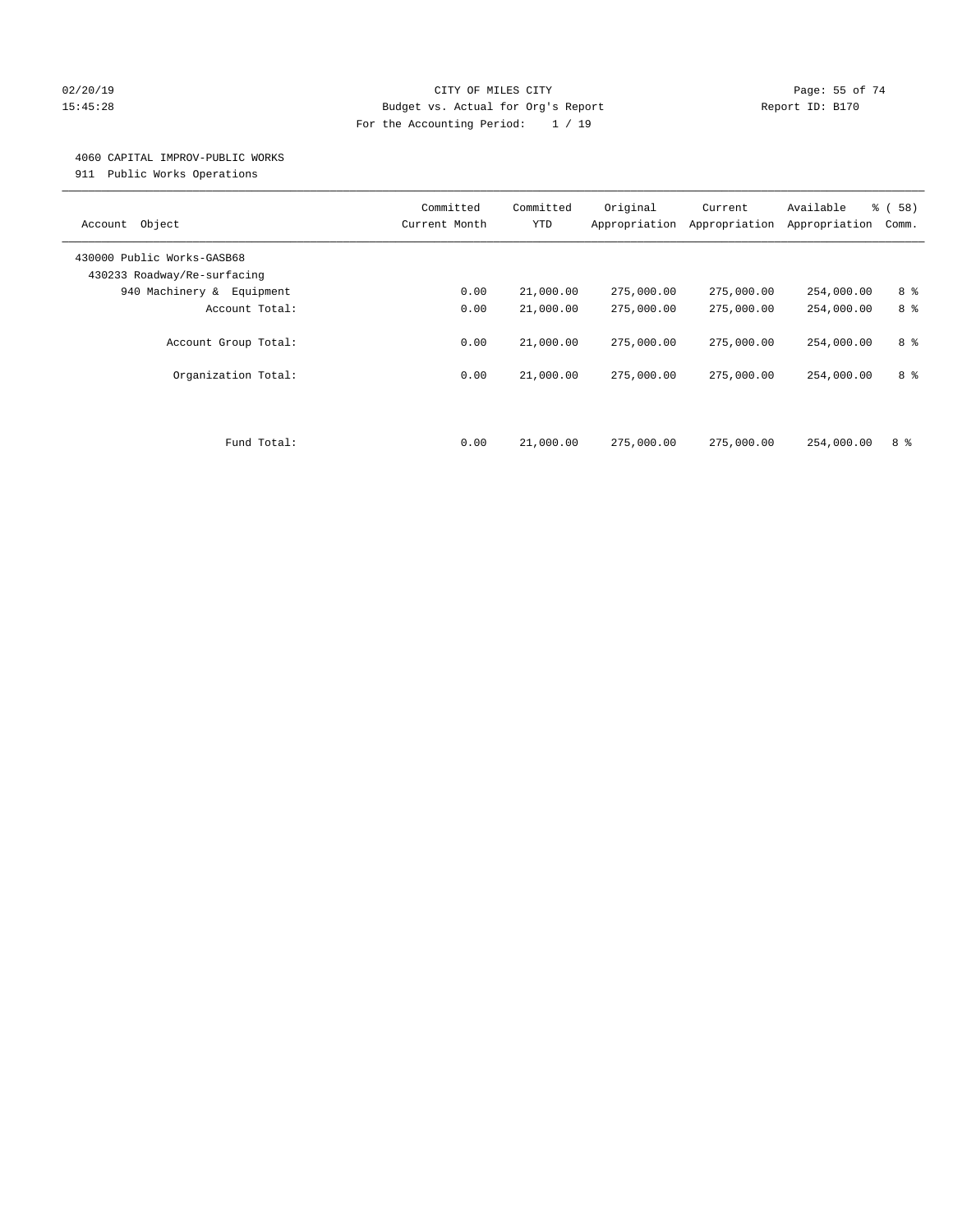#### $O(2/20/19$  Page: 56 of 74 15:45:28 Budget vs. Actual for Org's Report Report ID: B170 For the Accounting Period: 1 / 19

### 5210 WATER UTILITY

22 Water Plant

| Account Object                                                   | Committed<br>Current Month | Committed<br>YTD | Original   | Current     | Available<br>Appropriation Appropriation Appropriation Comm. | % ( 58 )        |
|------------------------------------------------------------------|----------------------------|------------------|------------|-------------|--------------------------------------------------------------|-----------------|
| 430000 Public Works-GASB68                                       |                            |                  |            |             |                                                              |                 |
| 430530 Water Source of Supply and Pumping(22)                    |                            |                  |            |             |                                                              |                 |
| 111 Salaries and Wages - Permanent                               | 21, 474.19                 | 144,604.66       | 250,316.00 | 250, 316.00 | 105,711.34                                                   | 58 %            |
| 121 OVERTIME-PERMANENT                                           | 261.25                     | 4,618.09         | 10,300.00  | 10,300.00   | 5,681.91                                                     | 45 %            |
| 131 VACATION                                                     | 806.22                     | 9,659.77         | 19,500.00  | 19,500.00   | 9,840.23                                                     | 50%             |
| 132 SICK LEAVE                                                   | 863.40                     | 5,814.64         | 5,500.00   | 5,500.00    | $-314.64$                                                    | $106$ %         |
| 133 OTHER LEAVE PAY                                              | 0.00                       | 358.26           | 2,729.00   | 2,729.00    | 2,370.74                                                     | $13*$           |
| 134 HOLIDAY PAY                                                  | 1,438.45                   | 4,742.29         | 5,400.00   | 5,400.00    | 657.71                                                       | 88 %            |
| 141 Unemployment Insurance                                       | 87.01                      | 597.96           | 441.00     | 441.00      | $-156.96$                                                    | $136$ %         |
| 142 Workers' Compensation                                        | 1,559.98                   | 10,919.33        | 16,838.00  | 16,838.00   | 5,918.67                                                     | 65 %            |
| 143 Health Insurance                                             | 4,141.93                   | 28,993.35        | 49,708.00  | 49,708.00   | 20,714.65                                                    | 58 %            |
| 144 FICA                                                         | 1,819.29                   | 12,492.77        | 22,472.00  | 22,472.00   | 9,979.23                                                     | 56%             |
| 145 PERS                                                         | 2,129.18                   | 14,264.71        | 24,880.00  | 24,880.00   | 10,615.29                                                    | 57%             |
| 196 CLOTHING ALLOTMENT                                           | 0.00                       | 930.00           | 480.00     | 480.00      | $-450.00$                                                    | 194 %           |
| 210 Office Supplies and Materials                                | 0.00                       | 115.30           | 250.00     | 250.00      | 134.70                                                       | 46 %            |
|                                                                  |                            | 106.97           | 3,000.00   | 3,000.00    | 2,893.03                                                     | 4%              |
| 214 Small Items of Equipment                                     | 104.99                     |                  |            | 2,000.00    |                                                              | 62 %            |
| 220 Operating Expenses<br>222 Chemicals, Lab & Med Supplies      | 69.68                      | 1,240.51         | 2,000.00   |             | 759.49                                                       | 0 <sup>8</sup>  |
|                                                                  | 0.00                       | 0.00             | 150.00     | 150.00      | 150.00                                                       | 25%             |
| 226 Clothing and Uniforms<br>230 Repair and Maintenance Supplies | 40.00                      | 147.85           | 600.00     | 600.00      | 452.15                                                       | 26%             |
|                                                                  | 538.37                     | 2,591.24         | 10,000.00  | 10,000.00   | 7,408.76                                                     |                 |
| 231 Gas, Oil, Diesel Fuel, Grease, etc.                          | 568.79                     | 1,204.44         | 1,500.00   | 1,500.00    | 295.56                                                       | $80*$           |
| 241 Consumable Tools                                             | 0.00                       | 9.58             | 200.00     | 200.00      | 190.42                                                       | 5 <sup>°</sup>  |
| 311 Postage, Box Rent, Etc.                                      | 4.22                       | 25.14            | 50.00      | 50.00       | 24.86                                                        | 50%             |
| 330 Publicity, Subscriptions & Dues                              | 0.00                       | 70.00            | 200.00     | 200.00      | 130.00                                                       | 35%             |
| 334 Memberships, Registrations & Dues                            | 0.00                       | 75.00            | 400.00     | 400.00      | 325.00                                                       | 19 <sup>°</sup> |
| 341 Electric Utility Services                                    | 7,199.71                   | 38,943.56        | 66,500.00  | 66,500.00   | 27,556.44                                                    | 59 %            |
| 344 Gas Utility Service                                          | 0.00                       | 1,072.32         | 15,000.00  | 15,000.00   | 13,927.68                                                    | 7 %             |
| 345 Telephone                                                    | 80.29                      | 518.88           | 1,000.00   | 1,000.00    | 481.12                                                       | $52$ $%$        |
| 346 Garbage Service                                              | 0.00                       | 362.24           | 700.00     | 700.00      | 337.76                                                       | $52$ %          |
| 347 Internet                                                     | 80.20                      | 561.45           | 1,100.00   | 1,100.00    | 538.55                                                       | $51$ %          |
| 350 Professional Services                                        | 0.00                       | 278.30           | 500.00     | 500.00      | 221.70                                                       | 56%             |
| 352 Wtr/Swr Lab Testing                                          | 477.00                     | 477.00           | 1,000.00   | 1,000.00    | 523.00                                                       | 48 %            |
| 357 Architectual, Engineering Serv Etc.                          | 0.00                       | 0.00             | 10,000.00  | 10,000.00   | 10,000.00                                                    | 0 <sup>8</sup>  |
| 360 Contr R & M                                                  | 87.12                      | 893.62           | 130,000.00 | 130,000.00  | 129,106.38                                                   | 1 <sup>8</sup>  |
| 363 R&M Vehicles/Equip/Labor-PW                                  | 3.04                       | 1,080.19         | 2,000.00   | 2,000.00    | 919.81                                                       | 54 %            |
| 369 Other Repair and Maintenance                                 | 0.00                       | 0.00             | 2,000.00   | 2,000.00    | 2,000.00                                                     | 0 <sup>8</sup>  |
| 370 Travel                                                       | 0.00                       | 488.26           | 1,000.00   | 1,000.00    | 511.74                                                       | 49 %            |
| 380 Training Services                                            | 0.00                       | 678.42           | 2,000.00   | 2,000.00    | 1,321.58                                                     | 34.8            |
| 382 Books                                                        | 0.00                       | 0.00             | 200.00     | 200.00      | 200.00                                                       | 0 <sup>8</sup>  |
| 400 BUILDING MATERIALS                                           | 0.00                       | 0.00             | 500.00     | 500.00      | 500.00                                                       | 0 <sup>8</sup>  |
| 511 Insurance on Buildings                                       | 0.00                       | 8,371.97         | 8,750.00   | 8,750.00    | 378.03                                                       | 96 %            |
| 512 Insurance on Vehicles & Equipment                            | 0.00                       | 283.31           | 284.00     | 284.00      | 0.69                                                         | 100 %           |
| 940 Machinery & Equipment                                        | 290.69                     | 19,087.33        | 97,100.00  | 97,100.00   | 78,012.67                                                    | $20*$           |
| Account Total:                                                   | 44,125.00                  | 316,678.71       | 766,548.00 | 766,548.00  | 449,869.29                                                   | 41 %            |
| Account Group Total:                                             | 44,125.00                  | 316,678.71       | 766,548.00 | 766,548.00  | 449,869.29                                                   | 41 %            |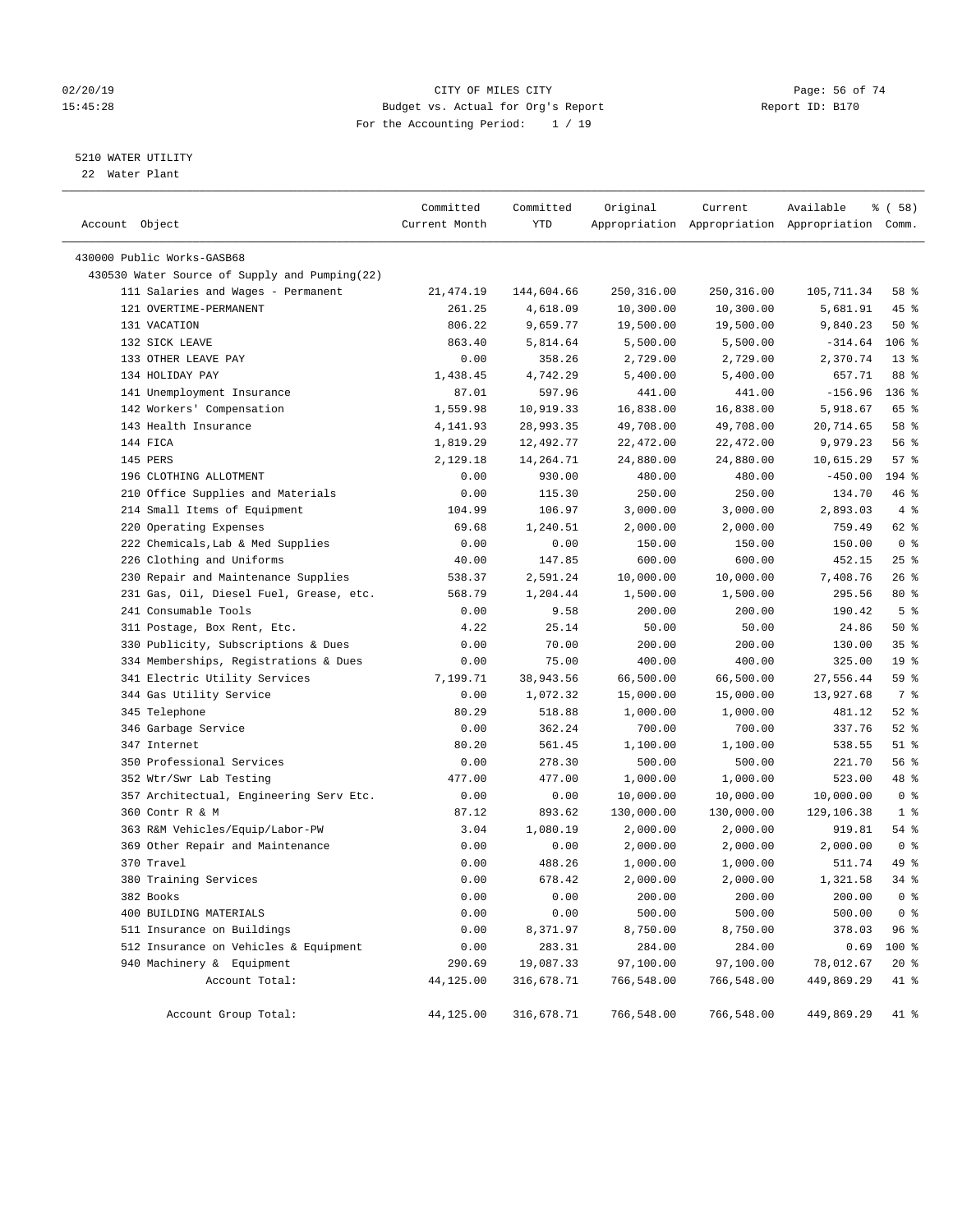### $O(2/20/19$  Page: 57 of 74 15:45:28 Budget vs. Actual for Org's Report Report ID: B170 For the Accounting Period: 1 / 19

#### 5210 WATER UTILITY 22 Water Plant

| Account Object |                     | Committed<br>Current Month | Committed<br>YTD | Original   | Current<br>Appropriation Appropriation Appropriation Comm. | Available       | ී ( 58 ) |
|----------------|---------------------|----------------------------|------------------|------------|------------------------------------------------------------|-----------------|----------|
|                | Organization Total: | 44,125.00                  | 316,678.71       | 766,548.00 | 766,548.00                                                 | 449,869.29 41 % |          |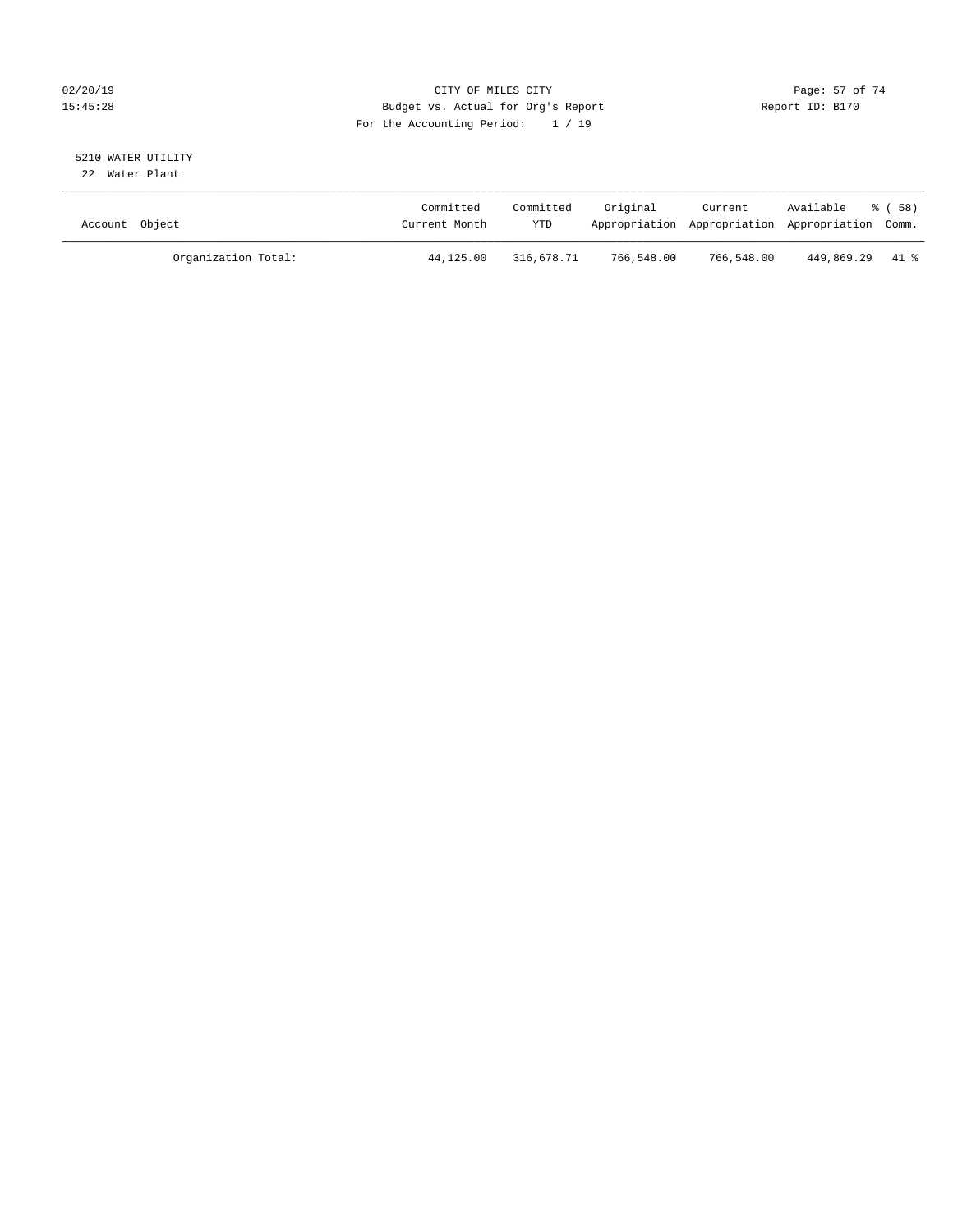#### $O(2/20/19$  Page: 58 of 74 15:45:28 Budget vs. Actual for Org's Report Report ID: B170 For the Accounting Period: 1 / 19

————————————————————————————————————————————————————————————————————————————————————————————————————————————————————————————————————

## 5210 WATER UTILITY

23 Water Lines

|                                           | Committed     | Committed   | Original     | Current      | Available                                       | १८       (६७६४) |
|-------------------------------------------|---------------|-------------|--------------|--------------|-------------------------------------------------|-----------------|
| Account Object                            | Current Month | YTD         |              |              | Appropriation Appropriation Appropriation Comm. |                 |
|                                           |               |             |              |              |                                                 |                 |
| 430000 Public Works-GASB68                |               |             |              |              |                                                 |                 |
| 430550 Transmission and Distribution(23)  |               |             |              |              |                                                 |                 |
| 111 Salaries and Wages - Permanent        | 11,081.80     | 80,020.13   | 139,920.00   | 139,920.00   | 59,899.87                                       | 57%             |
| 121 OVERTIME-PERMANENT                    | 1,005.63      | 5,199.40    | 10,200.00    | 10,200.00    | 5,000.60                                        | $51$ %          |
| 131 VACATION                              | 846.57        | 4,774.77    | 7,600.00     | 7,600.00     | 2,825.23                                        | 63 %            |
| 132 SICK LEAVE                            | 443.20        | 3,546.98    | 5,000.00     | 5,000.00     | 1,453.02                                        | 71 %            |
| 133 OTHER LEAVE PAY                       | 0.00          | 120.49      | 3,172.00     | 3,172.00     | 3,051.51                                        | 4%              |
| 134 HOLIDAY PAY                           | 499.30        | 1,069.54    | 2,100.00     | 2,100.00     | 1,030.46                                        | $51$ %          |
| 141 Unemployment Insurance                | 48.56         | 333.64      | 252.00       | 252.00       | $-81.64$                                        | 132 %           |
| 142 Workers' Compensation                 | 762.57        | 5,340.74    | 8,618.00     | 8,618.00     | 3,277.26                                        | 62 %            |
| 143 Health Insurance                      | 2,647.56      | 19, 113. 33 | 31,778.00    | 31,778.00    | 12,664.67                                       | 60 %            |
| 144 FICA                                  | 1,045.65      | 7,070.09    | 12,851.00    | 12,851.00    | 5,780.91                                        | 55 %            |
| 145 PERS                                  | 1,189.19      | 8,118.40    | 14,229.00    | 14,229.00    | 6,110.60                                        | 57%             |
| 196 CLOTHING ALLOTMENT                    | 0.00          | 593.25      | 800.00       | 800.00       | 206.75                                          | 74 %            |
| 210 Office Supplies and Materials         | 59.15         | 104.46      | 700.00       | 700.00       | 595.54                                          | 15 <sup>°</sup> |
| 214 Small Items of Equipment              | 252.55        | 6,350.47    | 75,000.00    | 75,000.00    | 68,649.53                                       | 8 %             |
| 220 Operating Expenses                    | 508.72        | 5,987.83    | 35,000.00    | 35,000.00    | 29,012.17                                       | $17*$           |
| 222 Chemicals, Lab & Med Supplies         | 0.00          | 2.36        | 200.00       | 200.00       | 197.64                                          | 1 <sup>8</sup>  |
| 226 Clothing and Uniforms                 | 148.99        | 489.87      | 700.00       | 700.00       | 210.13                                          | 70 %            |
| 230 Repair and Maintenance Supplies       | 2,074.81      | 19,203.41   | 40,000.00    | 40,000.00    | 20,796.59                                       | 48 %            |
| 231 Gas, Oil, Diesel Fuel, Grease, etc.   | 976.04        | 7,456.71    | 10,000.00    | 10,000.00    | 2,543.29                                        | 75 %            |
| 233 Water/Sewer Main Replacement and      | 0.00          | 958.40      | 10,000.00    | 10,000.00    | 9,041.60                                        | $10*$           |
| 234 Hydrant/Manhole Replacement, Valves   | 0.00          | 5,256.50    | 40,000.00    | 40,000.00    | 34,743.50                                       | $13*$           |
| 235 Curb Stop Replacement                 | 1,396.86      | 7,654.43    | 18,000.00    | 18,000.00    | 10,345.57                                       | $43$ %          |
| 241 Consumable Tools                      | 0.00          | 357.51      | 1,000.00     | 1,000.00     | 642.49                                          | 36%             |
| 311 Postage, Box Rent, Etc.               | 0.00          | 0.00        | 100.00       | 100.00       | 100.00                                          | 0 <sup>8</sup>  |
| 320 Printing, Duplicating, Typing &       | 0.00          | 0.00        | 100.00       | 100.00       | 100.00                                          | 0 <sup>8</sup>  |
| 330 Publicity, Subscriptions & Dues       | 420.00        | 420.00      | 250.00       | 250.00       | $-170.00$                                       | $168$ %         |
| 331 Publication of Formal & Legal Notices | 122.50        | 122.50      | 0.00         | 0.00         | $-122.50$                                       | $***$ $_{8}$    |
| 334 Memberships, Registrations & Dues     | 0.00          | 442.00      | 350.00       | 350.00       | $-92.00$                                        | $126$ %         |
| 341 Electric Utility Services             | 51.36         | 281.20      | 500.00       | 500.00       | 218.80                                          | 56%             |
| 344 Gas Utility Service                   | 102.67        | 280.22      | 500.00       | 500.00       | 219.78                                          | 56 %            |
| 345 Telephone                             | 61.52         | 399.12      | 700.00       | 700.00       | 300.88                                          | 57%             |
| 347 Internet                              | 11.40         | 79.80       | 200.00       | 200.00       | 120.20                                          | 40 %            |
| 350 Professional Services                 | 0.00          | 3,201.38    | 8,000.00     | 8,000.00     | 4,798.62                                        | 40 %            |
| 357 Architectual, Engineering Serv Etc.   | 0.00          | 0.00        | 30,000.00    | 30,000.00    | 30,000.00                                       | 0 <sup>8</sup>  |
| 360 Contr R & M                           | 177.47        | 41,757.10   | 200,000.00   | 200,000.00   | 158,242.90                                      | $21$ %          |
| 363 R&M Vehicles/Equip/Labor-PW           | 1,519.63      | 22, 413.46  | 35,000.00    | 35,000.00    | 12,586.54                                       | 64 %            |
| 369 Other Repair and Maintenance          | 0.00          | 142.98      | 2,000.00     | 2,000.00     | 1,857.02                                        | 7 %             |
| 370 Travel                                | 0.00          | 0.00        | 1,200.00     | 1,200.00     | 1,200.00                                        | 0 <sup>8</sup>  |
| 380 Training Services                     | 0.00          | 185.00      | 1,500.00     | 1,500.00     | 1,315.00                                        | $12*$           |
| 382 Books                                 | 0.00          | 0.00        | 200.00       | 200.00       | 200.00                                          | 0 <sup>8</sup>  |
| 400 BUILDING MATERIALS                    | 328.95        | 328.95      | 500.00       | 500.00       | 171.05                                          | 66 %            |
| 511 Insurance on Buildings                | 0.00          | 2,752.53    | 2,753.00     | 2,753.00     | 0.47                                            | 100 %           |
| 512 Insurance on Vehicles & Equipment     | 0.00          | 634.46      | 635.00       | 635.00       | 0.54                                            | 100 %           |
| 532 Land Rental                           | 633.38        | 1,082.80    | 1,500.00     | 1,500.00     | 417.20                                          | 72 %            |
| 533 Machinery and Equipment Rental        | 0.00          | 0.00        | 1,000.00     | 1,000.00     | 1,000.00                                        | 0 <sup>8</sup>  |
| 940 Machinery & Equipment                 | 12,382.59     | 726,503.77  | 1,790,500.00 | 1,790,500.00 | 1,063,996.23                                    | 41 %            |
| Account Total:                            | 40,798.62     | 990,149.98  | 2,544,608.00 | 2,544,608.00 | 1,554,458.02                                    | 39 %            |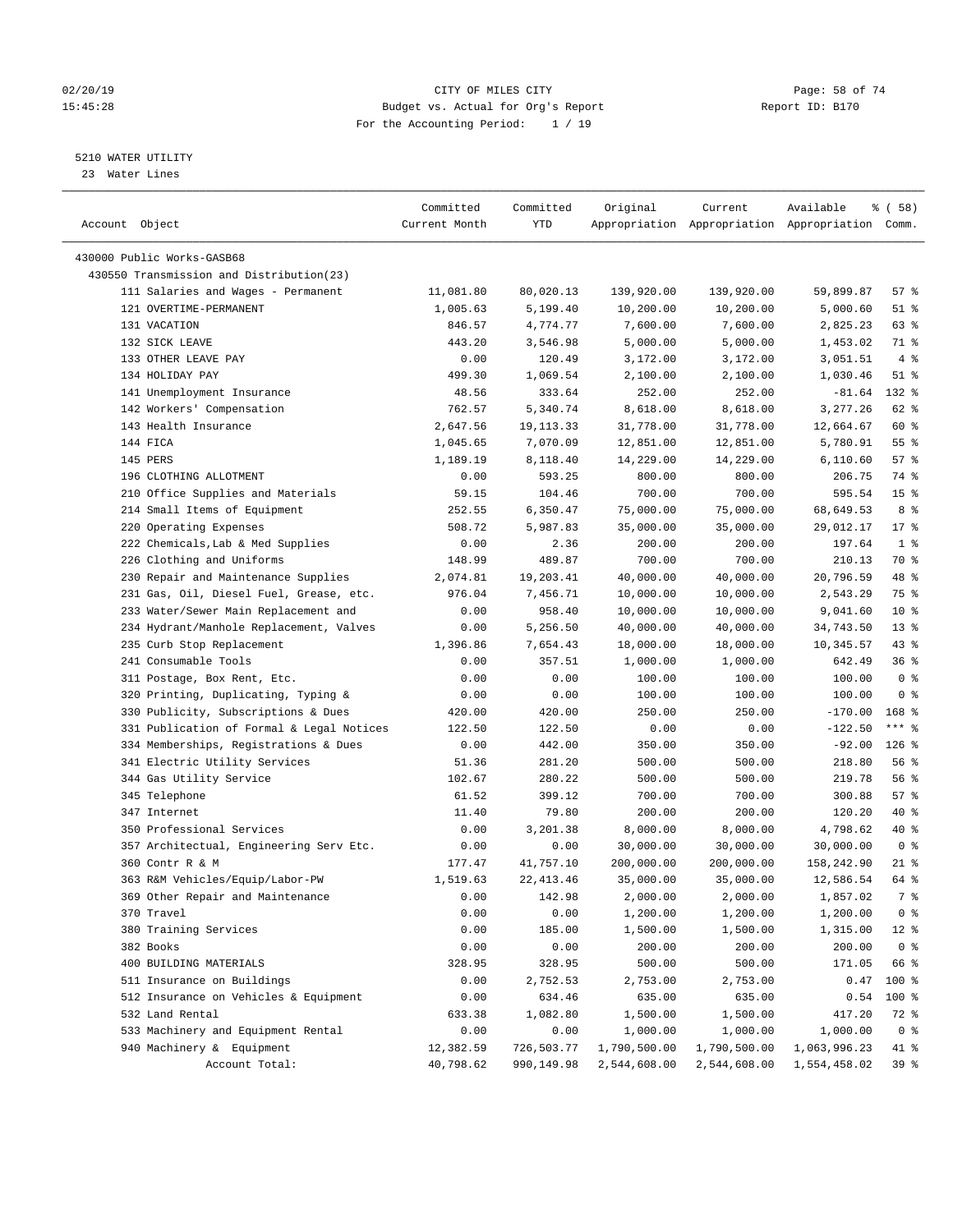### $O(2/20/19$  Page: 59 of 74 15:45:28 Budget vs. Actual for Org's Report Report ID: B170 For the Accounting Period: 1 / 19

5210 WATER UTILITY

23 Water Lines

| Account Object                             | Committed<br>Current Month | Committed<br><b>YTD</b> | Original     | Current<br>Appropriation Appropriation Appropriation | Available    | % (58)<br>Comm. |  |
|--------------------------------------------|----------------------------|-------------------------|--------------|------------------------------------------------------|--------------|-----------------|--|
| Account Group Total:                       | 40,798.62                  | 990,149.98              | 2,544,608.00 | 2,544,608.00                                         | 1,554,458.02 | 39 <sup>8</sup> |  |
| 490000 DEBT SERVICE                        |                            |                         |              |                                                      |              |                 |  |
| 490200 Revenue Bonds                       |                            |                         |              |                                                      |              |                 |  |
| 611 Principal-NE Wtr Line Phase II         | 0.00                       | 9,000.00                | 17,000.00    | 17,000.00                                            | 8,000.00     | 53%             |  |
| 615 Principal-Northeast Water Ln \$2.2     | 0.00                       | 32,000.00               | 65,000.00    | 65,000.00                                            | 33,000.00    | 49 %            |  |
| 616 Principal-Carbon Hill Water Tank \$2.2 | 0.00                       | 32,000.00               | 64,000.00    | 64,000.00                                            | 32,000.00    | $50*$           |  |
| 617 Principal - NE Wtr Line \$500k         | 0.00                       | 7,000.00                | 15,000.00    | 15,000.00                                            | 8,000.00     | 47 %            |  |
| 618 Principal-Carbon Hill \$500k           | 0.00                       | 7,000.00                | 15,000.00    | 15,000.00                                            | 8,000.00     | 47.8            |  |
| 622 Interest-NE Wtr Line Phase II          | 0.00                       | 735.00                  | 1,437.00     | 1,437.00                                             | 702.00       | $51$ $%$        |  |
| 631 Interest - NE Wtr Line \$500k          | 0.00                       | 5,252.50                | 10,409.00    | 10,409.00                                            | 5,156.50     | 50%             |  |
| 632 Interest - Carbon Hill Wtr Tank \$500k | 0.00                       | 5,252.50                | 10,409.00    | 10,409.00                                            | 5,156.50     | 50%             |  |
| 634 Interest-Northeast Wtr Ln \$2.2        | 0.00                       | 25,575.00               | 50,670.00    | 50,670.00                                            | 25,095.00    | 50%             |  |
| 638 Interest-Carbon Hill Tank \$2.2        | 0.00                       | 24,915.00               | 49,350.00    | 49,350.00                                            | 24,435.00    | 50%             |  |
| Account Total:                             | 0.00                       | 148,730.00              | 298, 275.00  | 298,275.00                                           | 149,545.00   | 50%             |  |
| Account Group Total:                       | 0.00                       | 148,730.00              | 298, 275.00  | 298, 275.00                                          | 149,545.00   | 50%             |  |
| 520000 OTHER FINANCING USES                |                            |                         |              |                                                      |              |                 |  |
| 521000 Interfund Operating Transfers Out   |                            |                         |              |                                                      |              |                 |  |
| 820 Transfers to Other Funds               | 1,000.00                   | 7,000.00                | 12,000.00    | 12,000.00                                            | 5,000.00     | 58 %            |  |
| Account Total:                             | 1,000.00                   | 7,000.00                | 12,000.00    | 12,000.00                                            | 5,000.00     | 58 %            |  |
| Account Group Total:                       | 1,000.00                   | 7,000.00                | 12,000.00    | 12,000.00                                            | 5,000.00     | 58 %            |  |
| Organization Total:                        |                            | 41,798.62 1,145,879.98  | 2,854,883.00 | 2,854,883.00                                         | 1,709,003.02 | 40 %            |  |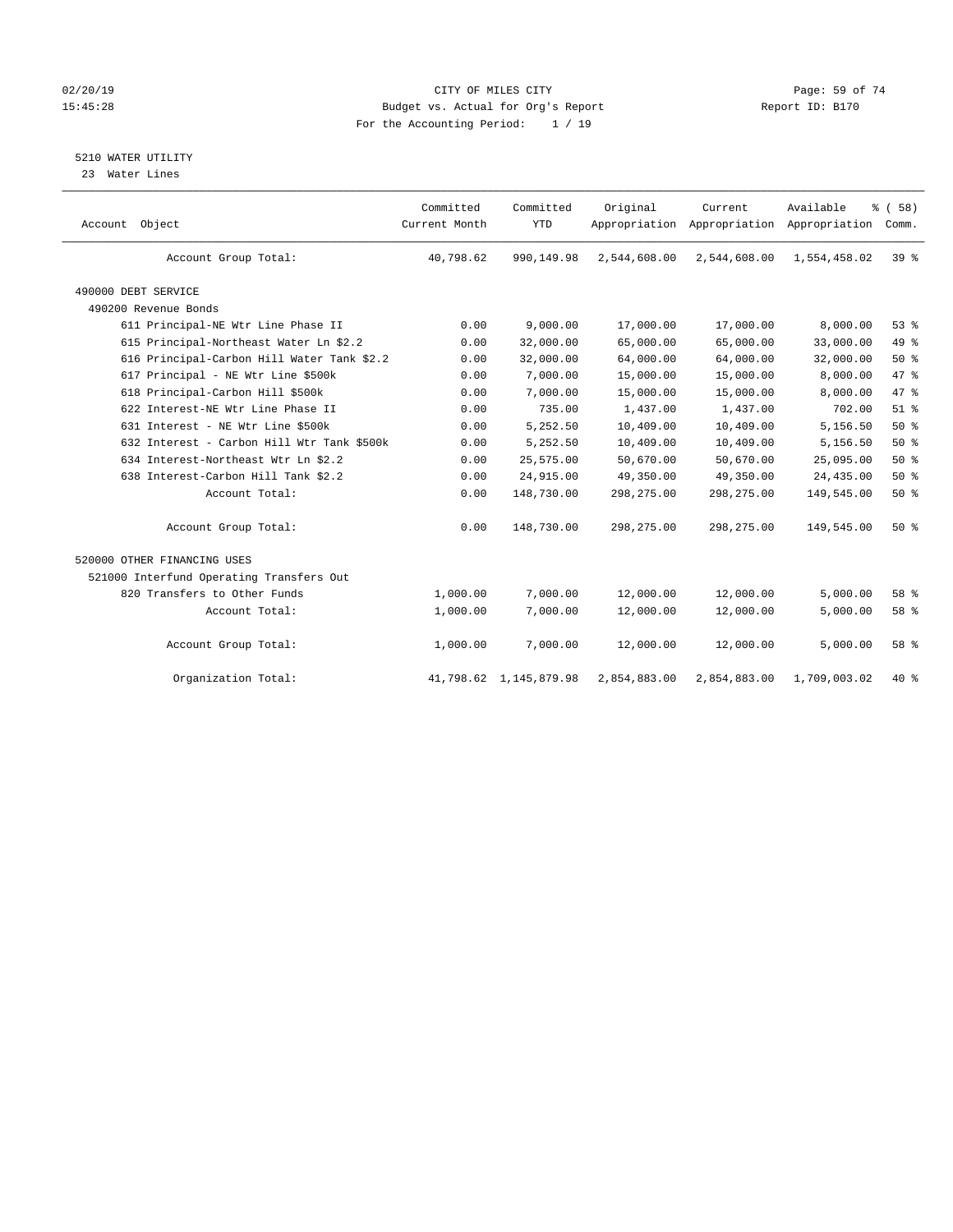#### 02/20/19 CITY OF MILES CITY Page: 60 of 74 15:45:28 Budget vs. Actual for Org's Report Report ID: B170 For the Accounting Period: 1 / 19

## 5210 WATER UTILITY

25 Water Administration

| Account Object                            | Committed<br>Current Month | Committed<br><b>YTD</b> | Original   | Current    | Available<br>Appropriation Appropriation Appropriation Comm. | 8 ( 58 )        |
|-------------------------------------------|----------------------------|-------------------------|------------|------------|--------------------------------------------------------------|-----------------|
| 430000 Public Works-GASB68                |                            |                         |            |            |                                                              |                 |
| 430510 Water Administration(25)           |                            |                         |            |            |                                                              |                 |
| 111 Salaries and Wages - Permanent        | 2,236.16                   | 13,866.46               | 24,560.00  | 24,560.00  | 10,693.54                                                    | 56%             |
| 121 OVERTIME-PERMANENT                    | 0.00                       | 0.00                    | 120.00     | 120.00     | 120.00                                                       | 0 <sup>8</sup>  |
| 131 VACATION                              | 15.97                      | 457.88                  | 1,700.00   | 1,700.00   | 1,242.12                                                     | $27$ %          |
| 132 SICK LEAVE                            | 0.00                       | 572.74                  | 1,100.00   | 1,100.00   | 527.26                                                       | $52$ $%$        |
| 133 OTHER LEAVE PAY                       | 0.00                       | 0.00                    | 155.00     | 155.00     | 155.00                                                       | 0 <sup>8</sup>  |
| 141 Unemployment Insurance                | 7.88                       | 52.50                   | 42.00      | 42.00      | $-10.50$                                                     | $125$ %         |
| 142 Workers' Compensation                 | 28.32                      | 188.77                  | 348.00     | 348.00     | 159.23                                                       | 54%             |
| 143 Health Insurance                      | 369.85                     | 2,672.06                | 4,882.00   | 4,882.00   | 2,209.94                                                     | 55%             |
| 144 FICA                                  | 172.28                     | 1,148.46                | 2,110.00   | 2,110.00   | 961.54                                                       | 54 %            |
| 145 PERS                                  | 193.01                     | 1,276.65                | 2,336.00   | 2,336.00   | 1,059.35                                                     | 55%             |
| 196 CLOTHING ALLOTMENT                    | 0.00                       | 116.25                  | 125.00     | 125.00     | 8.75                                                         | 93%             |
| 210 Office Supplies and Materials         | 94.68                      | 504.40                  | 3,200.00   | 3,200.00   | 2,695.60                                                     | 16 <sup>8</sup> |
| 214 Small Items of Equipment              | 0.00                       | 126.33                  | 2,000.00   | 2,000.00   | 1,873.67                                                     | $6\degree$      |
| 220 Operating Expenses                    | 182.97                     | 1,480.44                | 5,900.00   | 5,900.00   | 4,419.56                                                     | 25%             |
| 230 Repair and Maintenance Supplies       | 0.00                       | 0.00                    | 1,000.00   | 1,000.00   | 1,000.00                                                     | 0 <sup>8</sup>  |
| 311 Postage, Box Rent, Etc.               | 595.07                     | 4,359.41                | 7,000.00   | 7,000.00   | 2,640.59                                                     | 62 %            |
| 320 Printing, Duplicating, Typing &       | 48.30                      | 316.63                  | 1,500.00   | 1,500.00   | 1,183.37                                                     | $21$ %          |
| 330 Publicity, Subscriptions & Dues       | 0.00                       | 419.72                  | 1,300.00   | 1,300.00   | 880.28                                                       | 32%             |
| 345 Telephone                             | 51.18                      | 315.11                  | 600.00     | 600.00     | 284.89                                                       | 53%             |
| 347 Internet                              | 17.19                      | 77.18                   | 250.00     | 250.00     | 172.82                                                       | $31*$           |
| 350 Professional Services                 | 833.33                     | 4,972.63                | 5,000.00   | 5,000.00   | 27.37                                                        | 99%             |
| 360 Contr R & M                           | 168.29                     | 6,312.29                | 8,100.00   | 8,100.00   | 1,787.71                                                     | 78 %            |
| 370 Travel                                | 0.00                       | 0.00                    | 250.00     | 250.00     | 250.00                                                       | 0 <sup>8</sup>  |
| 380 Training Services                     | 0.00                       | 0.00                    | 250.00     | 250.00     | 250.00                                                       | 0 <sup>8</sup>  |
| 382 Books                                 | 0.00                       | 0.00                    | 125.00     | 125.00     | 125.00                                                       | 0 <sup>8</sup>  |
| 513 Liability                             | 7,698.00                   | 14,225.92               | 6,528.00   | 6,528.00   | $-7,697.92$                                                  | $218$ %         |
| 531 Building & Office Rental              | 500.00                     | 3,500.00                | 6,000.00   | 6,000.00   | 2,500.00                                                     | 58 %            |
| 810 Losses (Bad debt expense - Enterprise | 0.00                       | 0.00                    | 500.00     | 500.00     | 500.00                                                       | 0 <sup>8</sup>  |
| 920 Buildings                             | 0.00                       | 1,669.00                | 2,000.00   | 2,000.00   | 331.00                                                       | 83 %            |
| Account Total:                            | 13, 212.48                 | 58,630.83               | 88,981.00  | 88,981.00  | 30, 350.17                                                   | 66 %            |
| Account Group Total:                      | 13, 212.48                 | 58,630.83               | 88,981.00  | 88,981.00  | 30,350.17                                                    | 66 %            |
| 520000 OTHER FINANCING USES               |                            |                         |            |            |                                                              |                 |
| 521000 Interfund Operating Transfers Out  |                            |                         |            |            |                                                              |                 |
| 820 Transfers to Other Funds              | 3,709.17                   | 32,068.19               | 56,718.00  | 56,718.00  | 24,649.81                                                    | 57%             |
| Account Total:                            | 3,709.17                   | 32,068.19               | 56,718.00  | 56,718.00  | 24,649.81                                                    | 57%             |
| Account Group Total:                      | 3,709.17                   | 32,068.19               | 56,718.00  | 56,718.00  | 24,649.81                                                    | 57%             |
| Organization Total:                       | 16,921.65                  | 90,699.02               | 145,699.00 | 145,699.00 | 54,999.98                                                    | $62$ $%$        |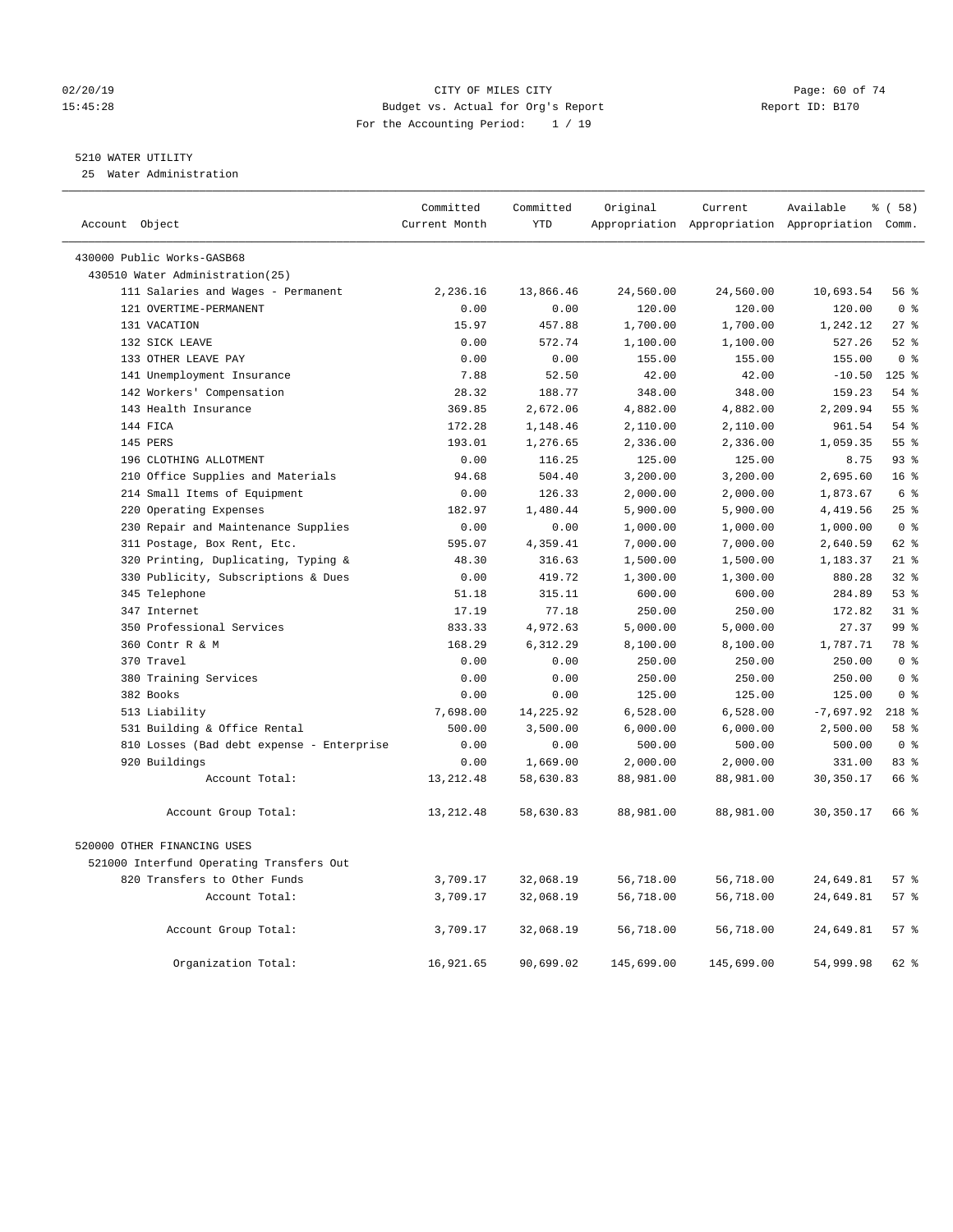#### 02/20/19 CITY OF MILES CITY Page: 61 of 74 15:45:28 Budget vs. Actual for Org's Report Report ID: B170 For the Accounting Period: 1 / 19

# 5210 WATER UTILITY

80 Water Purification

| Account Object                          | Committed<br>Current Month | Committed<br><b>YTD</b> | Original   | Current    | Available<br>Appropriation Appropriation Appropriation Comm. | 8 ( 58 )        |
|-----------------------------------------|----------------------------|-------------------------|------------|------------|--------------------------------------------------------------|-----------------|
| 430000 Public Works-GASB68              |                            |                         |            |            |                                                              |                 |
| 430540 Water Purification and Treatment |                            |                         |            |            |                                                              |                 |
| 210 Office Supplies and Materials       | 130.89                     | 213.27                  | 400.00     | 400.00     | 186.73                                                       | 53%             |
| 214 Small Items of Equipment            | 0.00                       | 0.00                    | 6,000.00   | 6,000.00   | 6,000.00                                                     | 0 <sup>8</sup>  |
| 220 Operating Expenses                  | 235.26                     | 1,002.83                | 3,000.00   | 3,000.00   | 1,997.17                                                     | 33 <sup>8</sup> |
| 222 Chemicals, Lab & Med Supplies       | 597.73                     | 30, 340.92              | 60,000.00  | 60,000.00  | 29,659.08                                                    | $51$ $%$        |
| 226 Clothing and Uniforms               | 39.99                      | 147.84                  | 500.00     | 500.00     | 352.16                                                       | $30*$           |
| 230 Repair and Maintenance Supplies     | 618.96                     | 4,261.97                | 9,500.00   | 9,500.00   | 5,238.03                                                     | 45 %            |
| 231 Gas, Oil, Diesel Fuel, Grease, etc. | 535.97                     | 1,142.38                | 1,000.00   | 1,000.00   | $-142.38$                                                    | $114$ %         |
| 241 Consumable Tools                    | 0.00                       | 0.00                    | 150.00     | 150.00     | 150.00                                                       | 0 <sup>8</sup>  |
| 311 Postage, Box Rent, Etc.             | 0.00                       | 18.17                   | 150.00     | 150.00     | 131.83                                                       | $12*$           |
| 320 Printing, Duplicating, Typing &     | 0.00                       | 0.00                    | 100.00     | 100.00     | 100.00                                                       | 0 <sup>8</sup>  |
| 330 Publicity, Subscriptions & Dues     | 0.00                       | 0.00                    | 400.00     | 400.00     | 400.00                                                       | 0 <sup>8</sup>  |
| 334 Memberships, Registrations & Dues   | 0.00                       | 0.00                    | 450.00     | 450.00     | 450.00                                                       | 0 <sup>8</sup>  |
| 352 Wtr/Swr Lab Testing                 | 0.00                       | 3,912.24                | 10,000.00  | 10,000.00  | 6,087.76                                                     | 39 %            |
| 357 Architectual, Engineering Serv Etc. | 0.00                       | 0.00                    | 12,000.00  | 12,000.00  | 12,000.00                                                    | 0 <sup>8</sup>  |
| 360 Contr R & M                         | 0.00                       | 1,143.65                | 6.000.00   | 6.000.00   | 4,856.35                                                     | 19 <sup>8</sup> |
| 369 Other Repair and Maintenance        | 0.00                       | 0.00                    | 1,500.00   | 1,500.00   | 1,500.00                                                     | 0 <sup>8</sup>  |
| 370 Travel                              | 0.00                       | 800.97                  | 1,500.00   | 1,500.00   | 699.03                                                       | 53%             |
| 380 Training Services                   | 0.00                       | 553.68                  | 1,400.00   | 1,400.00   | 846.32                                                       | 40 %            |
| 382 Books                               | 0.00                       | 0.00                    | 200.00     | 200.00     | 200.00                                                       | 0 <sup>8</sup>  |
| 533 Machinery and Equipment Rental      | 0.00                       | 0.00                    | 1,000.00   | 1,000.00   | 1,000.00                                                     | 0 <sup>8</sup>  |
| 940 Machinery & Equipment               | 0.00                       | 0.00                    | 5,000.00   | 5,000.00   | 5,000.00                                                     | 0 <sup>8</sup>  |
| Account Total:                          | 2,158.80                   | 43,537.92               | 120,250.00 | 120,250.00 | 76,712.08                                                    | 36 <sup>8</sup> |
| Account Group Total:                    | 2,158.80                   | 43,537.92               | 120,250.00 | 120,250.00 | 76,712.08                                                    | 36%             |
| Organization Total:                     | 2,158.80                   | 43,537.92               | 120,250.00 | 120,250.00 | 76,712.08                                                    | 36%             |

Fund Total: 105,004.07 1,596,795.63 3,887,380.00 3,887,380.00 2,290,584.37 41 %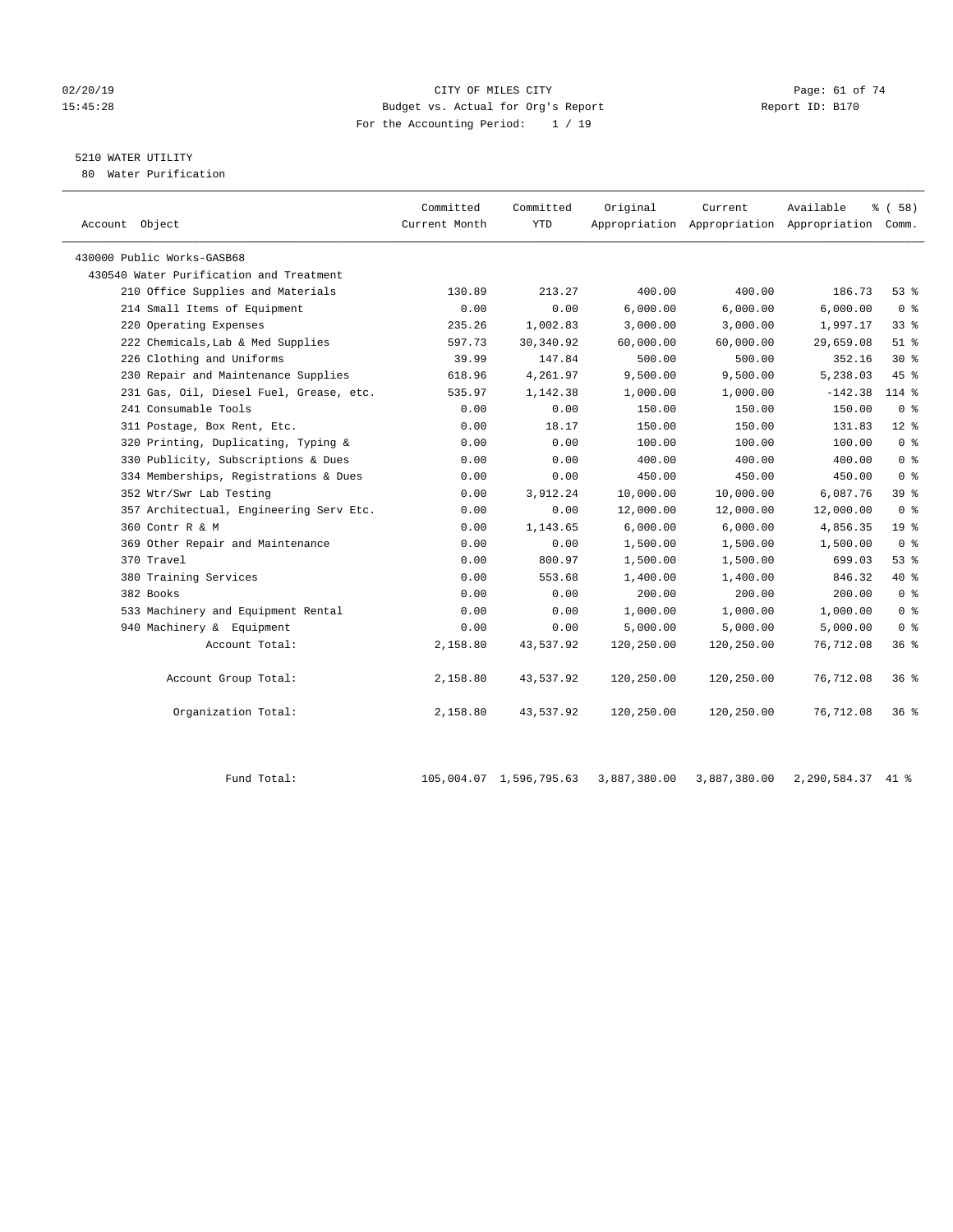#### 02/20/19 CITY OF MILES CITY Page: 62 of 74 15:45:28 Budget vs. Actual for Org's Report Report ID: B170 For the Accounting Period: 1 / 19

————————————————————————————————————————————————————————————————————————————————————————————————————————————————————————————————————

#### 5310 SEWER UTILITY

29 Sewer Administration

|                                           | Committed     | Committed  | Original   | Current                                         | Available | <sub>ර</sub> ි (58) |
|-------------------------------------------|---------------|------------|------------|-------------------------------------------------|-----------|---------------------|
| Account Object                            | Current Month | YTD        |            | Appropriation Appropriation Appropriation Comm. |           |                     |
| 430000 Public Works-GASB68                |               |            |            |                                                 |           |                     |
| 430610 Sewer Administration(29)           |               |            |            |                                                 |           |                     |
| 111 Salaries and Wages - Permanent        | 2,236.00      | 13,866.21  | 24,557.00  | 24,557.00                                       | 10,690.79 | 56 %                |
| 121 OVERTIME-PERMANENT                    | 0.00          | 0.00       | 120.00     | 120.00                                          | 120.00    | 0 <sup>8</sup>      |
| 131 VACATION                              | 15.97         | 457.53     | 1,700.00   | 1,700.00                                        | 1,242.47  | $27$ %              |
| 132 SICK LEAVE                            | 0.00          | 572.39     | 1,100.00   | 1,100.00                                        | 527.61    | $52$ $%$            |
| 133 OTHER LEAVE PAY                       | 0.00          | 0.00       | 155.00     | 155.00                                          | 155.00    | 0 <sup>8</sup>      |
| 141 Unemployment Insurance                | 7.89          | 52.56      | 42.00      | 42.00                                           | $-10.56$  | $125$ %             |
| 142 Workers' Compensation                 | 28.32         | 188.75     | 348.00     | 348.00                                          | 159.25    | $54$ %              |
| 143 Health Insurance                      | 369.85        | 2,672.06   | 4,882.00   | 4,882.00                                        | 2,209.94  | 55 <sup>8</sup>     |
| 144 FICA                                  | 172.27        | 1,148.49   | 2,114.00   | 2,114.00                                        | 965.51    | $54$ %              |
| 145 PERS                                  | 193.00        | 1,276.59   | 2,341.00   | 2,341.00                                        | 1,064.41  | 55%                 |
| 196 CLOTHING ALLOTMENT                    | 0.00          | 116.25     | 125.00     | 125.00                                          | 8.75      | 93 %                |
| 210 Office Supplies and Materials         | 94.68         | 445.68     | 3,200.00   | 3,200.00                                        | 2,754.32  | $14*$               |
| 214 Small Items of Equipment              | 0.00          | 126.34     | 2,000.00   | 2,000.00                                        | 1,873.66  | 6 %                 |
| 220 Operating Expenses                    | 182.97        | 1,540.90   | 5,900.00   | 5,900.00                                        | 4,359.10  | $26$ %              |
| 230 Repair and Maintenance Supplies       | 0.00          | 0.00       | 1,000.00   | 1,000.00                                        | 1,000.00  | 0 <sup>8</sup>      |
| 311 Postage, Box Rent, Etc.               | 595.07        | 4,357.62   | 7,000.00   | 7,000.00                                        | 2,642.38  | 62 %                |
| 320 Printing, Duplicating, Typing &       | 48.30         | 316.63     | 1,500.00   | 1,500.00                                        | 1,183.37  | $21$ %              |
| 330 Publicity, Subscriptions & Dues       | 0.00          | 419.72     | 1,300.00   | 1,300.00                                        | 880.28    | $32$ $%$            |
| 345 Telephone                             | 51.16         | 314.97     | 600.00     | 600.00                                          | 285.03    | $52$ $%$            |
| 347 Internet                              | 19.51         | 136.57     | 250.00     | 250.00                                          | 113.43    | 55%                 |
| 350 Professional Services                 | 833.34        | 4,972.62   | 5,000.00   | 5,000.00                                        | 27.38     | 99 %                |
| 360 Contr R & M                           | 168.29        | 6,312.30   | 8,100.00   | 8,100.00                                        | 1,787.70  | 78 %                |
| 370 Travel                                | 0.00          | 0.00       | 250.00     | 250.00                                          | 250.00    | 0 <sup>8</sup>      |
| 380 Training Services                     | 0.00          | 0.00       | 250.00     | 250.00                                          | 250.00    | 0 <sup>8</sup>      |
| 382 Books                                 | 0.00          | 0.00       | 125.00     | 125.00                                          | 125.00    | 0 <sup>8</sup>      |
| 531 Building & Office Rental              | 333.33        | 2,333.31   | 6,000.00   | 6,000.00                                        | 3,666.69  | 39%                 |
| 810 Losses (Bad debt expense - Enterprise | 0.00          | 0.00       | 500.00     | 500.00                                          | 500.00    | 0 <sup>8</sup>      |
| 920 Buildings                             | 0.00          | 1,669.00   | 2,000.00   | 2,000.00                                        | 331.00    | 83%                 |
| Account Total:                            | 5,349.95      | 43,296.49  | 82,459.00  | 82,459.00                                       | 39,162.51 | 53%                 |
|                                           |               |            |            |                                                 |           |                     |
| Account Group Total:                      | 5,349.95      | 43,296.49  | 82,459.00  | 82,459.00                                       | 39,162.51 | 53 %                |
| 490000 DEBT SERVICE                       |               |            |            |                                                 |           |                     |
| 490200 Revenue Bonds                      |               |            |            |                                                 |           |                     |
| 608 Prpl-Wastewater Project Phase I       | 0.00          | 33,000.00  | 67,000.00  | 67,000.00                                       | 34,000.00 | 49 %                |
| 619 Principal-WWTP Phase II               | 0.00          | 256,000.00 | 259,000.00 | 259,000.00                                      | 3,000.00  | 99 %                |
| 626 Interest-Wastewater Project Phase I   | 0.00          | 17,205.00  | 33,915.00  | 33,915.00                                       | 16,710.00 | 51 %                |
| 639 Interest-WWTP Phase II                | 0.00          | 124,638.89 | 143,338.00 | 143,338.00                                      | 18,699.11 | 87 <sub>8</sub>     |
| Account Total:                            | 0.00          | 430,843.89 | 503,253.00 | 503,253.00                                      | 72,409.11 | 86 %                |
|                                           |               |            | 503,253.00 |                                                 |           |                     |
| Account Group Total:                      | 0.00          | 430,843.89 |            | 503,253.00                                      | 72,409.11 | 86 %                |
| 510000 MISCELLANEOUS                      |               |            |            |                                                 |           |                     |
| 510330 Comprehensive Liability Insurance  |               |            |            |                                                 |           |                     |
| 513 Liability                             | 0.00          | 8,430.89   | 8,431.00   | 8,431.00                                        |           | $0.11$ 100 %        |
| Account Total:                            | 0.00          | 8,430.89   | 8,431.00   | 8,431.00                                        |           | $0.11$ 100 %        |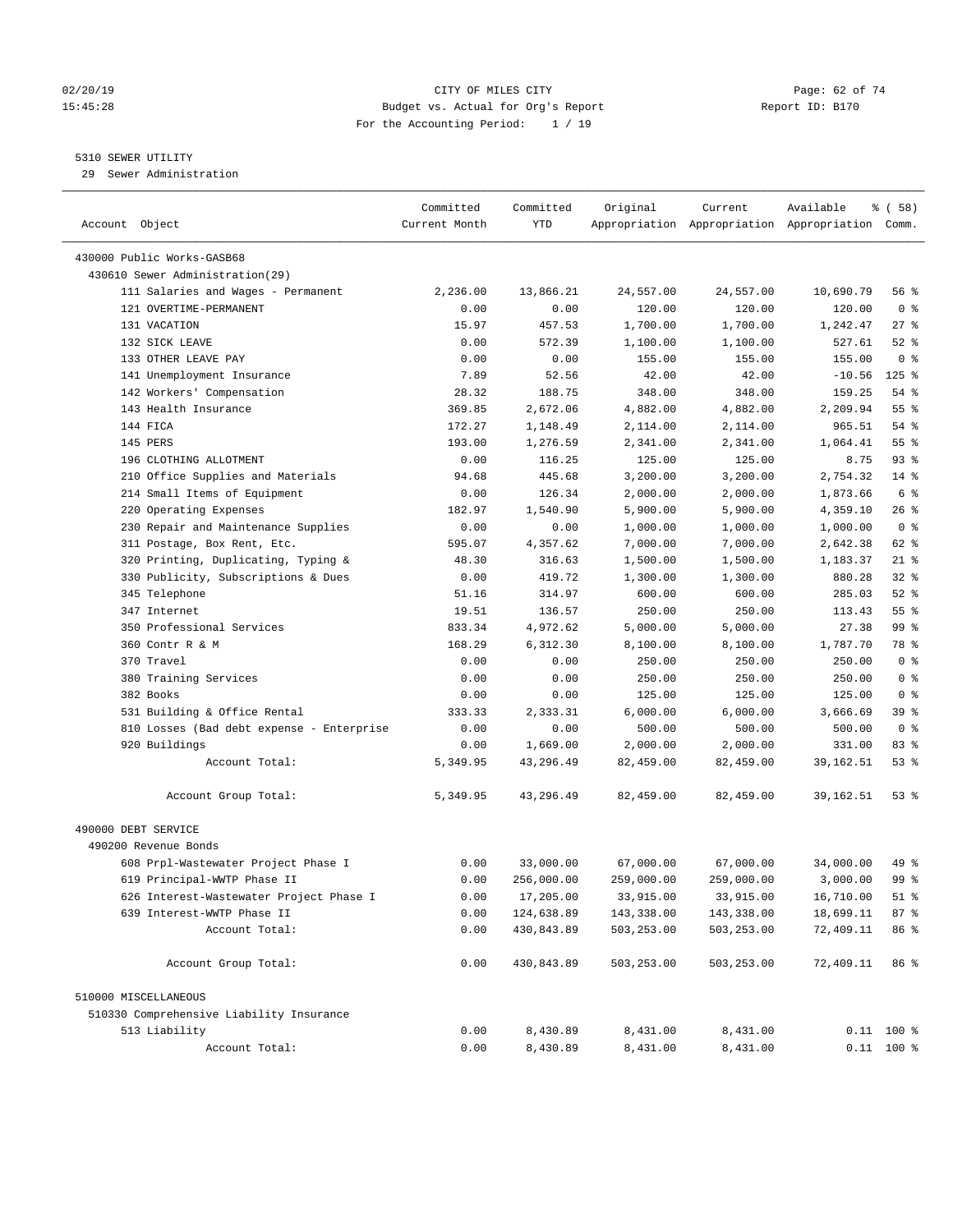#### $O(2/20/19$  Page: 63 of 74 15:45:28 Budget vs. Actual for Org's Report Report ID: B170 For the Accounting Period: 1 / 19

# 5310 SEWER UTILITY

29 Sewer Administration

| Object<br>Account                                                       | Committed<br>Current Month | Committed<br><b>YTD</b> | Original<br>Appropriation | Current<br>Appropriation | Available<br>Appropriation | % ( 58 )<br>Comm. |
|-------------------------------------------------------------------------|----------------------------|-------------------------|---------------------------|--------------------------|----------------------------|-------------------|
| Account Group Total:                                                    | 0.00                       | 8,430.89                | 8,431.00                  | 8,431.00                 |                            | $0.11$ 100 %      |
| 520000 OTHER FINANCING USES<br>521000 Interfund Operating Transfers Out |                            |                         |                           |                          |                            |                   |
| 820 Transfers to Other Funds                                            | 2,673.92                   | 24,821.44               | 44,295.00                 | 44,295.00                | 19,473.56                  | 56 <sup>8</sup>   |
| Account Total:                                                          | 2,673.92                   | 24,821.44               | 44,295.00                 | 44,295.00                | 19,473.56                  | 56%               |
| Account Group Total:                                                    | 2,673.92                   | 24,821.44               | 44,295.00                 | 44,295.00                | 19,473.56                  | 56%               |
| Organization Total:                                                     | 8,023.87                   | 507,392.71              | 638,438.00                | 638,438.00               | 131,045.29                 | 79 %              |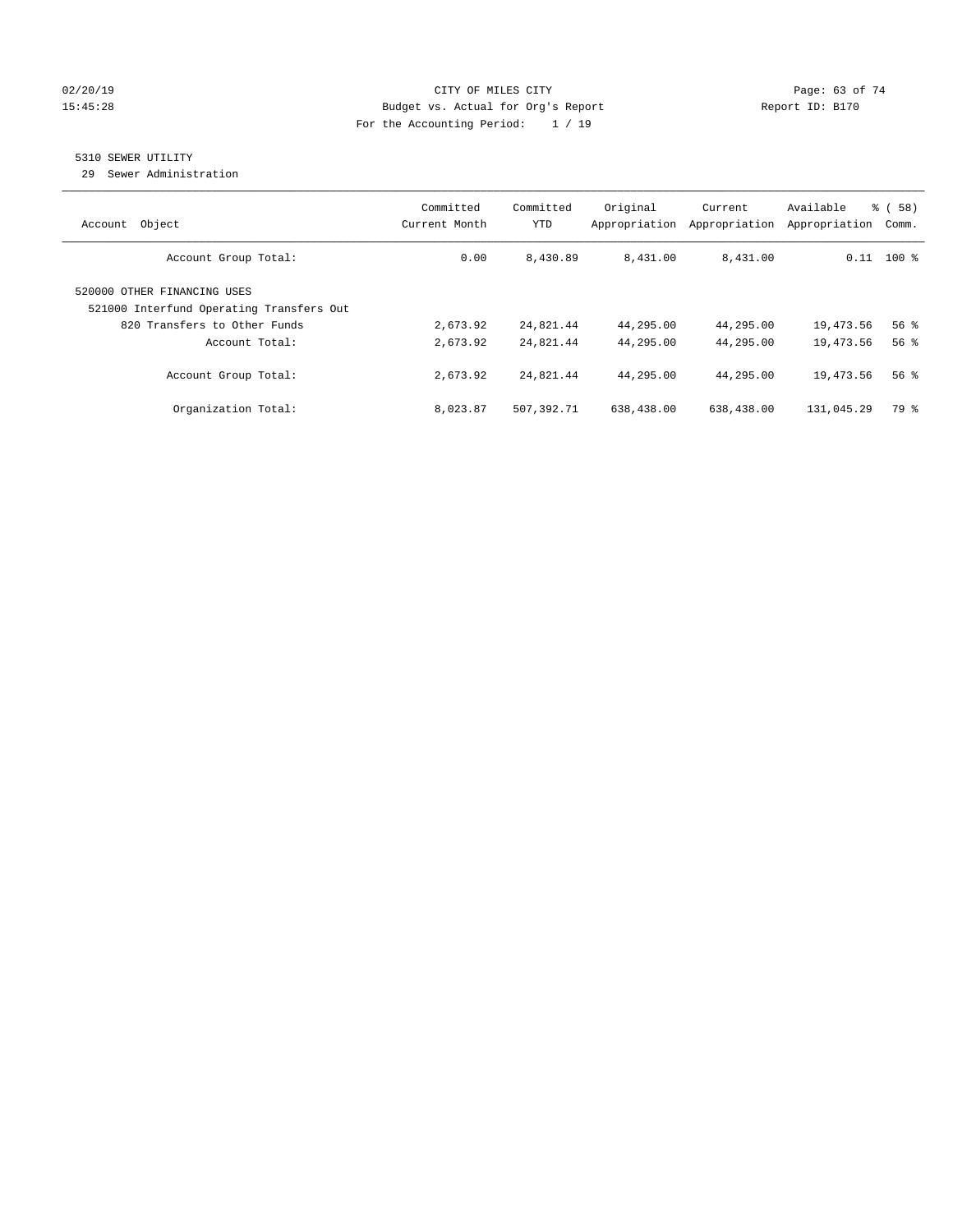#### $O(2/20/19$  Page: 64 of 74 15:45:28 Budget vs. Actual for Org's Report Report ID: B170 For the Accounting Period: 1 / 19

————————————————————————————————————————————————————————————————————————————————————————————————————————————————————————————————————

### 5310 SEWER UTILITY

31 Sewer Lines

|                                              | Committed     | Committed | Original   | Current    | Available                                       | 8 ( 58 )        |
|----------------------------------------------|---------------|-----------|------------|------------|-------------------------------------------------|-----------------|
| Account Object                               | Current Month | YTD       |            |            | Appropriation Appropriation Appropriation Comm. |                 |
|                                              |               |           |            |            |                                                 |                 |
| 430000 Public Works-GASB68                   |               |           |            |            |                                                 |                 |
| 430550 Transmission and Distribution(23)     |               |           |            |            |                                                 |                 |
| 363 R&M Vehicles/Equip/Labor-PW              | 0.00          | 716.28    | 0.00       | 0.00       | $-716.28$                                       | $***$ 8         |
| Account Total:                               | 0.00          | 716.28    | 0.00       | 0.00       | $-716.28$                                       | $***$ $%$       |
| 430630 Sewer Collection and Transmission(31) |               |           |            |            |                                                 |                 |
| 111 Salaries and Wages - Permanent           | 10,791.30     | 78,028.05 | 139,064.00 | 139,064.00 | 61,035.95                                       | 56 %            |
| 121 OVERTIME-PERMANENT                       | 1,005.00      | 5,195.68  | 10,200.00  | 10,200.00  | 5,004.32                                        | $51$ %          |
| 131 VACATION                                 | 817.73        | 4,552.04  | 7,300.00   | 7,300.00   | 2,747.96                                        | 62 %            |
| 132 SICK LEAVE                               | 441.10        | 3,536.94  | 4,800.00   | 4,800.00   | 1,263.06                                        | 74 %            |
| 133 OTHER LEAVE PAY                          | 0.00          | 108.72    | 3,226.00   | 3,226.00   | 3,117.28                                        | 3 <sup>8</sup>  |
| 134 HOLIDAY PAY                              | 499.31        | 1,069.55  | 2,100.00   | 2,100.00   | 1,030.45                                        | $51$ %          |
| 141 Unemployment Insurance                   | 47.47         | 325.89    | 250.00     | 250.00     | $-75.89$                                        | $130*$          |
| 142 Workers' Compensation                    | 745.91        | 5,223.75  | 8,540.00   | 8,540.00   | 3,316.25                                        | 61 %            |
| 143 Health Insurance                         | 2,603.32      | 18,407.00 | 26,807.00  | 26,807.00  | 8,400.00                                        | 69 %            |
| 144 FICA                                     | 1,023.18      | 6,904.23  | 12,752.00  | 12,752.00  | 5,847.77                                        | $54$ %          |
| 145 PERS                                     | 1,161.65      | 7,926.60  | 14,119.00  | 14,119.00  | 6,192.40                                        | 56 %            |
| 196 CLOTHING ALLOTMENT                       | 0.00          | 584.25    | 410.00     | 410.00     | $-174.25$                                       | $143*$          |
| 210 Office Supplies and Materials            | 49.90         | 119.33    | 700.00     | 700.00     | 580.67                                          | $17*$           |
| 214 Small Items of Equipment                 | 0.00          | 480.97    | 20,000.00  | 20,000.00  | 19,519.03                                       | 2 <sup>8</sup>  |
| 220 Operating Expenses                       | 129.46        | 1,198.77  | 6,600.00   | 6,600.00   | 5,401.23                                        | 18 %            |
| 222 Chemicals, Lab & Med Supplies            | 0.00          | 0.00      | 2,000.00   | 2,000.00   | 2,000.00                                        | 0 <sup>8</sup>  |
| 226 Clothing and Uniforms                    | 149.00        | 489.90    | 500.00     | 500.00     | 10.10                                           | 98 %            |
| 230 Repair and Maintenance Supplies          | 263.50        | 2,633.68  | 10,000.00  | 10,000.00  | 7,366.32                                        | $26$ %          |
| 231 Gas, Oil, Diesel Fuel, Grease, etc.      | 976.03        | 8,364.32  | 10,000.00  | 10,000.00  | 1,635.68                                        | 84 %            |
| 233 Water/Sewer Main Replacement and         | 0.00          | 503.24    | 5,000.00   | 5,000.00   | 4,496.76                                        | $10*$           |
| 234 Hydrant/Manhole Replacement, Valves      | 0.00          | 3,529.27  | 8,000.00   | 8,000.00   | 4,470.73                                        | 44 %            |
| 241 Consumable Tools                         | 0.00          | 0.00      | 500.00     | 500.00     | 500.00                                          | 0 <sup>8</sup>  |
| 311 Postage, Box Rent, Etc.                  | 0.00          | 0.00      | 100.00     | 100.00     | 100.00                                          | 0 <sup>8</sup>  |
| 320 Printing, Duplicating, Typing &          | 0.00          | 0.00      | 100.00     | 100.00     | 100.00                                          | 0 <sup>8</sup>  |
| 330 Publicity, Subscriptions & Dues          | 122.50        | 122.50    | 125.00     | 125.00     | 2.50                                            | 98 %            |
| 331 Publication of Formal & Legal Notices    | 122.50        | 122.50    | 0.00       | 0.00       | $-122.50$                                       | *** %           |
| 334 Memberships, Registrations & Dues        | 0.00          | 0.00      | 1,500.00   | 1,500.00   | 1,500.00                                        | 0 <sup>8</sup>  |
| 341 Electric Utility Services                | 51.36         | 281.19    | 2,000.00   | 2,000.00   | 1,718.81                                        | $14*$           |
| 344 Gas Utility Service                      | 102.67        | 280.21    | 800.00     | 800.00     | 519.79                                          | 35%             |
| 345 Telephone                                | 61.51         | 399.01    | 650.00     | 650.00     | 250.99                                          | 61 %            |
| 347 Internet                                 | 11.40         | 79.80     | 170.00     | 170.00     | 90.20                                           | 47 %            |
| 350 Professional Services                    | 0.00          | 888.96    | 20,000.00  | 20,000.00  | 19,111.04                                       | 4%              |
| 357 Architectual, Engineering Serv Etc.      | 0.00          | 0.00      | 10,000.00  | 10,000.00  | 10,000.00                                       | 0 <sup>8</sup>  |
|                                              |               |           | 8,000.00   | 8,000.00   |                                                 | $10*$           |
| 360 Contr R & M                              | 177.47        | 828.10    |            |            | 7,171.90                                        |                 |
| 363 R&M Vehicles/Equip/Labor-PW              | 1,519.63      | 21,476.40 | 30,000.00  | 30,000.00  | 8,523.60                                        | 72 %            |
| 369 Other Repair and Maintenance             | 0.00          | 0.00      | 1,500.00   | 1,500.00   | 1,500.00                                        | 0 <sup>8</sup>  |
| 370 Travel                                   | 0.00          | 0.00      | 3,500.00   | 3,500.00   | 3,500.00                                        | 0 <sup>8</sup>  |
| 380 Training Services                        | 0.00          | 185.00    | 1,000.00   | 1,000.00   | 815.00                                          | 19 <sup>°</sup> |
| 382 Books                                    | 0.00          | 0.00      | 150.00     | 150.00     | 150.00                                          | 0 <sup>8</sup>  |
| 400 BUILDING MATERIALS                       | 307.78        | 307.78    | 400.00     | 400.00     | 92.22                                           | 77 %            |
| 512 Insurance on Vehicles & Equipment        | 0.00          | 1,616.55  | 1,617.00   | 1,617.00   | 0.45                                            | 100 %           |
| 513 Liability                                | 0.00          | 0.00      | 5,000.00   | 5,000.00   | 5,000.00                                        | 0 <sup>8</sup>  |
| 532 Land Rental                              | 0.00          | 811.03    | 1,200.00   | 1,200.00   | 388.97                                          | 68 %            |
| 940 Machinery & Equipment                    | 0.00          | 10,500.00 | 355,500.00 | 355,500.00 | 345,000.00                                      | 3 <sup>°</sup>  |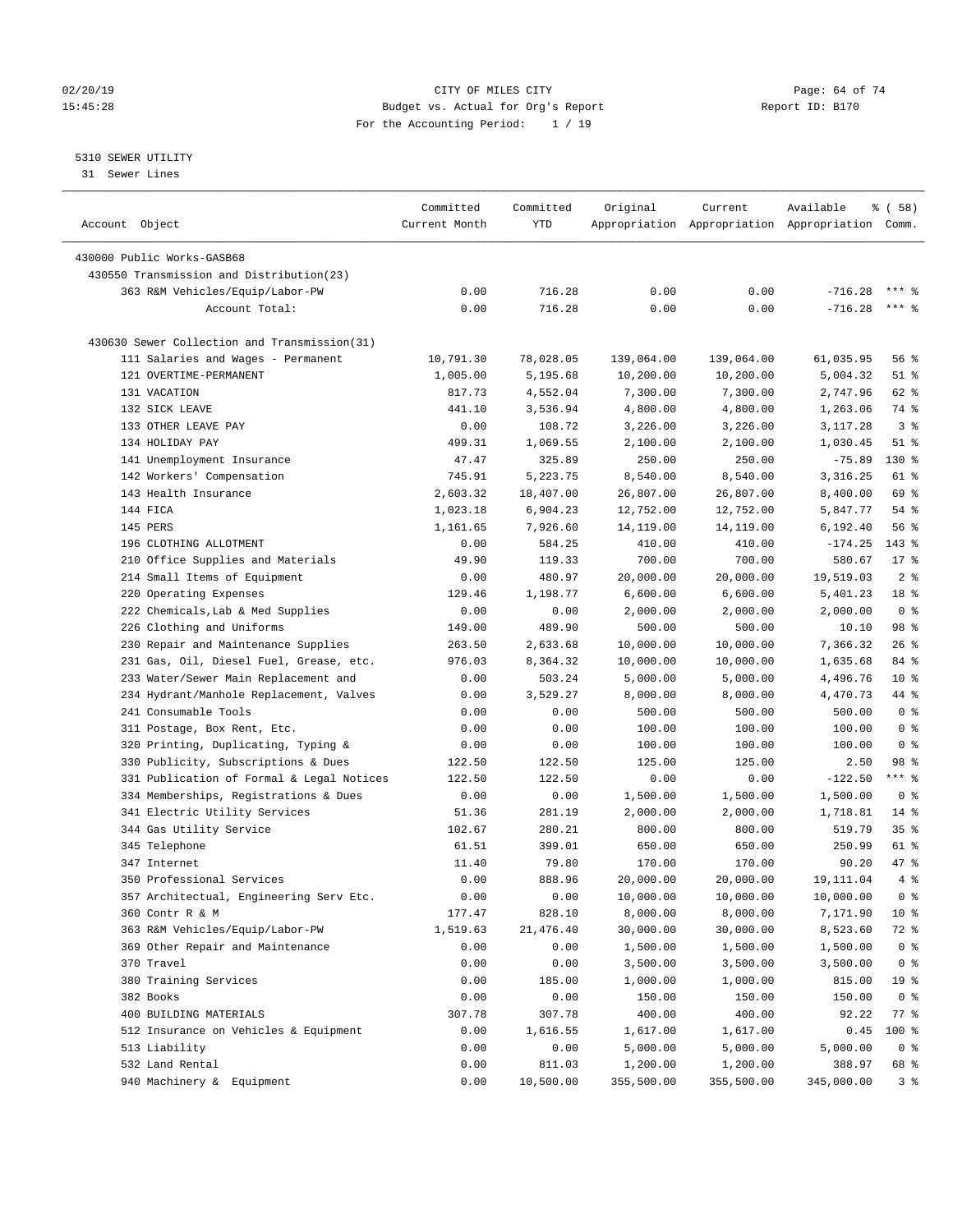### $O(2/20/19$  Page: 65 of 74 15:45:28 Budget vs. Actual for Org's Report Report ID: B170 For the Accounting Period: 1 / 19

# 5310 SEWER UTILITY

31 Sewer Lines

| Object<br>Account                                                       | Committed<br>Current Month | Committed<br><b>YTD</b> | Original<br>Appropriation | Current<br>Appropriation | Available<br>Appropriation | % ( 58 )<br>Comm.  |
|-------------------------------------------------------------------------|----------------------------|-------------------------|---------------------------|--------------------------|----------------------------|--------------------|
| Account Total:                                                          | 23,180.68                  | 187,081.21              | 736,180.00                | 736,180.00               | 549,098.79                 | $25$ $\frac{6}{5}$ |
| Account Group Total:                                                    | 23,180.68                  | 187,797.49              | 736,180.00                | 736,180.00               | 548,382.51                 | $26$ %             |
| 520000 OTHER FINANCING USES<br>521000 Interfund Operating Transfers Out |                            |                         |                           |                          |                            |                    |
|                                                                         |                            |                         |                           |                          |                            |                    |
| 820 Transfers to Other Funds                                            | 1,000.00                   | 7,000.00                | 12,000.00                 | 12,000.00                | 5,000.00                   | 58 %               |
| Account Total:                                                          | 1,000.00                   | 7,000.00                | 12,000.00                 | 12,000.00                | 5,000.00                   | 58 %               |
| Account Group Total:                                                    | 1,000.00                   | 7,000.00                | 12,000.00                 | 12,000.00                | 5,000.00                   | 58 %               |
| Organization Total:                                                     | 24,180.68                  | 194,797.49              | 748,180.00                | 748,180.00               | 553, 382.51                | $26$ %             |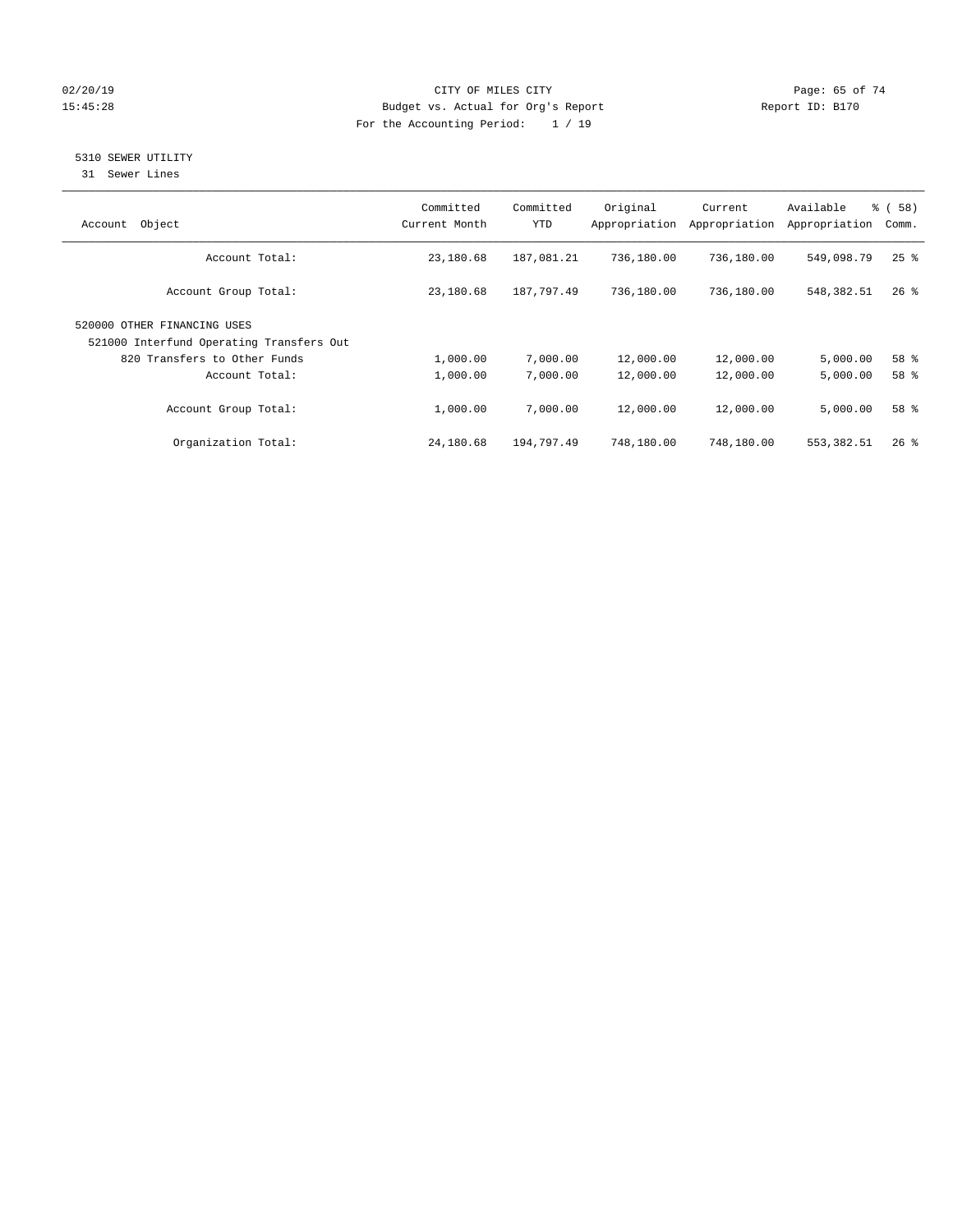#### $O(2/20/19$  Page: 66 of 74 15:45:28 Budget vs. Actual for Org's Report Report ID: B170 For the Accounting Period: 1 / 19

# 5310 SEWER UTILITY

32 Sewer Lifts

| Account Object |                                         | Committed<br>Current Month | Committed<br><b>YTD</b> | Original   | Current    | Available<br>Appropriation Appropriation Appropriation Comm. | % ( 58 )         |  |
|----------------|-----------------------------------------|----------------------------|-------------------------|------------|------------|--------------------------------------------------------------|------------------|--|
|                |                                         |                            |                         |            |            |                                                              |                  |  |
|                | 430000 Public Works-GASB68              |                            |                         |            |            |                                                              |                  |  |
|                | 430690 Sewer Lift Stations(32)          |                            |                         |            |            |                                                              |                  |  |
|                | 111 Salaries and Wages - Permanent      | 5,812.51                   | 39,150.19               | 66,376.00  | 66,376.00  | 27, 225.81                                                   | 59 %             |  |
|                | 121 OVERTIME-PERMANENT                  | 69.80                      | 1,232.10                | 2,700.00   | 2,700.00   | 1,467.90                                                     | 46 %             |  |
|                | 131 VACATION                            | 223.19                     | 2,642.77                | 5,300.00   | 5,300.00   | 2,657.23                                                     | 50%              |  |
|                | 132 SICK LEAVE                          | 230.24                     | 1,550.53                | 1,500.00   | 1,500.00   | $-50.53$                                                     | $103*$           |  |
|                | 133 OTHER LEAVE PAY                     | 0.00                       | 99.46                   | 793.00     | 793.00     | 693.54                                                       | $13*$            |  |
|                | 134 HOLIDAY PAY                         | 383.58                     | 1,264.44                | 1,400.00   | 1,400.00   | 135.56                                                       | 90%              |  |
|                | 141 Unemployment Insurance              | 23.49                      | 161.32                  | 117.00     | 117.00     | $-44.32$                                                     | 138 <sup>8</sup> |  |
|                | 142 Workers' Compensation               | 421.40                     | 2,950.31                | 4,475.00   | 4,475.00   | 1,524.69                                                     | 66 %             |  |
|                | 143 Health Insurance                    | 1,116.76                   | 7,817.61                | 13,403.00  | 13,403.00  | 5,585.39                                                     | 58 %             |  |
|                | 144 FICA                                | 491.75                     | 3,377.04                | 5,973.00   | 5,973.00   | 2,595.96                                                     | 57%              |  |
|                | 145 PERS                                | 575.79                     | 3,860.17                | 6,612.00   | 6,612.00   | 2,751.83                                                     | 58 %             |  |
|                | 196 CLOTHING ALLOTMENT                  | 0.00                       | 250.50                  | 480.00     | 480.00     | 229.50                                                       | $52$ $%$         |  |
|                | 210 Office Supplies and Materials       | 0.00                       | 121.40                  | 150.00     | 150.00     | 28.60                                                        | 81 %             |  |
|                | 214 Small Items of Equipment            | 350.00                     | 350.00                  | 10,000.00  | 10,000.00  | 9,650.00                                                     | $4\degree$       |  |
|                | 220 Operating Expenses                  | 0.00                       | 314.86                  | 1,000.00   | 1,000.00   | 685.14                                                       | $31$ %           |  |
|                | 222 Chemicals, Lab & Med Supplies       | 0.00                       | 429.24                  | 1,500.00   | 1,500.00   | 1,070.76                                                     | 29%              |  |
|                | 226 Clothing and Uniforms               | 0.00                       | 76.46                   | 480.00     | 480.00     | 403.54                                                       | 16 <sup>8</sup>  |  |
|                | 230 Repair and Maintenance Supplies     | 13.99                      | 2,218.28                | 15,000.00  | 15,000.00  | 12,781.72                                                    | 15 <sup>°</sup>  |  |
|                | 231 Gas, Oil, Diesel Fuel, Grease, etc. | 164.11                     | 1,162.84                | 2,500.00   | 2,500.00   | 1,337.16                                                     | 47.8             |  |
|                | 241 Consumable Tools                    | 0.00                       | 0.00                    | 100.00     | 100.00     | 100.00                                                       | 0 <sup>8</sup>   |  |
|                | 311 Postage, Box Rent, Etc.             | 0.00                       | 0.00                    | 50.00      | 50.00      | 50.00                                                        | 0 <sup>8</sup>   |  |
|                | 341 Electric Utility Services           | 905.00                     | 9,724.59                | 16,000.00  | 16,000.00  | 6,275.41                                                     | 61 %             |  |
|                | 344 Gas Utility Service                 | 737.03                     | 1,050.29                | 1,500.00   | 1,500.00   | 449.71                                                       | 70 %             |  |
|                | 346 Garbage Service                     | 0.00                       | 0.00                    | 300.00     | 300.00     | 300.00                                                       | 0 <sup>8</sup>   |  |
|                | 352 Wtr/Swr Lab Testing                 | 0.00                       | 0.00                    | 250.00     | 250.00     | 250.00                                                       | 0 <sup>8</sup>   |  |
|                | 360 Contr R & M                         | 0.00                       | 871.00                  | 2,500.00   | 2,500.00   | 1,629.00                                                     | 35 <sup>8</sup>  |  |
|                | 369 Other Repair and Maintenance        | 0.00                       | 0.00                    | 1,000.00   | 1,000.00   | 1,000.00                                                     | 0 <sup>8</sup>   |  |
|                | 370 Travel                              | 0.00                       | 349.73                  | 600.00     | 600.00     | 250.27                                                       | 58 %             |  |
|                | 380 Training Services                   | 0.00                       | 221.85                  | 650.00     | 650.00     | 428.15                                                       | 34.8             |  |
|                | 382 Books                               | 0.00                       | 0.00                    | 50.00      | 50.00      | 50.00                                                        | 0 <sup>8</sup>   |  |
|                | 400 BUILDING MATERIALS                  | 0.00                       | 0.00                    | 100.00     | 100.00     | 100.00                                                       | 0 <sup>8</sup>   |  |
|                | 511 Insurance on Buildings              | 0.00                       | 1,549.05                | 1,550.00   | 1,550.00   | 0.95                                                         | $100*$           |  |
|                | 513 Liability                           | 0.00                       | 0.00                    | 3,750.00   | 3,750.00   | 3,750.00                                                     | 0 <sup>8</sup>   |  |
|                | 532 Land Rental                         | 0.00                       | 0.00                    | 700.00     | 700.00     | 700.00                                                       | 0 <sup>8</sup>   |  |
|                | 533 Machinery and Equipment Rental      | 0.00                       | 0.00                    | 150.00     | 150.00     | 150.00                                                       | 0 <sup>8</sup>   |  |
|                | Account Total:                          | 11,518.64                  | 82,796.03               | 169,009.00 | 169,009.00 | 86, 212.97                                                   | 49 %             |  |
|                | Account Group Total:                    | 11,518.64                  | 82,796.03               | 169,009.00 | 169,009.00 | 86, 212.97                                                   | 49 %             |  |
|                | Organization Total:                     | 11,518.64                  | 82,796.03               | 169,009.00 | 169,009.00 | 86, 212.97                                                   | 49 %             |  |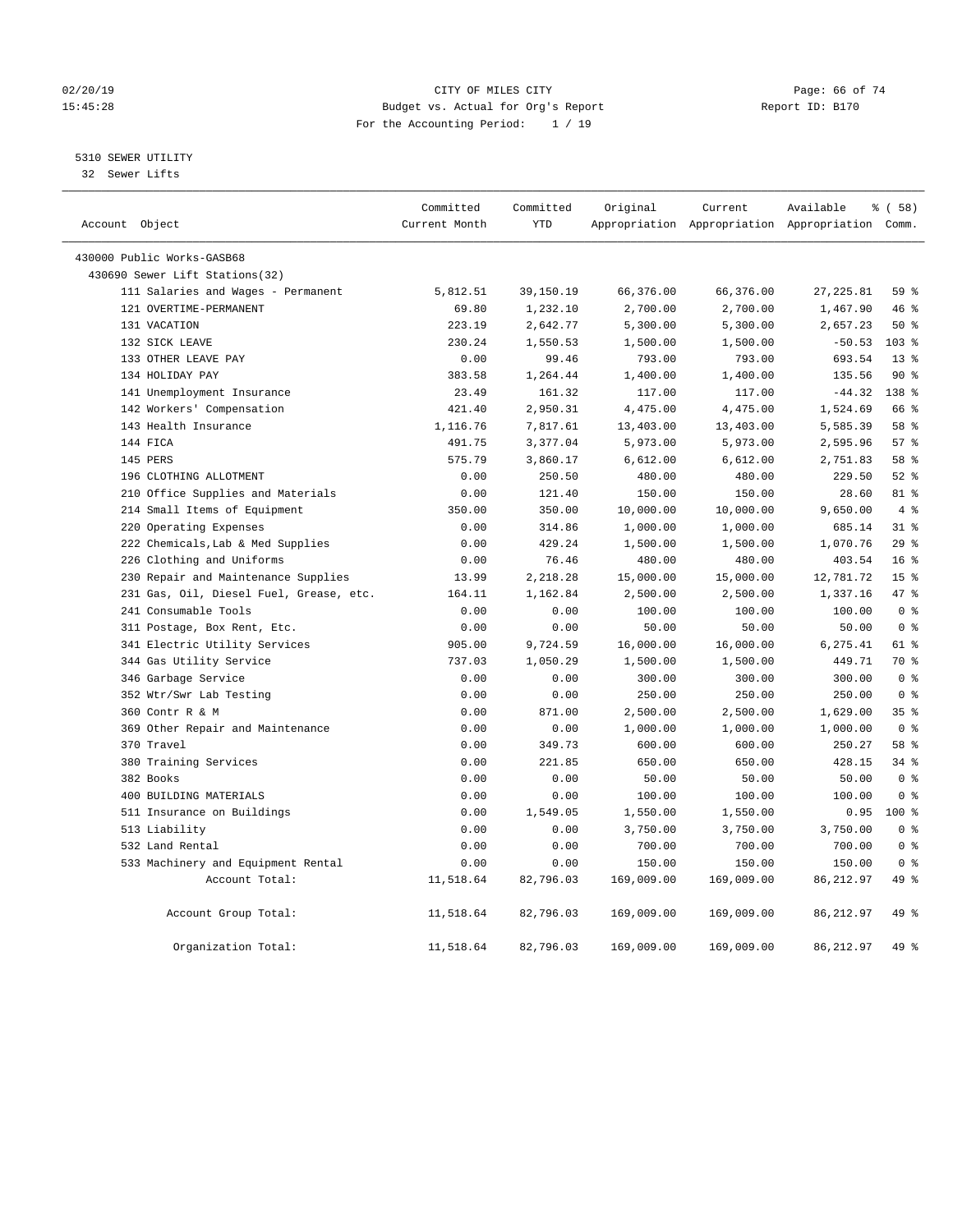#### $O(2/20/19$  Page: 67 of 74 15:45:28 Budget vs. Actual for Org's Report Report ID: B170 For the Accounting Period: 1 / 19

————————————————————————————————————————————————————————————————————————————————————————————————————————————————————————————————————

### 5310 SEWER UTILITY

33 Sewer Plant

|                                         | Committed     | Committed  | Original     | Current      | Available                                       | % ( 58 )        |  |
|-----------------------------------------|---------------|------------|--------------|--------------|-------------------------------------------------|-----------------|--|
| Account Object                          | Current Month | YTD        |              |              | Appropriation Appropriation Appropriation Comm. |                 |  |
|                                         |               |            |              |              |                                                 |                 |  |
| 430000 Public Works-GASB68              |               |            |              |              |                                                 |                 |  |
| 430640 Sewer Treatment and Disposal(33) |               |            |              |              |                                                 |                 |  |
| 111 Salaries and Wages - Permanent      | 9,106.05      | 61,375.72  | 105,748.00   | 105,748.00   | 44, 372. 28                                     | 58 %            |  |
| 121 OVERTIME-PERMANENT                  | 104.37        | 1,846.62   | 4,100.00     | 4,100.00     | 2,253.38                                        | 45 %            |  |
| 131 VACATION                            | 371.76        | 4,264.94   | 8,400.00     | 8,400.00     | 4,135.06                                        | $51$ %          |  |
| 132 SICK LEAVE                          | 345.36        | 2,325.93   | 2,600.00     | 2,600.00     | 274.07                                          | 89 %            |  |
| 133 OTHER LEAVE PAY                     | 0.00          | 166.84     | 1,483.00     | 1,483.00     | 1,316.16                                        | $11$ %          |  |
| 134 HOLIDAY PAY                         | 575.37        | 1,897.05   | 2,100.00     | 2,100.00     | 202.95                                          | $90*$           |  |
| 141 Unemployment Insurance              | 36.73         | 252.83     | 186.00       | 186.00       | $-66.83$                                        | 136 %           |  |
| 142 Workers' Compensation               | 656.46        | 4,595.92   | 7,195.00     | 7,195.00     | 2,599.08                                        | 64 %            |  |
| 143 Health Insurance                    | 1,730.75      | 12, 115.26 | 21,481.00    | 21,481.00    | 9,365.74                                        | 56%             |  |
| 144 FICA                                | 766.75        | 5,270.72   | 9,519.00     | 9,519.00     | 4,248.28                                        | 55 <sup>8</sup> |  |
| 145 PERS                                | 900.05        | 6,044.61   | 10,539.00    | 10,539.00    | 4,494.39                                        | 57%             |  |
| 196 CLOTHING ALLOTMENT                  | 0.00          | 387.00     | 480.00       | 480.00       | 93.00                                           | 81 %            |  |
| 210 Office Supplies and Materials       | 0.00          | 83.25      | 250.00       | 250.00       | 166.75                                          | 33%             |  |
| 214 Small Items of Equipment            | 87.49         | 87.49      | 2,500.00     | 2,500.00     | 2,412.51                                        | 3 <sup>8</sup>  |  |
| 220 Operating Expenses                  | 54.70         | 1,193.27   | 10,000.00    | 10,000.00    | 8,806.73                                        | $12*$           |  |
| 222 Chemicals, Lab & Med Supplies       | 289.92        | 4,382.80   | 30,000.00    | 30,000.00    | 25,617.20                                       | 15 <sup>°</sup> |  |
| 226 Clothing and Uniforms               | 0.00          | 89.74      | 600.00       | 600.00       | 510.26                                          | 15 <sup>°</sup> |  |
| 230 Repair and Maintenance Supplies     | 99.21         | 6,511.42   | 12,000.00    | 12,000.00    | 5,488.58                                        | 54 %            |  |
| 231 Gas, Oil, Diesel Fuel, Grease, etc. | 131.29        | 1,089.35   | 5,000.00     | 5,000.00     | 3,910.65                                        | $22$ %          |  |
| 241 Consumable Tools                    | 0.00          | 67.58      | 200.00       | 200.00       | 132.42                                          | 34%             |  |
| 311 Postage, Box Rent, Etc.             | 1.90          | 15.58      | 100.00       | 100.00       | 84.42                                           | 16 <sup>8</sup> |  |
| 320 Printing, Duplicating, Typing &     | 0.00          | 0.00       | 100.00       | 100.00       | 100.00                                          | 0 <sup>8</sup>  |  |
| 330 Publicity, Subscriptions & Dues     | 0.00          | 0.00       | 100.00       | 100.00       | 100.00                                          | 0 <sup>8</sup>  |  |
| 334 Memberships, Registrations & Dues   | 85.00         | 155.00     | 600.00       | 600.00       | 445.00                                          | $26$ %          |  |
| 341 Electric Utility Services           | 8,650.69      | 42,847.75  | 120,000.00   | 120,000.00   | 77,152.25                                       | 36%             |  |
| 342 Water Utility Services              | 105.79        | 703.69     | 1,400.00     | 1,400.00     | 696.31                                          | 50%             |  |
| 345 Telephone                           | 39.03         | 230.06     | 800.00       | 800.00       | 569.94                                          | 29%             |  |
| 346 Garbage Service                     | 0.00          | 787.84     | 1,400.00     | 1,400.00     | 612.16                                          | 56%             |  |
| 347 Internet                            | 45.60         | 319.20     | 650.00       | 650.00       | 330.80                                          | 49 %            |  |
| 350 Professional Services               | 0.00          | 359.90     | 5,500.00     | 5,500.00     | 5,140.10                                        | 7 %             |  |
| 352 Wtr/Swr Lab Testing                 | 92.00         | 3,299.50   | 8,000.00     | 8,000.00     | 4,700.50                                        | 41 %            |  |
| 357 Architectual, Engineering Serv Etc. | 0.00          | 0.00       | 5,000.00     | 5,000.00     | 5,000.00                                        | 0 <sup>8</sup>  |  |
| 360 Contr R & M                         | 237.95        | 1,834.66   | 7,000.00     | 7,000.00     | 5,165.34                                        | $26$ %          |  |
| 363 R&M Vehicles/Equip/Labor-PW         | 60.00         | 630.87     | 5,000.00     | 5,000.00     | 4,369.13                                        | $13*$           |  |
| 370 Travel                              | 0.00          | 305.86     | 1,000.00     | 1,000.00     | 694.14                                          | $31$ %          |  |
| 380 Training Services                   | 0.00          | 466.05     | 1,000.00     | 1,000.00     | 533.95                                          | 47 %            |  |
| 382 Books                               | 31.85         | 31.85      | 200.00       | 200.00       | 168.15                                          | 16 <sup>8</sup> |  |
| 400 BUILDING MATERIALS                  | 0.00          | 0.00       | 500.00       | 500.00       | 500.00                                          | 0 <sup>8</sup>  |  |
| 511 Insurance on Buildings              | 0.00          | 10,012.56  | 10,013.00    | 10,013.00    | 0.44                                            | 100 %           |  |
| 512 Insurance on Vehicles & Equipment   | 0.00          | 78.89      | 79.00        | 79.00        | 0.11                                            | $100$ %         |  |
| 513 Liability                           | 0.00          | 0.00       | 2,000.00     | 2,000.00     | 2,000.00                                        | 0 <sup>8</sup>  |  |
| 533 Machinery and Equipment Rental      | 0.00          | 0.00       | 2,000.00     | 2,000.00     | 2,000.00                                        | 0 <sup>8</sup>  |  |
| 940 Machinery & Equipment               | 46,650.00     | 237,606.44 | 1,000,355.00 | 1,000,355.00 | 762,748.56                                      | 24 %            |  |
| Account Total:                          | 71,256.07     | 413,734.04 | 1,407,178.00 | 1,407,178.00 | 993,443.96                                      | 29%             |  |
| Account Group Total:                    | 71,256.07     | 413,734.04 | 1,407,178.00 | 1,407,178.00 | 993,443.96                                      | $29$ %          |  |
|                                         |               |            |              |              |                                                 |                 |  |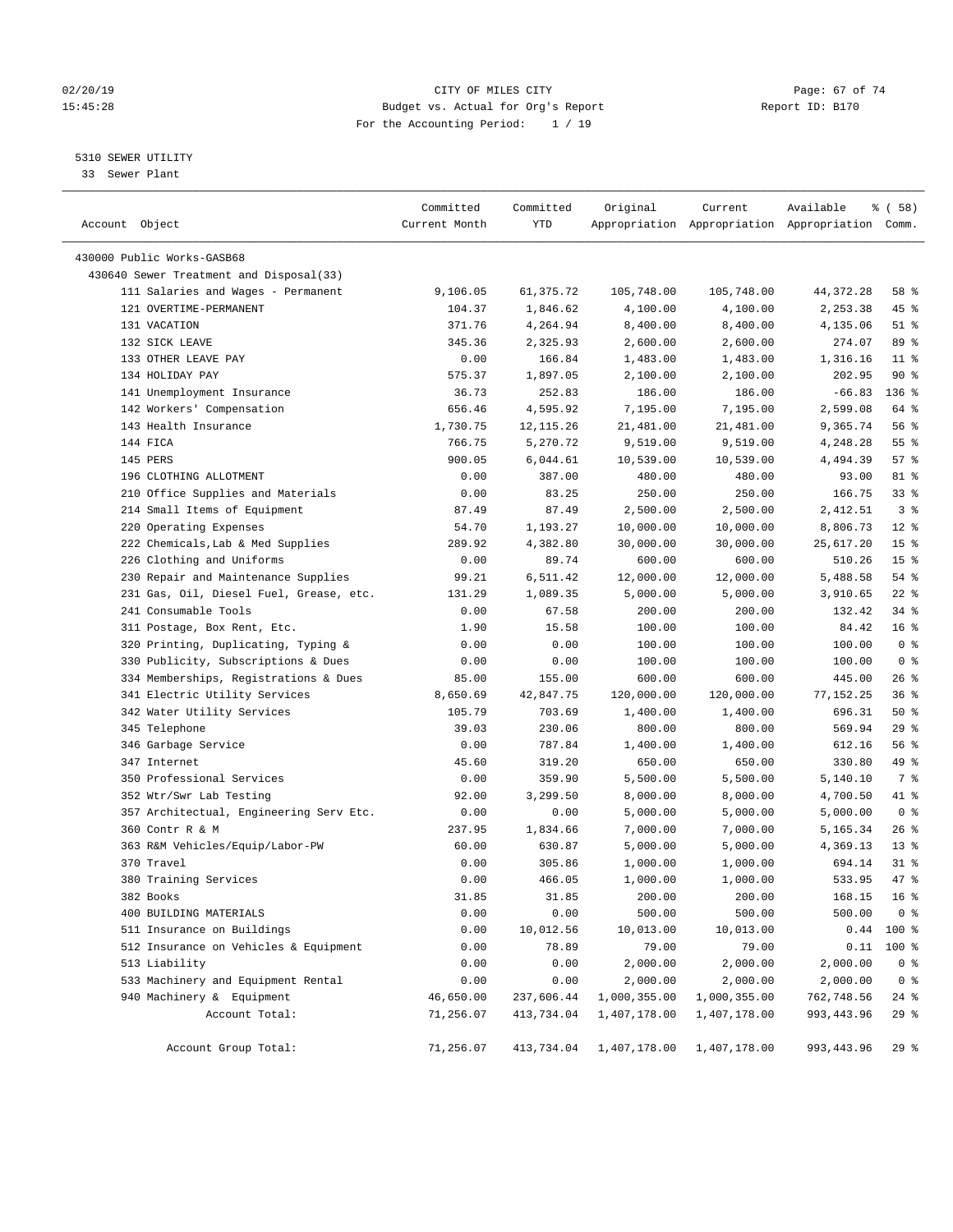### $O(2/20/19$  Page: 68 of 74 15:45:28 Budget vs. Actual for Org's Report Report ID: B170 For the Accounting Period: 1 / 19

# 5310 SEWER UTILITY

33 Sewer Plant

| Object<br>Account   | Committed<br>Current Month | Committed<br>YTD        | Original     | Current<br>Appropriation Appropriation | Available<br>Appropriation Comm. | 8 ( 58 ) |
|---------------------|----------------------------|-------------------------|--------------|----------------------------------------|----------------------------------|----------|
| Organization Total: | 71,256.07                  | 413,734.04              | 1,407,178.00 | 1,407,178.00                           | 993,443.96                       | $29*$    |
| Fund Total:         |                            | 114,979.26 1,198,720.27 | 2,962,805.00 | 2,962,805.00                           | 1,764,084.73 40 %                |          |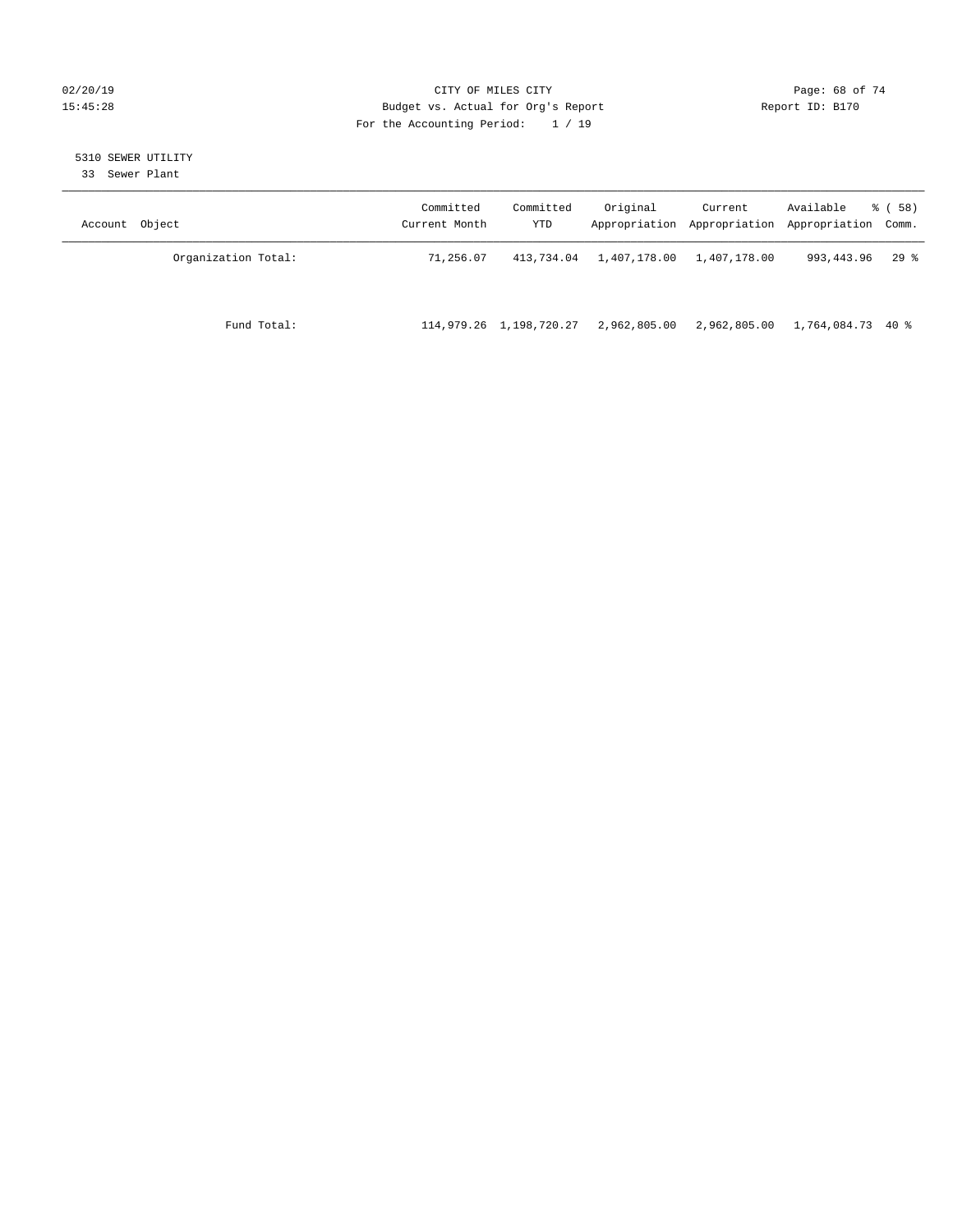#### $O(2/20/19$  Page: 69 of 74 15:45:28 Budget vs. Actual for Org's Report Report ID: B170 For the Accounting Period: 1 / 19

————————————————————————————————————————————————————————————————————————————————————————————————————————————————————————————————————

## 5510 AMBULANCE FUND

10 Ambulance

|                                             | Committed      | Committed    | Original             | Current              | Available                                       | 8 ( 58 )        |
|---------------------------------------------|----------------|--------------|----------------------|----------------------|-------------------------------------------------|-----------------|
| Account Object                              | Current Month  | YTD          |                      |                      | Appropriation Appropriation Appropriation Comm. |                 |
| 420000 PUBLIC SAFETY-GASB68                 |                |              |                      |                      |                                                 |                 |
| 420730 Emergency Medical Services-Ambulance |                |              |                      |                      |                                                 |                 |
| 111 Salaries and Wages - Permanent          | 20,278.08      | 140,424.06   | 233,296.00           | 233,296.00           | 92,871.94                                       | 60 %            |
| 112 SALARIES AND WAGES - PART PAID          | 1,764.00       | 9,978.00     | 20,000.00            | 20,000.00            | 10,022.00                                       | 50%             |
| 121 OVERTIME-PERMANENT                      | 2,848.91       | 13,225.70    | 19,200.00            | 19,200.00            | 5,974.30                                        | 69 %            |
| 131 VACATION                                | 739.12         | 11,364.38    | 10,400.00            | 10,400.00            | $-964.38$                                       | $109$ %         |
| 132 SICK LEAVE                              | 1,313.08       | 6, 260.10    | 4,200.00             | 4,200.00             | $-2,060.10$                                     | 149 %           |
| 133 OTHER LEAVE PAY                         | 0.00           | 198.90       | 2,480.00             | 2,480.00             | 2,281.10                                        | 8 %             |
| 134 HOLIDAY PAY                             | 1,454.01       | 4,686.21     | 4,700.00             | 4,700.00             | 13.79                                           | $100*$          |
| 141 Unemployment Insurance                  | 99.30          | 652.95       | 416.00               | 416.00               | $-236.95$                                       | 157 %           |
| 142 Workers' Compensation                   | 1,015.17       | 6,982.67     | 9,665.00             | 9,665.00             | 2,682.33                                        | 72 %            |
| 143 Health Insurance                        | 3,660.71       | 25,306.69    | 43,938.00            | 43,938.00            | 18,631.31                                       | 58 %            |
| 144 FICA                                    | 519.95         | 3,345.25     | 4,211.00             | 4,211.00             | 865.75                                          | 79 %            |
| 147 Firemen's Pension                       | 3,259.12       | 21, 355.53   | 39,386.00            | 39,386.00            | 18,030.47                                       | $54$ %          |
| 210 Office Supplies and Materials           | 28.05          | 2,794.20     | 3,000.00             | 3,000.00             | 205.80                                          | 93%             |
| 214 Small Items of Equipment                | 171.29         | 883.10       | 7,600.00             | 7,600.00             | 6,716.90                                        | $12*$           |
| 220 Operating Expenses                      | 23.47          | 1,119.89     | 35,000.00            | 35,000.00            | 33,880.11                                       | 3 <sup>°</sup>  |
| 222 Chemicals, Lab & Med Supplies           | 1,787.34       | 8,834.13     | 30,000.00            | 30,000.00            | 21,165.87                                       | 29%             |
| 230 Repair and Maintenance Supplies         | 0.00           | 5.31         | 3,000.00             | 3,000.00             | 2,994.69                                        | 0 <sup>8</sup>  |
| 231 Gas, Oil, Diesel Fuel, Grease, etc.     |                | 8,358.43     |                      | 15,000.00            |                                                 | 56%             |
| 241 Consumable Tools                        | 1,178.07       | 2,930.44     | 15,000.00            |                      | 6,641.57                                        | 59 %            |
| 300 PURCHASED SERVICES                      | 131.52<br>0.00 |              | 5,000.00<br>2,000.00 | 5,000.00<br>2,000.00 | 2,069.56<br>2,000.00                            | 0 <sup>8</sup>  |
|                                             |                | 0.00<br>5.76 |                      | 100.00               | 94.24                                           | 6 <sup>8</sup>  |
| 311 Postage, Box Rent, Etc.                 | 0.00           |              | 100.00               |                      |                                                 | 7 %             |
| 320 Printing, Duplicating, Typing &         | 0.00           | 25.90        | 350.00               | 350.00               | 324.10                                          | $***$ $-$       |
| 330 Publicity, Subscriptions & Dues         | 0.00           | 24.04        | 0.00                 | 0.00                 | $-24.04$                                        | $***$ $-$       |
| 334 Memberships, Registrations & Dues       | 0.00           | 59.75        | 0.00                 | 0.00                 | $-59.75$                                        |                 |
| 341 Electric Utility Services               | 140.84         | 1,173.23     | 2,000.00             | 2,000.00             | 826.77                                          | 59 %            |
| 342 Water Utility Services                  | 24.41          | 171.80       | 400.00               | 400.00               | 228.20                                          | 43 %<br>63 %    |
| 343 Sewer Utility Services                  | 29.22          | 203.40       | 325.00               | 325.00               | 121.60                                          |                 |
| 344 Gas Utility Service                     | 180.08         | 367.54       | 1,200.00             | 1,200.00             | 832.46                                          | $31$ %          |
| 345 Telephone                               | 113.47         | 866.64       | 1,750.00             | 1,750.00             | 883.36                                          | 50%             |
| 346 Garbage Service                         | 0.00           | 356.62       | 1,064.00             | 1,064.00             | 707.38                                          | $34$ %          |
| 347 Internet                                | 28.24          | 254.10       | 500.00               | 500.00               | 245.90                                          | $51$ %          |
| 350 Professional Services                   | 6,698.83       | 28,684.13    | 47,000.00            | 47,000.00            | 18, 315.87                                      | 61 %            |
| 360 Contr R & M                             | 0.00           | 614.73       | 5,000.00             | 5,000.00             | 4,385.27                                        | $12*$           |
| 364 R&M Vehicles - Fire/Amb                 | $-23.50$       | 2,244.89     | 15,000.00            | 15,000.00            | 12,755.11                                       | 15 <sup>°</sup> |
| 370 Travel                                  | 0.00           | 87.59        | 2,500.00             | 2,500.00             | 2,412.41                                        | $4\degree$      |
| 380 Training Services                       | 0.00           | 165.00       | 10,000.00            | 10,000.00            | 9,835.00                                        | 2 <sup>°</sup>  |
| 382 Books                                   | 0.00           | 614.00       | 2,000.00             | 2,000.00             | 1,386.00                                        | $31$ %          |
| 400 BUILDING MATERIALS                      | 0.00           | 2,168.00     | 3,000.00             | 3,000.00             | 832.00                                          | 72 %            |
| 511 Insurance on Buildings                  | 0.00           | 327.52       | 328.00               | 328.00               |                                                 | $0.48$ 100 %    |
| 512 Insurance on Vehicles & Equipment       | 0.00           | 1,229.53     | 1,230.00             | 1,230.00             | 0.47                                            | 100 %           |
| 810 Losses (Bad debt expense - Enterprise   | 2,166.58       | 16,556.12    | 90,000.00            | 90,000.00            | 73, 443.88                                      | 18 %            |
| 811 Contractual Allowances (Ambl)           | 20,370.06      | 185,602.02   | 180,000.00           | 180,000.00           | $-5,602.02$                                     | 103 %           |
| 940 Machinery & Equipment                   | 0.00           | 282,000.00   | 294,000.00           | 294,000.00           | 12,000.00                                       | 96 <sup>°</sup> |
| Account Total:                              | 69,999.42      | 792,508.25   | 1,150,239.00         | 1,150,239.00         | 357,730.75                                      | 69 %            |
| Account Group Total:                        | 69,999.42      | 792,508.25   | 1,150,239.00         | 1,150,239.00         | 357,730.75                                      | 69 %            |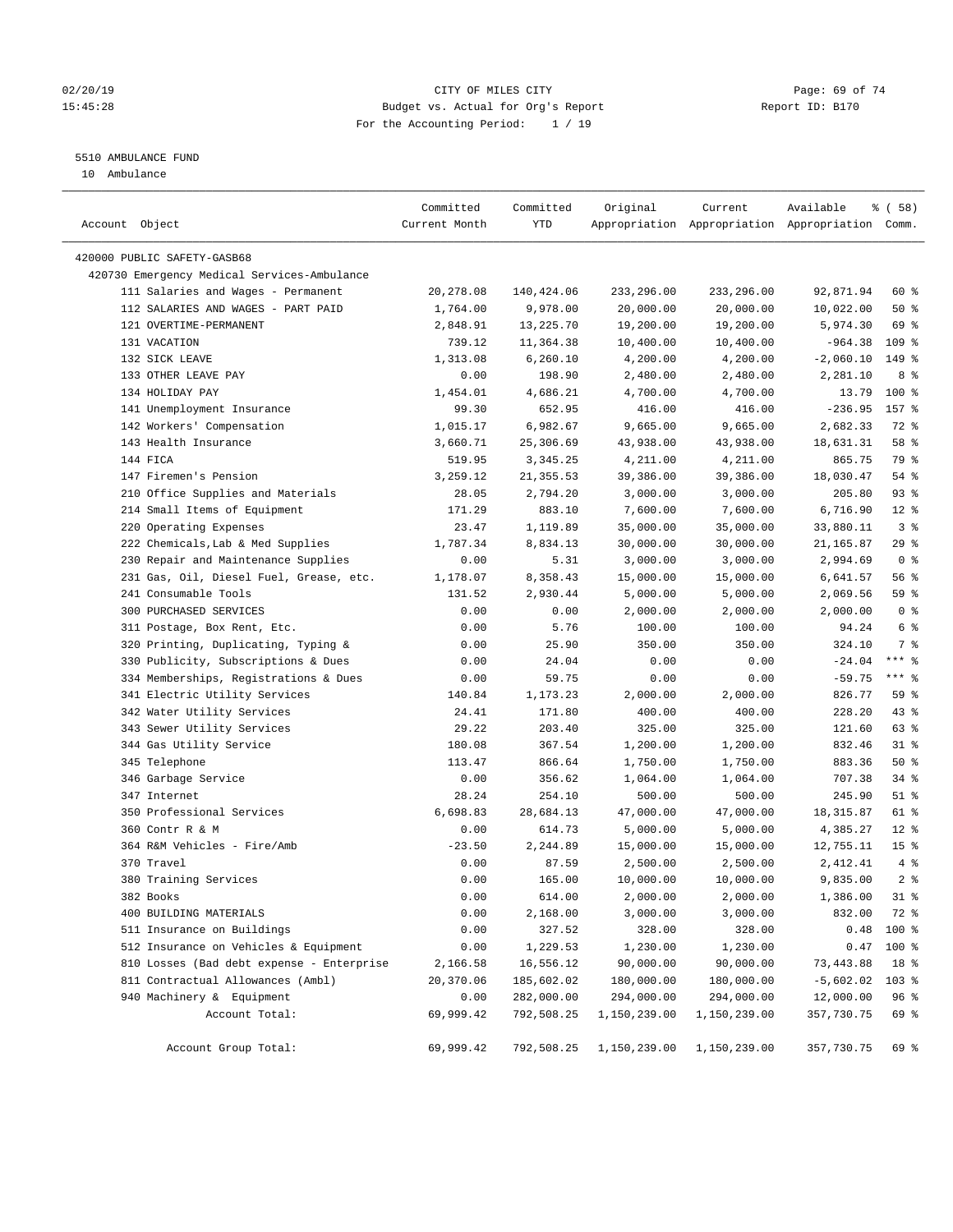### $O(2/20/19$  Page: 70 of 74 15:45:28 Budget vs. Actual for Org's Report Report ID: B170 For the Accounting Period: 1 / 19

# 5510 AMBULANCE FUND

10 Ambulance

| Account Object                           | Committed<br>Current Month | Committed<br><b>YTD</b> | Original     | Current      | Available<br>Appropriation Appropriation Appropriation | % (58)<br>Comm. |  |
|------------------------------------------|----------------------------|-------------------------|--------------|--------------|--------------------------------------------------------|-----------------|--|
| 510000 MISCELLANEOUS                     |                            |                         |              |              |                                                        |                 |  |
| 510330 Comprehensive Liability Insurance |                            |                         |              |              |                                                        |                 |  |
| 513 Liability                            | 0.00                       | 3,433.71                | 3,434.00     | 3,434.00     | 0.29                                                   | $100*$          |  |
| Account Total:                           | 0.00                       | 3,433.71                | 3,434.00     | 3,434.00     | 0.29                                                   | $100$ %         |  |
| Account Group Total:                     | 0.00                       | 3,433.71                | 3,434.00     | 3,434.00     |                                                        | $0.29$ 100 %    |  |
| 520000 OTHER FINANCING USES              |                            |                         |              |              |                                                        |                 |  |
| 521000 Interfund Operating Transfers Out |                            |                         |              |              |                                                        |                 |  |
| 820 Transfers to Other Funds             | 2,143.67                   | 20,005.69               | 35,724.00    | 35,724.00    | 15,718.31                                              | 56%             |  |
| Account Total:                           | 2,143.67                   | 20,005.69               | 35,724.00    | 35,724.00    | 15,718.31                                              | 56 <sup>8</sup> |  |
| Account Group Total:                     | 2,143.67                   | 20,005.69               | 35,724.00    | 35,724.00    | 15,718.31                                              | 56 <sup>8</sup> |  |
| Organization Total:                      | 72,143.09                  | 815,947.65              | 1,189,397.00 | 1,189,397.00 | 373, 449. 35                                           | 69 %            |  |
|                                          |                            |                         |              |              |                                                        |                 |  |
| Fund Total:                              | 72,143.09                  | 815, 947.65             | 1,189,397.00 | 1,189,397.00 | 373,449.35                                             | 69 %            |  |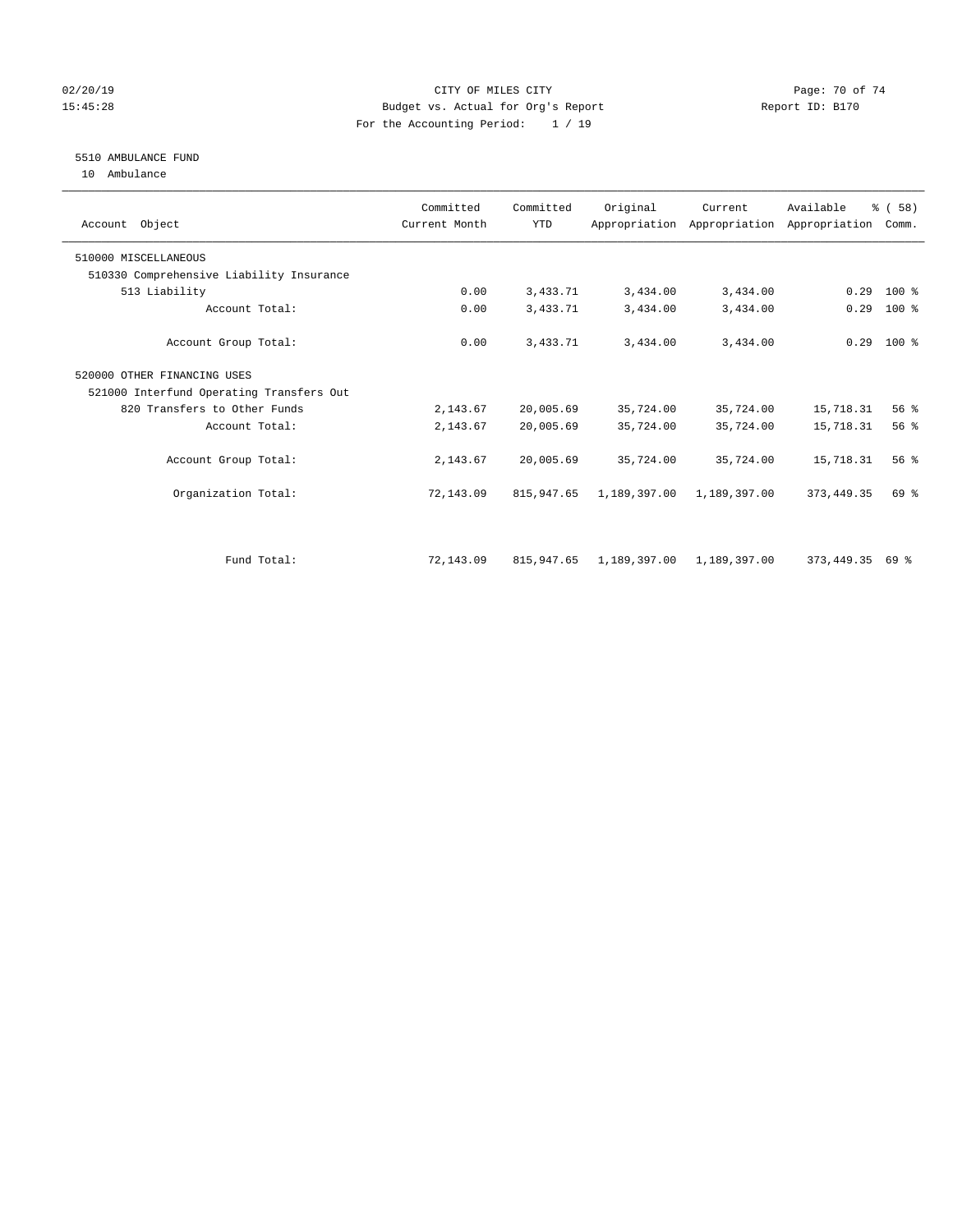#### $O(2/20/19$  Page: 71 of 74 15:45:28 Budget vs. Actual for Org's Report Report ID: B170 For the Accounting Period: 1 / 19

————————————————————————————————————————————————————————————————————————————————————————————————————————————————————————————————————

#### 5610 AIRPORT OPERATING

87 Airport

|                                            | Committed     | Committed    | Original     | Current      | Available                                       | १ ( 58)         |
|--------------------------------------------|---------------|--------------|--------------|--------------|-------------------------------------------------|-----------------|
| Account Object                             | Current Month | YTD          |              |              | Appropriation Appropriation Appropriation Comm. |                 |
| 430000 Public Works-GASB68                 |               |              |              |              |                                                 |                 |
| 430300 Airport (87)                        |               |              |              |              |                                                 |                 |
| 111 Salaries and Wages - Permanent         | 7,579.69      | 47,623.06    | 100,020.00   | 100,020.00   | 52,396.94                                       | 48 %            |
| 121 OVERTIME-PERMANENT                     | 0.00          | 825.38       | 2,800.00     | 2,800.00     | 1,974.62                                        | 29%             |
| 131 VACATION                               | 142.00        | 6,238.22     | 2,100.00     | 2,100.00     | $-4, 138.22$                                    | $297$ %         |
| 132 SICK LEAVE                             | 52.34         | 218.29       | 1,800.00     | 1,800.00     | 1,581.71                                        | $12*$           |
| 133 OTHER LEAVE PAY                        | 275.31        | 991.35       | 3,197.00     | 3,197.00     | 2,205.65                                        | $31$ %          |
| 134 HOLIDAY PAY                            | 0.00          | 0.00         | 1,600.00     | 1,600.00     | 1,600.00                                        | 0 <sup>8</sup>  |
| 141 Unemployment Insurance                 | 28.17         | 196.73       | 167.00       | 167.00       | $-29.73$                                        | 118 %           |
| 142 Workers' Compensation                  | 461.41        | 3,205.51     | 6,140.00     | 6,140.00     | 2,934.49                                        | $52$ $%$        |
| 143 Health Insurance                       | 1,479.05      | 10,353.35    | 17,753.00    | 17,753.00    | 7,399.65                                        | 58 %            |
| 144 FICA                                   | 615.77        | 4,299.05     | 8,531.00     | 8,531.00     | 4,231.95                                        | 50%             |
| 145 PERS                                   | 689.83        | 4,790.32     | 9,445.00     | 9,445.00     | 4,654.68                                        | $51$ %          |
| 196 CLOTHING ALLOTMENT                     | 0.00          | 300.00       | 375.00       | 375.00       | 75.00                                           | $80*$           |
| 210 Office Supplies and Materials          | 45.13         | 439.46       | 600.00       | 600.00       | 160.54                                          | 73 %            |
| 214 Small Items of Equipment               | 0.00          | 0.00         | 500.00       | 500.00       | 500.00                                          | 0 <sup>8</sup>  |
| 220 Operating Expenses                     | 258.63        | 2,821.89     | 3,500.00     | 3,500.00     | 678.11                                          | 81 %            |
| 230 Repair and Maintenance Supplies        | 1,683.28      | 4,203.47     | 8,000.00     | 8,000.00     | 3,796.53                                        | 53%             |
| 231 Gas, Oil, Diesel Fuel, Grease, etc.    | 220.40        | 1,339.62     | 2,000.00     | 2,000.00     | 660.38                                          | $67$ %          |
| 237 Aviation Fuel                          | 20,916.30     | 146,081.13   | 250,000.00   | 250,000.00   | 103,918.87                                      | 58 %            |
| 239 Tires, Tubes Etc.                      | 138.34        | 138.34       | 2,500.00     | 2,500.00     | 2,361.66                                        | 6 %             |
| 250 Supplies for Resale                    | 0.00          | 13.88        | 1,000.00     | 1,000.00     | 986.12                                          | 1 <sup>8</sup>  |
| 311 Postage, Box Rent, Etc.                | 0.00          | 69.25        | 300.00       | 300.00       | 230.75                                          | $23$ %          |
| 319 Other Communication and Transportation | 92.45         | 607.72       | 1,000.00     | 1,000.00     | 392.28                                          | 61 %            |
| 330 Publicity, Subscriptions & Dues        | 1,664.99      | 1,922.99     | 1,000.00     | 1,000.00     | $-922.99$                                       | 192 %           |
| 334 Memberships, Registrations & Dues      | 0.00          | 490.00       | 500.00       | 500.00       | 10.00                                           | 98 %            |
| 341 Electric Utility Services              | 912.07        | 5,263.25     | 9,000.00     | 9,000.00     | 3,736.75                                        | 58 %            |
| 344 Gas Utility Service                    | 912.77        | 2,278.13     | 5,000.00     | 5,000.00     | 2,721.87                                        | 46 %            |
| 345 Telephone                              | 55.39         | 1,092.24     | 3,500.00     | 3,500.00     | 2,407.76                                        | $31$ %          |
| 347 Internet                               | 9.60          | 139.01       | 400.00       | 400.00       | 260.99                                          | 35 <sup>8</sup> |
| 350 Professional Services                  | 0.00          | $-86.25$     | 1,500.00     | 1,500.00     | 1,586.25                                        | $-6$ %          |
| 363 R&M Vehicles/Equip/Labor-PW            | 592.28        | 6,481.25     | 6,000.00     | 6,000.00     | $-481.25$                                       | 108 %           |
| 367 Plumbing, Heating, Electrical          | 0.00          | 0.00         | 1,000.00     | 1,000.00     | 1,000.00                                        | 0 <sup>8</sup>  |
| 380 Training Services                      | 0.00          | 0.00         | 150.00       | 150.00       | 150.00                                          | 0 <sup>8</sup>  |
| 511 Insurance on Buildings                 | 0.00          | 3,117.50     | 3,118.00     | 3,118.00     | 0.50                                            | 100%            |
| 512 Insurance on Vehicles & Equipment      | 0.00          | 1,853.42     | 1,854.00     | 1,854.00     | 0.58                                            | 100 %           |
| 513 Liability                              | 0.00          | 0.00         | 4,793.00     | 4,793.00     | 4,793.00                                        | 0 <sup>8</sup>  |
| 911 FFA AIP17-2017                         | 0.00          | 175.74       | 0.00         | 0.00         | $-175.74$ *** %                                 |                 |
| 925 Industrial Park Project-Airport        | 0.00          | 665.00       | 164,000.00   | 164,000.00   | 163,335.00 0 %                                  |                 |
| 940 Machinery & Equipment                  | 0.00          | $-1, 249.99$ | 0.00         | 0.00         | 1,249.99                                        | *** 응           |
| 944 Snow Removal Enviironment Study        | 61,689.36     | 127,739.36   | 140,044.00   | 140,044.00   | 12,304.64                                       | 91 %            |
| Account Total:                             | 100,514.56    | 384,637.67   | 765,187.00   | 765,187.00   | 380,549.33                                      | $50*$           |
| 430320 Airport - Improvements              |               |              |              |              |                                                 |                 |
| 360 Contr R & M                            | 0.00          | 0.00         | 280,000.00   | 280,000.00   | 280,000.00                                      | 0 <sup>8</sup>  |
| 940 Machinery & Equipment                  | 0.00          | 1,249.99     | 0.00         | 0.00         | $-1, 249.99$                                    | $***$ $8$       |
| Account Total:                             | 0.00          | 1,249.99     | 280,000.00   | 280,000.00   | 278,750.01                                      | 0 <sup>8</sup>  |
| Account Group Total:                       | 100,514.56    | 385,887.66   | 1,045,187.00 | 1,045,187.00 | 659,299.34                                      | 37%             |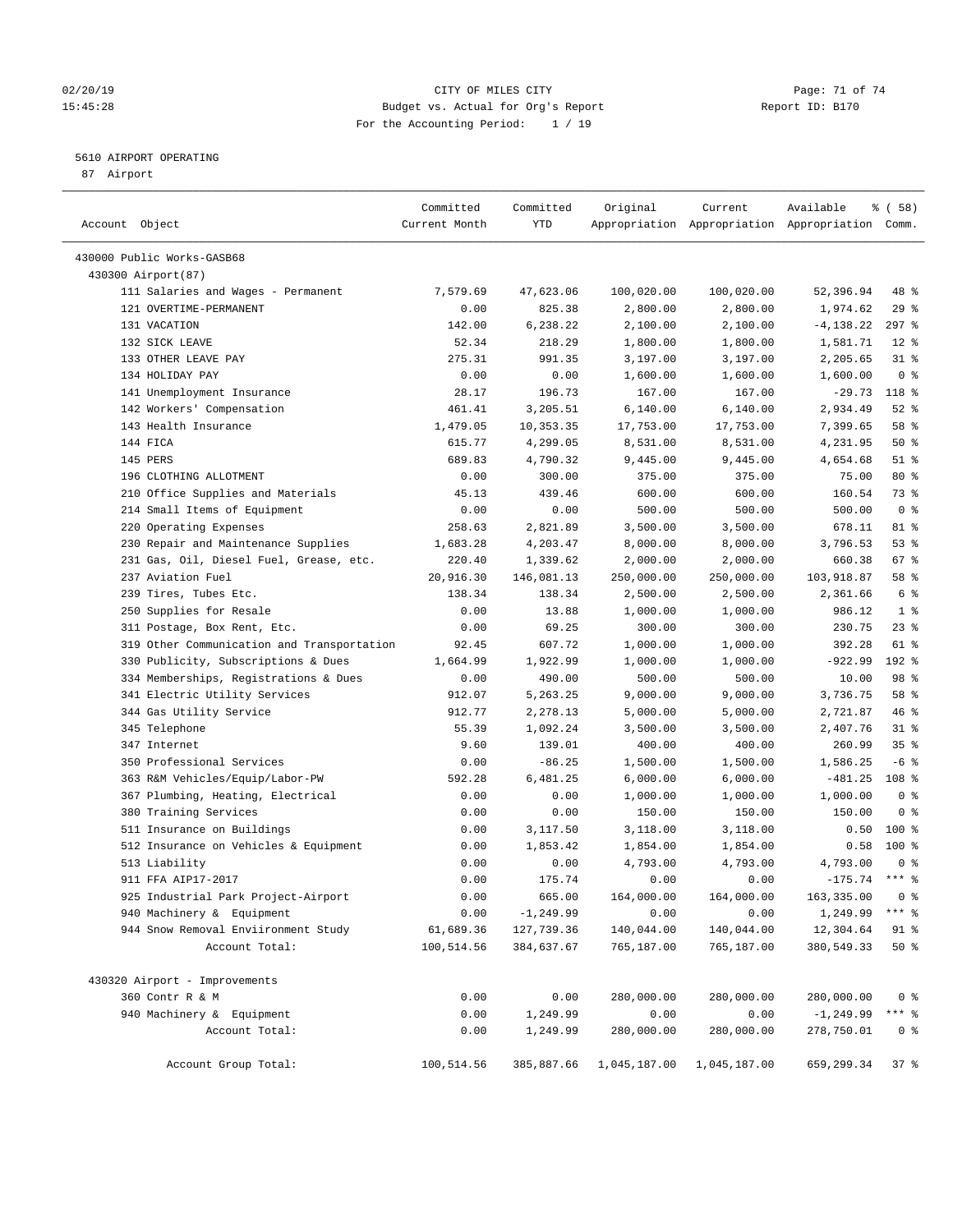#### 02/20/19 **Page: 72 of 74** CITY OF MILES CITY **CITY Page: 72 of 74** 15:45:28 Budget vs. Actual for Org's Report Report ID: B170 For the Accounting Period: 1 / 19

## 5610 AIRPORT OPERATING

87 Airport

| Account Object                           | Committed<br>Current Month | Committed<br><b>YTD</b> | Original     | Current      | Available<br>Appropriation Appropriation Appropriation | % (58)<br>Comm. |  |
|------------------------------------------|----------------------------|-------------------------|--------------|--------------|--------------------------------------------------------|-----------------|--|
| 490000 DEBT SERVICE                      |                            |                         |              |              |                                                        |                 |  |
| 490500 Other Debt Service Payments       |                            |                         |              |              |                                                        |                 |  |
| 648 MT Aero Principle 06-2015            | 0.00                       | 16,953.00               | 16,953.00    | 16,953.00    | 0.00                                                   | $100*$          |  |
| 649 MT Aero Interest06-2015              | 0.00                       | 1,928.38                | 1,929.00     | 1,929.00     | 0.62                                                   | $100$ %         |  |
| Account Total:                           | 0.00                       | 18,881.38               | 18,882.00    | 18,882.00    | 0.62                                                   | 100 %           |  |
| Account Group Total:                     | 0.00                       | 18,881.38               | 18,882.00    | 18,882.00    |                                                        | $0.62$ 100 %    |  |
| 520000 OTHER FINANCING USES              |                            |                         |              |              |                                                        |                 |  |
| 521000 Interfund Operating Transfers Out |                            |                         |              |              |                                                        |                 |  |
| 820 Transfers to Other Funds             | 1,539.50                   | 10,776.50               | 18,474.00    | 18,474.00    | 7,697.50                                               | 58 %            |  |
| Account Total:                           | 1,539.50                   | 10,776.50               | 18,474.00    | 18,474.00    | 7,697.50                                               | 58 %            |  |
| Account Group Total:                     | 1,539.50                   | 10,776.50               | 18,474.00    | 18,474.00    | 7,697.50                                               | 58 %            |  |
| Organization Total:                      | 102,054.06                 | 415,545.54              | 1,082,543.00 | 1,082,543.00 | 666,997.46                                             | 38 <sup>8</sup> |  |
|                                          |                            |                         |              |              |                                                        |                 |  |
| Fund Total:                              | 102,054.06                 | 415,545.54              | 1,082,543.00 | 1,082,543.00 | 666,997.46 38 %                                        |                 |  |